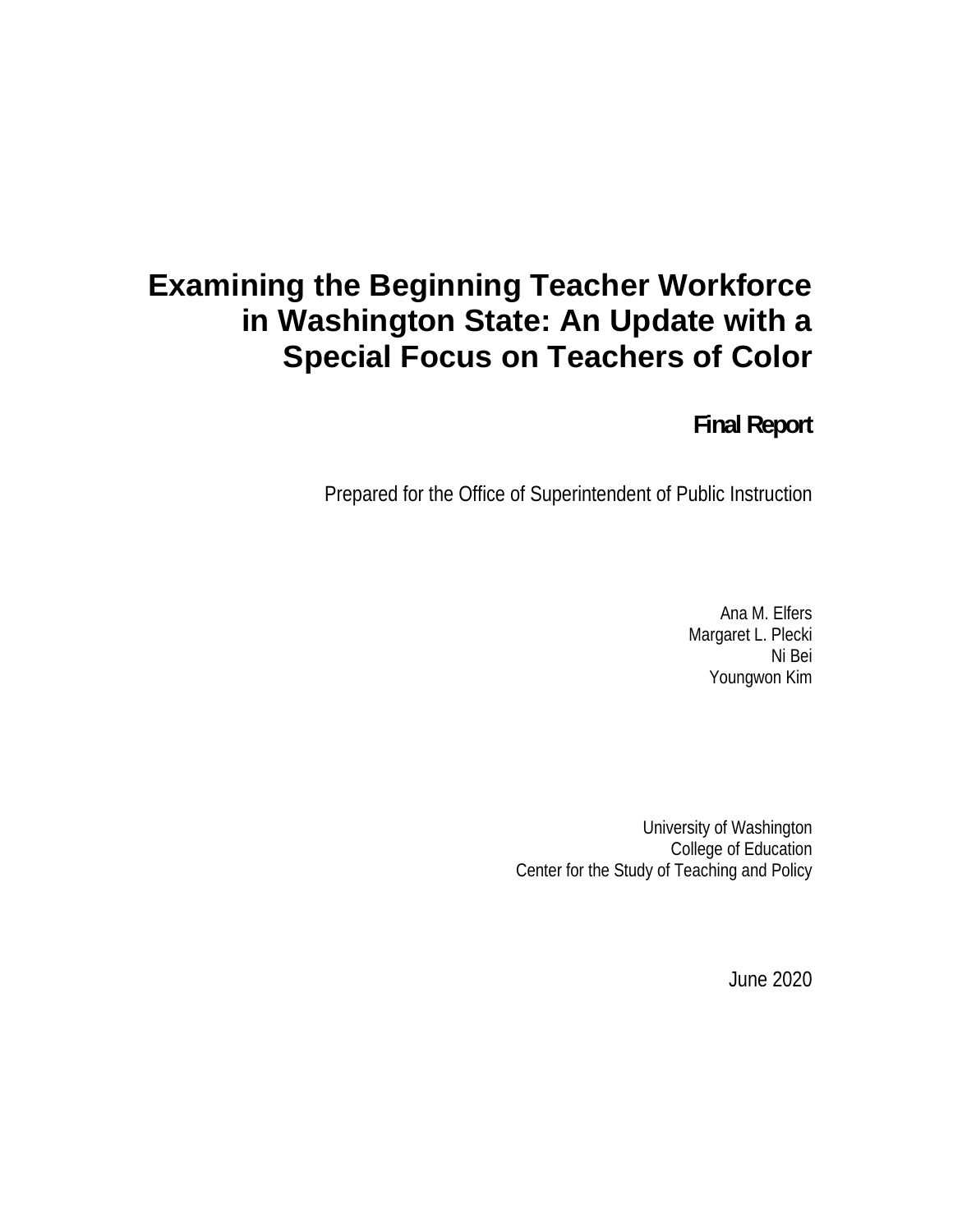

Creative Commons License

Examining the Beginning Teacher Workforce in Washington State: An Update with a Special Focus on Teachers of Color by Ana M. Elfers, Margaret L. Plecki and Office of Superintendent of Public Instruction is licensed under a Creative Commons Attribution 4.0 International License.

The suggested citation for this report is:

Elfers, AM, Plecki, ML, Bei, N & Kim, Y (2020). *Examining the Beginning Teacher Workforce in Washington State: An Update with a Special Focus on Teachers of Color*. Seattle, WA: Center for the Study of Teaching and Policy, University of Washington.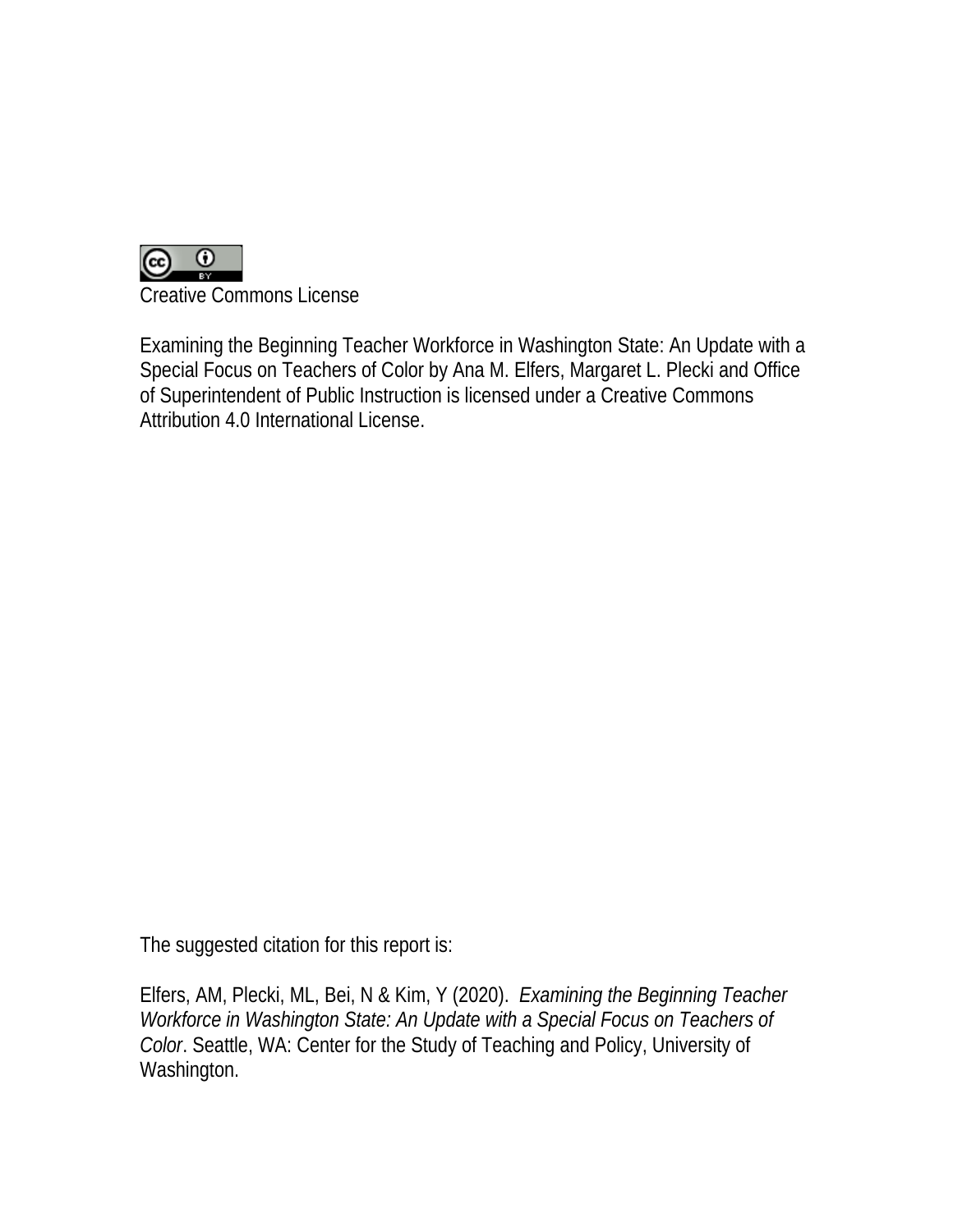# **Table of Contents**

| A. Characteristics and Distribution of Washington's Beginning Teacher Workforce 10 |  |
|------------------------------------------------------------------------------------|--|
|                                                                                    |  |
|                                                                                    |  |
|                                                                                    |  |
|                                                                                    |  |
|                                                                                    |  |
| 1. Year by year retention and mobility of all teachers and beginning teachers  16  |  |
| 2. Five-year retention and mobility of all teachers and beginning teachers 18      |  |
|                                                                                    |  |
|                                                                                    |  |
|                                                                                    |  |
|                                                                                    |  |
|                                                                                    |  |
|                                                                                    |  |
|                                                                                    |  |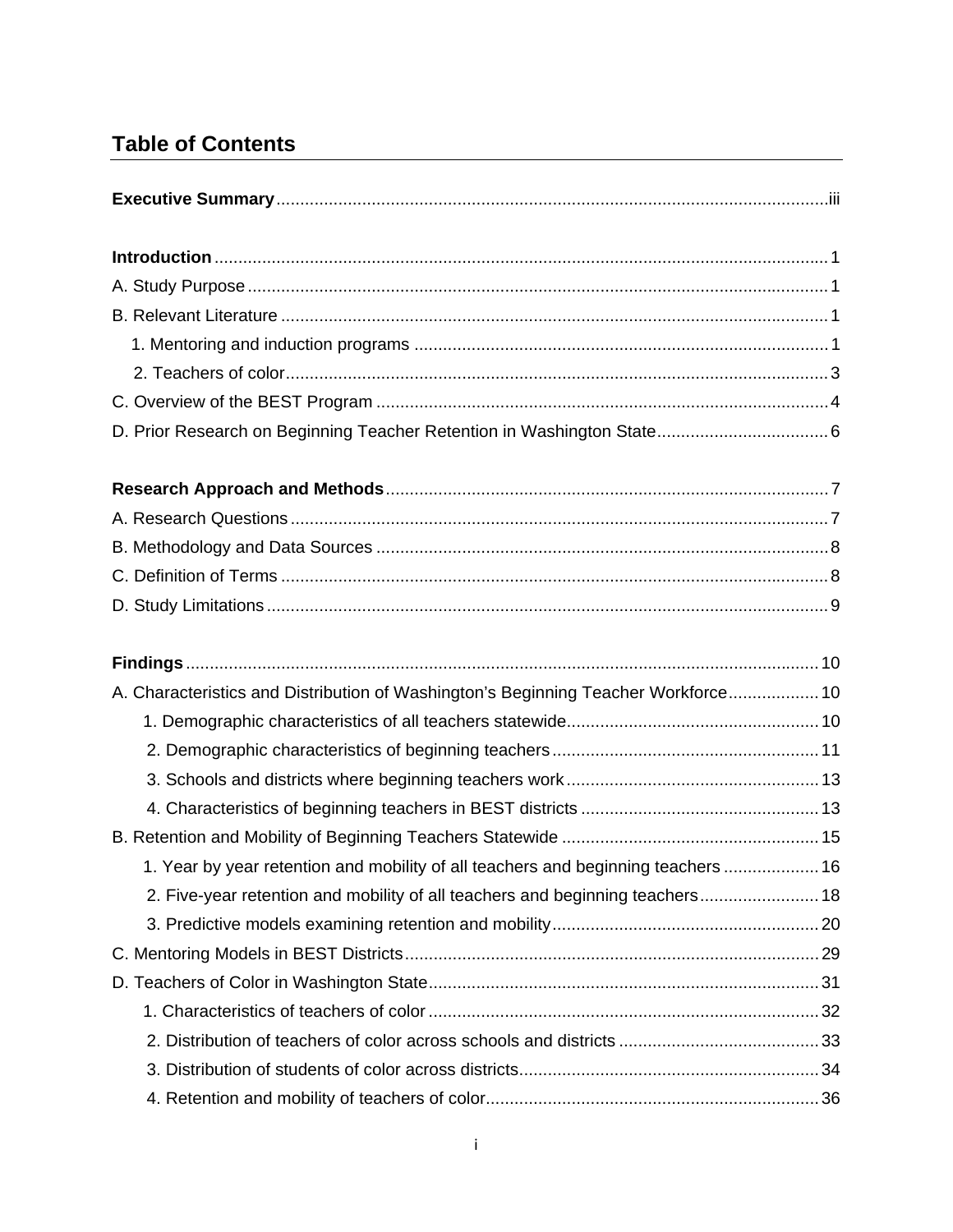| 5. Factors associated with retention and mobility for teachers of color 38 |  |
|----------------------------------------------------------------------------|--|
|                                                                            |  |
|                                                                            |  |
|                                                                            |  |
|                                                                            |  |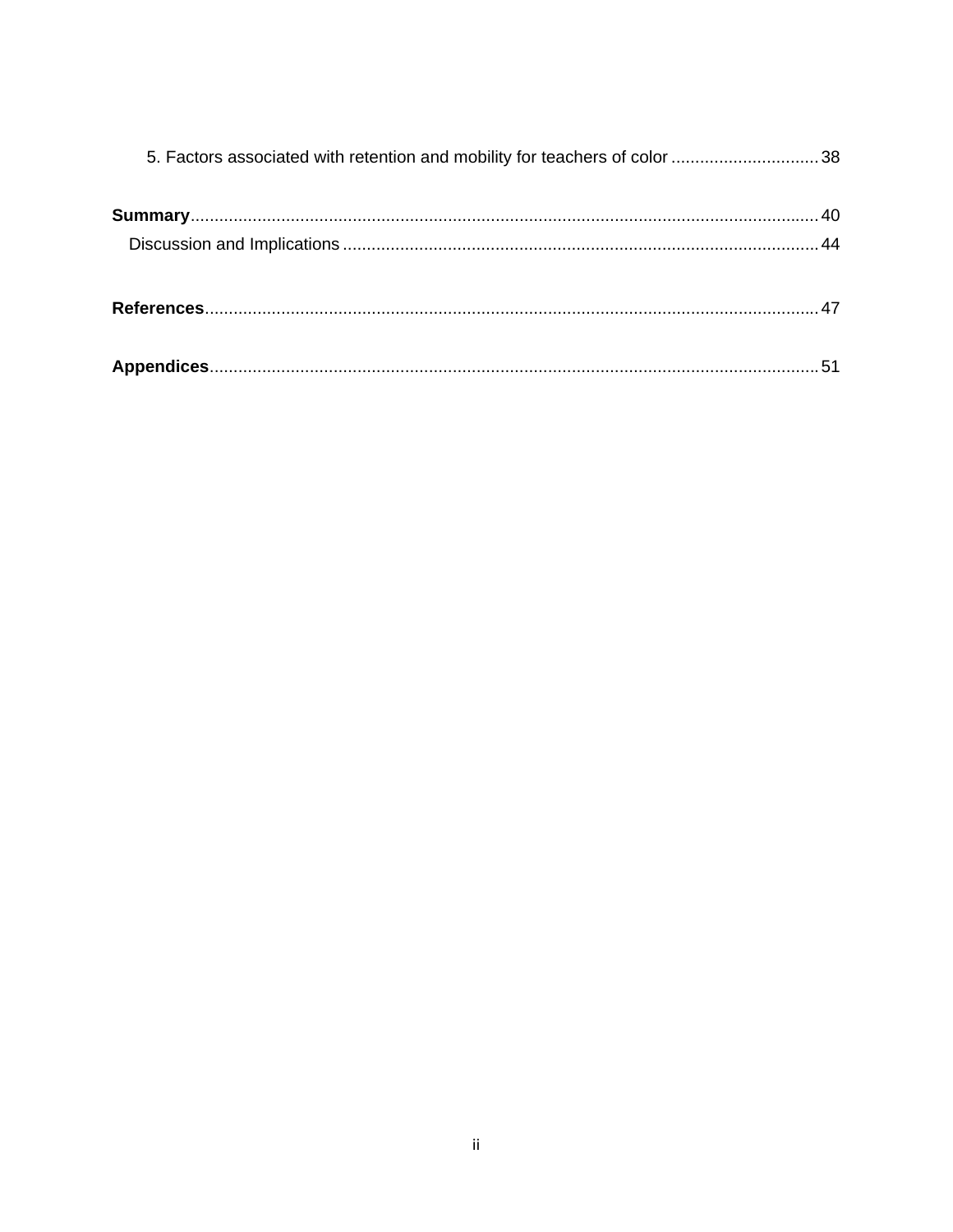## **Executive Summary**

#### **Purpose of the Report**

The purpose of this report is to provide educators and policy makers in Washington state with information and analyses about statewide beginning teacher retention and mobility, and to inform and enhance decision making regarding supports for beginning teachers. We examine the characteristics of beginning teachers and look at factors associated with their retention and mobility. We pay special attention to beginning teachers located in districts that have received induction supports through the state's Beginning Educator Support Team (BEST) program and teachers of color. This inquiry serves as an update to a report issued in January 2017 regarding retention and mobility of beginning teachers in Washington state<sup>1</sup> by including four additional years of data (from 2015-16 to 2019-20).

#### **Research Questions and Methods**

The research questions for this study address four aspects of Washington's beginning teacher workforce (teachers with less than one year of experience). The first involves analysis of the characteristics of beginning teachers and their distribution across districts and schools. Second, we explore the retention and mobility patterns of beginning teachers, as well as all teachers statewide, and develop statistical models to identify factors that explain differences in retention and mobility rates statewide and in BESTfunded districts. Next, we explore the type of mentor model (colleague or released) used by BEST-funded districts. The final aspect of our inquiry is focused on teachers of color, including their characteristics and their retention and mobility rates. Specific research questions for each of these four aspects are provided below.

#### *Characteristics and Distribution of Beginning Teachers*

1) What are the demographic characteristics of beginning teachers in Washington state? How do the demographic characteristics of beginning teachers who are working in BEST-funded districts compare to all beginning teachers statewide?

#### *Retention and Mobility*

- 2) What differences, if any, exist in the retention and mobility of rates of beginning teachers from BEST-funded districts compared to those located in districts that did not receive BEST grants?
- 3) In what ways do differences in beginning teacher retention and mobility rates exist by: (a) demographic characteristics of teachers, (b) region of the state, (c) district and school demographics (e.g., size, poverty, student diversity) and (d) districts that received BEST grants compared to those that did not?
- 4) How do the retention rates of beginning teachers located in BEST-funded districts that met criteria as full-fledged induction programs compare to other BEST-funded districts and other beginning teachers statewide?

<sup>1</sup> See Elfers, A., Plecki, M., & Van Windekens, A. (2017). Beginning Teacher Retention and Mobility in Washington State. A report prepared for the Office of the Superintendent of Public Instruction by the Center for the Study of Teaching and Policy, College of Education, University of Washington, Seattle.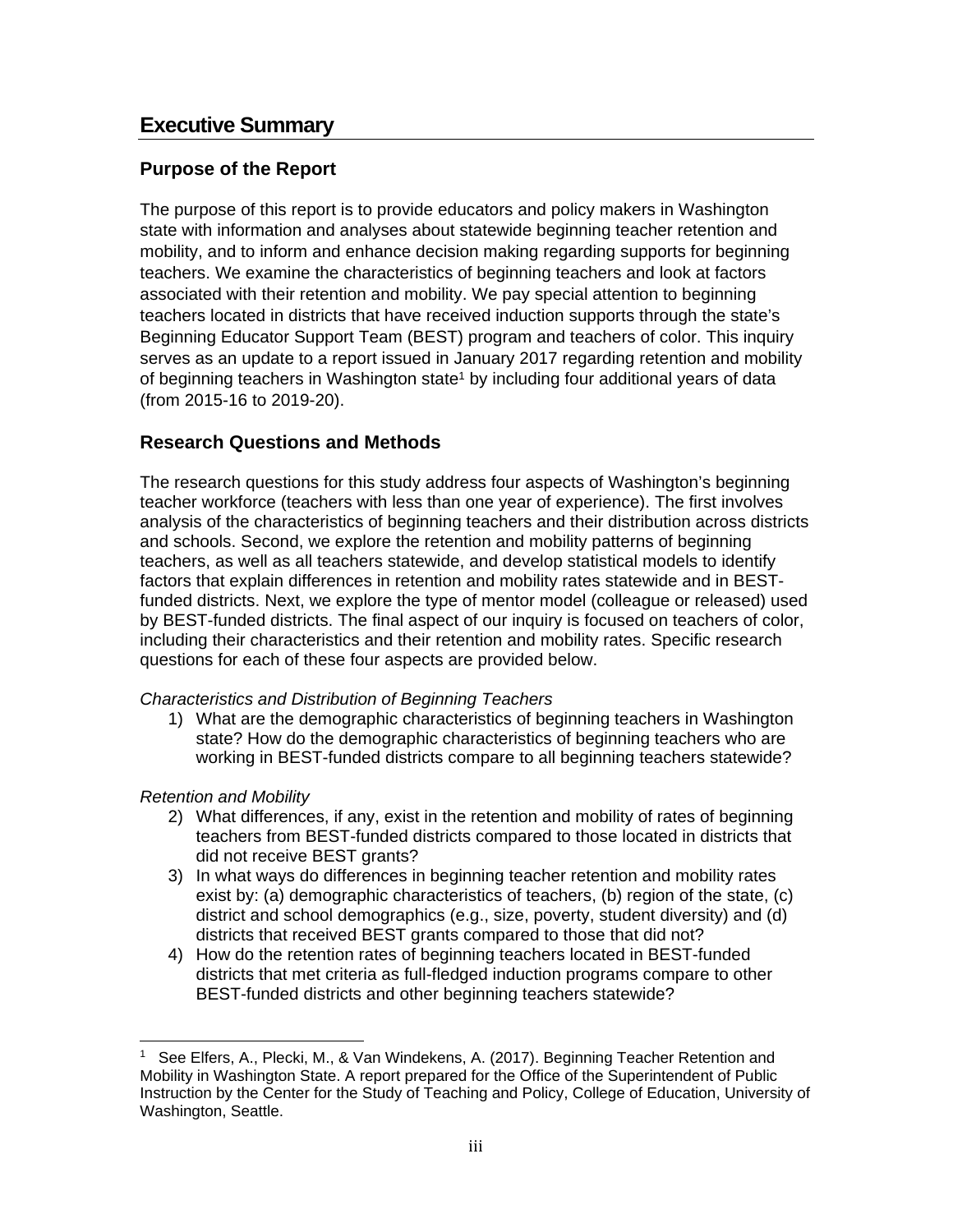#### *Type of Mentor Model*

- 5) Does the type of mentor model (colleague or released) used by districts vary by district size or other demographic characteristics?
- 6) Do district-level retention rates of first-year teachers vary based on the proportion of teachers supported under the type of mentor model used by the district?

#### *Teachers of Color in Washington State*

- 7) In which schools and districts are new teachers of color located and what kinds of assignments do they most frequently hold? What proportion of new teachers of color are located in BEST and full-fledged BEST-funded districts?
- 8) What differences, if any, exist in the retention and mobility of rates of beginning teachers of color and White beginning teachers statewide and in BEST and fullfledged BEST districts? How do retention and mobility rates vary within non-white teacher race/ethnicity groups and what factors influence this?

We use several data sources to conduct a statewide analysis of the retention and mobility patterns of beginning teachers and all teachers statewide. The primary data source is personnel data from the state's S-275 dataset. This dataset contains individual teacher level demographic and assignment information about all educators in Washington state. We link the S-275 data to other state databases, including school and district demographic data, to form a portrait of teacher retention and mobility. We have access to multiple years of data, enabling us to conduct longitudinal analyses that are comparable over time. After providing a portrait of the demographic characteristics of beginning teachers, we examine their year-by-year retention and mobility rates for the time period from 2015-16 to 2019-20. Specific comparisons are made at the district and school level for BEST districts. The year-by-year analyses are cohort-based. That is, we identify all beginning teachers in a given year, and then examine their individual assignments in the workforce in the subsequent year. Descriptive statistics are also provided for five-year retention and mobility rates for all teachers statewide and beginning teachers.

We also construct two-level logistic regression models using the R lme4 software package to help explain teacher retention and mobility, as this approach enables us to investigate the relationship between our dependent outcome variables of interest (retention and mobility status) and a number of continuous and categorical independent variables (e.g., district, school and individual teacher characteristics). Because our data has multilevel structures, with teachers nested within schools, schools nested in districts, and districts nested in regions, controlling random effects of school districts allows us to obtain valid regression estimates on retention or mobility without violating the assumption of independence. By assuming that the random effects come from a common distribution, a multilevel model can share information between groups. This can improve the precision of our predictions.

For our analyses of teachers of color, we used a single-level regression model because the number of teachers of color in Washington state is small. Consequently, we used a single level-logistic regression model with four ethnic/racial group comparisons (Asian/Pacific Islander vs Hispanic/Latinx, Black/African American vs Hispanic/Latinx, and Multiracial vs Hispanic/Latinx). Native American and Alaska Native teachers were not included in this analysis because their total numbers were too small to run accurate models.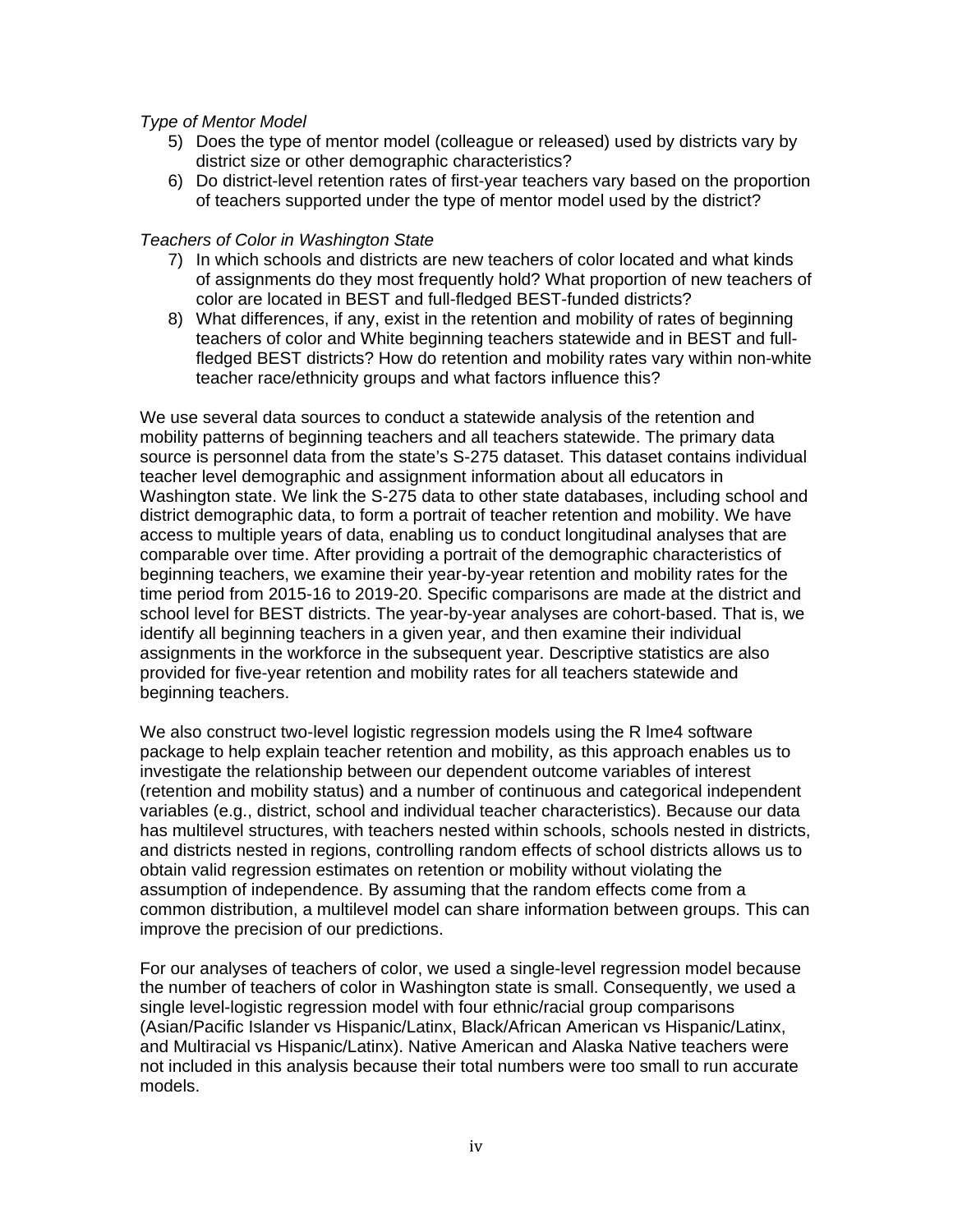The focal question for this analysis is: *What variables consistently explain beginning teachers' retention and mobility outcomes in Washington state?* We examine this question and compare outcomes for several groups of teachers: (1) all teachers in the state from all experience levels, (2) all beginning teachers statewide, (3) beginning teachers located in districts that received BEST funding and those located in districts identified as having full-fledged induction programs, and (4) teachers of color.

## **Key Findings**

Results from our inquiry are summarized below:

 *The number of districts participating in the BEST program has increased steadily in recent years, resulting in a dramatic increase in the number of beginning teachers now working in BEST-funded districts.* 

From 2015-16 to 2019-20, the number of participating districts has increased steadily, rising from 71 districts to 197. Similarly, the proportion of the state's beginning teachers who were located in BEST-funded districts dramatically increased from 53% in 2015-16 to 84% in 2019-20. This corresponds with an increasing number of new teachers statewide until 2019-20.

*There is a notable decrease in the number of beginning teachers in 2019-20.*

The number of beginning teachers in 2019-20 represents a significant decrease in the number of beginning teachers in each of the prior five years (2014-15 to 2018-19). In those prior five years, the number of teachers increased from 3,372 in 2014-15 to nearly 4,000 in 2018-19. However, there was a drop of nearly 1,000 beginning teachers just in the past year (from 2018-19 to 2019-20).

 *More than half of beginning teachers now work in schools with poverty levels above 50%, and nearly half work in schools where students of color represent more than half of the student body.* 

A larger proportion of beginning teachers are located in higher poverty schools compared to ten years ago (from 41% to 52% since 2009-10). There is a similar shift in the racial/ethnic composition of students of color (an increase of 13 percentage points since 2009-10). These shifts have potential implications for new teachers, 79% of whom are White.

 *Retention and mobility rates for beginning teachers are different than those for all teachers in the state.* 

This is true for both year-by-year rates of retention and mobility and rates after five years. When examining retention and mobility rates for all teachers and beginning teachers, smaller percentages of beginning teachers stay in the same school, and larger percentages of beginning teachers move in district, out of district, and exit the Washington state system. In our statistical analyses of factors associated with retention and mobility, we found that there are statistically significant differences between the retention and mobility of all teachers in the state and all beginning teachers.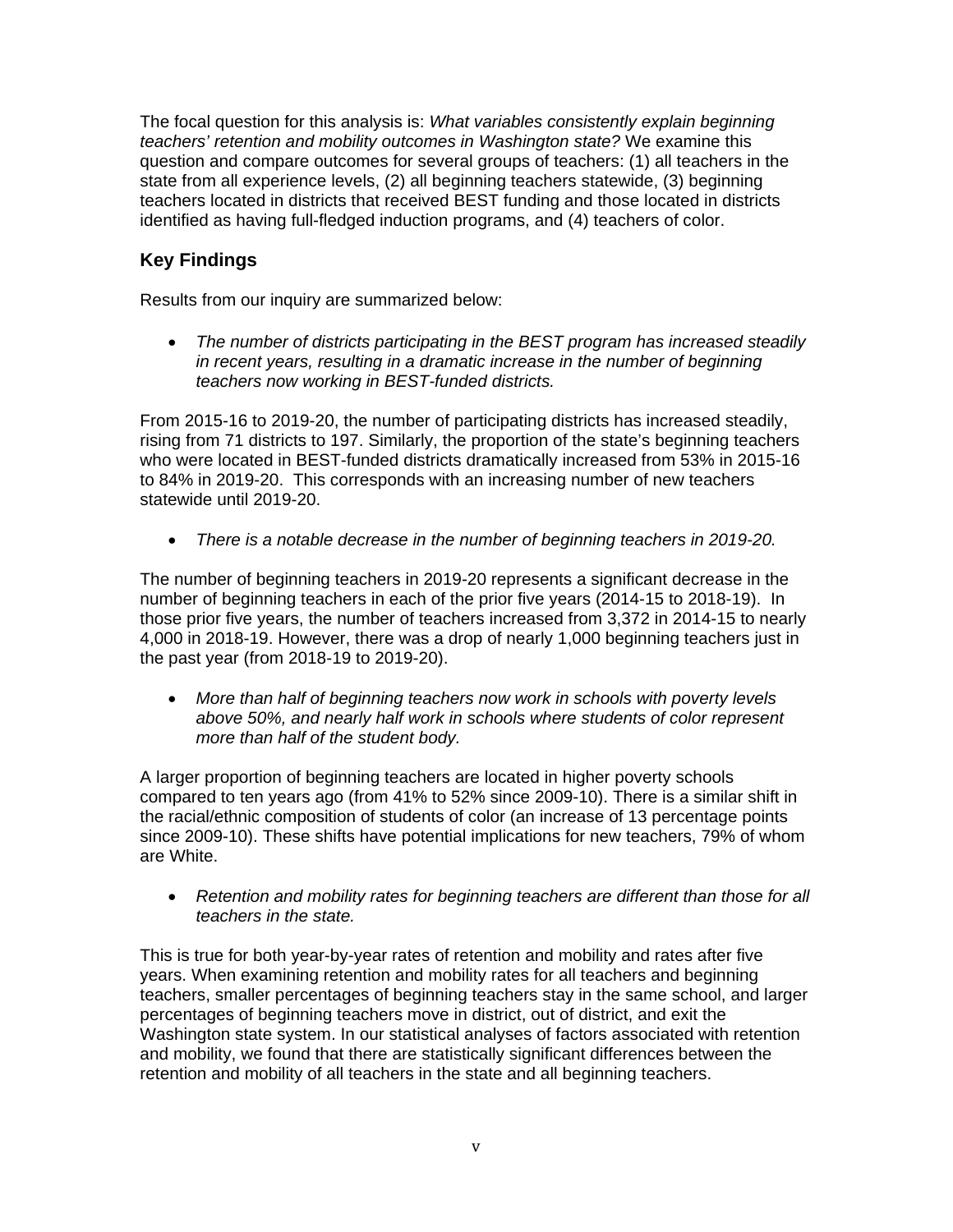*School poverty is not strongly associated with the percent of beginning teachers who stay in the same school, but it is a strong and negative predictor for all teachers in the state.* 

The results from our statistical models examining retention of all teachers in the state demonstrate that when controlling for all other factors, school poverty is a unique and negative predictor of teacher retention in the same school. That is, lower percentages of teachers stay in schools serving higher proportions of students who are low-income compared to teachers working in schools with lower proportions of low-income students. This result is highly significant for all time periods examined in this study, and is consistent with results from other studies, both nationally and in other states. In contrast, for beginning teachers school poverty was only predictive for one time period examined with a relatively weak significance level.

 *Teachers who are full-time have better retention and mobility outcomes than teachers who are part-time.* 

For both beginning teachers and all teachers in the state, full-time status is consistently and strongly predictive of teachers who stay in the same school from one year to the next. For all teachers in the state, full-time teachers are statistically less likely to exit the Washington state system than part-time teachers for all years examined. This same result holds for beginning teachers in some years.

 *High school teachers have different retention and mobility outcomes than elementary teachers.* 

High school teachers are more likely to stay in the same school and less likely to move within the district as compared to elementary teachers. This is true for all teachers and beginning teachers. High school teachers are also more likely to move out of district and exit the Washington state system, but this result does not consistently hold for beginning high school teachers.

*District size is a significant predictor of teacher mobility in and out of district.*

While district enrollment size is not associated with statistically significant differences for stayers or exiters, district size is a unique and powerful predictor of teachers who move in district and move out of district. This is the case for all teachers and for beginning teachers. Teachers in larger districts are more likely to move within the district, but less likely to move out of district. This result seems logical, as larger districts with more schools provide more options for teachers to move within the district. In smaller districts, teachers often need to move to another district for other employment options.

 *The choice of mentor model (colleague or released) varies by size of the district and region of the state.* 

A much higher proportion of larger districts (those with 10,000 students or more) use a released mentor model as compared to smaller districts. Conversely, the overwhelming majority of districts with student enrollments below 1,000 use the colleague mentor model. Higher proportions of districts in the Central Puget Sound (ESD 121) use the released mentor model, likely due to the fact that a majority of the state's largest districts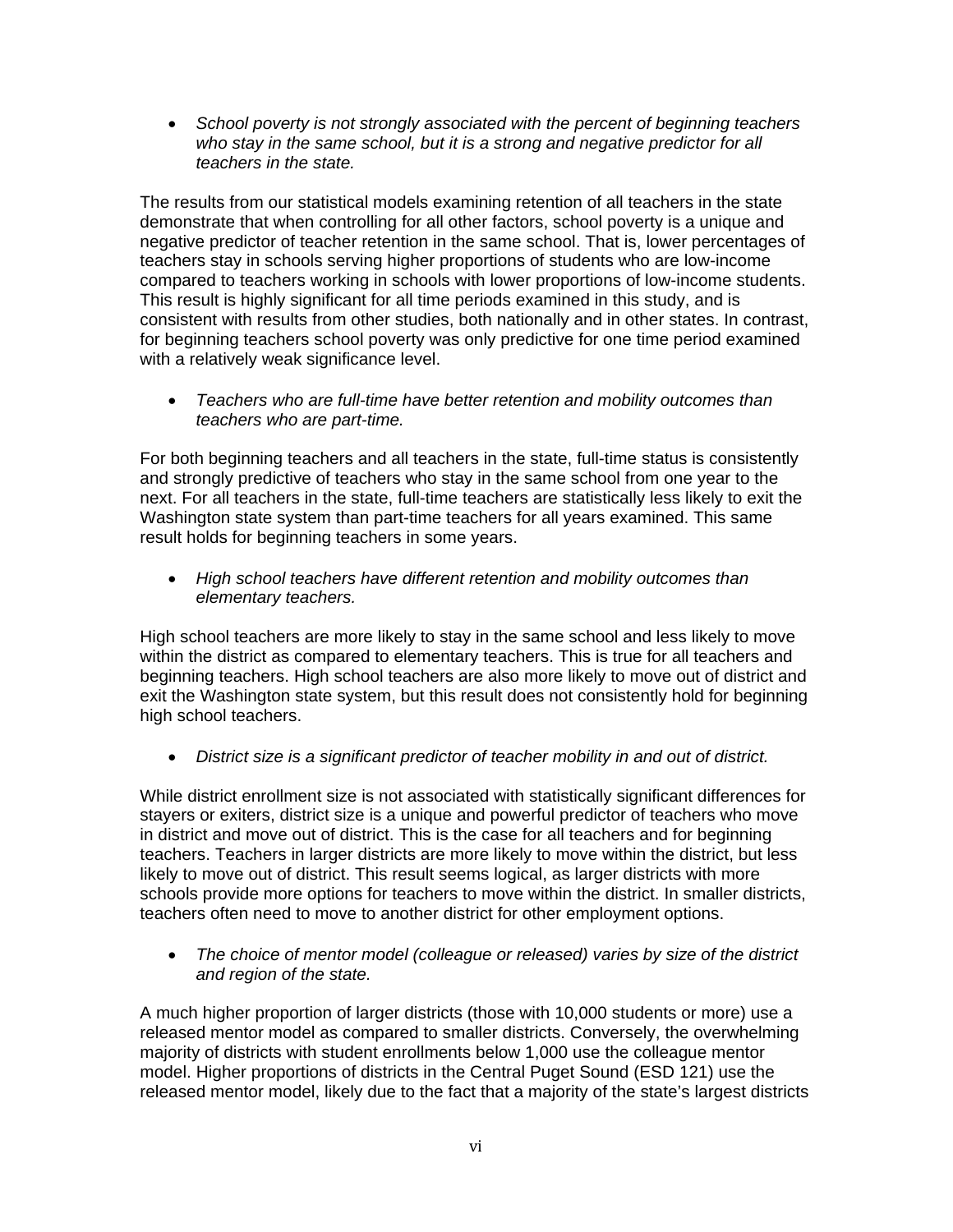are located in ESD 121.The colleague mentor model is more prevalent in districts located in Eastern Washington. Somewhat equal proportions of districts located in Western Washington outside ESD 121 use released and colleague mentor models. While mentor model type was included in initial statistical analyses as a predictor. mentor type was not associated with any statistically significant differences in retention and mobility outcomes.

 *Beginning teachers located in BEST-funded districts did not have statistically significant differences in retention and mobility outcomes from other beginning teachers.* 

BEST status (including whether a BEST district is considered to have a full-fledged induction program) is not a unique predictor for any retention or mobility outcomes. While the dramatic increase in participation rates in the BEST program is certainly a positive policy outcome, it becomes more problematic in recent years to discern differences in the impact that the BEST program has compared to the steadily decreasing number of districts who do not receive BEST funding. Another possible factor impacting results is the significant amount of missing data regarding whether or not districts met the criteria for full-fledged BEST induction standards.

 *The state's teacher workforce is very slowly becoming more racially and ethnically diverse, but some racial/ethnic groups have shown little change over time.* 

Hispanic/Latinx teachers represent the largest proportion of all teachers of color and also have the largest growth rates over time. Teachers who identify as Multiracial (more than one race) also are increasing at higher rates than other racial and ethnic groups. However, Black/African American and Native American/Alaska Native teachers have made few gains over time. This is occurring over a time period when the number and proportion of students of color in the state grows at a pace far greater than that for teachers of color. In the 2019-20 school year, 47% of students in the state were students of color, while only 12% of the state's teachers were teachers of color.

 *The regions of the state where teachers of color are located varies by individual racial and ethnic group.* 

The majority of Black/African American teachers, Asian/Pacific Islanders, and Multiracial teachers are located in the Central Puget Sound region. However, nearly half of all Hispanic/Latinx teachers are located in Eastern Washington. Native American/Alaskan Native teachers are more evenly distributed across the different geographic regions of the state.

 *Most beginning teachers of color work in schools with higher levels of poverty and higher levels of students of color.* 

Higher proportions of beginning teachers of color are located in schools where the percent of students of color is 75% or more. And conversely, lower proportions of teachers of color are located in schools where the percent of students of color is 25% or less. Greater proportions of beginning teachers of color are also located in schools where the percentage of students who are low-income is 75% or more.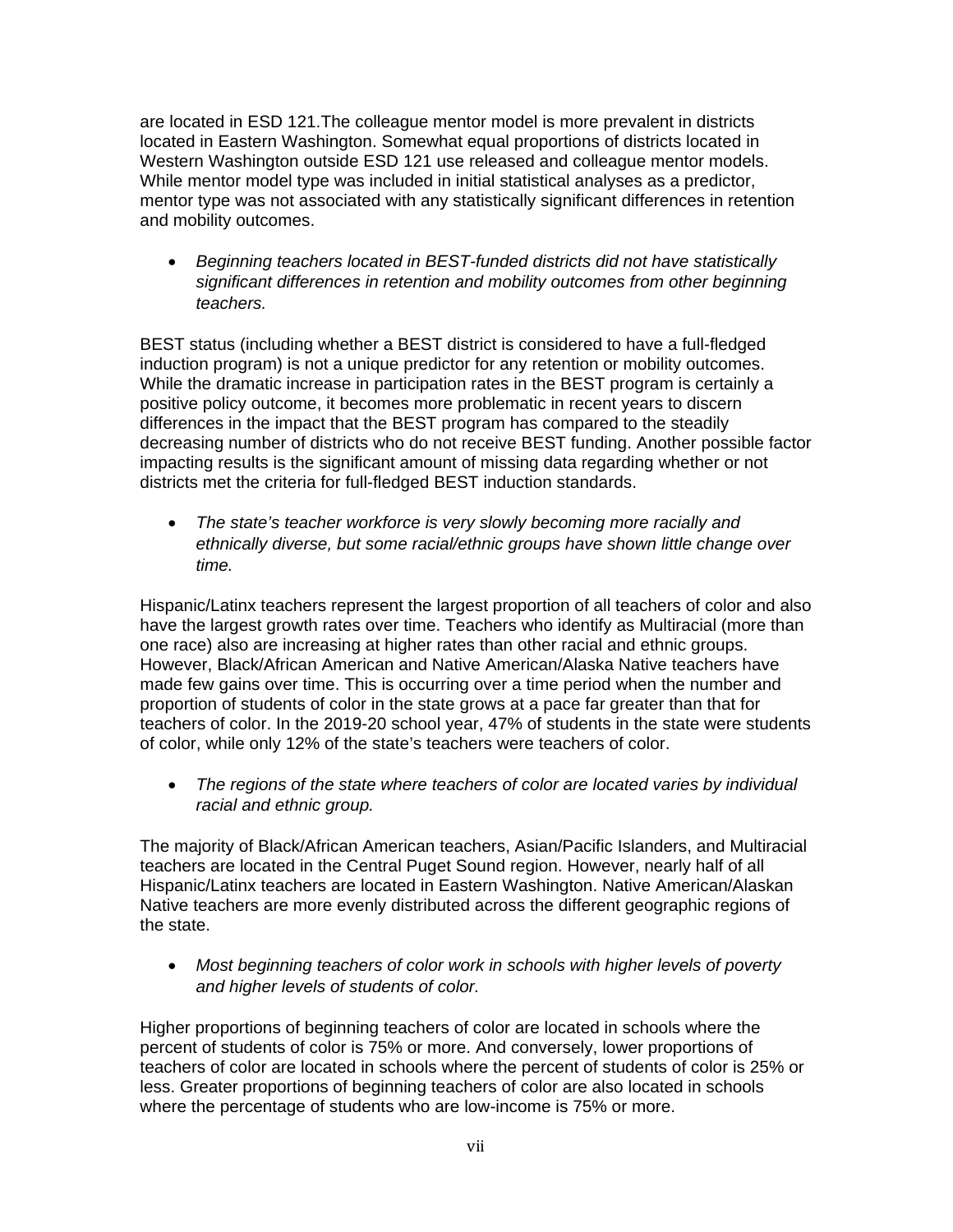*Differences exist in the proportion of students of color located in larger districts by individual racial and ethnic group.* 

When examining teachers of color in the workforce, it is also important to understand where students of color are located and whether differences exist among racial and ethnic groups. Students from some racial and ethnic groups are more concentrated in a small number of districts than students from other groups. The ten districts with the greatest number of Black/African American students served 60% of all Black/African American students, and there were 69 districts that did not serve any Black/African American students. Similar concentration levels are found for Asian students and Pacific Islanders. In contrast, the ten districts with the greatest number of Hispanic/Latinx students served only 29% of the total number of Hispanic/Latinx students in the state and only 6 districts in the state did not serve any Hispanic/Latinx students. Similarly, the ten districts with the largest numbers of White students serve only 25% of all White students with only 2 districts without White students.

 *Full-time status is a unique predictor for teachers of color staying in the same school. Statistical analyses also revealed differences among the racial/ethnic groups with regard to retention and mobility outcomes. In some years, beginning Hispanic/Latinx teachers are more likely to stay in the same school as compared to beginning Black/African American teachers. In some years, all Black/African American teachers (regardless of years of experience) have statistically lower*  rates of staying in the same school and higher rates of exiting as compared to all *Hispanic/Latinx teachers in the state. In one year, beginning teachers identifying as Multiracial were significantly and negatively more likely to move within or out of their district compared to other non-stayers.*

As is the case for all teachers in the state, and all beginning teachers in the state, fulltime teachers of color and full-time beginning teachers of color are more likely to stay in the same school as compared to part-time teachers of color. Retention rates for Hispanic/Latinx teachers are uniquely different and higher than those for Black/African Americans. These differences in retention are large and statistically significant. Similarly, in two of four time periods examined, Black/African American teachers are less likely to stay and more likely to exit as compared to all Hispanic/Latinx teachers in the state, with large differences between the two groups. Finally, we found some differences in mobility outcomes for teachers who identify as Multiracial (both among beginning teachers and teachers with more experience) and other comparison groups of teachers of color.

#### **Discussion and Implications**

We discuss several implications from the data and analyses we conducted, briefly summarized below:

 *In addition to quantity, it is also important to examine the quality of mentoring and the variety of supports available to assist beginning teachers.* 

The quality of the training of mentor teachers and mentors' ability to provide helpful instructional feedback and build collaborative relationships within the school are also crucial. Furthermore, there are other aspects of support for new teachers that can help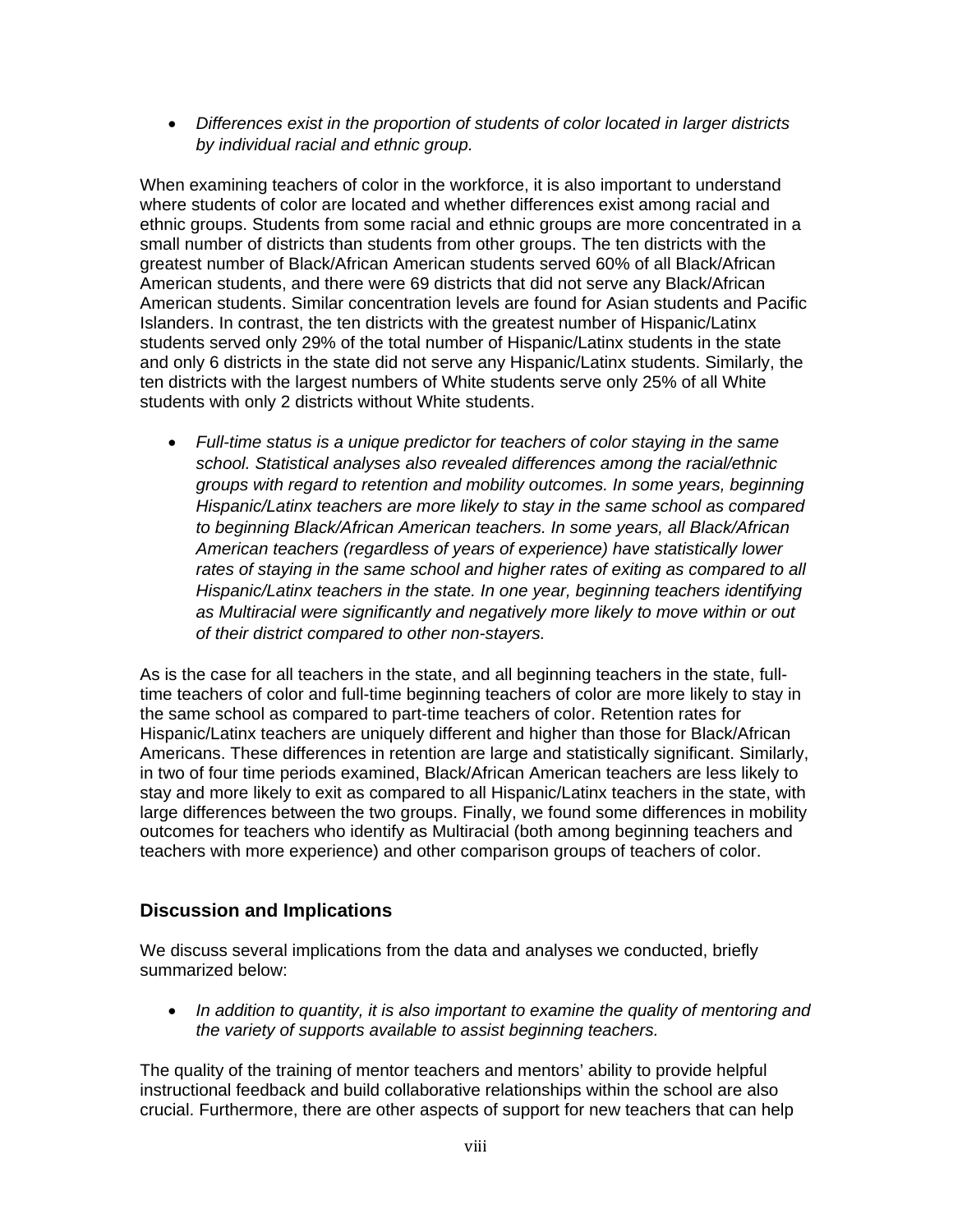them provide high quality instruction and improve their satisfaction with the profession. Additional factors include effective school and district leadership, access to high quality curricular supports, adequate resources, and strong relationships with families and the local community.

 *It will be important to gauge whether or not last year's significant decline in the number of beginning teachers continues in the years ahead, and assess the factors contributing to a decline.* 

Since 2018-19, there have been significant changes in the state's funding model for teacher salaries, and perhaps this is one factor contributing to the significant decline in the number of beginning teachers in 2019-20. Changes in the compensation system may also cause some districts to re-assign certificated staff serving in instructional coaching, mentoring, and other support roles to classroom teaching responsibilities, thereby reducing demand for beginning teachers. The capacity for districts to hire and support beginning teachers may also be impacted by future budgetary challenges related to COVID-19.

 *Particular attention should be paid to induction supports for beginning teachers of color.* 

For the state's BEST program, attention should be paid to improving the racial and ethnic diversity of the mentor teacher cadre. It may be beneficial to consider how the mentor selection process can help ensure an appropriate match for new teachers of color. This will require a willingness to recognize and acknowledge racial and ethnic differences in supporting staff and students. Mentoring is perhaps the most obvious form of support for beginning teachers, but there are areas, such as curricular resources, relationships with families and communities, and school leadership where a recognition of racial and ethnic differences is necessary.

 *It is important to examine differences in retention and mobility outcomes for teachers of color by using disaggregated data for each unique racial and ethnic group.* 

In this study, we uncovered important differences in the distribution, retention, and mobility for teachers of color by individual racial and ethnic groups. There are implications regarding efforts to diversify the teacher workforce because Hispanic/Latinx beginning teachers have better retention and mobility outcomes than other beginning teachers of color.

 *Examination of the reasons why part-time status negatively impacts teacher retention and mobility is warranted.* 

For both beginning teachers and all teachers statewide, our inquiry found that one of the strongest and most consistent predictors of increased teacher retention was having a full-time assignment. There are a number of potential reasons why a teacher has a parttime assignment, including the individual preference of the teacher. However, other factors may also be at play, including a district's lack of ability to offer a full-time assignment, perhaps due to inadequate resources.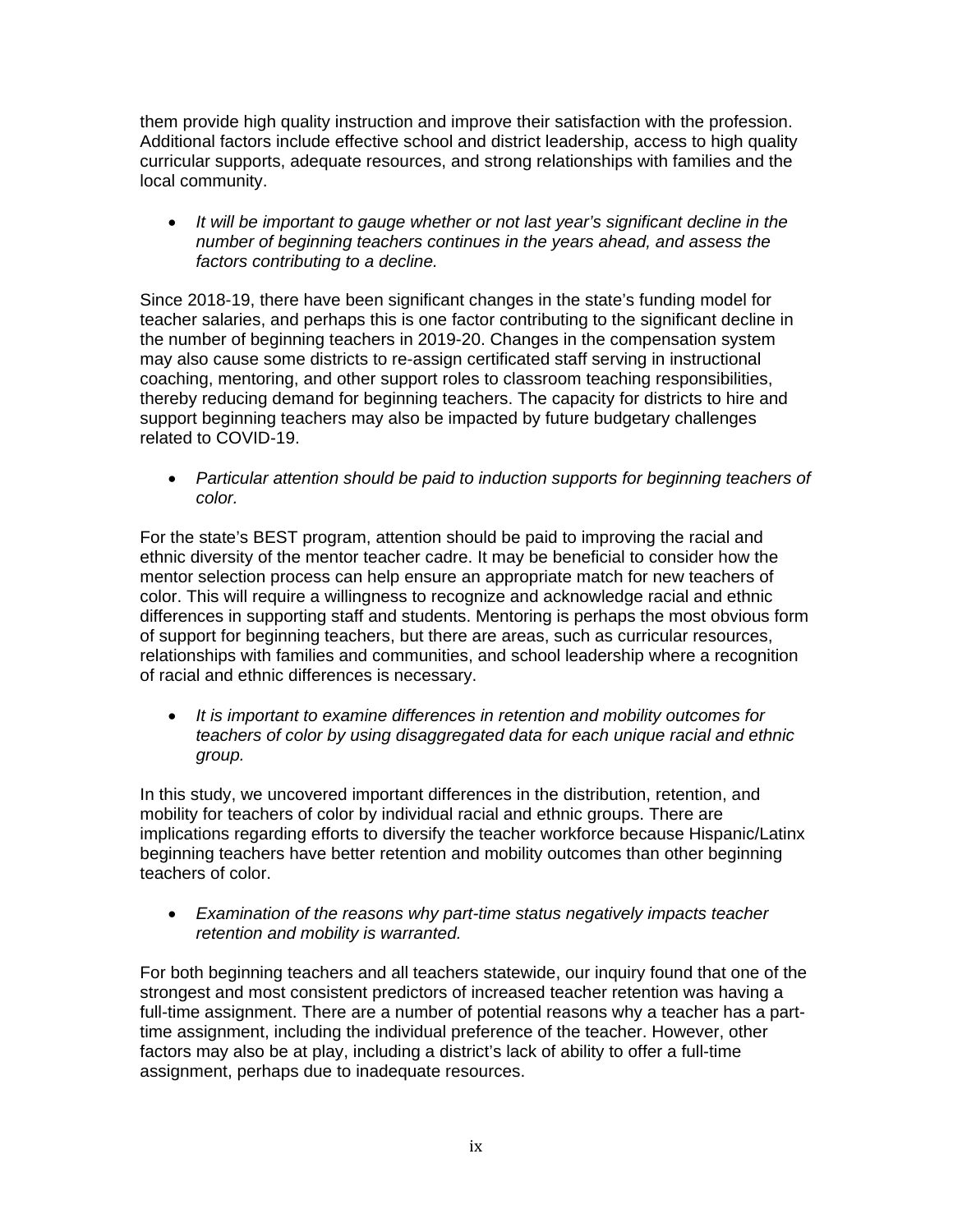*Future studies of the effectiveness of teacher induction supports should include a variety of research methods.* 

The data in this study was limited to quantitative measures, but other types of inquiry may be well-suited to advance our knowledge of how best to support and retain a diverse, well-qualified beginning teacher workforce. Other forms of inquiry include case studies of districts who vary in their approach to induction supports, surveys of beginning teachers, teacher mentors, and other school leaders regarding strategies for successful implementation of induction, and focus groups aimed to understand the perspectives of teachers by individual racial and ethnic groups.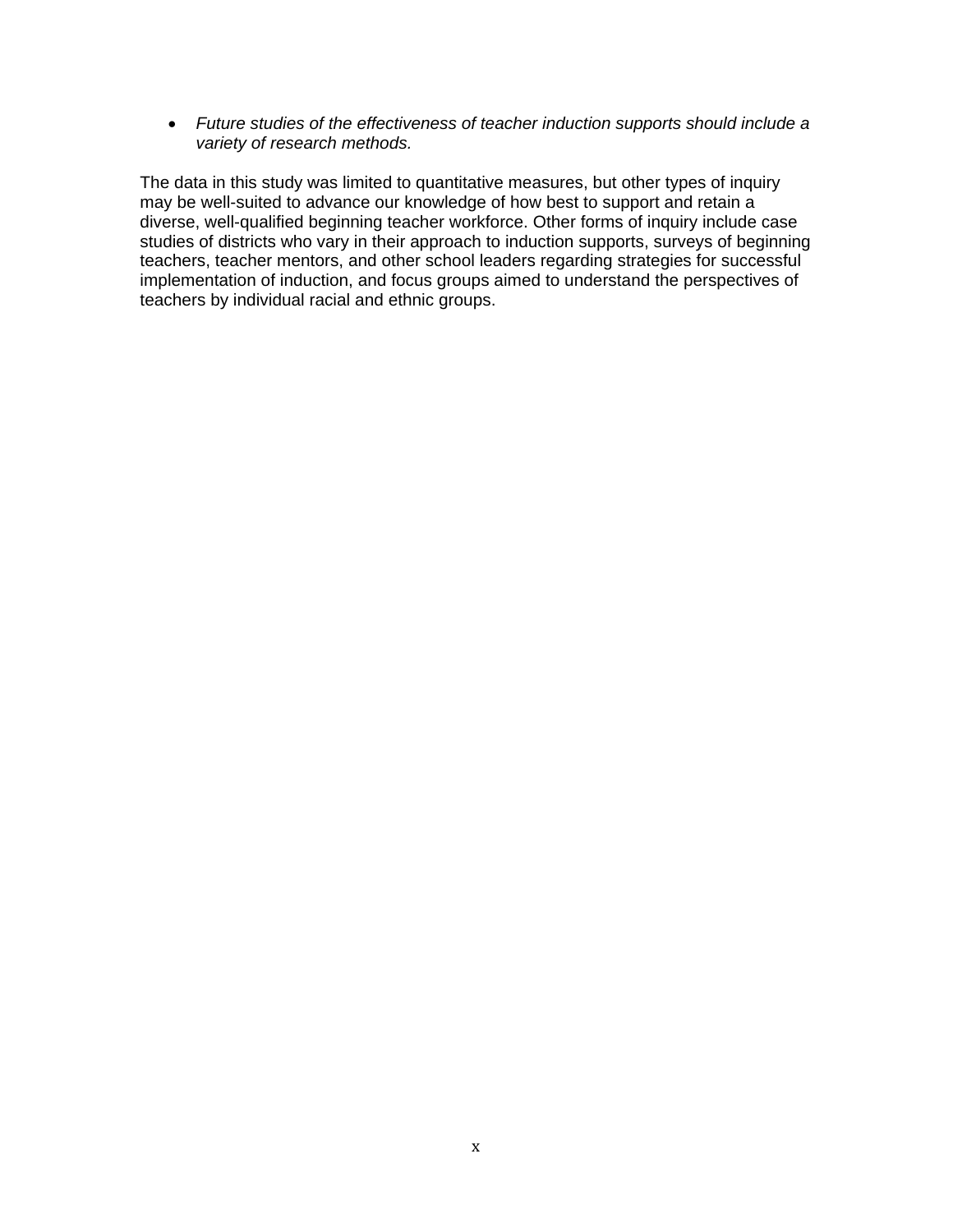## **Introduction**

## **A. Study Purpose**

The purpose of this report is to provide educators and policy makers in Washington state with information and analyses about statewide beginning teacher retention and mobility, and to inform and enhance decision making regarding supports for beginning teachers. We examine the characteristics of beginning teachers and look at factors associated with their retention and mobility. We pay special attention to beginning teachers located in districts that have received induction supports through the state's Beginning Educator Support Team (BEST) program and teachers of color. This inquiry serves as an update to a report issued in January 2017 regarding retention and mobility of beginning teachers in Washington state<sup>1</sup> by including four additional years of data (from 2015-16 to 2019-20).

#### **B. Relevant Literature**

Teaching is a challenging career, and many are worried that too few teachers are entering and remaining in the workforce. Teacher attrition is higher in the early years of teaching (Goldring, Taie, & Riddles, 2014; Murnane, Singer & Willet, 1988, Lortie, 1975; Shen, 1997). Teacher turnover can be costly and negatively affect the cohesiveness and effectiveness of school communities by disrupting educational programs and professional relationships intended to support student learning (Borman & Dowling, 2008; Bryk, Lee & Smith, 1990; Ingersoll, 2001; Ronfeldt, Loeb, & Wyckoff, 2013). New teachers often need targeted support as they learn how to plan, execute, evaluate, and adjust content-specific instruction for heterogeneous groups of learners, and learn to navigate the particular state, district, and school cultures and contexts in which they find themselves (Feiman-Nemser, 2003; Achinstein & Barrett, 2004).

#### *1. Mentoring and induction programs*

Induction programs are a widespread approach used to support the professional growth of beginning teachers and increase retention rates (Ingersoll, 2012).Teacher induction programs are designed to assist the ongoing development of teachers' skills in their first years in the classroom and prevent them from abandoning the profession (Feinman-Nemser, 2001; Wang, Odell & Schwille, 2008). Early career supports are associated with improvements in teacher effectiveness (Smith & Ingersoll, 2004). Prior research also indicates that the preparation and supports teacher receive as they transition into the profession can influence whether or not they exit the profession early (DeAngelis, Wall & Che, 2013). In a longitudinal study of new teachers in Massachusetts, Johnson and Birkeland (2003) found that experiences at the school site were central in influencing new teachers' decisions to stay in their schools and in teaching. They argue that novice teachers' professional success and satisfaction is tied to the particular school site and that working conditions found to support their teaching include collegial interaction, opportunities for growth, appropriate assignments, adequate resources and school-wide structures to support student learning. These issues may be particularly acute for new teachers in low-income schools (Johnson et al., 2004).Based on surveys of new teachers, these authors found large and statistically significant differences in the mentoring support provided to new teachers in low-income schools compared to their counterparts in high-income schools.

<sup>&</sup>lt;sup>1</sup> See Elfers, A., Plecki, M., & Van Windekens, A. (2017). Beginning Teacher Retention and Mobility in Washington State. A report prepared for the Office of the Superintendent of Public Instruction by the Center for the Study of Teaching and Policy, College of Education, University of Washington, Seattle.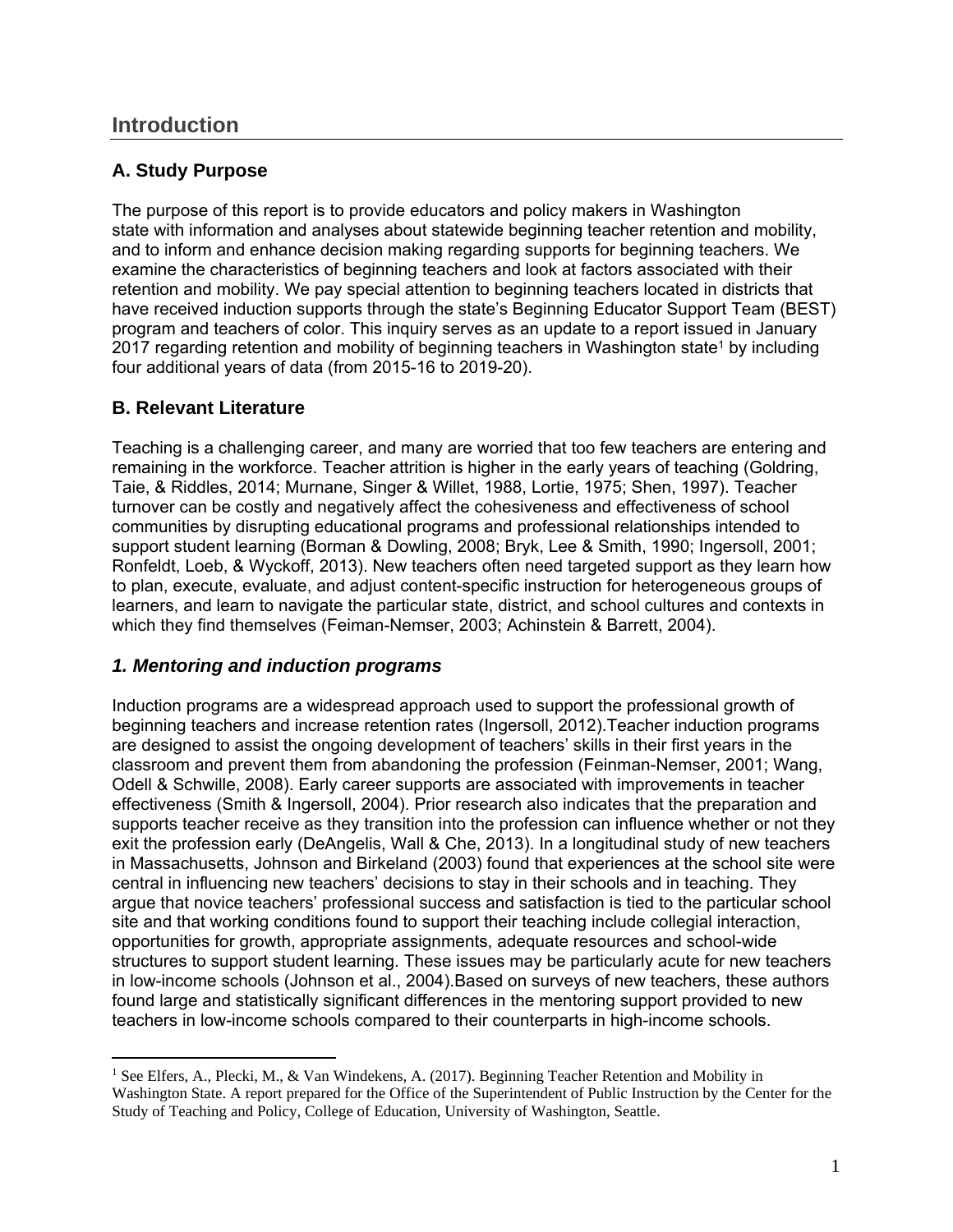Mentoring by a school or district staff member is often a primary component of induction support for new teachers. However, there is considerable variability in the supports provided to new teachers. National statistics indicate that among teachers with one year of experience in 2015- 16, two-thirds reported participation in an induction program, and of those, 74% were assigned a mentor (US DOE, 2016a). In examining the outcomes of a mentoring program in New York City, Rockoff (2008) found a strong relationship between various measures of mentoring quality and new teachers' reported experiences of success in the classroom, with evidence of increased student achievement associated with more hours of mentoring. In a study of district mentoring programs for new teachers in five Midwest states, researchers found that in 69% of districts, mentoring was provided by full-time teachers without release time from teaching responsibilities. Roughly half of these districts required mentors to observe mentees teach, and only 32% of districts required the mentors to receive training prior to mentoring (DeCesare, Workman & McClelland, 2016), suggesting considerable variability in the implementation of induction and mentoring supports.

Evidence suggests that the quality and comprehensiveness of the induction supports matter for the retention of new teachers (DeAngelis et al., 2013; Kapadia et al., 2007; Smith & Ingersoll, 2004). Some studies also found that teachers who receive intensive induction support during the early years of teaching have improved student learning outcomes (Fletcher, Strong & Villar, 2008; Rockhoff, 2008). Ingersoll and Strong's (2011) review of the induction literature found generally favorable results for teacher induction supports and retention, though there were a few studies with mixed results or no association. For example, six of seven induction and mentoring studies reviewed by Ingersoll and Strong demonstrated positive effects on beginning teacher retention and commitment, including analysis of a statewide program in Texas. Glazerman et al. (2010) in a large scale, randomized control trial found positive and statistically significant student achievement outcomes for teachers after three years when they received comprehensive induction support during their first two years of teaching. However, causally linking participation in comprehensive induction to retention found "no significant differences between those in the treatment and control groups after each of the 3 years of follow-up" (Ingersoll & Strong, 2011, p. 221).1

With data from nationally representative surveys of new teachers (Schools and Staffing, Teacher follow-up Surveys and the Beginning Teacher Longitudinal Study), Ronfeldt and McQueen (2017) used a variety of statistical models to determine that teachers who received more extensive induction supports were significantly less likely to move to other schools or leave the profession. Results suggest that extensive induction supports reduced movement to other schools by 5% compared with those not receive receiving such supports, and reduced leaving the profession by 4.8%. They summarize, "Each additional support was associated with (a) a reduction in the odds of moving schools by 20% to 24% in the second year and by 10% to 14% across 5 years and (b) a reduction in the odds of leaving teaching by 18% to 22% in the second year and by 15% to 18% across 5 years" (p. 406).

Wide variation in the availability, comprehensiveness and quality of induction programs may be a contributing factor to contradictory findings. Ingersoll and Strong (2011) conclude that the quality of induction programs is important to consider when assessing impact on teacher outcomes. For example, DeAngelis et al. (2013) found no direct impact of simply having a mentor on new teachers' intentions to move schools or leave the profession. However, they found significant results when they took into account the quality of mentoring (based on teachers' perceptions of the helpfulness of the mentor) and the breadth of mentoring and induction activities. They write, "…teachers who were provided more comprehensive support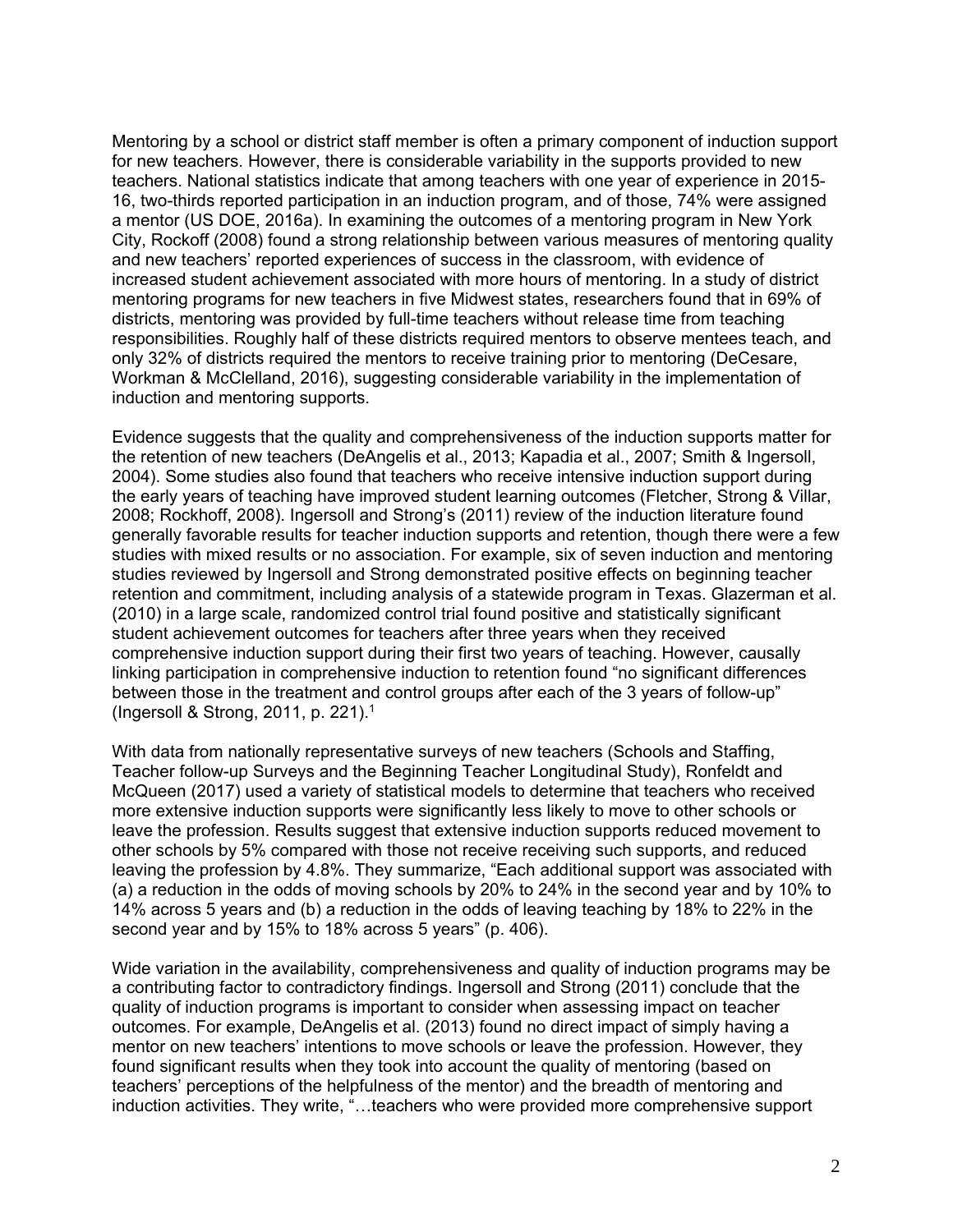were significantly less likely to intend to move or leave than teachers with no support or less comprehensive support" (p 344), and note the similarity to findings by Kapacia, et al. (2007). When examining teachers' actual retention and mobility decisions after the first year, they found that having more comprehensive mentoring and induction support "decreased the odds of new teachers changing districts and leaving the profession after the first year" (p. 350).

Participation in a combination of mentoring and group induction programs may reduce beginning teacher turnover (Ingersoll & Strong, 2011), though the qualitative distinctions among these programs and their relative cost-effectiveness are not always clear (Ingersoll & Kralik, 2004). Similarly, Smith and Ingersoll (2004) noted that multiple types of induction supports taken together had an impact on turnover rates, in contrast to teachers participating in only a few induction activities. Bastian and Marks' (2017) assessment of university-based novice teacher support programs in low-income schools in North Carolina, reported positive performance and retention results for those participating in the most intensive programs and for teachers receiving more coaching. Taken together, these results suggest the potential of comprehensive approaches and attention to the quality of induction supports.

#### *2. Teachers of color*

For many years, scholars, policymakers, and practitioners across the nation have noted the lack of racial and ethnic diversity in the teacher workforce, especially when compared to the increasing diversity of students. Many states have undertaken specific policies aimed at attracting and retaining teachers of color, and there is a broad consensus that increasing the number of teachers of color is of vital importance. Research has documented the many strengths of a more diverse workforce, as teachers of color often serve as cultural translators, have a greater awareness of racial trauma, and are associated with more positive academic and social-emotional outcomes for students of color (Carver-Thomas, 2018; Philip & Brown, 2020). A growing body of research has been investigating the efforts to diversify the profession and the retention and mobility rates of teachers of color (Villegas, et al., 2012).

A number of studies have used national datasets and surveys to explore differences in retention rates for teachers of color. Analyses of national data shows that over the past several decades, there has been a slow rise in the number and the proportion of public school teachers who are individuals of color (US DOE, 2016b). For example, in 1987-88, the proportion of teachers of color was 13.1%. By 2015-16 that percentage increased to only 19.9% (Ingersoll et al., 2018). National data also indicates that most of the increase in the number of teachers of color has been in higher-poverty public schools, with teachers of color being two to three times more likely than white teachers to work in high-poverty schools, urban schools, schools with higher proportions of students of color, and schools with higher turnover rates (Ingersoll & Merrill, 2017).

Some research indicates that the sluggish rate of increase in the number of teachers of color is partly attributable to higher attrition rates of teachers of color. Ingersoll and colleagues (2018) analyzed national teacher survey data regarding the reasons why teachers of color decide to stay or to leave. They found that school working conditions, especially regarding the level of classroom autonomy, individual discretion, and collective influence teachers have regarding school-wide decisions are very important to teachers of color in making decisions about whether or not they will remain in a school.

While the population of teachers of color as a collective group is growing to some extent, several researchers have noted that increases are not consistent across some individual racial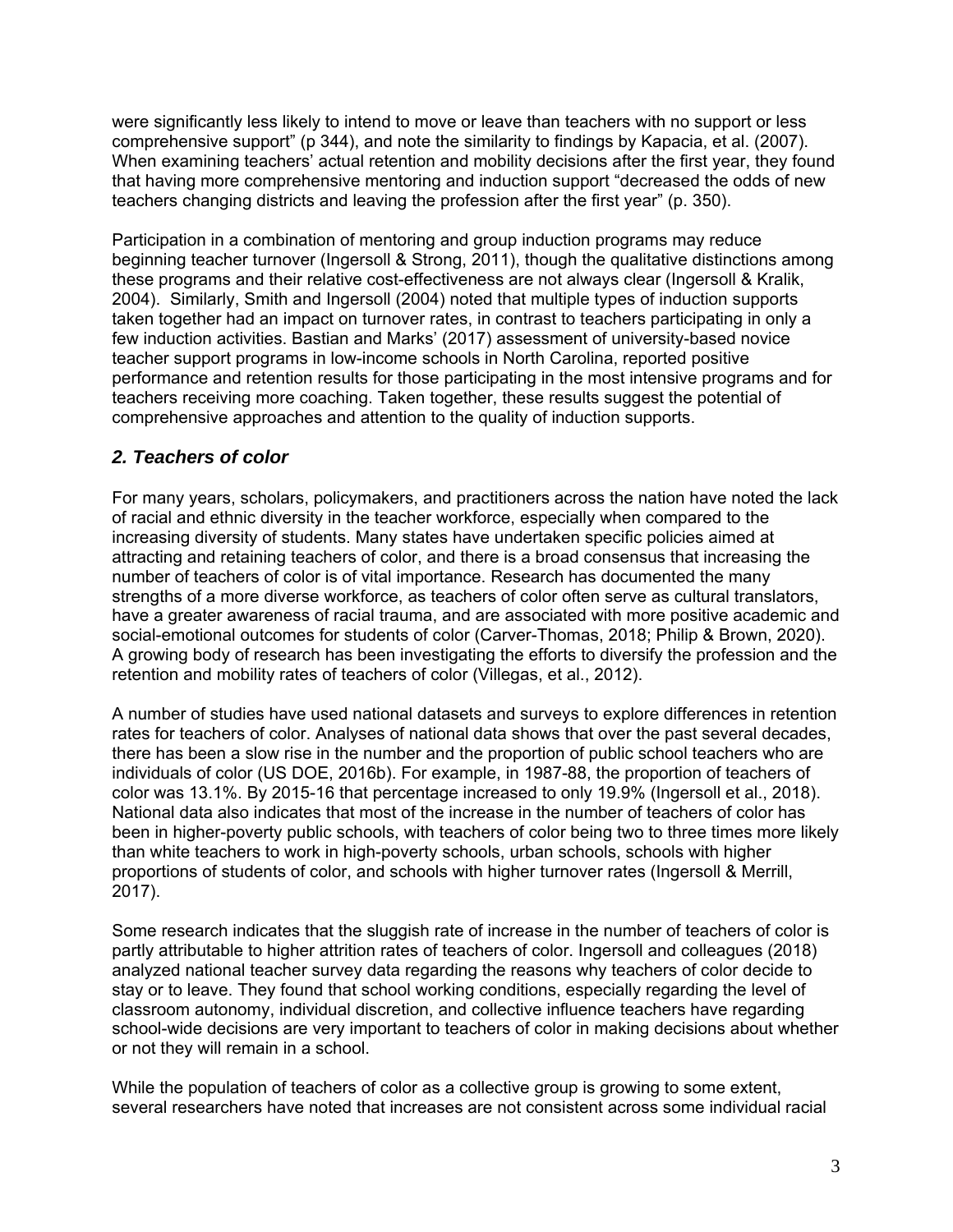and ethnic groups. In particular, the proportion of Black/African American and Native American teachers has declined in recent years. Nationwide, Black/African American teachers made up more than 8% of teachers in 1987 but made up only 6.7% in 2015. Similarly, the share of Native American teachers declined from 1.1% in 1987 to 0.4% in 2015. However, the percentage of Hispanic/Latinx teachers increased from 2.9% in 1987 to 8.8% in 2015 (Carver-Thomas, 2018).

Recent research has called for more complex understandings of teacher diversity, particularly when it comes to examining the broader school culture and societal contexts in which teachers work (Philip & Brown, 2020). Scholars also acknowledge that contexts and conditions can vary by individual racial and ethnic group and can impact teacher attrition, especially for Black teachers (Carter Andrews, et al., 2019; Sun, 2018). For example, there is a history of Black/African American teachers being excluded and dismissed from teaching positions, particularly after the 1954 *Brown v Board of Education* decision (Philip & Brown, 2020). Furthermore, barriers to entry into the teaching profession (such as testing and licensure requirements and student debt) disproportionately impact teachers of color (especially Black teachers) and there is an increased likelihood of school closures where Black/African American teachers and Hispanic/Latinx teachers are located (Ahman & Boser, 2014; Petchauer, Bowe & Wilson, 2018; Philip & Brown, 2020). Recent literature about teachers of color also suggest strategies that can be adopted to increase supports for beginning teachers of color, including better induction supports, more supportive leadership, additional supports for teacher candidates, increased compensation, housing assistance, and the adoption of teacher residencies and loan forgiveness (Carver-Thomas, 2018; Carver-Thomas & Darling-Hammond, 2017). In this report, we include a focus on teachers of color within the Washington state context.

## **C. Overview of the BEST Program**

Washington state has provided some state support for beginning teachers since 1987, initially through the Teacher Assistance Program (TAP). The total amount of funding for TAP remained constant over the years, while the number of beginning teachers increased, thereby reducing the amount of funding available per teacher. Then in 2009-10, the Washington state legislature authorized the development and funding of the Beginning Educator Support Team (BEST) program. This program promotes strategies for improving district and regional capacity to retain and support beginning teachers. According to the Office of the Superintendent of Public Instruction (OSPI), the goals of the BEST program are: 1) to close learning gaps experienced by novice teachers when they enter a new system so they can close their students' learning gaps, 2) to attract and retain skillful novice teachers in Washington's public schools, and 3) to build comprehensive, coordinated systems of support within school districts to sustain induction work. New teachers in districts receiving BEST funding are given an instructional orientation and/or individualized assistance prior to the start of school or the start of the new educator's assignment to acquaint them with district and school expectations and culture, orient them to preferred instructional practices and curriculum, and help them plan for their first day, weeks and month with students. They receive mentoring from vetted and trained colleagues who are provided release time to observe and provide feedback on their teaching. In addition to professional development on topics relevant to their needs, professional learning is aligned to the Washington State 8 Teacher Evaluation Criteria (or other professional standards when relevant) and the district's adopted instructional framework and initiatives.

The BEST program provides state funding for competitive grants to districts and regional consortia, and also funds professional development for instructional mentors throughout the state. However, BEST funding for induction supports has not been available to all 295 districts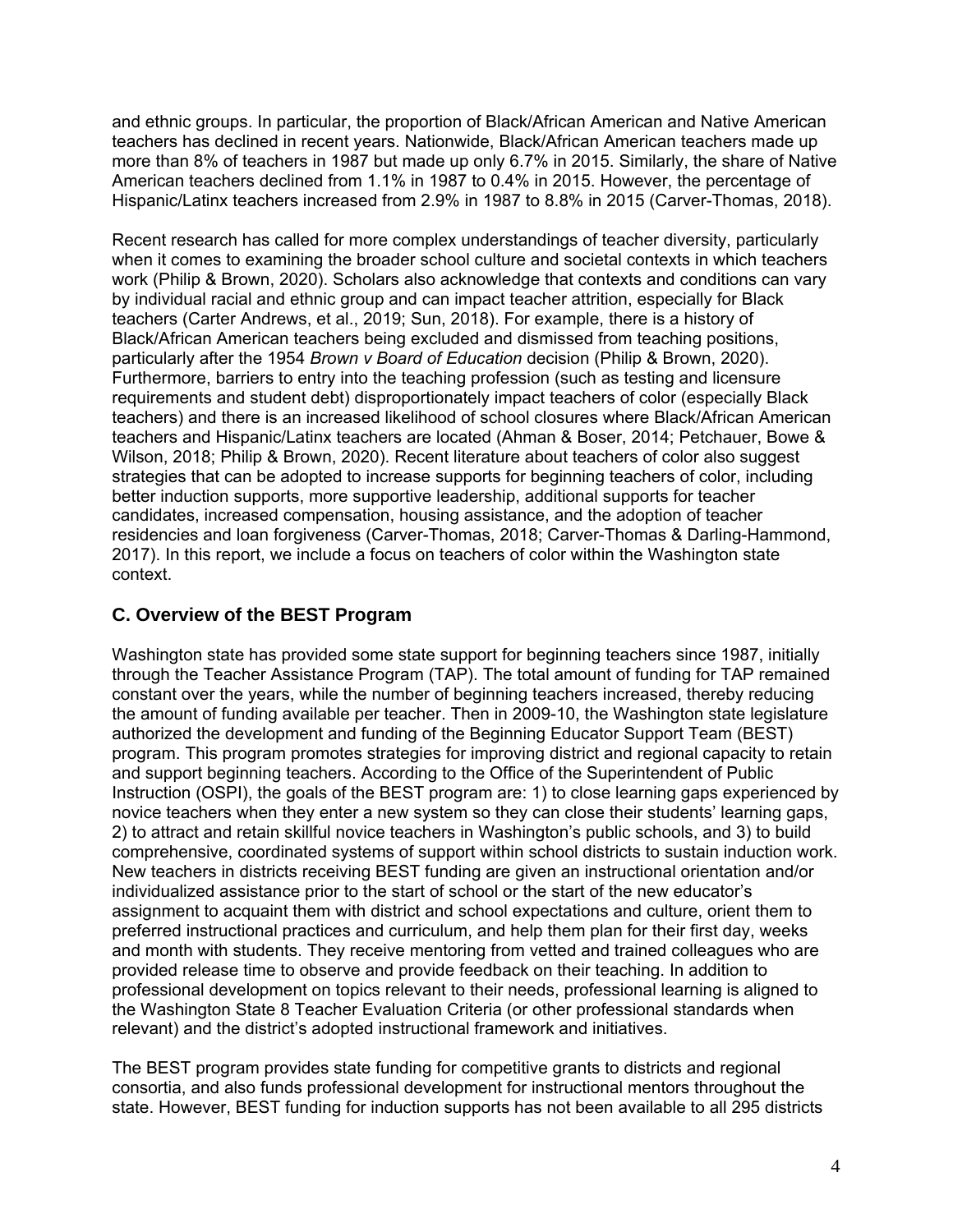due to insufficient state funding. Rather than spread a small amount of money across all districts, OSPI opted to more adequately fund a smaller number of districts by creating a competitive grant and raising the funding allocation per beginning teacher. The competitive grant process is based on evidence of district need and readiness to implement the state's "Standards for Beginning Educator Induction" (OSPI, updated 2018). Funding to participating districts is based on the number of first year teachers, at approximately \$2,000 per beginning teacher. Part-time new teachers were funded at the same rate, consequently there was an incentive to serve them (part-time teachers were included in our analysis).

Fluctuating amounts of funding from subsequent legislative cycles resulted in varying numbers of districts served by the program in each year. In the first year of the BEST program there were 30 participating districts, but the number of funded districts varied substantially in the five subsequent years, with only 7 districts funded in 2013-14. However, in the five most recent years (2015-16 to 2019-20), the number of participating districts has increased steadily, rising from 71 districts to 197. Figure 1 below provides data regarding the number of participating districts for the period from 2009-10 (when the BEST program began) through the 2019-20 school year.



The variation in the number of funded districts positively impacted the proportion of beginning teachers in the state who received support through the BEST program. During the time period from 2009-10 to 2019-20, the percent of all beginning teachers located in funded districts ranged from 7% to 84% of all beginning teachers statewide. The proportion of the state's beginning teachers served by BEST-funded districts has dramatically increased in the most recent five-year period, from 53% in 2015-16 to 84% in 2019-20. Consequently, more than fourfifths (84%) of the state's beginning teachers are now served by the BEST program.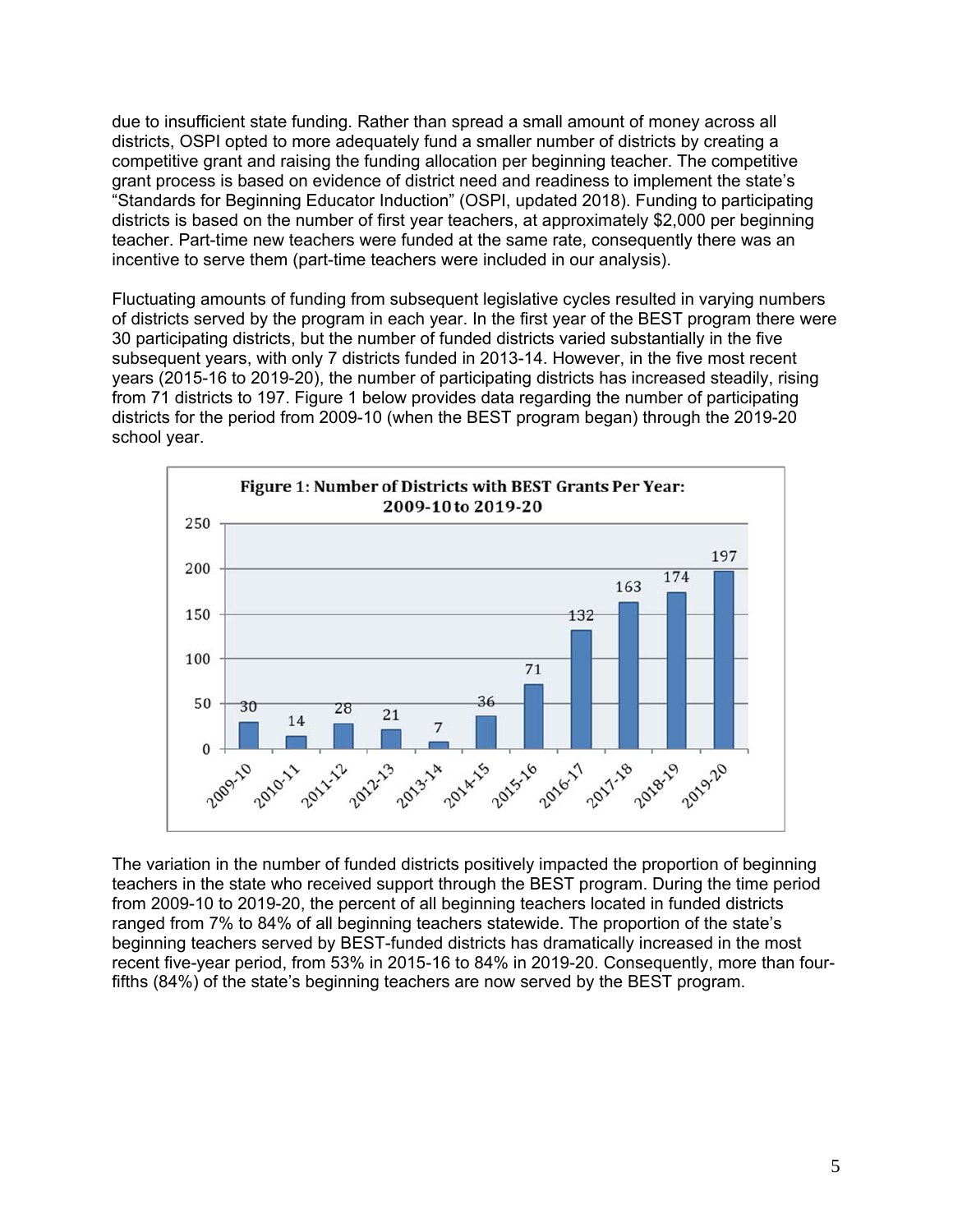

#### **D. Prior Research on Beginning Teacher Retention in Washington State**

As mentioned previously, we have engaged in prior research on beginning teacher retention and mobility in Washington state, including analyses of differences in beginning teacher retention in BEST-funded districts compared to districts that did not receive BEST funding. We found that the majority of beginning teachers (on average 70%) stay in their school from one year to the next, 11% move within the district and 7% move out of district. We also found that, on average, 12% exit the workforce in the following year. When examining yearly retention rates for beginning teachers in BEST-funded districts for the years 2009-10 to 2015-16, we found that beginning teachers in BEST-funded districts were retained in their school at somewhat higher rates than beginning teachers statewide (77% vs 73%). This study will shed light on whether or not retention and mobility patterns for the years 2015-16 to 2019-20 differ from what we learned from prior years.

In our prior research, we also examined a specific set of districts that met state standards for full-fledged implementation of an induction program. We found that beginning teachers in such districts had a lower rate of exiting the Washington workforce after one year than other beginning teachers. This result was statistically significant. However, during the time period examined for this prior study, the number of districts that met the state standards for high quality induction was small. Given that participation in the BEST program has notably increased in the years since the prior study was conducted, further examination of the characteristics and impact of the BEST program is warranted.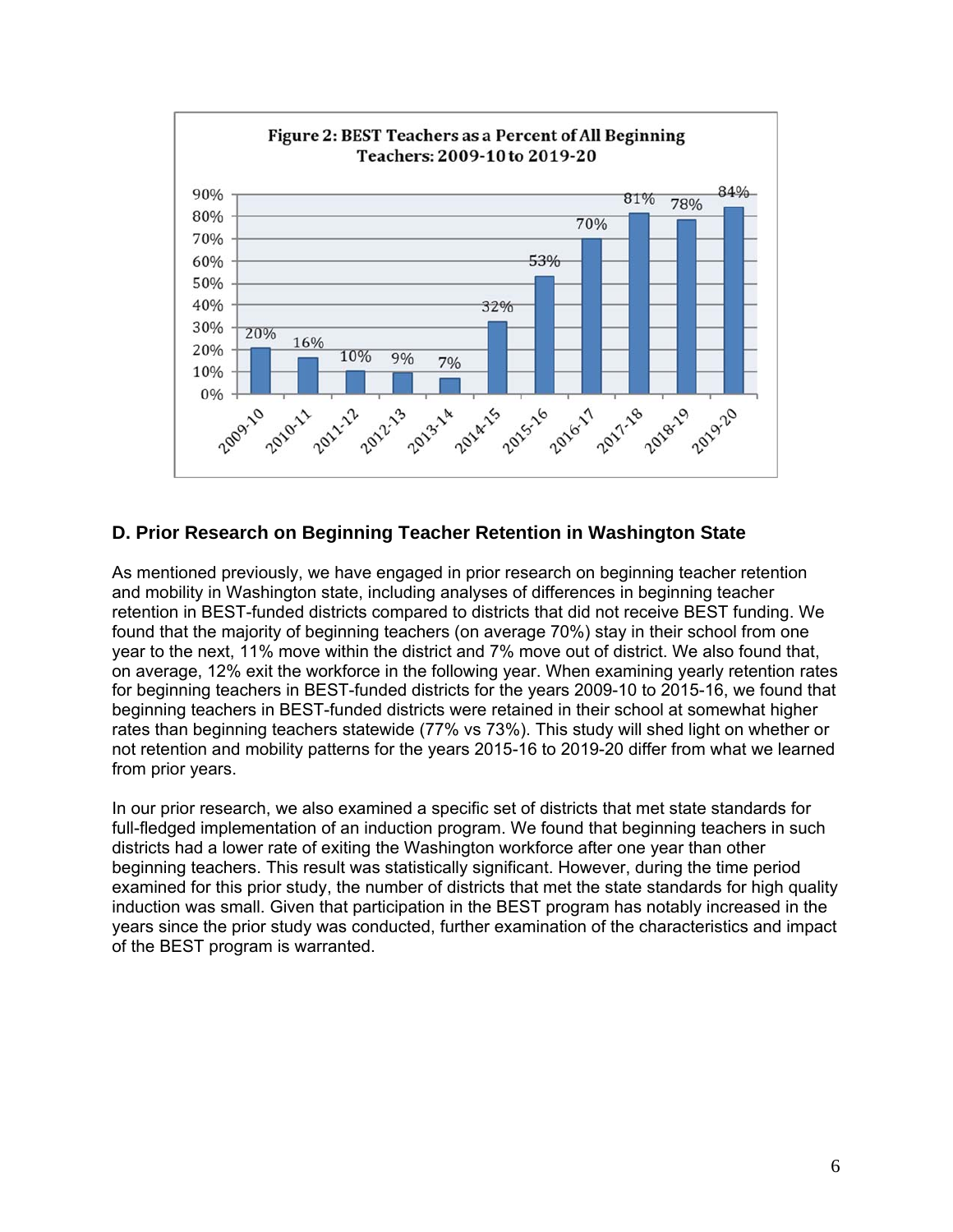## **A. Research Questions**

The research questions for this study address four aspects of Washington's beginning teacher workforce (teachers with less than one year of experience). The first involves analysis of the characteristics of beginning teachers and their distribution across districts and schools. Second, we explore the retention and mobility patterns of beginning teachers, as well as all teachers statewide, and develop statistical models to identify factors that explain differences in retention and mobility rates statewide and in BEST-funded districts. Next, we explore the type of mentor model (colleague or released) used by BEST-funded districts. The final aspect of our inquiry is focused on teachers of color, including their characteristics and their retention and mobility rates. Specific research questions for each of these four aspects are provided below.

#### *Characteristics and Distribution of Beginning Teachers*

1) What are the demographic characteristics of beginning teachers in Washington state? How do the demographic characteristics of beginning teachers who are working in BEST-funded districts compare to all beginning teachers statewide?

## *Retention and Mobility*

- 2) What differences, if any, exist in the retention and mobility of rates of beginning teachers from BEST-funded districts compared to those located in districts that did not receive BEST grants?
- 3) In what ways do differences in beginning teacher retention and mobility rates exist by: (a) demographic characteristics of teachers, (b) region of the state, (c) district and school demographics (e.g., size, poverty, student diversity) and (d) districts that received BEST grants compared to those that did not?
- 4) How do the retention rates of beginning teachers located in BEST-funded districts that met criteria as full-fledged induction programs compare to other BEST-funded districts and other beginning teachers statewide?

## *Type of Mentor Model*

- 5) Does the type of mentor model (colleague or released) used by districts vary by district size or other demographic characteristics?
- 6) Do district-level retention rates of first-year teachers vary based on the proportion of teachers supported under the type of mentor model used by the district?

## *Teachers of Color in Washington State*

- 7) In which schools and districts are new teachers of color located and what kinds of assignments do they most frequently hold? What proportion of new teachers of color are located in BEST and full-fledged BEST-funded districts?
- 8) What differences, if any, exist in the retention and mobility rates of beginning teachers of color and White beginning teachers statewide and in BEST and full-fledged BEST districts? How do retention and mobility rates vary within non-white teacher race/ethnicity groups and what factors influence this?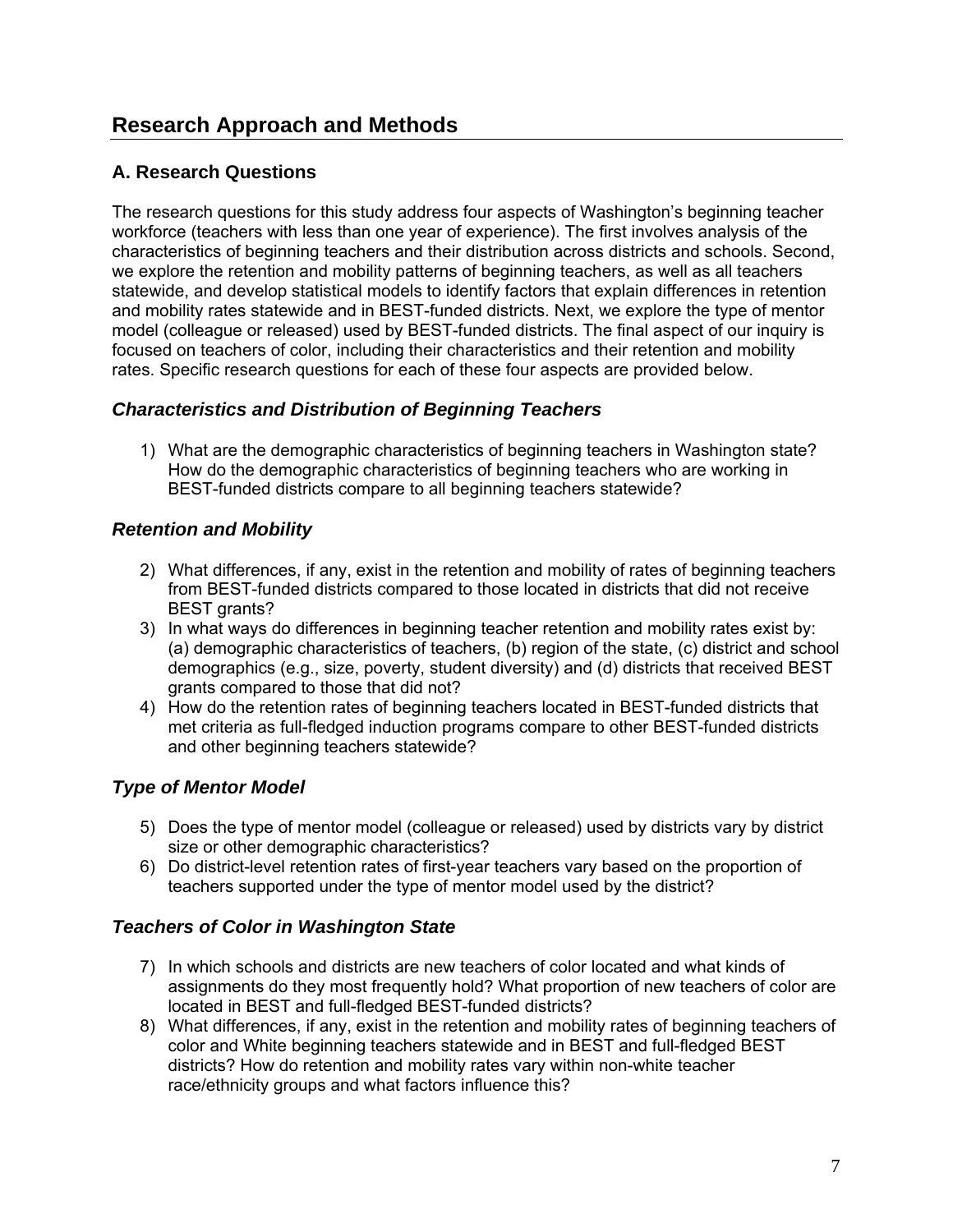#### **B. Methodology and Data Sources**

We use several data sources to conduct a statewide analysis of the retention and mobility patterns of beginning teachers. The primary data source is personnel data from the state's S-275 dataset. This dataset contains individual teacher level demographic and assignment information about all educators in Washington state. We link the S-275 data to other state databases, including school and district demographic data, to form a portrait of teacher retention and mobility. We have access to multiple years of data, enabling us to conduct longitudinal analyses that are comparable over time. After providing a portrait of the demographic characteristics of beginning teachers, we examine their year-by-year retention and mobility rates for the time period from 2015-16 to 2019-20. Specific comparisons are made at the district and school level for BEST districts. The year-by-year analyses are cohort-based. That is, we identify all beginning teachers in a given year, and then examine their individual assignments in the workforce in the subsequent year. Descriptive statistics are also provided for five-year retention and mobility rates for all teachers statewide and beginning teachers.

We also construct two-level logistic regression models using the *R lme4* software package to help explain teacher retention and mobility, as this approach enables us to investigate the relationship between our dependent outcome variables of interest (retention and mobility status) and a number of continuous and categorical independent variables (e.g., district, school and individual teacher characteristics). Because our data has multilevel structures, with teachers nested within schools, schools nested in districts, and districts nested in regions, controlling random effects of school districts allows us to obtain valid regression estimates on retention or mobility without violating the assumption of independence. By assuming that the random effects come from a common distribution, a multilevel model can share information between groups. This can improve the precision of our predictions. The focal question for this analysis is: *What variables consistently explain beginning teachers' retention and mobility outcomes in Washington state?*

We examine this question and compare outcomes for several groups of teachers: (1) all teachers in the state from all experience levels, (2) all beginning teachers statewide, (3) beginning teachers located in districts that received BEST funding and those identified as having full-fledged induction programs, and (4) teachers of color.

## **C. Definition of Terms**

As noted above, we provide analyses of retention and mobility rates for all beginning teachers statewide and for beginning teachers in districts served by the BEST program. We describe the criteria for the teachers included in these analyses as follows:

 *Beginning Teachers* were defined as those public school teachers with less than one year of experience as reported in the S-275 whose assignment is the instruction of pupils in a classroom situation and who have a designation as an elementary teacher, secondary teacher, other classroom teacher, or elementary specialist teacher.<sup>2</sup> Other teachers serving in specialist roles (e.g., reading resource specialist, library media specialist) were not included.

 $2$  As reported by the Office of the Superintendent of Public Instruction, classroom teachers are certificated instructional staff with a duty root designation of 31, 32, 33 or 34. Teachers whose full-time equivalent (FTE) designation was zero for the initial year were excluded from the analysis.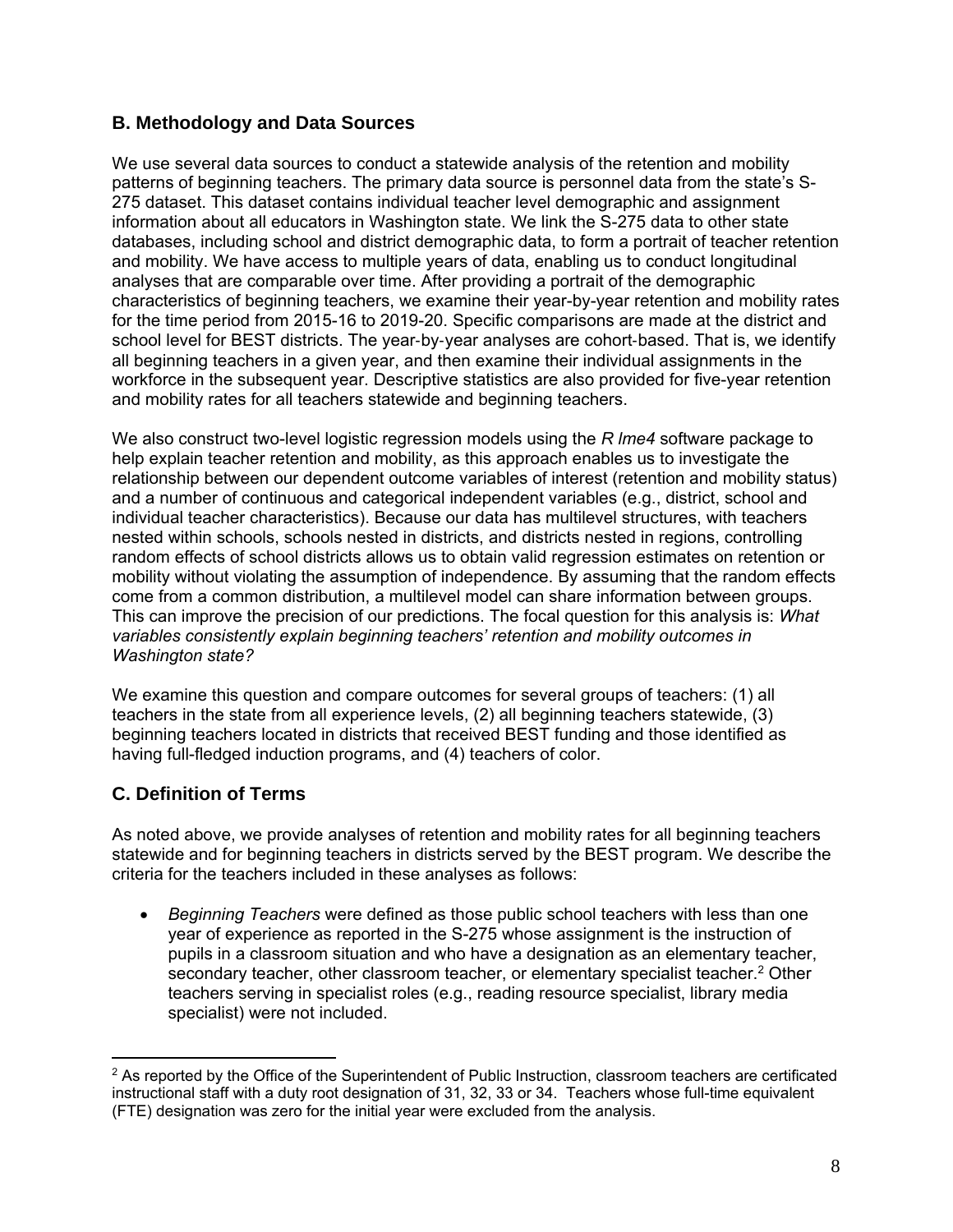*BEST Teachers* were defined as those public school teachers with less than one year of experience as reported in the S-275 who worked in a district that received BEST funding in particular years of interest.

To examine retention and mobility patterns, teachers are placed in one of four categories:

- "Stayers" teachers assigned to the same school(s) in the initial school year and also in the subsequent year.
- "Movers in" teachers who moved to other schools in the same district, or changed assignment (other than a classroom teacher) within the same district.
- "Movers out" teachers who moved to other districts, either as a classroom teacher or in some other role.
- "Exiters" teachers who exited the Washington education system, either temporarily or permanently.3

To understand how districts vary in their approach to one aspect of induction supports, we identify districts by the type of mentor model used:

- *Colleague Mentor* refers to an experienced educator who mentors new teachers in addition to their teaching or other responsibilities. The maximum ratio is two new teachers per one colleague mentor. Colleague mentors are expected to observe the new teacher(s) at least quarterly.
- *Released Mentor* refers to an experienced educator who is released from teaching or other responsibilities to allow dedicated, weekly time for mentoring of new teachers. The maximum ratio for released mentors with no other responsibilities is 20 new teachers per one mentor. Released mentors are expected to observe each new teacher at least 8 times per year.

## **D. Study Limitations**

While this study provides an analysis of beginning teacher retention and mobility, including factors that may impact turnover rates, we do not examine some related issues. First, we do not address the reasons why teachers choose to move to other schools or districts, or why they decide to leave the profession, either temporarily or permanently. Issues such as increased workload, quality of school and district leadership, support from parents and community, and personal and family factors are all known to influence teacher's views about their careers. We also do not distinguish between teachers who choose to make a change in their assignment or location, and those who have been involuntarily transferred or did not have their contracts renewed. Additionally, we make no claims about the quality of the performance of teachers who stay in their schools, move to another school or district, or leave the profession.

 $3$  Exiters may have retired, re-entered the system in subsequent years, left Washington to teach in another state, or completely left the profession. It is not possible to distinguish voluntary and involuntary departures. It is not possible to determine whether teachers who left the state continued to be employed as teachers elsewhere.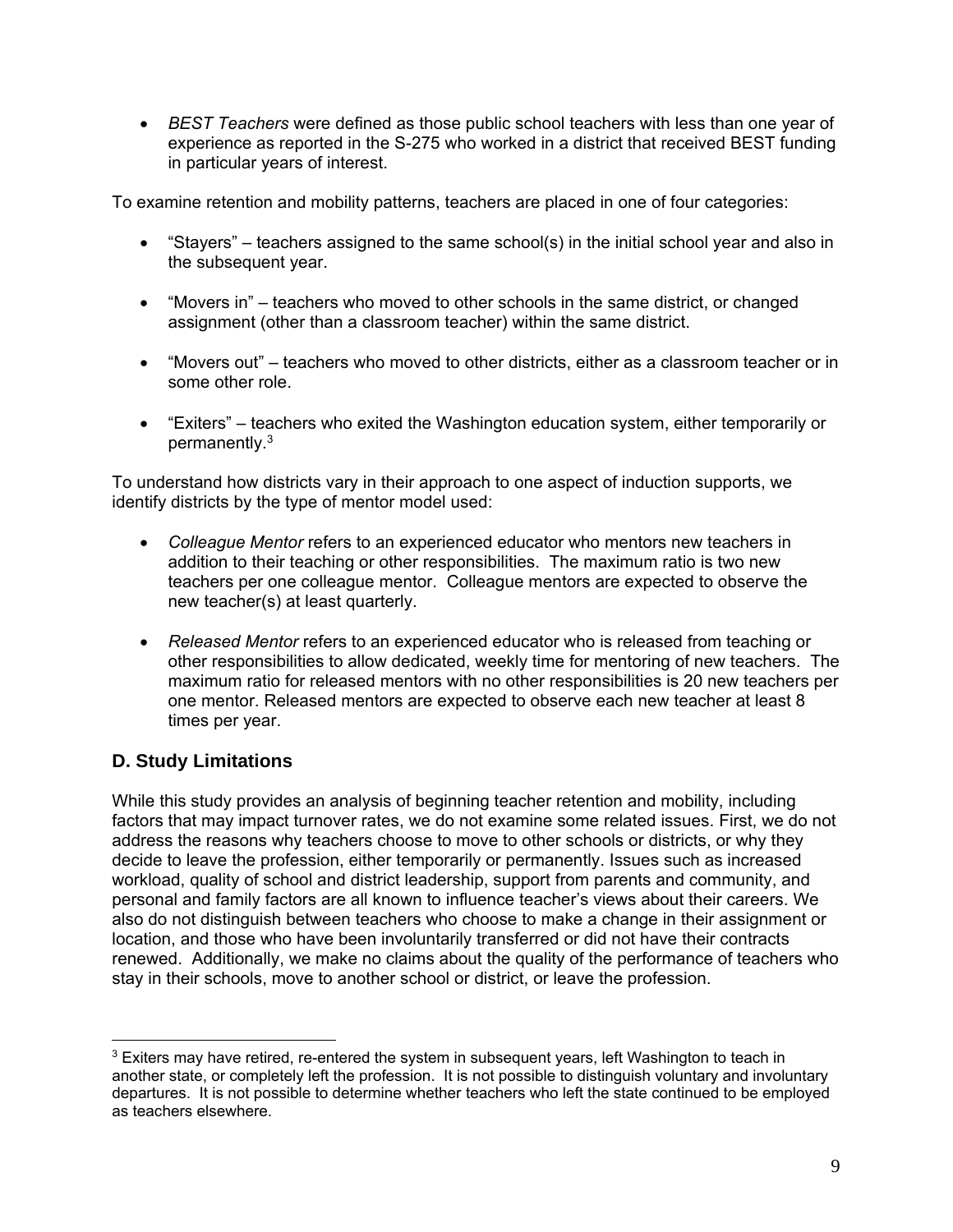## **Findings**

#### **A. Characteristics and Distribution of Washington's Beginning Teacher Workforce**

In this section, we first provide information about the characteristics of all teachers in Washington state in order to place data about beginning teachers into the broader context of the state's teacher workforce. We then discuss data about beginning teacher demographic characteristics, including a discussion of the district and school contexts in which beginning teachers work. Finally, we provide a portrait of beginning teachers who work in districts funded by the BEST program, with an additional focus on beginning teachers of color.

#### *1. Demographic characteristics of all teachers statewide*

Over the past 15 years (2005-06 to 2019-20), we find both similarities and changes in trends over time regarding the characteristics of the teacher workforce. One similarity over time is that the majority of teachers are female. The percentage of female teachers consistently approaches three quarters of the workforce, ranging from 71% to 74% over the fifteen-year period. In addition, the majority of Washington teachers hold a master's degree, with the trend over time showing a gradual increase in the proportion of teachers with a master's degree, from 61% in 2005-06 to 67% in 2019-20.

We also find some differences over time in the demographic characteristics of all teachers in the state for the period from 2005-06 to 2019-20 in terms of age, experience, race and ethnicity. There were increases in the proportion of teachers who are 61 years of age or older, rising from 4% in 2005-06 to 8% in 2019-2020, with a peak of 9% in 2012-13.This age group represents teachers who are more likely to retire in the near future. When examining the distribution of the state's teachers by years of experience, we find fluctuations over time. Fifteen years ago (2005- 06), 22% of teachers were novices (less than 5 years of experience). However, that percentage dropped to 16% in 2011-12, then gradually rose to 25% for each of the three years from 2016- 17 to 2018-19. In the most recent year (2019-20), 23% of teachers were novices. There is also a decrease in the proportion of teachers with 25 years of experience or more, from 16% in 2005-06 to 14% in 2019-20.

Trends over time indicate that the state's teacher workforce is slowly becoming more racially and ethnically diverse in a few aspects. However, some racial/ethnic groups have shown no change over time and the vast majority of the state's teachers are White. The proportion of White teachers decreased over the fifteen-year period, from 93% in 2005-06 to 88% 2019-20. The most notable change is found with teachers who identify as Hispanic/Latinx, steadily rising from 2.4% in 2005-06 to 5.1% in 2019-20. However, there is no change in the proportion of teachers who identify as American Indian/Alaskan Native, holding constant at less than 1% (either .8% or .7% in each of the fifteen years). Additionally, the proportion of Black/African American teachers has not changed over time, with slight a decrease from 1.5% in 2005-06 to 1.4% in 2019-20 (and a low of 1.2% for 4 of the years examined). Appendix A contains details regarding the characteristics of the statewide teacher workforce for the fifteen-year period from 2005-06 to 2019-20.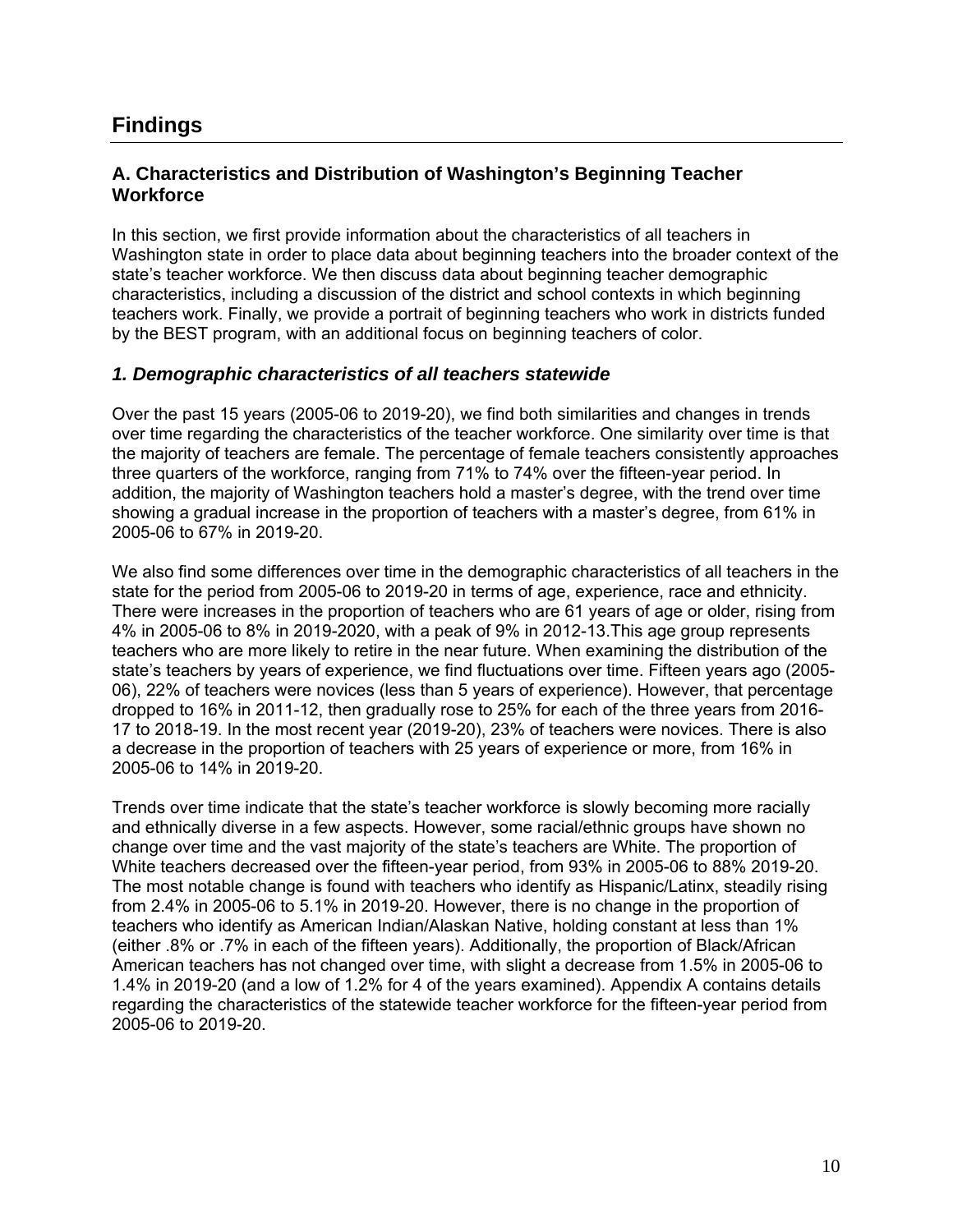#### *2. Demographic characteristics of beginning teachers*

Over the past ten years, the number of beginning teachers has increased from 1,960 in 2010-11 to 3,002 in 2019-20. However, the number of beginning teachers in 2019-20 represents a significant decrease in the number of beginning teachers in each of the prior five years (2014-15 to 2018-19). In those prior five years, the number of teachers increased from 3,372 in 2014-15 to nearly 4,000 (3,941). This represents nearly a drop of 1,000 in the number of beginning teachers from 2018-19 to 2019-20. Figure 3 depicts the number of beginning teachers statewide over the eleven-year period since the BEST program began (from 2009-10 to 2019-20).



Over the past ten years (from 2010-11 to 2019-20), the percentage of beginning teachers who worked full-time increased from 75% in 2010-11 to 83% in 2019-20, with a range between 72% and 88% over those years. Over the ten years, there is also a decrease in the proportion of beginning teachers who held a master's degree or higher, from 40% in 2010-11 to 32% in 2019- 20. Three quarters of beginning teachers are female, a statistic that has changed only slightly over the same ten-year period. As would be expected, on average, the majority of beginning teachers are between the ages of 20 and 30, hovering around 60% over the ten-year period. We find a small increase over time in the proportion of teachers over the age of 40, rising from 15% in 2010-11 to 20% in 2018-19. Table 1 provides details about beginning teacher characteristics.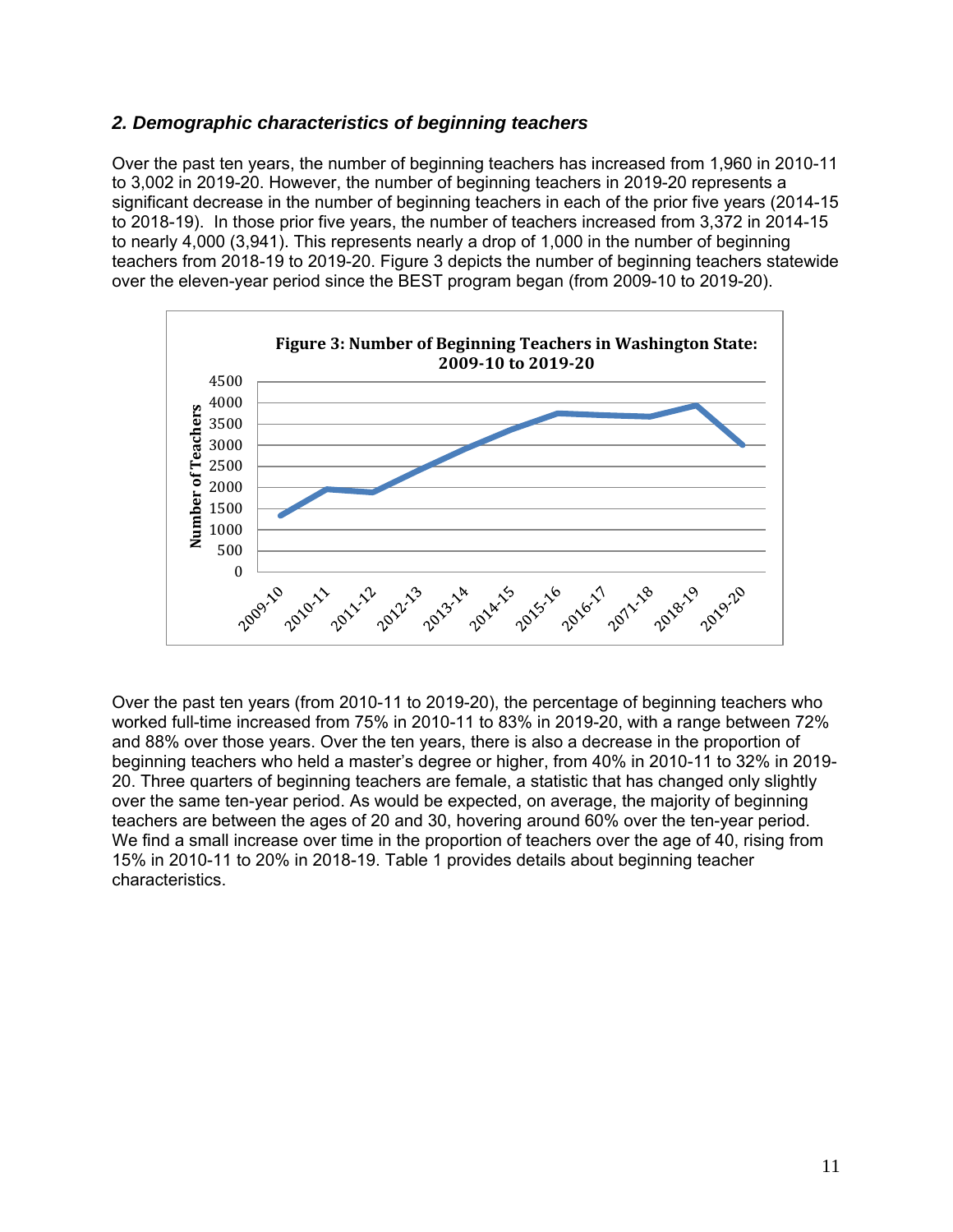|                                   | Table 1: Characteristics of All Beginning* Teachers Statewide from 2010-11 to 2019-20 |       |       |       |                                         |       |       |       |       |                                          |
|-----------------------------------|---------------------------------------------------------------------------------------|-------|-------|-------|-----------------------------------------|-------|-------|-------|-------|------------------------------------------|
|                                   |                                                                                       |       |       |       | 2010-11 2011-12 2012-13 2013-14 2014-15 |       |       |       |       | 2015-16 2016-17 2017-18 2018-19 2019-20* |
| # Teachers (headcount)            | 1.960                                                                                 | 1.883 | 2.412 | 2,914 | 3.372                                   | 3.752 | 3.708 | 3.676 | 3.941 | 3.002                                    |
| <b>Teacher Gender</b>             |                                                                                       |       |       |       |                                         |       |       |       |       |                                          |
| Female                            | 72%                                                                                   | 72%   | 73%   | 76%   | 75%                                     | 75%   | 74%   | 75%   | 75%   | 75%                                      |
| Male                              | 28%                                                                                   | 28%   | 27%   | 24%   | 25%                                     | 25%   | 26%   | 25%   | 25%   | 25%                                      |
| <b>Full-time/Part-time Status</b> |                                                                                       |       |       |       |                                         |       |       |       |       |                                          |
| Full-Time (FTE>=.9                | 75%                                                                                   | 72%   | 76%   | 77%   | 82%                                     | 87%   | 87%   | 87%   | 88%   | 84%                                      |
| Not Full-Time (FTE<.9)            | 25%                                                                                   | 28%   | 25%   | 23%   | 18%                                     | 13%   | 13%   | 13%   | 12%   | 16%                                      |
| Education                         |                                                                                       |       |       |       |                                         |       |       |       |       |                                          |
| Bachelor and other                | 57%                                                                                   | 54%   | 54%   | 59%   | 61%                                     | 61%   | 61%   | 63%   | 62%   | 60%                                      |
| Masters and above                 | 40%                                                                                   | 42%   | 43%   | 38%   | 36%                                     | 36%   | 36%   | 33%   | 33%   | 32%                                      |
| Unidentified                      | 3%                                                                                    | 4%    | 3%    | 2%    | 3%                                      | 3%    | 3%    | 3%    | 5%    | 7%                                       |
| Teacher Age in given year         |                                                                                       |       |       |       |                                         |       |       |       |       |                                          |
| 19-30                             | 66%                                                                                   | 60%   | 63%   | 62%   | 64%                                     | 62%   | 60%   | 60%   | 58%   | <b>NA</b>                                |
| 31-40                             | 19%                                                                                   | 22%   | 21%   | 22%   | 21%                                     | 22%   | 22%   | 22%   | 22%   | <b>NA</b>                                |
| $41+$                             | 16%                                                                                   | 18%   | 16%   | 16%   | 15%                                     | 16%   | 18%   | 18%   | 20%   | <b>NA</b>                                |
| Teacher Race/Ethnicity**          |                                                                                       |       |       |       |                                         |       |       |       |       |                                          |
| Asian/Pacific<br>Islander/Native  |                                                                                       |       |       |       |                                         |       |       |       |       |                                          |
| Hawaiian                          | 4%                                                                                    | 4%    | 4%    | 4%    | 4%                                      | 3%    | 5%    | 4%    | 5%    | 5%                                       |
| <b>Black/African America</b>      | 1%                                                                                    | 2%    | 1%    | 1%    | 2%                                      | 2%    | 2%    | 2%    | 3%    | 3%                                       |
| Hispanic/Latinx<br>American       | 5%                                                                                    | 6%    | 5%    | 4%    | 6%                                      | 6%    | 8%    | 8%    | 9%    | 9%                                       |
| Indian/Alaskan                    |                                                                                       |       |       |       |                                         |       |       |       |       |                                          |
| <b>Native</b>                     | $0\%$                                                                                 | 1%    | $1\%$ | 1%    | $0\%$                                   | $1\%$ | 1%    | 1%    | 1%    | $1\%$                                    |
| White (non-Hispanic)              | 88%                                                                                   | 85%   | 86%   | 88%   | 86%                                     | 85%   | 83%   | 82%   | 80%   | 79%                                      |
| <b>Multiracial</b>                | 2%                                                                                    | 2%    | 2%    | 2%    | 2%                                      | 3%    | 2%    | 2%    | 2%    | 3%                                       |

*\*Duty root 31, 32, 33 or 34 with FTE designation greater than 0; 2019-20s numbers based on preliminary S275 data \*\*Individual is considered to be Hispanic if labeled "Y" in "Hispanic" field. If considered Hispanic, individual's other racial/ethnic identities are not considered. Those in remaining non-Hispanic racial/ethnic categories were labeled "N" in "Hispanic" field. Beginning teachers statewide is based on an unduplicated count of teachers with less than one year of experience.*

As can be derived from the data in Table 1, the percentage of beginning teachers of color increased from 11.8% to 20.6%. As is the case for all teachers in the state, beginning Hispanic/Latinx teachers have experienced the greatest proportional increase from 2010 to 2019, rising from 5% to 9.2% of all beginning teachers. We also note that the proportion of Black/African American beginning teachers increased from less than 1% to 2.9%, a trend that is different than for all Black/African American teachers statewide. The proportion of White teachers declined from 88% to 79% over the ten-year time period examined. The demographic characteristics of teachers differ dramatically from that of the state's students. During this time period, the statewide percentage of students of color increased from 39% to 47%. Table 2 compares the demographic characteristics of students, all teachers, and beginning teachers for 2019-20.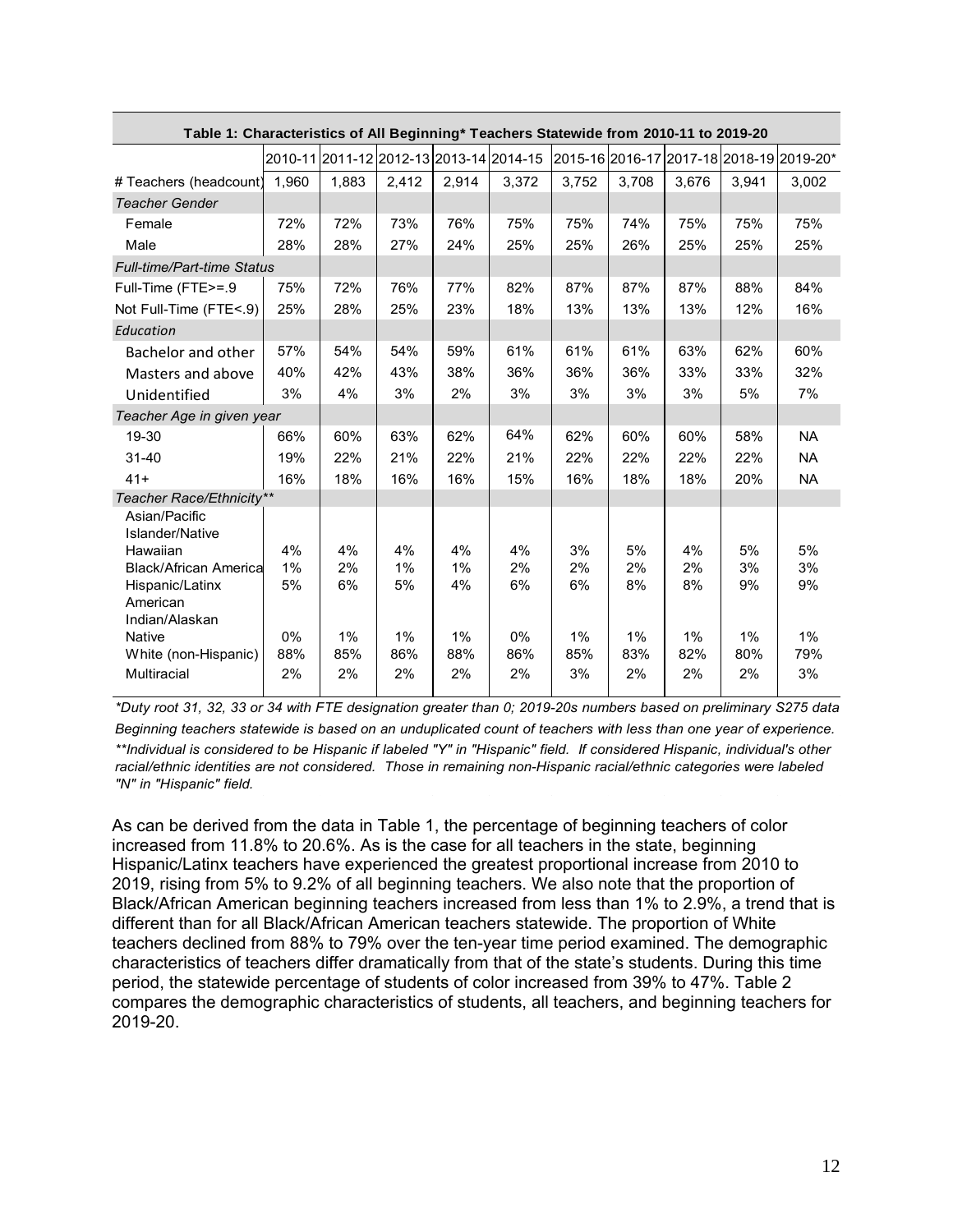| Table 2: Student and Teacher Race/Ethnicity in 2019-20 |           |              |                  |  |  |  |  |  |  |
|--------------------------------------------------------|-----------|--------------|------------------|--|--|--|--|--|--|
|                                                        |           |              | <b>Beginning</b> |  |  |  |  |  |  |
| Race/Ethnicity                                         | Students* | All Teachers | <b>Teachers</b>  |  |  |  |  |  |  |
| American Indian/ Alaskan Native                        | 1.3%      | 0.7%         | 0.7%             |  |  |  |  |  |  |
| Asian/Pacific Islander/Native Hawaiian                 | $9.2\%$   | $3.2\%$      | 4.6%             |  |  |  |  |  |  |
| Black/ African American                                | $4.4\%$   | 1.4%         | 2.9%             |  |  |  |  |  |  |
| Hispanic/ Latinx of any race(s)                        | 24.0%     | $5.1\%$      | $9.2\%$          |  |  |  |  |  |  |
| Multiracial                                            | 8.6%      | 1.6%         | 2.9%             |  |  |  |  |  |  |
| White                                                  | 52.6%     | 87.9%        | 79.4%            |  |  |  |  |  |  |

*\*Student demographic data from the Office of the Superintendent of Public Instruction State Report Card 2019-20*

In Section D of this report, we provide a detailed analysis of the distribution, retention and mobility of all teachers of color and beginning teachers of color. We also present statistical models analyzing whether differences exist in the factors associated with the retention and mobility of teachers of color compared to White teachers.

#### *3. Schools and districts where beginning teachers work*

We examined the characteristics of the schools and districts where beginning teachers worked during the time period from 2009-10 through 2019-20. In general, approximately half of all beginning teachers in Washington worked in elementary schools. This number increased slightly from 2013-14 to 2017-18, when more than half of all beginning teachers worked in elementary schools (from 51% to 55%). When considering the poverty level of the schools where all beginning teachers worked, we see a gradual shift over time. More than half (52%) of beginning teachers worked in higher poverty schools (50% or more Free or Reduced Price Lunch Program participation) in 2019-20, representing an increase from 41% in 2009-10.

We also see a similar shift when considering the racial/ethnic composition of students. From 2009-10 to 2018-19, the proportion of beginning teachers working in schools where students of color represented more than half of the student body increased from 35% to 48%. Correspondingly, the percentage of beginning teachers working in schools where students of color represented 25% of the student body or less dropped in half, from 31% in 2009-10 to 15% in 2018-19. This change over time also corresponds to the increasing racial and ethnic diversity of students in Washington state.

On average, over the period from 2009-10 to 2019-20, nearly half of all beginning teachers (45%) worked in districts located in the Central Puget Sound (ESD 121). Over the time period examined, there is an increase in the proportion of beginning teachers who worked in districts with student enrollments of 20,000 or more, rising from 29% to 35%. For the past three years examined, there is also an increase in the proportion of beginning teachers working in districts with student enrollments less than 1,000, rising from 6% in 2009-10 to 12% in 2019-20. Appendix B provides details about how beginning teachers are distributed across districts and schools.

#### *4. Characteristics of beginning teachers in BEST districts*

When comparing the individual characteristics of all beginning teachers with beginning teachers in BEST districts, we find several similarities and a few differences across the years examined. No notable differences are observed in the proportions of BEST teachers compared to all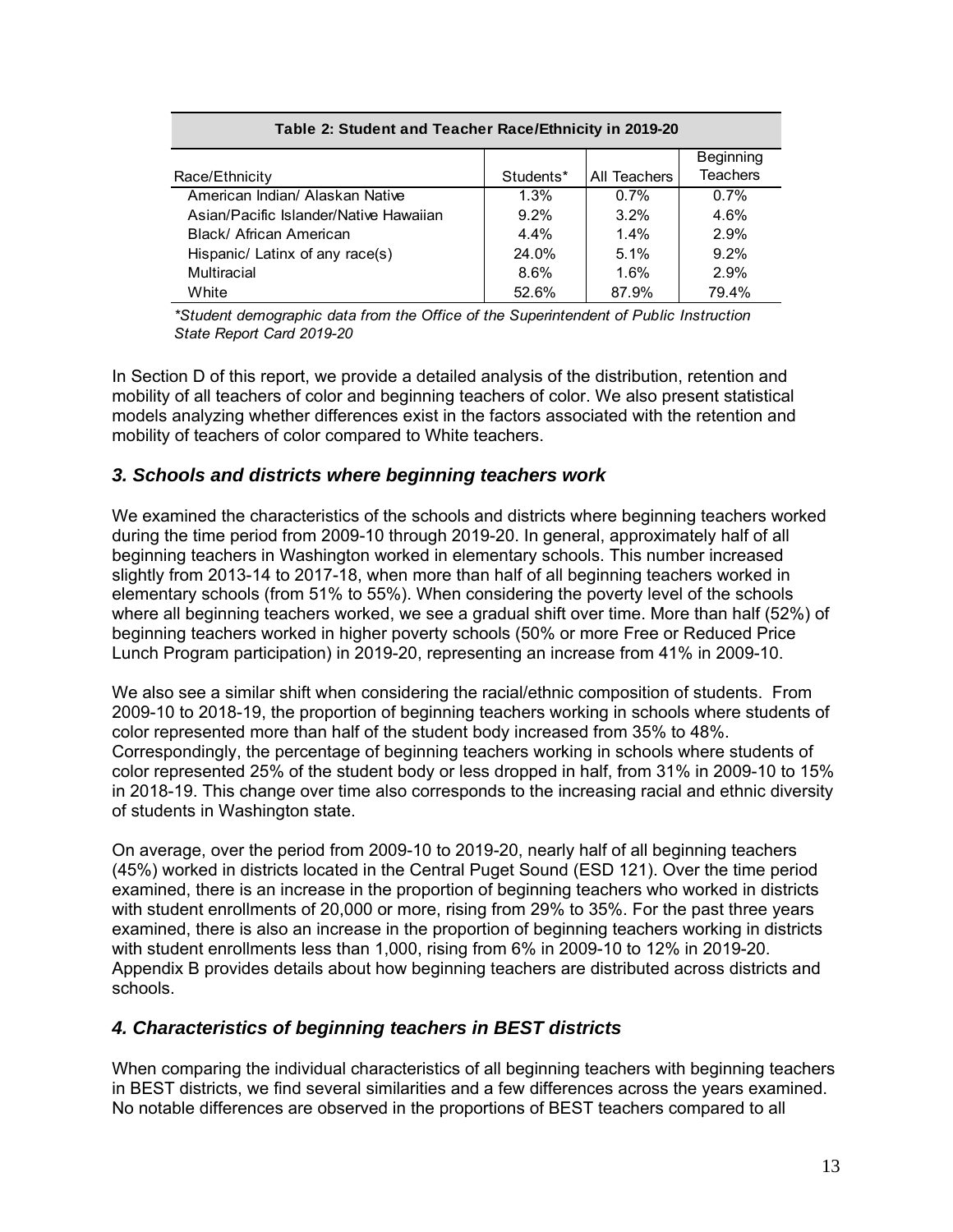beginning teachers with respect to race/ethnicity or age distribution. There also was no consistent pattern of differences between the two groups when examining education level.

In most years examined, there were slightly higher proportions of BEST teachers who were working full-time. On average, across all ten years, 83% of BEST teachers were full-time, compared to 81% of all beginning teachers. For both BEST teachers and all beginning teachers statewide, the proportion of those working full-time has increased in the past five years. And while the percentage of all beginning teachers who were female never dropped below 72%, in two of the years examined (2009-10 and 2011-12) slightly lower proportions of BEST teachers were female (68% and 65% female, respectively). In the most recent years, the percentage of female BEST teachers and all beginning teachers is the same at 75%. See Table 3 below and Appendix C for additional details.

|                                   | 2015-16 | 2016-17 | 2017-18 | 2018-19 | 2019-20** |
|-----------------------------------|---------|---------|---------|---------|-----------|
| # BEST districts                  | 71      | 132     | 163     | 174     | 197       |
| # Teachers in BEST districts      | 2,001   | 2,593   | 2,991   | 3,092   | 2,526     |
| <b>Teacher Gender</b>             |         |         |         |         |           |
| Female                            | 74%     | 74%     | 75%     | 75%     | 76%       |
| Male                              | 26%     | 26%     | 25%     | 25%     | 24%       |
| <b>Full-time/Part-time Status</b> |         |         |         |         |           |
| Full-Time (FTE= $> .9$ )          | 88%     | 88%     | 87%     | 88%     | 84%       |
| Not Full-Time (FTE $< .9$ )       | 12%     | 12%     | 13%     | 12%     | 16%       |
| Education                         |         |         |         |         |           |
| Bachelor and other                | 58%     | 59%     | 62%     | 61%     | 59%       |
| Masters and above                 | 39%     | 38%     | 35%     | 34%     | 33%       |
| Unidentified                      | 3%      | 3%      | 3%      | 4%      | 7%        |
| Teacher Age (in given year)       |         |         |         |         |           |
| 20-30                             | 63%     | 61%     | 60%     | 59%     | <b>NA</b> |
| $31 - 40$                         | 22%     | 21%     | 22%     | 22%     | <b>NA</b> |
| 41-50                             | 11%     | 12%     | 12%     | 13%     | <b>NA</b> |
| 51-60                             | 4%      | 4%      | 5%      | 5%      | <b>NA</b> |
| $61+$                             | 0%      | $1\%$   | 1%      | 1%      | <b>NA</b> |
| <b>Teacher Race/Ethnicity</b>     |         |         |         |         |           |
| Asian/Pacific                     |         |         |         |         |           |
| Islander/Native Hawaiian          | 4%      | 5%      | 4%      | 5%      | 5%        |
| <b>Black/African American</b>     | 2%      | 2%      | 2%      | 3%      | 3%        |
| Hispanic/Latinx                   | 7%      | 8%      | 8%      | 9%      | 10%       |
| Native American/Alaskan           |         |         |         |         |           |
| <b>Native</b>                     | 1%      | 1%      | 1%      | 1%      | $1\%$     |
| White (non-Hispanic)              | 83%     | 83%     | 82%     | 80%     | 79%       |
| <b>Multiracial</b>                | 3%      | 2%      | 2%      | 2%      | 3%        |

**Table 3: Characteristics of Beginning Teachers\* in BEST Districts: 2015-16 to 2019-20** 

*\*Duty root 31, 32, 33 or 34 with FTE designation >0. Beginning teachers is based on teachers with less than one year of experience.*

*\*\*Based on preliminary data which does not include some programmed fields.*

*Percentages may not add up to exactly 100% due to rounding.*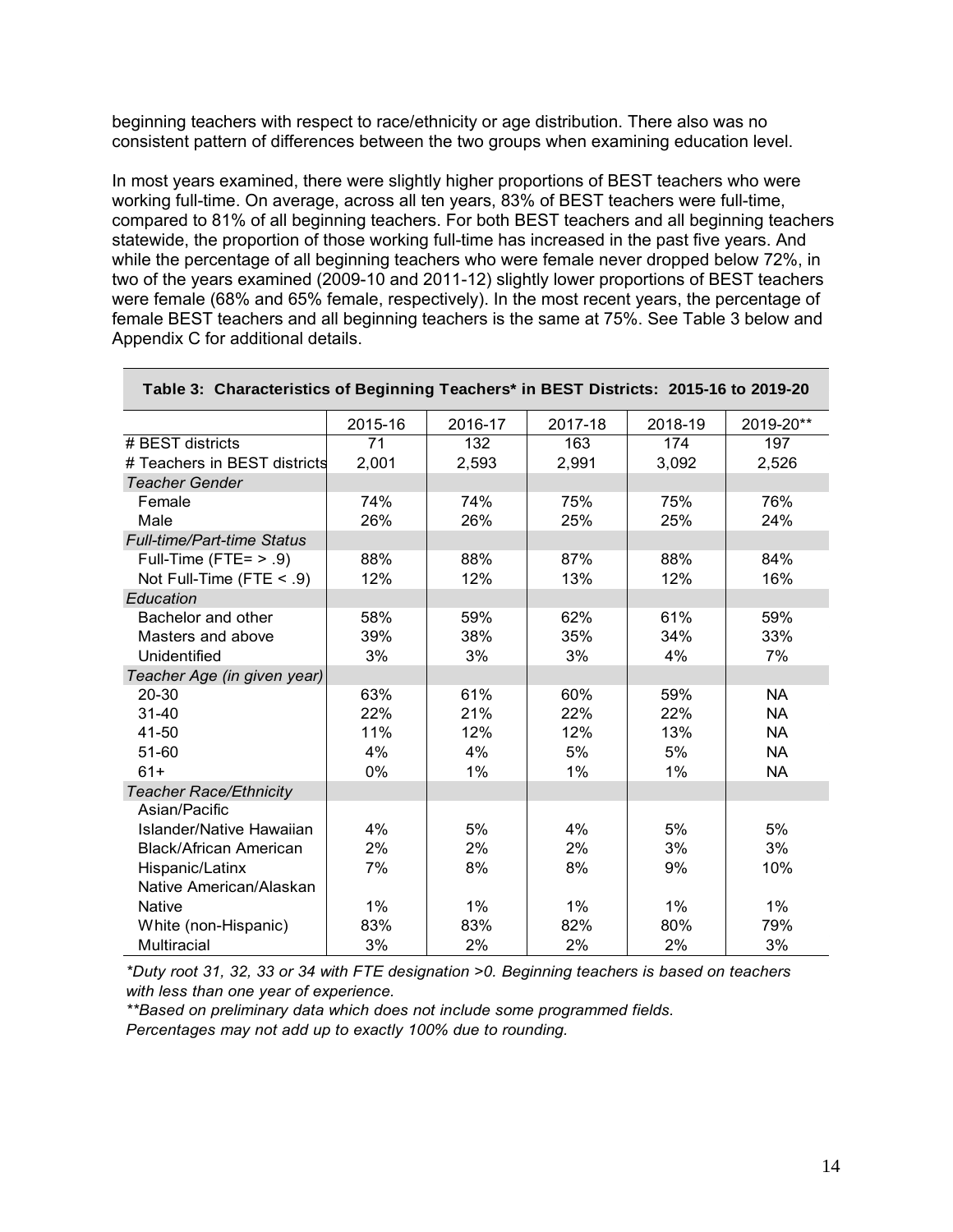In selected years, districts that received a BEST grant were asked by OSPI to respond to seven questions about their teacher induction program standards.4These questions were developed by OSPI as proxies for determining whether a BEST district was engaging in full-fledged implementation of a teacher induction program. The questions are informed by BEST standards for induction and are provided below:

- 1. Have you been doing induction work for two or more years?
- 2. During this time, did you have a stakeholder team?
- 3. During this time, did you hold an orientation for new teachers during the summer that had at least one day related to instruction?
- 4. During this time, did you offer on-going professional development for new teachers?
- 5. During this time, did you send your mentors for training at the Mentor Academy?
- 6. During this time, did you offer on-going professional development for mentors (roundtables, in-district training, etc.)?
- 7. During this time, did you have mentors observe new teachers and give them verbal and/or written feedback?

Districts that responded "yes" to all seven questions were identified as having a full-fledged induction program. In other words, districts meeting these criteria are said to have met BEST induction standards. In 2017-18, 67 districts that responded to the survey affirmed they met all seven criteria for BEST induction standards. In 2018-19, that number decreased to 45, but rose to 74 districts in 2019-20. We note that in the three years of data examined, there is a notable proportion of districts with missing data, ranging from 50% to 67%. Consequently, while we can have confidence in the data regarding the districts that responded to the OSPI survey, we cannot know with certainty if there are additional districts meeting the seven criteria among those districts for which data is missing. Appendix D provides details.

## **B. Retention and Mobility of Beginning Teachers Statewide**

In this section, we provide data and statistical analyses regarding the retention and mobility of teachers in Washington state, with a specific emphasis on beginning teachers. We also provide trend data that updates retention and mobility analyses described in prior reports.5

We first provide descriptive statistics regarding the retention and mobility rates for all teachers statewide and compare those rates to all beginning teachers. Next we describe the approach to our statistical analyses, predictive models and datasets. Then we present the results from our models which compare retention and mobility outcomes for all teachers in the state, all beginning teachers, and beginning teachers in BEST districts. The focal question for this analysis is: What variables consistently explain teachers' retention and mobility outcomes in Washington state?

<sup>4</sup> The years for which data regarding implementation status was collected are 2013-14, 2014-15, 2015-16, 2017-18, and 2019-20. Data regarding full-fledged status for 2016-17 was imputed from the available data for 2015-16 and 2017-18.

<sup>5</sup> Elfers, A. M., Plecki, M. L., & Van Windekens, A. (2017). *Understanding Teacher Retention and Mobility in Washington State*. Research commissioned by the Washington State Office of the Superintendent of Public Instruction. Seattle, WA: Center for the Study of Teaching and Policy, University of Washington. Plecki, M. L., Elfers, A. M. & Van Windekens, A. (2017*). Examining Beginning Teacher Retention and Mobility in Washington State.* Research commissioned by the Washington State Office of the Superintendent of Public Instruction. Seattle, WA: Center for the Study of Teaching and Policy, University of Washington.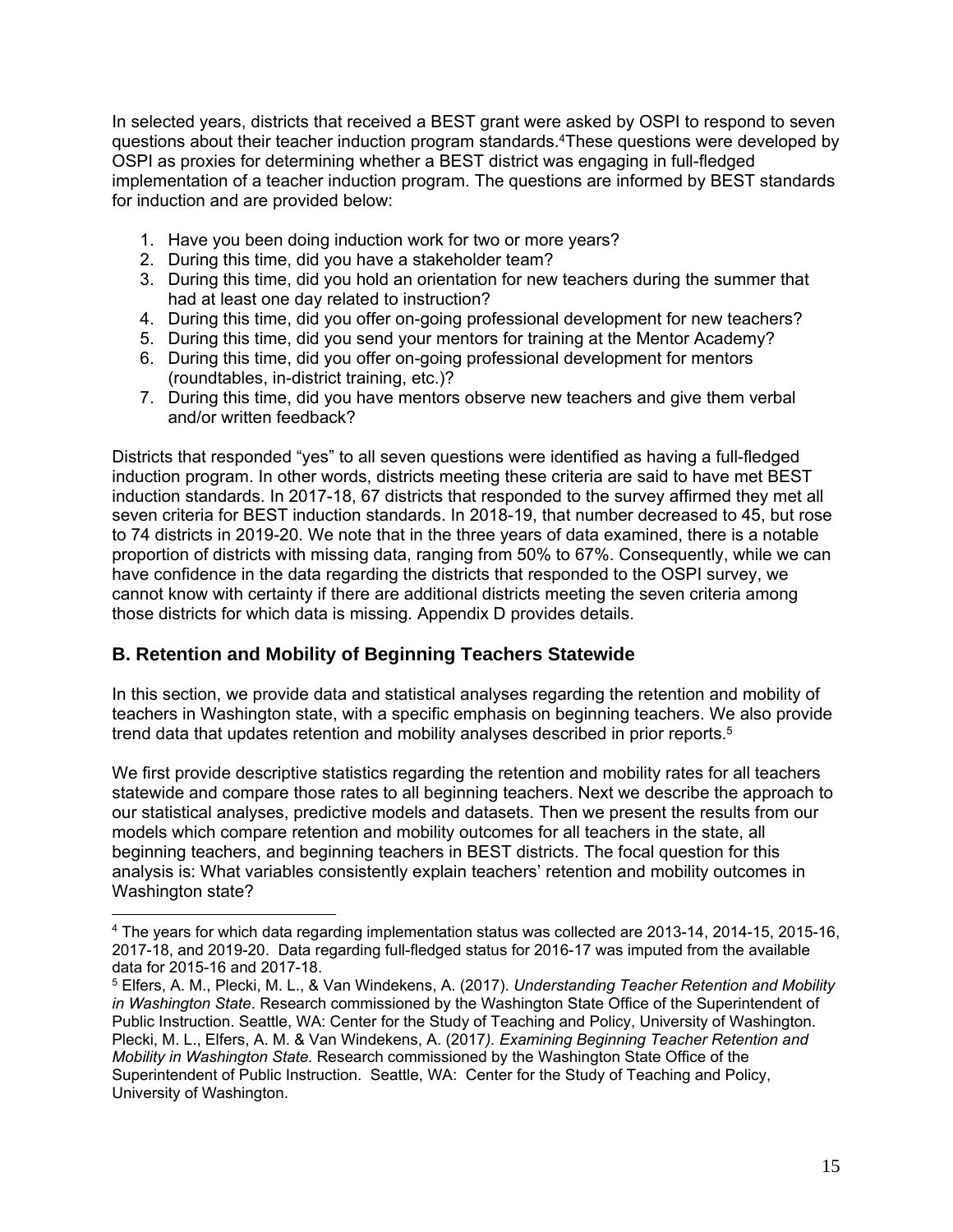#### *1. Year by year retention and mobility of all teachers and beginning teachers*

When examining data from 2005-06 to 2018-19, we see that, on average, the majority of teachers in Washington state (84%) stay in their school from one year to the next, 7% move within the district, and 2% move out of district. On average, 7% exit the workforce in the subsequent year. These retention and mobility statistics for all teacher are very consistent over time, varying only by 1 or 2 percentage points over the 14-year period examined. Table 4 provides details.

| Year by Year       | Stayers in<br>School | Movers in<br><b>District</b> | Movers out<br><b>District</b> | Exiters from<br>WA system |
|--------------------|----------------------|------------------------------|-------------------------------|---------------------------|
| 2005-06 to 2006-07 | 83%                  | 7%                           | 2%                            | 7%                        |
| 2006-07 to 2007-08 | 83%                  | 7%                           | 3%                            | 8%                        |
| 2007-08 to 2008-09 | 84%                  | 7%                           | 2%                            | 7%                        |
| 2008-09 to 200910  | 85%                  | 8%                           | 1%                            | 6%                        |
| 2009-10 to 2010-11 | 86%                  | 7%                           | 1%                            | 6%                        |
| 2010-11 to 2011-12 | 85%                  | 7%                           | 1%                            | 7%                        |
| 2011-12 to 2012-13 | 85%                  | 7%                           | 2%                            | 6%                        |
| 2012-13 to 2013-14 | 85%                  | 6%                           | 2%                            | 7%                        |
| 2013-14 to 2014-15 | 82%                  | 7%                           | 3%                            | 7%                        |
| 2014-15 to 2015-16 | 83%                  | 6%                           | 4%                            | 7%                        |
| 2015-16 to 2016-17 | 83%                  | 6%                           | 4%                            | 7%                        |
| 2016-17 to 2017-18 | 84%                  | 6%                           | 3%                            | 7%                        |
| 2017-18 to 2018-19 | 83%                  | 6%                           | 4%                            | 7%                        |
| 2018-19 to 2019-20 | 85%                  | 6%                           | 3%                            | 7%                        |
|                    |                      |                              |                               |                           |

|  | Table 4: Statewide Year by Year Teacher Retention and Mobility Trend Data |  |  |  |  |  |  |  |  |
|--|---------------------------------------------------------------------------|--|--|--|--|--|--|--|--|
|--|---------------------------------------------------------------------------|--|--|--|--|--|--|--|--|

We see different results when examining the retention and mobility statistics for beginning teachers as compared to all teachers in the state. Figure 2 summarizes the differences in average retention and mobility rates between beginning teachers and all teachers statewide from 2005-06 to 2018-19. On average, a lower percentage of beginning teachers (72%) stay in their school from one year to the next, and higher percentages move within the district (10%), move out of district (7%), and exit the workforce in the following year (12%), compared to all teachers statewide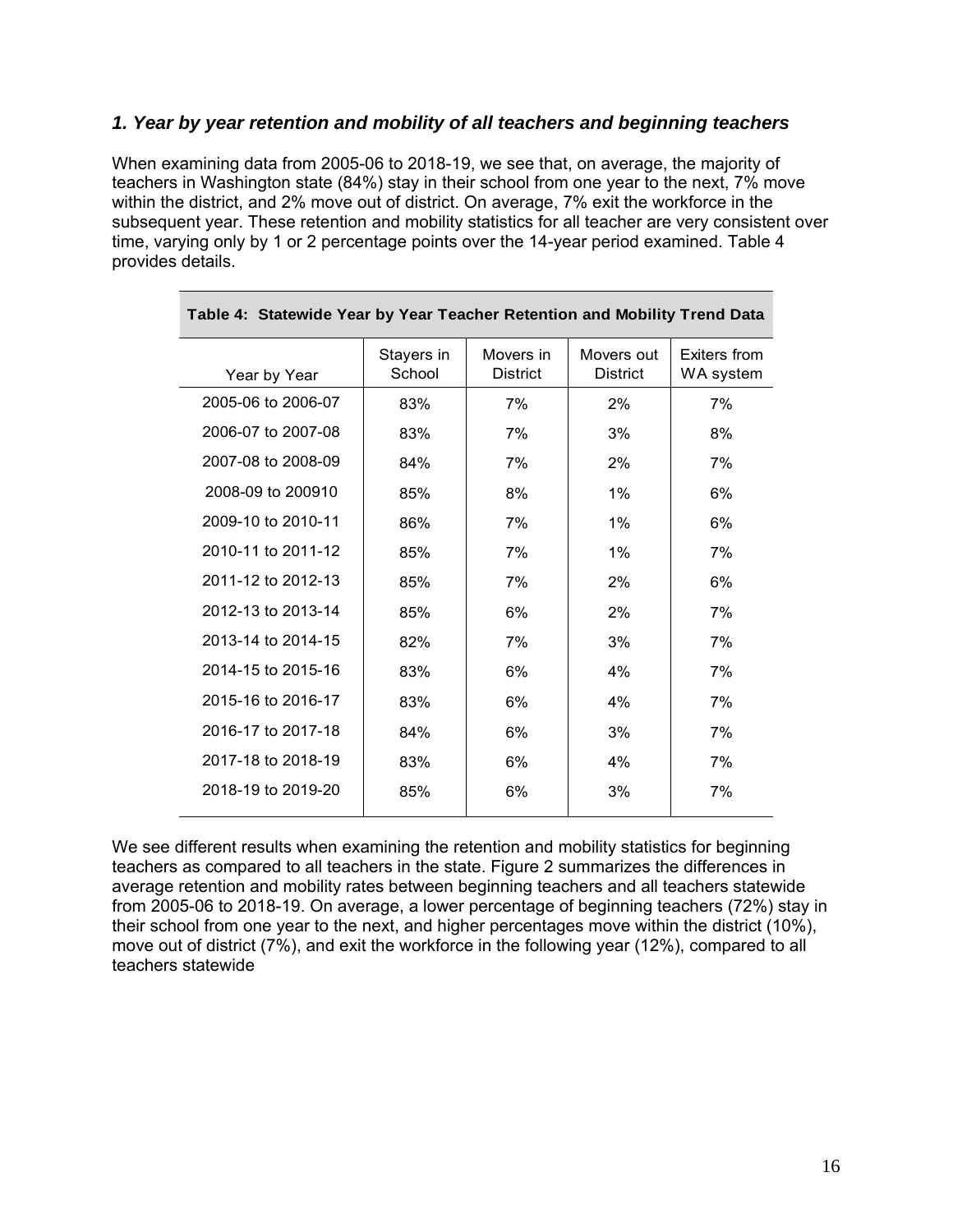

In each of the individual years examined since 2005-06, the yearly retention and mobility rates for beginning teachers are different than from all teachers in the state. Table 5 displays the yearly data for beginning teachers for the time period 2005-06 through 2019-20.

| Table 5: Statewide Beginning Teacher Year-by-Year Retention and Mobility Trend Data |                                |                      |                              |                               |                           |  |  |  |  |  |
|-------------------------------------------------------------------------------------|--------------------------------|----------------------|------------------------------|-------------------------------|---------------------------|--|--|--|--|--|
|                                                                                     | # Beginning<br><b>Teachers</b> | Stayers in<br>School | Movers in<br><b>District</b> | Movers out<br><b>District</b> | Exiters from<br>WA system |  |  |  |  |  |
| 2005/06 to 2006/07                                                                  | 2,841                          | 72%                  | 9%                           | 7%                            | 12%                       |  |  |  |  |  |
| 2006/07 to 2007/08                                                                  | 2,835                          | 70%                  | 10%                          | 7%                            | 14%                       |  |  |  |  |  |
| 2007/08 to 2008/09                                                                  | 2,725                          | 67%                  | 11%                          | 6%                            | 17%                       |  |  |  |  |  |
| 2008/09 to 2009/10                                                                  | 2,460                          | 65%                  | 14%                          | 4%                            | 18%                       |  |  |  |  |  |
| 2009/10 to 2010/11                                                                  | 1,309                          | 68%                  | 14%                          | 7%                            | 11%                       |  |  |  |  |  |
| 2010/11 to 2011/12                                                                  | 1,959                          | 67%                  | 12%                          | 7%                            | 13%                       |  |  |  |  |  |
| 2011/12 to 2012/13                                                                  | 1,883                          | 72%                  | 11%                          | 7%                            | 10%                       |  |  |  |  |  |
| 2012/13 to 2013/14                                                                  | 2,411                          | 76%                  | 8%                           | 7%                            | 8%                        |  |  |  |  |  |
| 2013/14 to 2014/15                                                                  | 2,914                          | 73%                  | 9%                           | 9%                            | 8%                        |  |  |  |  |  |
| 2014/15 to 2015/16                                                                  | 3,372                          | 75%                  | 7%                           | 9%                            | 9%                        |  |  |  |  |  |
| 2015/16 to 2016/17                                                                  | 3,752                          | 76%                  | 7%                           | 8%                            | 9%                        |  |  |  |  |  |
| 2016/17 to 2017/18                                                                  | 3,708                          | 75%                  | 9%                           | 6%                            | 10%                       |  |  |  |  |  |
| 2017/18 to 2018/19                                                                  | 3,676                          | 76%                  | 7%                           | 7%                            | 10%                       |  |  |  |  |  |
| 2018/19 to 2019/20                                                                  | 3,941                          | 72%                  | 10%                          | 5%                            | 13%                       |  |  |  |  |  |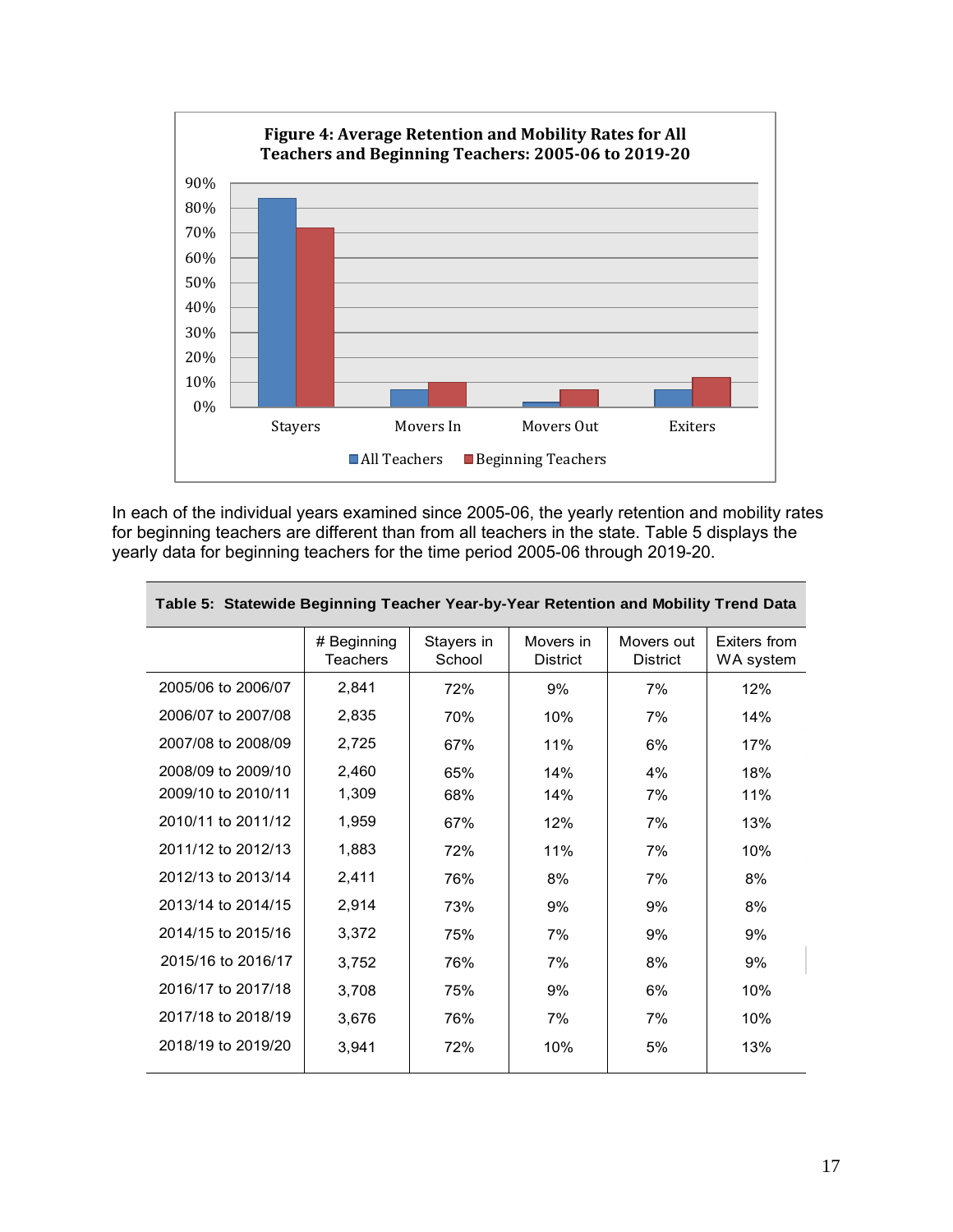#### *2. Five-year retention and mobility of all teachers and beginning teachers*

We also analyzed teacher retention and mobility trends for a five-year period. That is, what percentage of teachers who were located in schools in Washington state remained in the same school, moved to another school or district, or exited the Washington state system after 5 years? We first discuss the five-year retention and mobility trend data for all teachers and then present the five-year trends for beginning teachers.

When examining all teachers in the state, we find that some types of five-year retention and mobility trends over time are remarkably consistent, and others vary to a small degree. Table 6 shows the percentages of stayers, movers in district, movers out of district and exiters after five years for 13 different five-year time periods, beginning in 1998-99. We find that the percentage of all teachers who exit the Washington system to be remarkably consistent over time. In eight of the 13 time periods displayed in Table 6, one-fifth (20%) of all teachers exited the Washington system after five year, and that percentage increased to just 21% for four other time periods, with only one time period when the rate of exiters was 19%. The percent of movers in district after five years holds steady at 13% or 14% for 11 of the 13 time periods, with one fiveyear period having 15% and another with 16% who are movers within the district. For movers out of district after five years, we find a slight increase in the four most recent time periods at either 10% or 11%, compared to a range of 6% to 8% for earlier time periods. We also find a slight decrease in the percentage of all teachers who stay in the same school after five years, with either 55% or 56% staying in the most recent four time periods, while earlier periods see slightly higher percentages, ranging from 57% to 60%. Taken together, the five-year retention and mobility patterns for all teachers in the state have varied in some small ways over the past 17 years. Table 6 below provides specifics.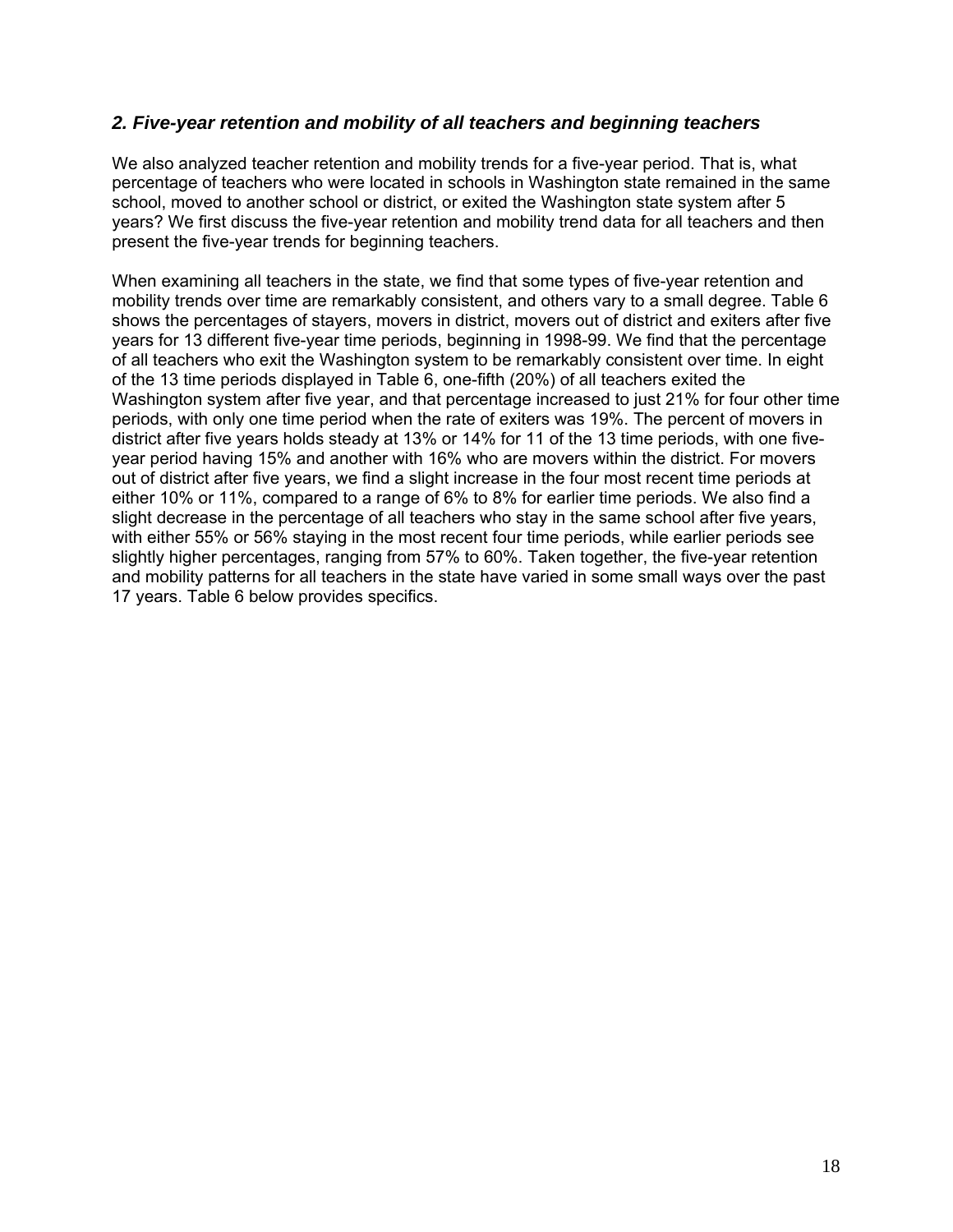| Table 6: Statewide Teacher Retention and Mobility<br><b>Five-Year Trend Data</b>                                                          |     |     |     |            |  |  |  |  |  |  |
|-------------------------------------------------------------------------------------------------------------------------------------------|-----|-----|-----|------------|--|--|--|--|--|--|
| Exiters<br>Stayers in<br>Movers in<br>from WA<br>Movers out<br>Five-Year Period<br>School<br><b>District</b><br><b>District</b><br>system |     |     |     |            |  |  |  |  |  |  |
| 1998-99 to 2002-03                                                                                                                        | 58% | 14% | 9%  | 20%        |  |  |  |  |  |  |
| 1999-00 to 2003-04                                                                                                                        | 59% | 13% | 8%  | 20%        |  |  |  |  |  |  |
| 2000-01 to 2004-05                                                                                                                        | 60% | 13% | 7%  | 19%        |  |  |  |  |  |  |
| 2001-02 to 2005-06                                                                                                                        | 60% | 14% | 7%  | 20%        |  |  |  |  |  |  |
| 2002-03 to 2006-07                                                                                                                        | 59% | 14% | 7%  | <b>20%</b> |  |  |  |  |  |  |
| 2003-04 to 2007-08                                                                                                                        | 58% | 14% | 7%  | 21%        |  |  |  |  |  |  |
| 2005-06 to 2009-10                                                                                                                        | 59% | 16% | 6%  | 20%        |  |  |  |  |  |  |
| 2010-11 to 2014-15                                                                                                                        | 58% | 15% | 7%  | 20%        |  |  |  |  |  |  |
| 2011-12 to 2015-16                                                                                                                        | 57% | 14% | 8%  | 21%        |  |  |  |  |  |  |
| 2012-13 to 2016-17                                                                                                                        | 55% | 14% | 10% | 21%        |  |  |  |  |  |  |
| 2013-14 to 2017-18                                                                                                                        | 55% | 14% | 10% | 21%        |  |  |  |  |  |  |
| 2014-15 to 2018-19                                                                                                                        | 55% | 13% | 11% | 20%        |  |  |  |  |  |  |
| 2015-16 to 2019-20                                                                                                                        | 56% | 14% | 10% | 20%        |  |  |  |  |  |  |

As is the case when examining year-by-year retention and mobility, five-year trends for beginning teachers vary from those of all teachers in the state. Overall, notably smaller percentages of beginning teachers stay in the same school, and larger percentages move in district, out of district, or exit the Washington state system. On average, over eight time periods examined, 44% of beginning teachers stay in the same school after five years, compared to 58% of all teachers. On average, higher proportions of beginning teachers move within the district (16%) and move out of district (18%) compared to all teachers at 14% and 8%, respectively. Finally, the average percentage of beginning teachers who exit the Washington state system after five years is 22% compared to an average of 20% for all teachers. However, it should be noted that for the most recent time period examined (2015-16 to 2019-20), the percent of beginning teachers who exited the system was 25%. These results are consistent with other studies finding lower retention rates and higher mobility rates for beginning teachers as compared to teachers of all experience levels.

As noted in the previous example, we find we find some differences over time in the percentage of beginning teachers who exit the Washington system after five years. Over the eight time periods examined for beginning teachers, we find that the percentage of exiters ranges from 19% to 26%.The percent of movers in district ranged from 14% to 18% and the percentage of movers out of district ranged from 13% to 21%. Finally, the percent of stayers in the same school ranged from 41% to 47%.While there are some examples of notable variation in retention and mobility results over these eight time periods, we find that less variation in outcomes for the most recent three time periods for stayers, movers in, and movers out. However, for exiters, we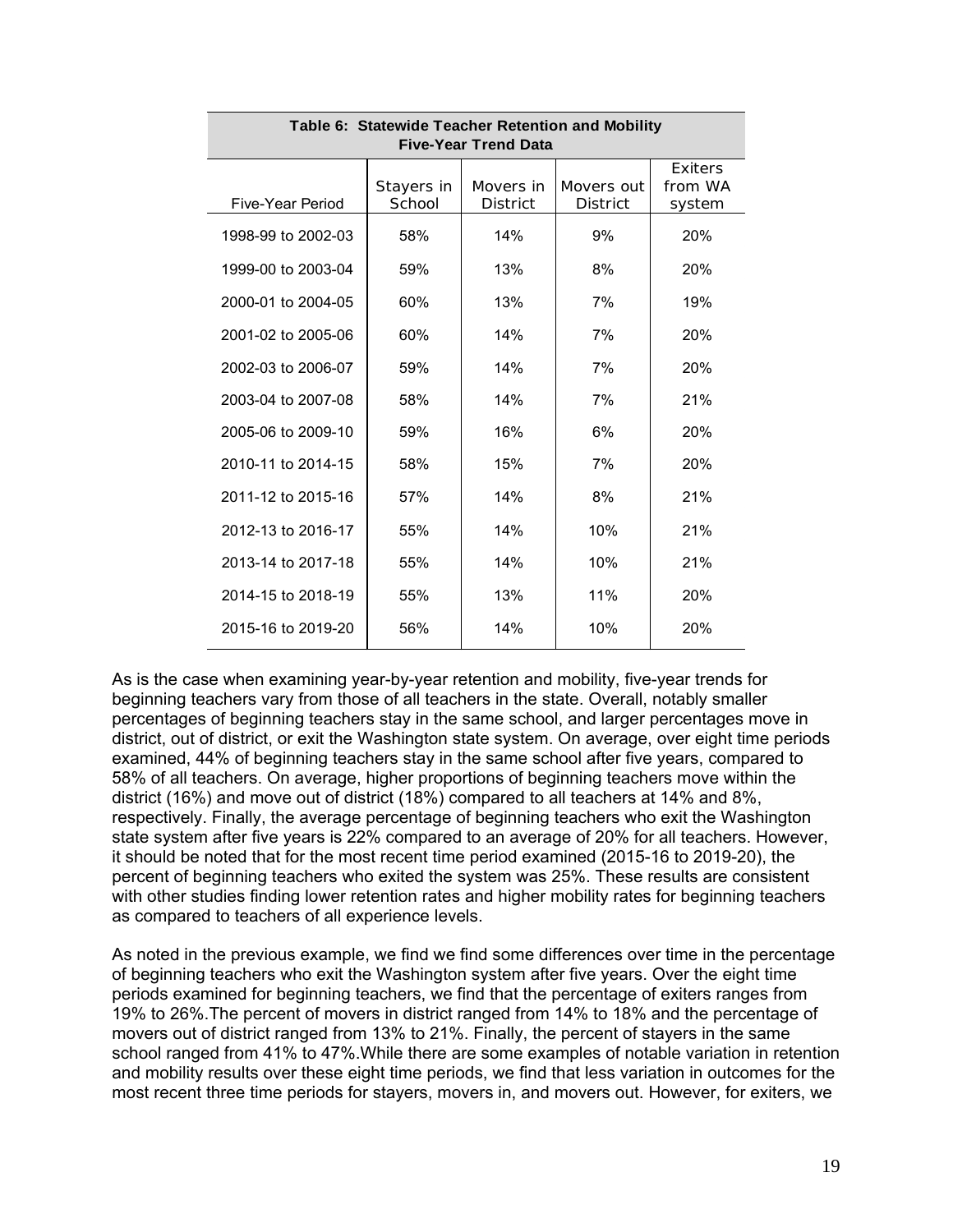find an increase over the three most recent time periods, from 20% (in 2013-14 to 2017-18) to 25% for 2015-16 to 2019-20. These details can be seen in Table 7 below.

| Table 7: Statewide Beginning Teacher Retention Five-Year Trend Data |                     |                    |                      |                         |                        |                            |                                        |  |  |  |
|---------------------------------------------------------------------|---------------------|--------------------|----------------------|-------------------------|------------------------|----------------------------|----------------------------------------|--|--|--|
|                                                                     | Total #<br>Teachers | Total<br>Beginning | Percent<br>Beginning | Beginning<br>Stayers in | Beginning<br>Movers in | Beginning<br><b>Movers</b> | Beginning<br><b>Exiters</b><br>from WA |  |  |  |
| 5 Year Period                                                       | Statewide           | Teachers           | Teachers             | School                  | <b>District</b>        | Out District               | System                                 |  |  |  |
| 2003-04 - 2007-08                                                   | 55,560              | 2,344              | 4%                   | 42.3%                   | 17%                    | 14.8%                      | 26%                                    |  |  |  |
| 2005-06 - 2009-10                                                   | 56,403              | 2,849              | 5%                   | 46.7%                   | 16%                    | 12.7%                      | 24%                                    |  |  |  |
| 2010-11 - 2014-15                                                   | 56,222              | 1,960              | 3%                   | 41.3%                   | 18%                    | 18.9%                      | 22%                                    |  |  |  |
| 2011-12 - 2015-16                                                   | 55,277              | 1,882              | 3%                   | 43.7%                   | 17%                    | 18.7%                      | 21%                                    |  |  |  |
| 2012-13 to 2016-17                                                  | 55,881              | 2,425              | 4%                   | 45.3%                   | 15%                    | 20.5%                      | 19%                                    |  |  |  |
| 2013-14 to 2017-18                                                  | 56,758              | 2,910              | 5%                   | 44.1%                   | 15%                    | 21.3%                      | 20%                                    |  |  |  |
| 2014-15 to 2018-19                                                  | 58,247              | 3,375              | 6%                   | 44.2%                   | 14%                    | 19.8%                      | 22%                                    |  |  |  |
| 2015-16 to 2019-20                                                  | 60,026              | 3,752              | 6%                   | 42.7%                   | 14%                    | 18.2%                      | 25%                                    |  |  |  |

#### *3. Predictive models examining retention and mobility*

In order to test the statistical significance of our descriptive findings, we developed multi-level predictive models that are discussed throughout this section of the report. Our purpose is to understand what factors are associated with retention and mobility outcomes. We begin this analysis by examining all teachers statewide, and then conduct separate analyses for the subset of all beginning teachers. For statewide teachers, the statistical model we finalized is explained below.

*Logit (Pij) = γ00 + γ10 \* Employment Status ij + γ20 \* Teaching Experience (Beginning) ij + γ01 \**  ℎ  *ij + γ02\* School Grade (Middle) ij +γ03 \* School Grade (High) ij + γ04\* District Sizeij + U0j + rij.* 

The log-odds of staying/moving-in/moving-out/exiting for teacher *i* in district *j* is modeled as a function of the sum of mean intercept  $(y_{00})$ , the effect of working full-time compared with parttime  $(v_{10})$ , the effect of beginning teachers compared with other teachers who have more than one year of teaching experience  $(y_{20})$ , the effect of each standard deviation increase in school poverty level  $(\%)$  ( $\gamma_{01}$ ), the effect of working in middle school compared with elementary school  $(y_{02})$ , the effect of working in high school compared with elementary school  $(y_{03})$ , the effect of each standard deviation increase in district enrollment ( $y_{04}$ ), the deviation between the teacher's district predicted value and the grand mean predicted value (between-district residual, U*0j*), and the deviation between the teacher's predicted and observed value (within-district residual, r*ij*).6

<sup>&</sup>lt;sup>6</sup>We coded our variables as follows:  $+1$  = beginning teacher,  $-1$  = other teachers;  $+1$  = middle school,  $-1$  = elementary school; +1 = high school, -1 = elementary school; +1 = full time, -1 = part-time. To interpret our models easily, all continuous variables (e.g., school poverty, district size) were standardized to z-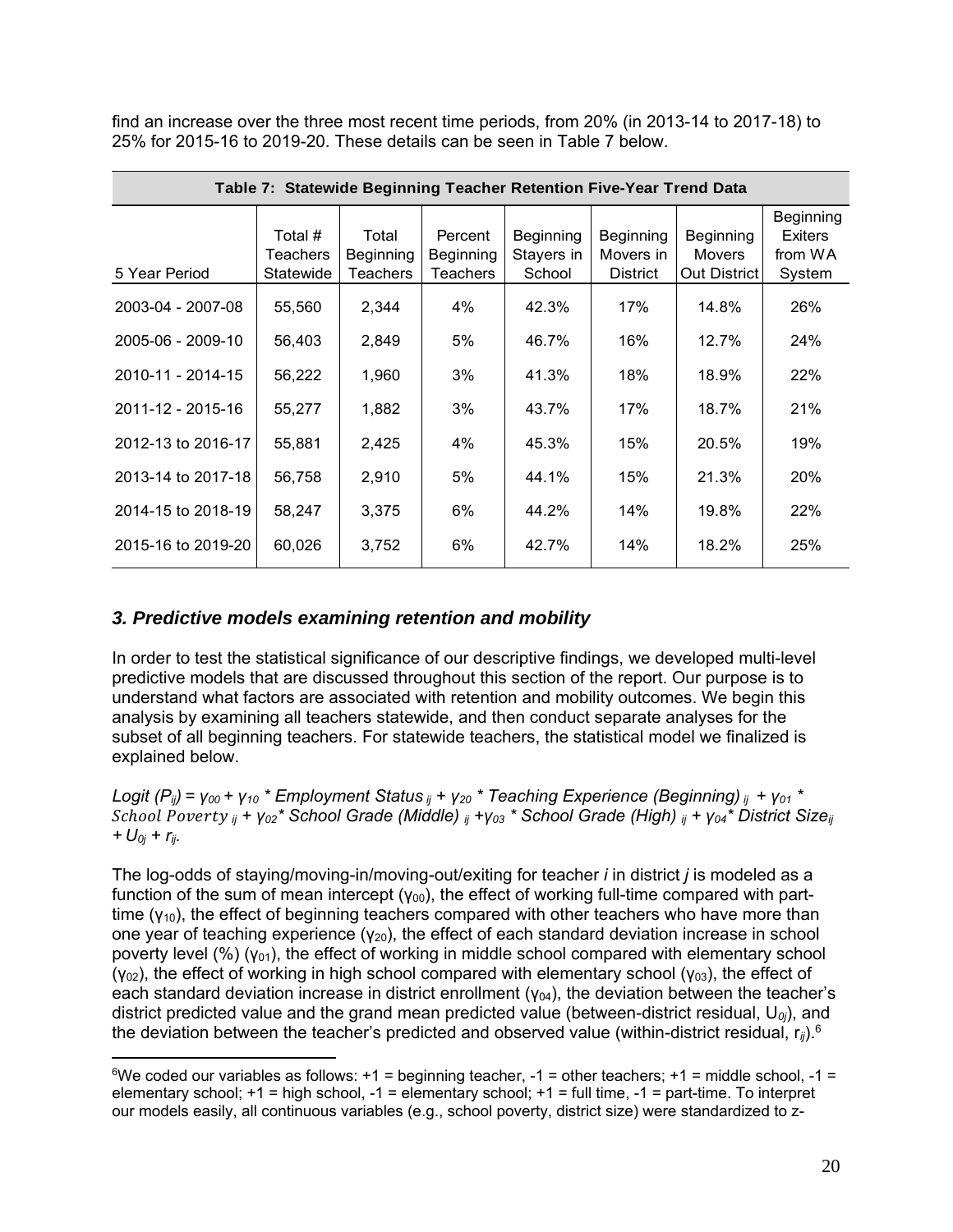To summarize, our model seeks to explore whether or not each of the following factors are associated with a statistically significant difference in our four retention and mobility outcomes for all teachers in the state: (1) full-time status, (2) beginning teacher status, (3) percent of students in the school who are low-income, (4) school level (elementary, middle or high), and (5) district enrollment size. Our model also allows us to calculate the difference in predicted probabilities for factors that are statistically significant.

For beginning teachers, our finalized model varies from the model used for all teachers in two ways because we eliminated the predictor for teaching experience and added predictors for BEST status as described below.

*Logit (P<sub>ij</sub>)* =  $\gamma_{00}$  +  $\gamma_{10}$  \* Employment Status *ij* + $\gamma_{01}$  \* *School Poverty ij* +  $\gamma_{02}$  \* School Grade (Middle) *ij +γ03 \* School Grade (High) ij + γ04\* District Sizeij + γ05 \* BEST Statusj + U0j + rij.* 

The log-odds of staying/moving-in/moving-out/exiting for teacher *i* in district *j* is modeled as a function of the sum of mean intercept ( $y_{00}$ ), the effect of doing full-time compared with part-time  $(y_{10})$ , the effect of each standard deviation increase in school poverty level  $(\%)(y_{01})$ , the effect of working in middle school compared with elementary school  $(y_{02})$ , the effect of working in high school compared with elementary school ( $y_{03}$ ), the effect of each standard deviation increase in district enrollment ( $y_{04}$ ), the effect of being a BEST district compared to not ( $y_{05}$ ), and the residual errors for districts and teachers in districts (U*0j* and r*ij*, respectively).

We note that for two time periods (2015-16 to 2016-17 and 2016-17 to 2017-18), we used only BEST status (whether or not a district was BEST-funded in that year) as a predictor. For the two other time periods (2017-18 to 2018-19 and 2018-19 to 2019-20) we used both BEST status and whether or not a district was identified as having full-fledged implementation as predictors of the BEST program's effect.7

Finally, we note that there are differences in sample sizes between the number of teachers who are stayers and the number of teachers who are in the three categories of non-stayers (i.e., movers in, movers out, and exiters). Given these unbalanced sample sizes across categories, we ran two different analyses. First our model compared stayers with all other groups of teachers who are not stayers. Then our model conducts comparisons for all teachers who are not stayers. That is, we compare movers-in with other non-stayers, movers-out with other nonstayers, and exiters with other non-stayers. We use this approach for all teachers and for beginning teachers.

#### *a. Factors associated with retention and mobility for all teachers statewide*

We first discuss results from our models that examine retention and mobility for all teachers in the state. We present results for all four years of analyses separately for each category: stayers, movers in, movers out, and exiters.

*Stayers* 

scores, and all categorical variables (e.g., teacher status, school level, beginning teachers) were effectcoded.

 $7$  This difference exists because data regarding full-fledged implementation status was not available in some years.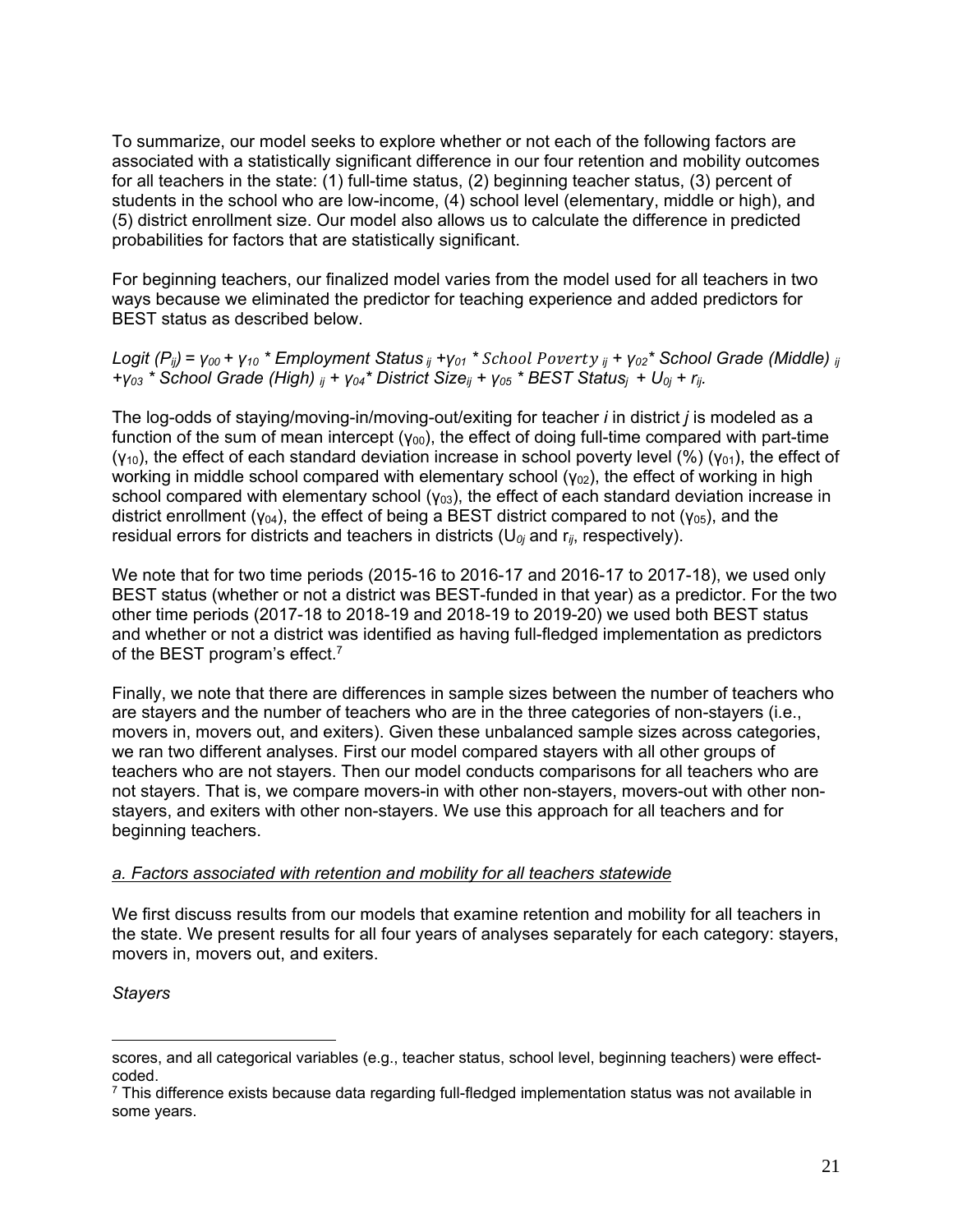We find that across all four time periods examined, the poverty level of the school, high school status, full-time status, and beginning teacher status are all uniquely predictive of whether a teacher stays in the same school or not. ${}^{8}$ That is, when controlling for all variables in our model, these four factors are statistically significant as predictors. We also find that middle school status is uniquely predictive in three of the four time periods examined. Table 8 details the results for stayers.

|                            |         | 2015-2016        |         | 2016-2017       |         | 2017-2018     |         | 2018-2019       |
|----------------------------|---------|------------------|---------|-----------------|---------|---------------|---------|-----------------|
| <b>Fixed Effects</b>       | Coeff   | D                | Coeff   |                 | Coeff   | D             | Coeff   | D               |
| <b>School Poverty</b>      | $-0.17$ | $\leq 0.001$ *** | $-0.12$ | ***<br>< 0.01   | $-0.17$ | ***<br>< .001 | $-0.17$ | $***$<br>< .001 |
| <b>District Enrollment</b> | $-0.07$ | .102             | $-0.08$ | .103            | $-0.01$ | .103          | $-0.02$ | .715            |
| Middle School              | $-0.03$ | .186             | $-0.11$ | ***<br>< 0.01   | $-0.04$ | $< 0.05$ *    | $-0.14$ | $< 0.01***$     |
| High School                | 0.13    | $< 0.01***$      | 0.17    | ***<br>< .001   | 0.19    | ***<br>< .001 | 0.20    | $< 0.01***$     |
| <b>Full time Status</b>    | 0.44    | ***<br>< 0.001   | 0.40    | ***<br>< .001   | 0.45    | ***<br>< .001 | 0.49    | $***$<br>< .001 |
| Beginning teacher          | $-0.19$ | $\leq 0.001$ *** | $-0.23$ | $***$<br>< 0.01 | $-0.17$ | $< 0.01***$   | $-0.38$ | $< 0.01$ ***    |

**Table 8: Summary of Logistic Regression Results: Statewide Stayers vs Non-Stayers**

*Note. N = 54,734 teachers within 248 districts (2015-2016), 55,889 teachers within 247 districts (2016-2017), 57,421 teachers within 253 districts (2017-2018), 57,600 teachers within 248 districts (2018-2019.*

 $p^* p < .05$ ,  $p^* p < .01$ ,  $p^* p < .001$ .

From Table 8 we see that full-time status and high school status are positively associated with the likelihood that a teacher will stay in the same school. For example, for 2015-16 to 2016-17, full time teachers had a predicted probability of 83%, but the predicted probability of a part time teacher staying in the same school was only 67%9. Thus, the likelihood that a full-time teacher will be a stayer is 16 percentage points higher as compared to a part time teacher, with results for the other three time periods being equal to or very close to results for the 2015-16 to 2016- 17 time period. Results for high school teachers are also strong, with predictive probabilities of 78% or 79% for high school teachers staying in the same school, as compared to probabilities of 73% or 74% for elementary teachers. Appendix E contains all results, including the predictive probabilities for stayers across all time periods investigated.

We also find that the level of school poverty is a significant and negative predictor of the likelihood that teachers will be stayers, and these results are significant at the p < .001 level for all four time periods. That is, the higher the poverty level, the less likely a teacher would be a stayer, and beginning teachers are less likely to be stayers than teachers who are more experienced. For example, for 2015-16 to 2016-17, teachers who worked at schools with relatively higher poverty levels (+1 standard deviation) had a 73% predicted probability of staying and those who worked at schools with a relatively lower poverty level (-1 standard deviation) had a 79% predicted probability of staying in the same school, reflecting a 6 percentage point difference. Figure 4 shows the differences in predictive probabilities for school poverty across the four time periods, demonstrating that the higher the school poverty, the less likely a teacher will be a stayer.

 $8$  Results for all four predictors are significant at  $p < .001$ .

 $9 b = .44 (SE = .05), p < .001$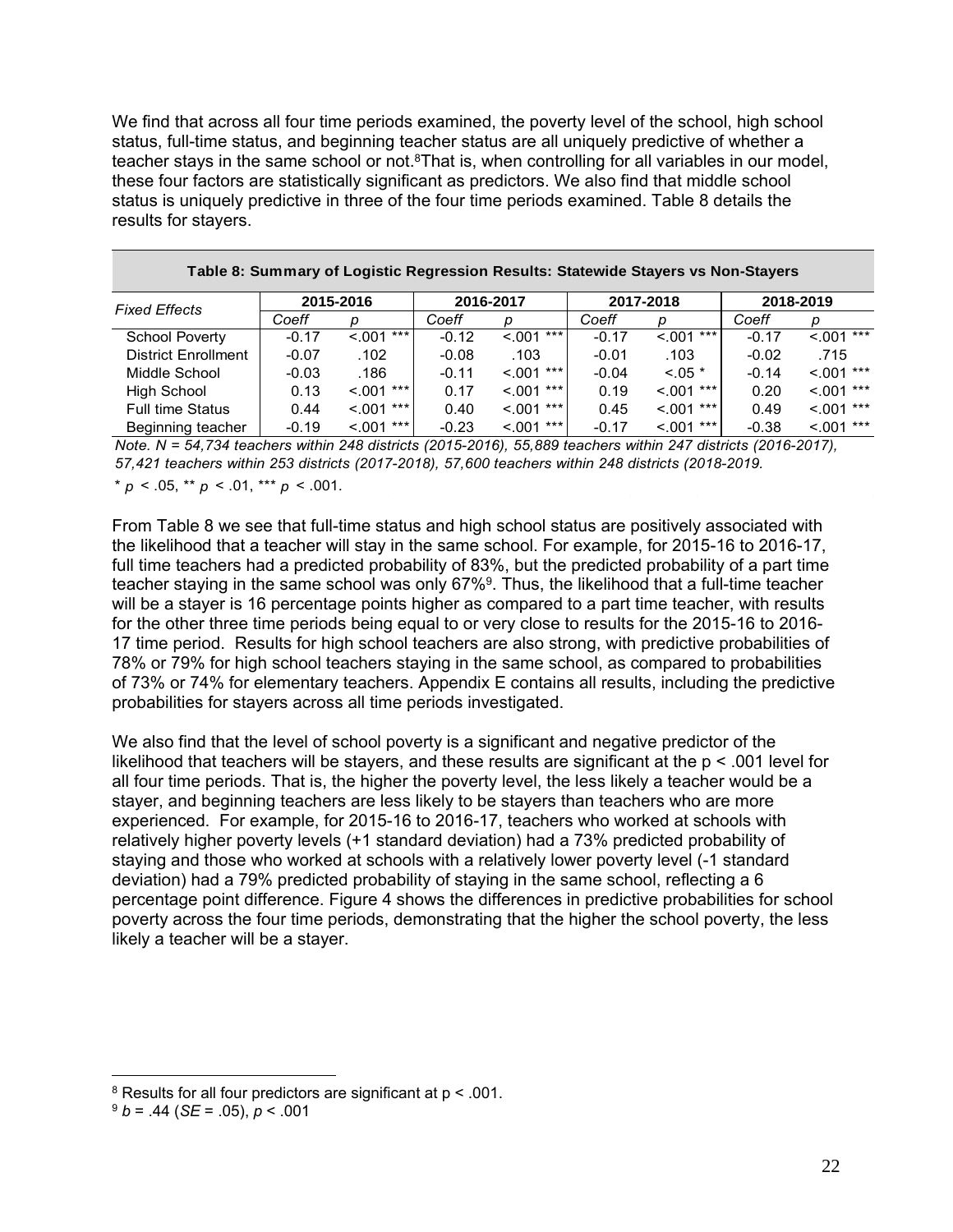

Consistent with our prior discussion about retention and mobility for beginning teachers as compared to all teachers in the state, beginning teachers are less likely to remain in the same school after one year. These results are statistically significant and strong across all four time periods at the p < .001 level. For 2018-19 to 2019-20, the predicted probability that a beginning teacher would be a stayer was 67%, compared to 81% for teachers who are not beginners, a 14-percentage point difference. In other time periods examined, the predicted probabilities are somewhat lower, ranging from 6 to 9 percentage points lower for beginning teachers as compared to teachers with more than one year of experience. District enrollment size was not a significant predictor of stayers for any time period.

#### *Movers In*

Results for movers in district vary considerably from those for stayers. District enrollment size and high school status are the strongest predictors of movers in district, as these factors are statistically significant across all four time periods and are significant at the p < .001 level in all but one case. Table 9 summarizes results and Appendix F contains additional details.

| <b>Fixed Effects</b>       | 2015-2016 |                  |         | 2016-2017       |         | 2017-2018       | 2018-2019 |              |
|----------------------------|-----------|------------------|---------|-----------------|---------|-----------------|-----------|--------------|
|                            | Coeff     | n                | Coeff   |                 | Coeff   | D               | Coeff     |              |
| <b>School Poverty</b>      | 0.06      | .084             | 0.02    | .550            | 0.09    | $***$<br>< 0.01 | $-0.03$   | .459         |
| <b>District Enrollment</b> | 0.27      | $< 0.01$ ***     | 0.32    | $***$<br>< .001 | 0.33    | $< 0.01$ ***    | 0.29      | $< 01$ **    |
| Middle School)             | 0.06      | .117             | 0.17    | $***$<br>< 0.01 | $-0.01$ | .893            | 0.08      | $< 0.05$ *   |
| High School)               | $-0.32$   | $\leq 0.001$ *** | $-0.24$ | $***$<br>< 0.01 | $-0.29$ | $***$<br>< 0.01 | $-0.32$   | $< 0.01***$  |
| <b>Full time Status</b>    | 0.09      | $< 0.05$ *       | 0.11    | $< 01$ **       | 0.07    | .051            | 0.20      | $< 0.01$ *** |
| <b>Beginning Teacher</b>   | $-0.13$   | $< 01$ **        | $-0.01$ | .724            | $-0.12$ | $***$<br>< 0.01 | $-0.03$   | .397         |

**Table 9: Summary of Logistic Regression Results: Statewide Movers-In vs Other Non-Stayers**

*Note. N = 9043 teachers within 229 districts (2015-2016), 9245 teachers within 231 districts (2016-2017), 9632 teachers within 242 districts (2017-2018), 8621 teachers within 230 districts (2018-2019).*

*\* p < .05, \*\* p < .01, \*\*\* p < .001.*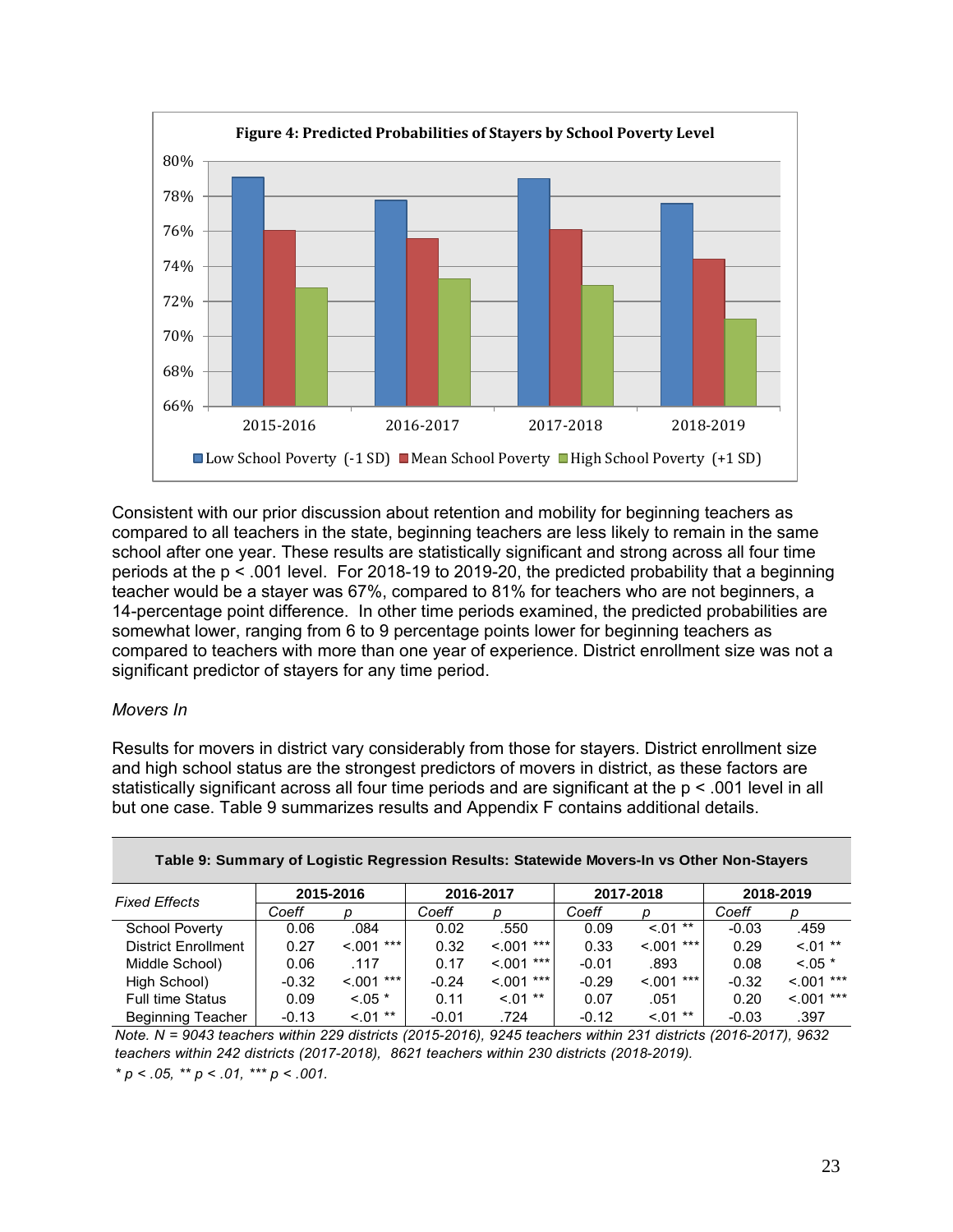As compared to elementary school teachers, high school teachers are less likely to move within the district and the differences in the predictive probabilities for these two groups are notable for all four time periods. For example, for 2016-17 to 2017-18, the predicted probability for high school teachers to move in district was 29%, compared to 36% for elementary teachers. District enrollment size is also a statistically significant predictor of movers in district.10 That is, the larger the district, the more likely that a teacher will move within the district. As an example of the size of this relationship, the predicted probability of a teacher in a larger district being a mover in is 42% (for 2016-17 to 2017-18) compared to 29% for a teacher in a smaller district.<sup>11</sup> This is as expected, since larger districts are more likely to have more schools and more opportunities for teachers to move within the district.

As can be seen in Table 9, middle school status, full-time status, and beginning teacher status are also statistically significant predictors, but results across the four time periods are inconsistent and the significance level for these predictors are not as strong in most cases as compared to high school status and district enrollment size. Finally, we note that school poverty level is not a significant predictor in any of the time periods.

#### *Movers out*

Full-time status, school poverty, district enrollment, and beginning teacher status all appear as unique predictors of movers out of district in either all or most time periods examined. Full-time status is the strongest predictor, with  $p < .001$  across all time periods. The difference in predictive probabilities for teachers who are full-time compared to part-time teachers ranges from 7 to 13 percentage points. For example, for 2017-18 to 2018-19, the predictive probability of a full-time teacher moving out of district is 27% compared to 14% for part-time teachers.<sup>12</sup> As is the case for movers in, district enrollment is uniquely and negatively predictive of whether a teacher will move out of district or not. That is, teachers in larger districts are less likely to move out than teachers in smaller districts. As in the case of movers in, this is also to be expected as larger districts have more schools and more opportunities for teachers to move within the district rather than seeking a change of schools outside the district. Table 10 provides details.

| <b>Fixed Effects</b>       | 2015-2016 |                | 2016-2017 |                 | 2017-2018 |               | 2018-2019 |              |
|----------------------------|-----------|----------------|-----------|-----------------|-----------|---------------|-----------|--------------|
|                            | Coeff     |                | Coeff     |                 | Coeff     | D             | Coeff     |              |
| <b>School Poverty</b>      | 0.08      | $0.05*$        | 0.10      | $< 01$ **       | 0.13      | ***<br>< 0.01 | 0.05      | .233         |
| <b>District Enrollment</b> | $-0.23$   | $< 01$ **      | $-0.27$   | ***<br>< 0.01   | $-0.22$   | $< 01$ **     | $-0.19$   | $< 01$ **    |
| Middle School)             | 0.02      | .667           | $-0.05$   | .295            | 0.04      | .359          | 0.02      | .699         |
| High School)               | 0.10      | $< 0.05$ *     | 0.08      | .061            | 0.11      | $< 0.05$ *    | 0.19      | $< 0.01$ *** |
| <b>Full time Status</b>    | 0.30      | ***<br>< 0.001 | 0.31      | $***$<br>< 0.01 | 0.39      | ***<br>< 0.01 | 0.28      | $< 0.01$ *** |
| <b>Beginning Teacher</b>   | 0.29      | ***<br>< 0.01  | 0.05      | .286            | 0.20      | ***<br>< 0.01 | 0.09      | $< 0.05$ *   |

| Table 10: Summary of Logistic Regression Results: Statewide Movers-Out vs Other Non-Stayers |  |  |
|---------------------------------------------------------------------------------------------|--|--|
|                                                                                             |  |  |
|                                                                                             |  |  |

*\* p < .05, \*\* p < .01, \*\*\* p < .001. Note. N = 9,043 teachers within 229 districts (2015-2016), 9245 teachers within 231 districts (2016-2017), 9632 teachers within 242 districts (2017-2018), 8621 teachers within 230 districts (2018-2019).*

For three of the four time periods, beginning teacher status is also a unique predictor of movers out at a p < .001 level. For 2015-16 to 2016-17, the predicted probability of a beginning teacher

 $12$  A complete table of results, including predicted probabilities for movers out, can be found in Appendix

 $10$  p < .001 for all time periods except for 2018-19 to 2019-20 when p < .01.

<sup>11</sup> A complete table of results, including predicted probabilities for movers in, can be found in Appendix F.

G.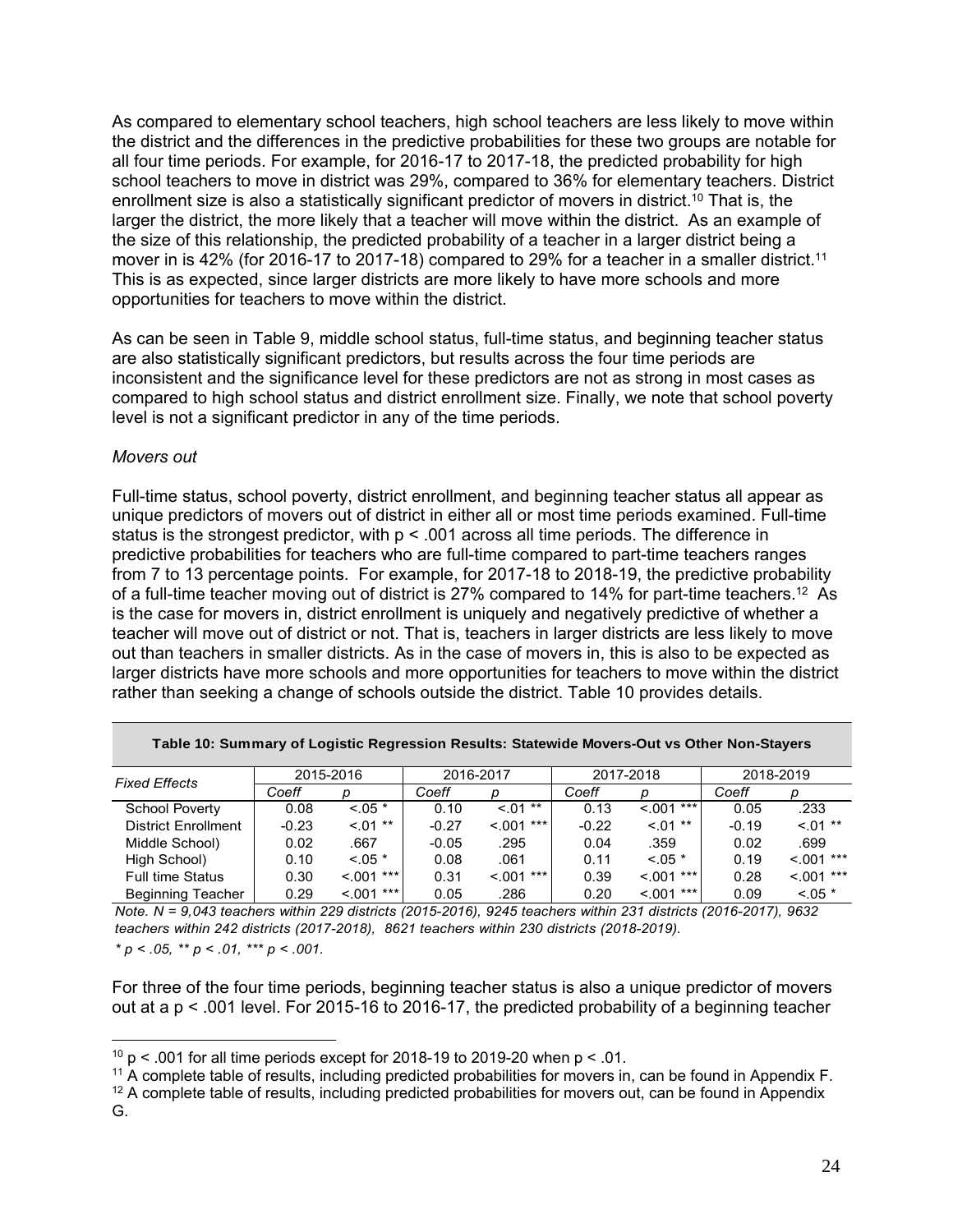moving out of district is 27% compared to 17% for teachers who are not in their first year of teaching. School poverty and high school status are also statistically significant predictors in 3 of the four time periods, but only at the  $p < .001$  level for one of those years. Differences in predictive probabilities for school poverty range from 2 to 4 percentage points and range from 4 to 5 percentage points for high school status for the three time periods.

### *Exiters*

When examining unique predictors for teachers who exit the Washington state system, we find that for all four time periods, high school status and full-time status were strong significant predictors.13 Results for full-time status are particularly notable, as the differences in predicted probabilities are large. In the most recent period (2018-19 to 2019-20), the predicted probability of a full-time teacher exiting is 42%, compared to 58% for part-time teachers, a difference of 16 percentage points. This large difference is also the case for the three other time periods, ranging between 13-14 percentage points between full-time and part-time teachers. School poverty was a strong and negative predictor (<.001) for two of the time periods (2015-16 and 2017-18) and significant but less strong predictor (<.05) in one period (2016-17). Details are provided in Table 11 below and in Appendix H.

| Table 11: Summary of Logistic Regression Results: Statewide Exiters vs Other Non-Stayers |  |
|------------------------------------------------------------------------------------------|--|
|------------------------------------------------------------------------------------------|--|

| <b>Fixed Effects</b>       | 2015-2016 |                 | 2016-2017 |                 |         | 2017-2018        | 2018-2019 |              |
|----------------------------|-----------|-----------------|-----------|-----------------|---------|------------------|-----------|--------------|
|                            | Coeff     |                 | Coeff     |                 | Coeff   | D                | Coeff     |              |
| <b>School Poverty</b>      | $-0.10$   | $< 0.01$ ***    | $-0.06$   | $< 0.05$ *      | $-0.18$ | ***<br>< 0.001   | $-0.01$   | .793         |
| <b>District Enrollment</b> | $-0.02$   | .653            | $-0.06$   | .253            | $-0.10$ | .062             | $-0.10$   | .153         |
| Middle School              | $-0.06$   | .128            | $-0.13$   | $< 0.01$ ***    | $-0.01$ | .821             | $-0.07$   | .062         |
| High School                | 0.21      | $< 0.01$ ***    | 0.17      | $***$<br>< 0.01 | 0.18    | $***$<br>< 0.001 | 0.18      | $< 001$ ***  |
| <b>Full time Status</b>    | $-0.26$   | $***$<br>< 0.01 | $-0.28$   | $***$<br>< .001 | $-0.29$ | $***$<br>< 0.01  | $-0.32$   | $< 0.01$ *** |
| <b>Beginning Teacher</b>   | $-0.12$   | $< 01$ **       | $-0.02$   | .618            | $-0.05$ | .181             | $-0.02$   | .514         |

 $* p < .05$ ,  $** p < .01$ ,  $*** p < .001$ . *Note. N = 9043 teachers within 229 districts (2015-2016), 9245 teachers within 231 districts (2016-2017), 9632 teachers within 242 districts (2017-2018), 8621 teachers within 230 districts (2018-2019).*

#### *Summary of results for all teachers statewide*

Results of our models for all teachers in the state, indicate that four factors are consistently predictive of the likelihood that teachers will stay in the same school across the four time periods. These four factors are (1) school poverty level, (2) high school level, (3) full-time status, and (4) whether a teacher has less than one year of teaching experience. Each of these factors is highly significant ( $p < .001$ ) and present in all four time periods examined. For movers in district, the strongest predictors are district enrollment size and high school status. These factors are statistically significant across all four time periods at the p < .001 level in all but one case.

For movers out of district, full-time status, school poverty, district enrollment and beginning teacher status are significant predictors in either all or most of the time periods. As was the case for movers in, district enrollment is uniquely and negatively predictive of whether a teacher will move out of district or not. For three of the four time periods, beginning teacher status is also a unique predictor of movers out at a p < .001 level. Significant predictors for statewide exiters are

 $13$  p < .001 in all cases for both predictors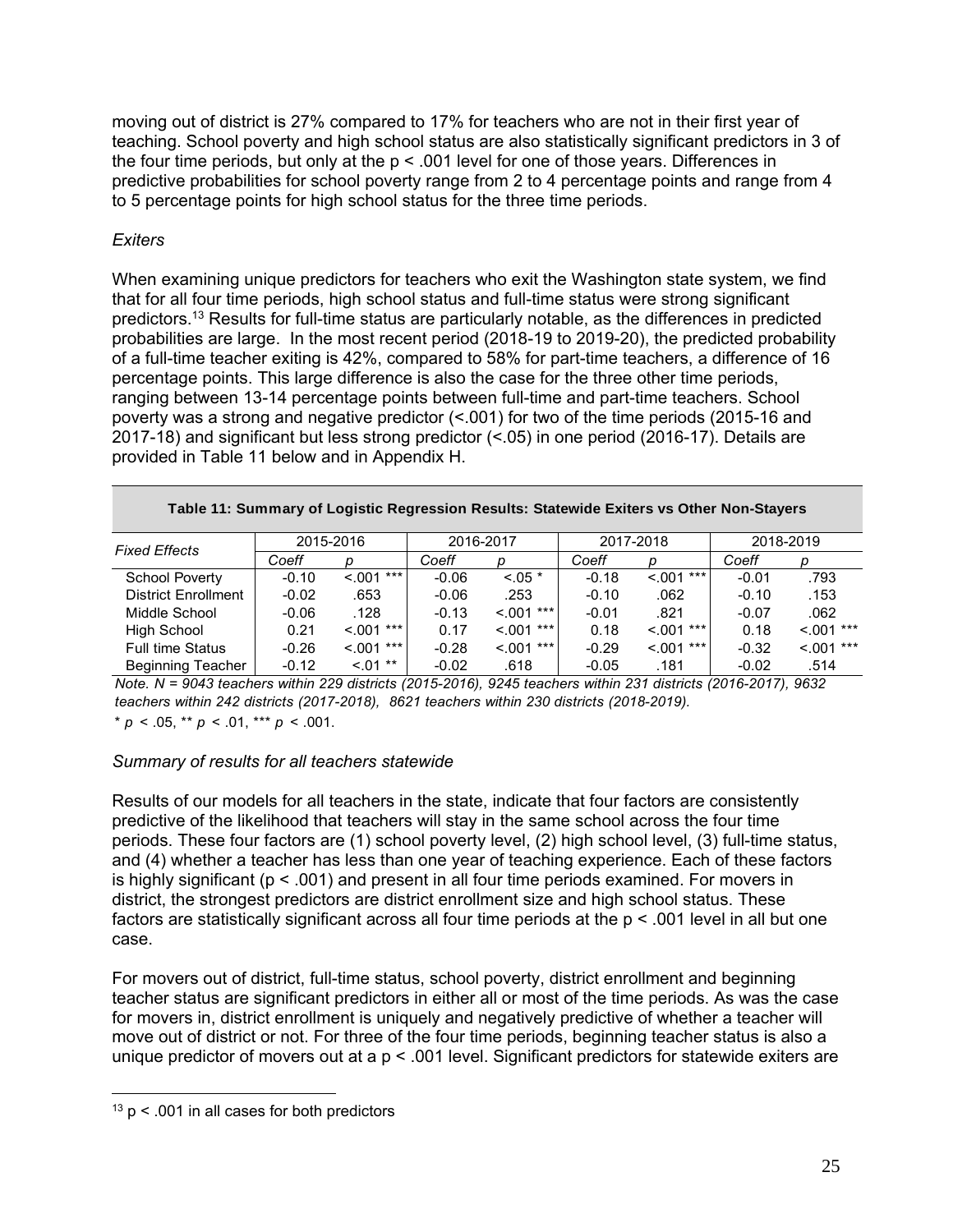high school status and full-time status, with predicted probabilities particularly large for full-time status. School poverty is also a significant predictor in three of the four time periods examined.

#### *b. Factors associated with retention and mobility for beginning teachers*

As was the case in our discussion of results from the multilevel models for all teachers statewide, we organize our presentation of results for beginning teachers separately for each retention and mobility category. As previously mentioned, our model for beginning teachers includes predictors regarding BEST status and removes the predictor for years of teaching experience.

### *Beginning stayers*

Results for beginning teachers differ somewhat from the results discussed above regarding predictors of teachers who are stayers. For example, as shown in the prior Figure 4, for all teachers in the state, school poverty was a strong and negative predictor for teachers who stay in the same school. In contrast, for beginning teachers, poverty was only predictive for 2018-19, but with a relatively weak significance level ( $p < .05$ ).

As is the case for all teachers, full-time status and school level are also unique predictors of stayers for beginning teachers. Full-time status is strongly and positively associated with stayers in three of the four time periods,<sup>14</sup> with large differences in the predictive probabilities. For example, for 2017-18 to 2018-19, the predicted probability of full-time teachers who are stayers is 79%, compared to just 58% for part-time teachers, and similar differences exist for the two other time periods. Table 12 displays results.15

| <b>Fixed Effects</b>       |         | 2015-2016    | 2016-2017 |              |         | 2017-2018    |         | 2018-2019    |
|----------------------------|---------|--------------|-----------|--------------|---------|--------------|---------|--------------|
|                            | Coeff   | D            | Coeff     | D            | Coeff   | D            | Coeff   | D            |
| <b>School Poverty</b>      | $-0.09$ | .076         | 0.01      | .777         | $-0.09$ | .063         | $-0.12$ | $.023*$      |
| Middle School              | $-0.12$ | .093         | $-0.13$   | .082         | $-0.21$ | $.004$ **    | $-0.11$ | .112         |
| High School                | 0.23    | .002 **      | 0.18      | $.009**$     | 0.15    | $.040*$      | 0.17    | $.012*$      |
| <b>Full time Status</b>    | 0.50    | $< 0.01$ *** | 0.38      | $< 0.01$ *** | 0.49    | $< 0.01$ *** | 0.52    | $< 0.01$ *** |
| <b>District Enrollment</b> | 0.03    | .623         | $-0.05$   | .438         | 0.07    | .243         | $-0.10$ | .339         |
| <b>BEST District</b>       | $-0.04$ | .427         | $-0.04$   | .512         | $-0.04$ | .418         | 0.02    | .821         |

**Table 12: Summary of Logistic Regression Results: Beginning Stayers vs Non-Stayers**

\*  $p < .05$ , \*\*  $p < .01$ , \*\*\*  $p < .001$ . *Notes. N = 3432 teachers within 200 districts (2015-16), 3360 teachers within 197 districts (2016-17), N = 3334 teachers within 214 districts (2017-18), N = 3468 teachers within 208 districts.* 

We can see in Table 12 that high school status is also a unique predictor of beginning teachers who are stayers for all four of the time periods, but with varying significance levels ( $p < .001$  for one period;  $p < .01$  for two periods;  $p < .05$  for one period). In each case, high school teachers are more likely to stay in the same school as compared to elementary teachers. We note that BEST status (including whether a BEST district is considered to be full-fledged) is not a unique predictor of stayers for beginning teachers.

 $14 p < .001$ 

 $15$  A complete table of results, including predicted probabilities for beginning teachers and stayers, can be found in Appendix I.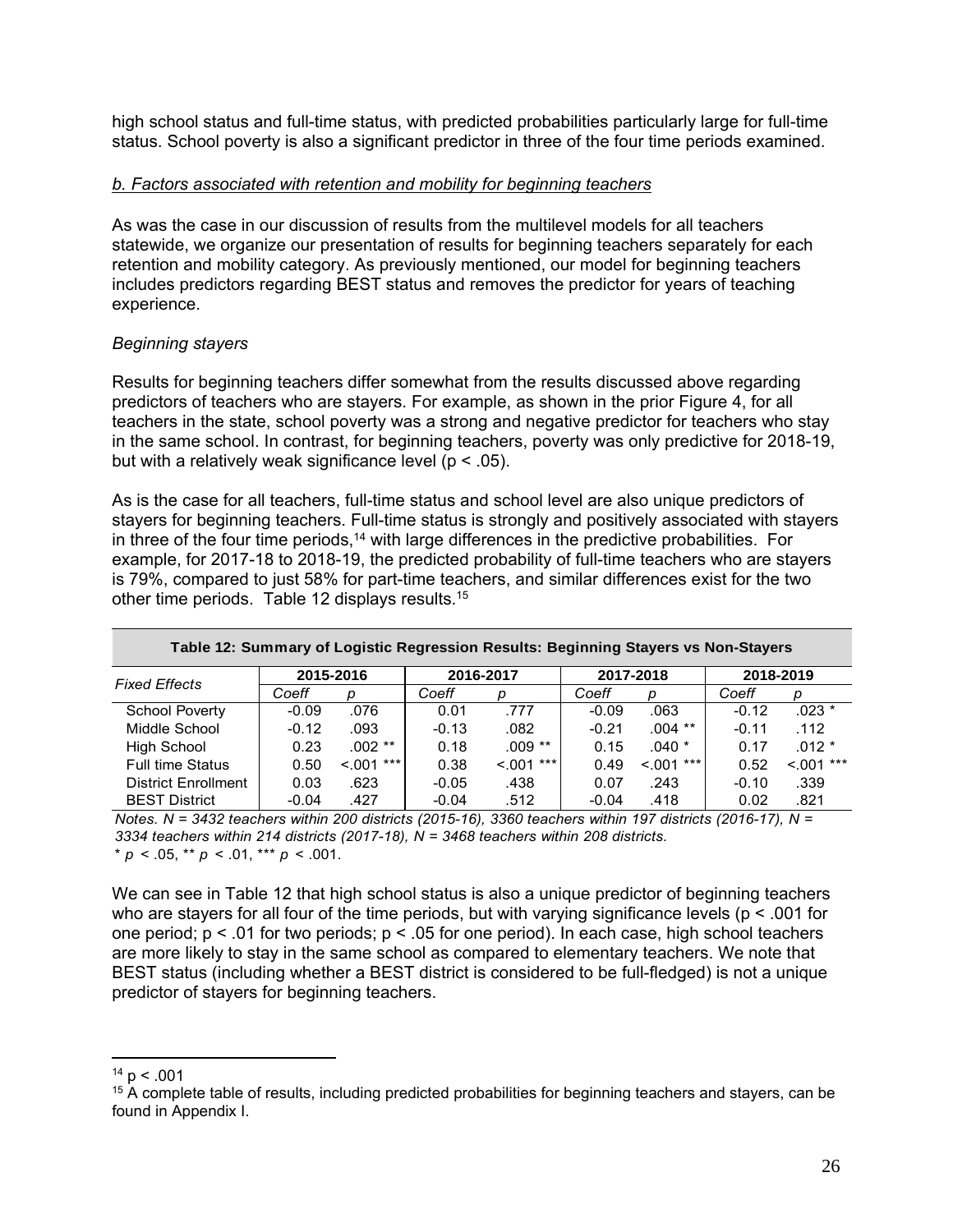#### *Beginning movers in*

Similar to the results for all teachers statewide, district enrollment size is a unique predictor for movers within district for all four time periods (p < .05 for two periods and p < .10 for two periods). That is, teachers in larger districts are more likely to move within district than teachers in smaller districts and there are large differences in the predicted probabilities (See Table 13). For instance, for 2017-18 to 2018-19, teachers who worked in schools with larger enrollment have a predicted probability of 38% for moving within district, compared to a predicted probability of 24% for teachers in smaller districts, reflecting a 14 percentage point difference. The percentage point difference in predicted probabilities for the three other time periods range from 11 to 17 points. Appendix J contains detailed results, including all predictive probabilities for movers in.

| Table 13: Summary of Logistic Regression Results: Beginning Movers-In vs Other Non-Stayers |         |           |         |           |         |           |         |           |
|--------------------------------------------------------------------------------------------|---------|-----------|---------|-----------|---------|-----------|---------|-----------|
| <b>Fixed Effects</b>                                                                       |         | 2015-2016 |         | 2016-2017 |         | 2017-2018 |         | 2018-2019 |
|                                                                                            | Coeff   | D         | Coeff   |           | Coeff   | D         | Coeff   |           |
| <b>School Poverty</b>                                                                      | $-0.11$ | .260      | $-0.05$ | .639      | < 0.001 | .965      | $-0.08$ | .338      |
| Middle School                                                                              | 0.06    | .690      | 0.10    | .443      | $-0.15$ | .254      | 0.12    | .307      |
| High School                                                                                | $-0.51$ | $.001***$ | $-0.21$ | .121      | 0.03    | .798      | $-0.35$ | $.004$ ** |
| <b>Full time Status</b>                                                                    | $-0.21$ | $.048*$   | $-0.11$ | .282      | $-0.05$ | .625      | 0.25    | $.011 *$  |
| <b>District Enrollment</b>                                                                 | 0.27    | $.029 *$  | 0.27    | $.045*$   | 0.33    | $.004$ ** | 0.40    | $.006**$  |
| <b>BEST District</b>                                                                       | 0.04    | .754      | $-0.05$ | .679      | $-0.02$ | .831      | $-0.09$ | .445      |

 $* p \le 0.05$ ,  $** p \le 0.01$ ,  $*** p \le 0.001$ . *Notes. N = 816 teachers within 142 districts (2015-16), 832 teachers within 145 districts (2016-17), 791 teachers within 152 districts (2017-18); 971 teachers within 146 districts (2018-19).*

We can see from Table 13 that high school status is a unique predictor for movers in district for both the earliest and latest time periods examined, and this relationship is negative. That is, high school teachers are less likely to move in district as compared to elementary teachers. This is likely due to the fact that, generally speaking, there are fewer high schools in a district and more elementary schools. While full-time status appears as a unique predictor for movers in, this result appears in only two years at the lowest significance level ( $p < .05$ ). As is the case for stayers, school poverty and BEST status (including whether a BEST district is considered to be full-fledged) are not unique predictors for movers in district for beginning teachers.

#### *Beginning movers out*

For beginning teachers who move out of district compared to other beginning teachers who do not remain in their same school, district size is a significant predictor for all four time periods. Though the levels of significance vary (with p values ranging from <.05 to <.001), predicted probabilities are large (varying 8 to 15 percentage points over the 4 time periods). For example, for 2017-18 to 2018-19, the predicted probability of teacher in a larger district moving out of district is 17%, which is nearly half of the predicted probability for a teacher in a small district (31%).

Full-time status is statistically significant for three of the four time periods (though none at are p < .001 level) and predicted probabilities are large (8 to 12 percentage point difference). For the most recent time period, as compared to elementary school teachers, high school teachers are less likely to move out of the district. In the most recent time period, the predicted probability of a high school teacher moving out of district is 13% compared to 23% for elementary teachers. However, high school status is not a unique predictor in the other three time periods examined.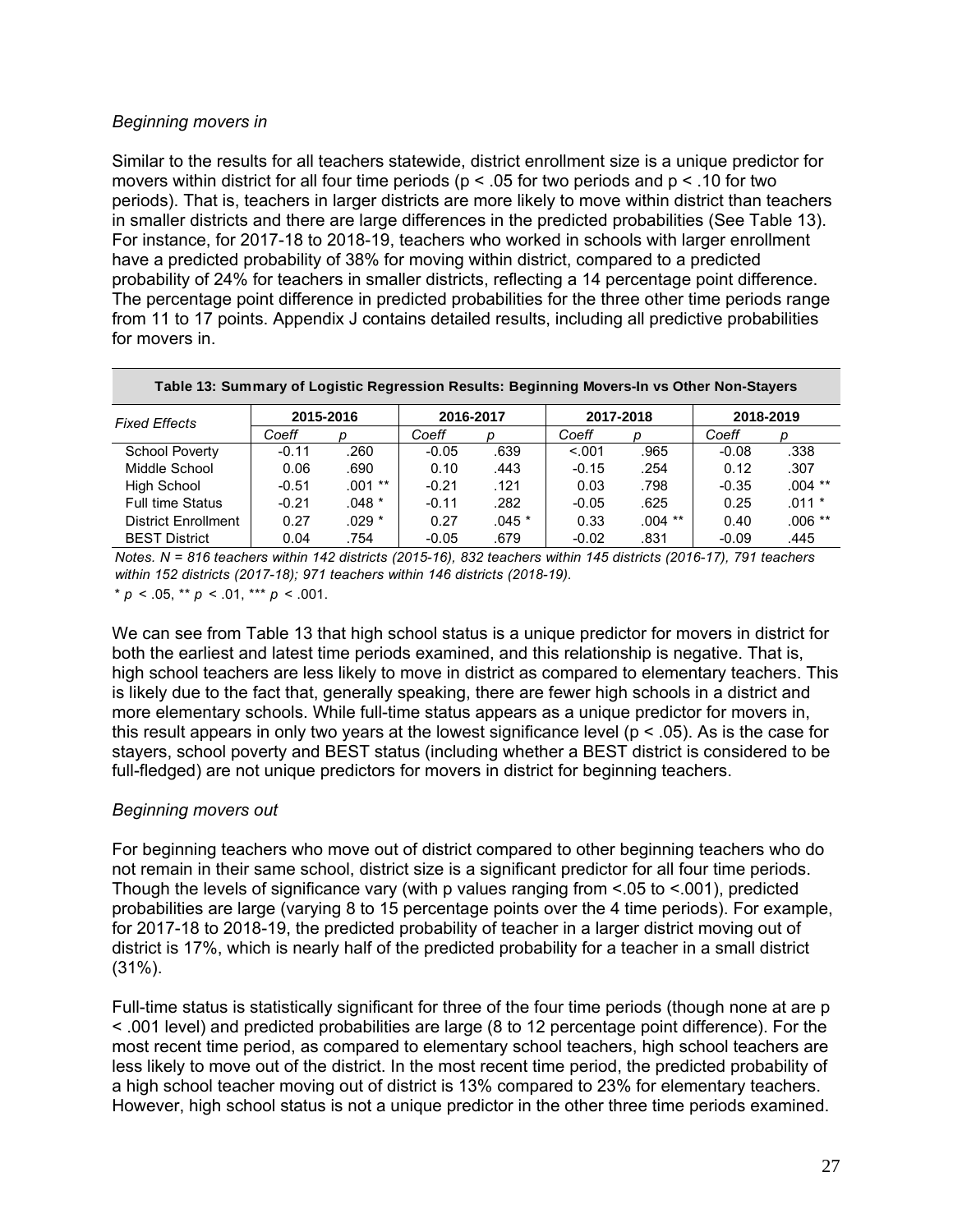BEST status is not a predictor for movers out of district in any of the time periods examined. More information on beginning teachers who move out of district can be found in Table 14 and Appendix K.

| Table 14: Summary of Logistic Regression Results: Beginning Movers-Out vs Other Non-Stayers |         |              |         |           |         |           |         |           |  |  |  |  |
|---------------------------------------------------------------------------------------------|---------|--------------|---------|-----------|---------|-----------|---------|-----------|--|--|--|--|
| <b>Fixed Effects</b>                                                                        |         | 2015-2016    |         | 2016-2017 |         | 2017-2018 |         | 2018-2019 |  |  |  |  |
|                                                                                             | Coeff   | D            | Coeff   |           | Coeff   | D         | Coeff   | n         |  |  |  |  |
| <b>School Poverty</b>                                                                       | 0.09    | .314         | $-0.10$ | .372      | $-0.07$ | .478      | $-0.06$ | .505      |  |  |  |  |
| Middle School                                                                               | 0.15    | .287         | < 0.01  | .978      | $-0.02$ | .909      | 0.14    | .289      |  |  |  |  |
| High School                                                                                 | $-0.02$ | .862         | 0.03    | .861      | $-0.05$ | .752      | 0.27    | $.044 *$  |  |  |  |  |
| <b>Full time Status</b>                                                                     | 0.31    | $.004$ **    | 0.29    | $.029*$   | 0.34    | $.004$ ** | 0.04    | .721      |  |  |  |  |
| District Enrollment                                                                         | $-0.37$ | $< 0.01$ *** | $-0.29$ | $.027$ *  | $-0.42$ | $.001$ ** | $-0.37$ | $.006**$  |  |  |  |  |
| <b>BEST District</b>                                                                        | 0.04    | .698         | $-0.01$ | .910      | 0.10    | .361      | 0.04    | .739      |  |  |  |  |

 $* p < .05, ** p < .01, ** p < .001.$ *Note. N = 816 teachers within 142 districts (2015-16), 832 teachers within 145 districts (2016-17), 791 teachers within 152 districts (2017-18), 971 teachers within 146 districts (2018-19).*

*Beginning exiters* 

When examining unique predictors for beginning teachers who exit the Washington state system, we find few conclusive results. Full-time status is significant in only two time periods at p < .01 and p < .05. High school compared to elementary school teacher status is only significant for the 2015-16 year and only at a p < .01 level. Table 15 below and Appendix L contain detailed results, including predicted probabilities for beginning exiters.

| Table 15: Summary of Logistic Regression Results: Beginning Exiters vs Other Non-Stayers |         |           |         |           |         |           |           |           |  |  |  |  |
|------------------------------------------------------------------------------------------|---------|-----------|---------|-----------|---------|-----------|-----------|-----------|--|--|--|--|
| <b>Fixed Effects</b>                                                                     |         | 2015-2016 |         | 2016-2017 |         | 2017-2018 | 2018-2019 |           |  |  |  |  |
|                                                                                          | Coeff   | D         | Coeff   | D         | Coeff   | n         | Coeff     |           |  |  |  |  |
| <b>School Poverty</b>                                                                    | $-0.02$ | .819      | 0.12    | .163      | 0.08    | .325      | 0.12      | .144      |  |  |  |  |
| Middle School                                                                            | $-0.13$ | .318      | $-0.09$ | .472      | 0.15    | .223      | $-0.19$   | .103      |  |  |  |  |
| High School                                                                              | 0.40    | $.001**$  | 0.18    | .151      | 0.01    | .963      | 0.13      | .254      |  |  |  |  |
| <b>Full time Status</b>                                                                  | $-0.10$ | .279      | $-0.06$ | .540      | $-0.21$ | $.029*$   | $-0.27$   | $.003$ ** |  |  |  |  |
| <b>District Enrollment</b>                                                               | 0.15    | .063      | 0.00    | .989      | 0.04    | .676      | $-0.19$   | .163      |  |  |  |  |
| <b>BEST District</b>                                                                     | $-0.05$ | .537      | 0.06    | .518      | $-0.05$ | .559      | 0.09      | .419      |  |  |  |  |

 $* p < .05, ** p < .01,*** p < .001.$ *Notes. N = 816 teachers within 142 districts (2015-16), 832 teachers within 145 districts (2016-17), 791 teachers within 152 districts (2017-18), 971 teachers within 146 districts (2018-19).*

#### *Summary of results for beginning teachers*

For beginning teachers, full-time status and school level are unique predictors for stayers, but unlike teachers statewide, poverty is not associated with staying in the same school as strongly (only one time period, and at a lower level of significance). Full-time status was strongly and positively associated with staying in the same school with large differences in the predictive probabilities. Working at the high school level compared to an elementary school is also a unique predictor of beginning teachers who are stayers for all four time periods, but with varying significance levels. BEST status (including whether a BEST district is considered to be fullfledged) is not a unique predictor of stayers for beginning teachers in any of the four time periods examined.

Beginning teachers in larger districts are more likely to move within district than teachers in smaller districts, compared to other beginning teachers who do not remain in their same school, and there are large differences in these predicted probabilities. High school teachers are less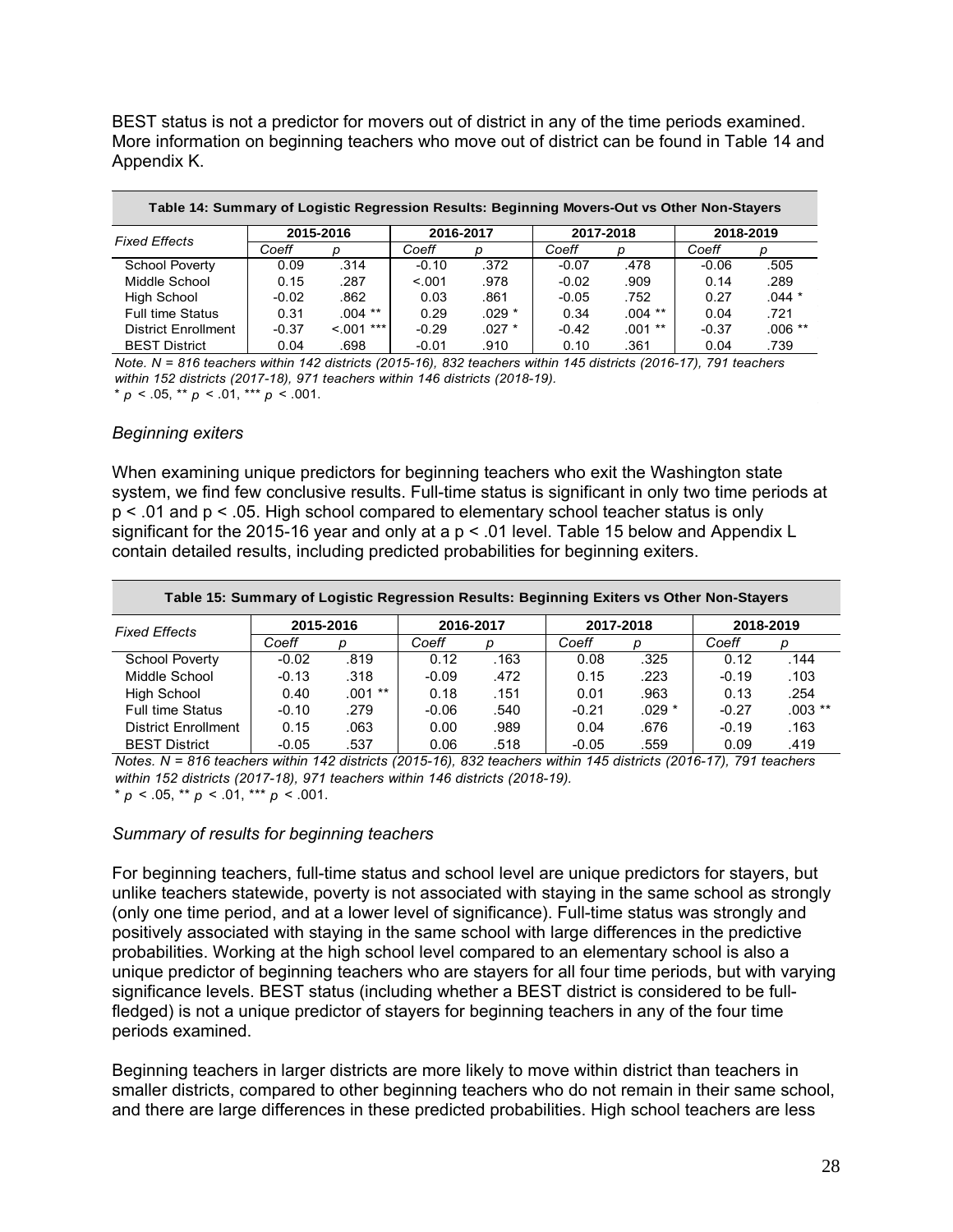likely to move in district as compared to elementary teachers in both the earliest and latest time periods examined. For beginning teachers who move out of district, significant predictors include district size, and full-time status. District size is a significant predictor across all four time periods and while levels of significance vary, predicted probabilities are large across these time periods. For beginning exiters, while full-time status and high school level are significant predictors in some years, significance levels are lower and findings are not consistent across these years. Similar to beginning stayers, BEST status (including whether a BEST district is considered to be full-fledged) is not a unique predictor for any retention or mobility outcomes.

It should be noted that the predictive models in this study have both similarities and differences in results as compared to our prior research on beginning teachers and the BEST program.<sup>16</sup> Similarities exist for factors such as full-time status of teachers, high school level, district size and school poverty. This study confirms results from our prior study that beginning teachers who are full-time are more likely to stay, and less likely to move or exit than part-time beginning teachers. This study also confirms results that beginning teachers in districts with larger student enrollments are less likely to move out of district than beginning teachers in smaller sized districts. Finally, both studies confirm that school poverty is not a strong significant predictor for retention and mobility outcomes for beginning teachers, with only one significant effect in 2018- 2019 to 2019-2020 of all the years across the two studies.

Findings from this study vary somewhat from our prior work regarding participation in the BEST program, and full-fledged implementation status. In our prior study, we did find some instances in some years in which participation in the BEST program was associated with a lower rate of beginning teachers exiting the Washington state system. Additionally, in our prior study, for one time period examined for which data about full-fledged implementation was available (2014-15 to 2015-16), we found that in our sample of 14 districts, full-fledged status was predictive of a lower exiter rate for beginning teachers. These two studies examined different time periods, and that could likely account for some of the variation in these results. Arguably, the most notable difference is in the number of districts and the number of beginning teachers served by the BEST program in recent years. For example, in 2019-20, 84% of all beginning teachers in the state were located in the 197 BEST-funded districts, while in 2014-15 (the year examined in the prior study for full-fledged implementation) only 32% of teachers were located in the 36 BESTfunded districts. While the dramatic increase in participation rates in the BEST program is certainly a positive policy outcome, it becomes more problematic in more recent years to discern differences in the impact that the BEST program has compared to the steadily decreasing number of districts who do not receive BEST funding. Another likely factor impacting results is the significant amount of missing data regarding districts meeting the seven criteria for BEST induction standards.<sup>17</sup>

# **C. Mentoring Models in BEST Districts**

Districts receiving BEST funding make decisions regarding how to design and implement supports for beginning teachers. One of the decisions concerns the type of approach to mentoring. OSPI has identified two types of mentoring models: colleague mentor and released mentor. As mentioned previously, colleague mentors are experienced educators who mentor in addition to their teaching or other responsibilities. For colleague mentors, the maximum ratio is two new teachers per one colleague mentor. In this model, the expectation is that colleague mentors will observe their new teacher(s) at least quarterly.

<sup>&</sup>lt;sup>16</sup> See footnote 5.

 $17$  See prior discussion on page 15 and Appendix D for details about missing data.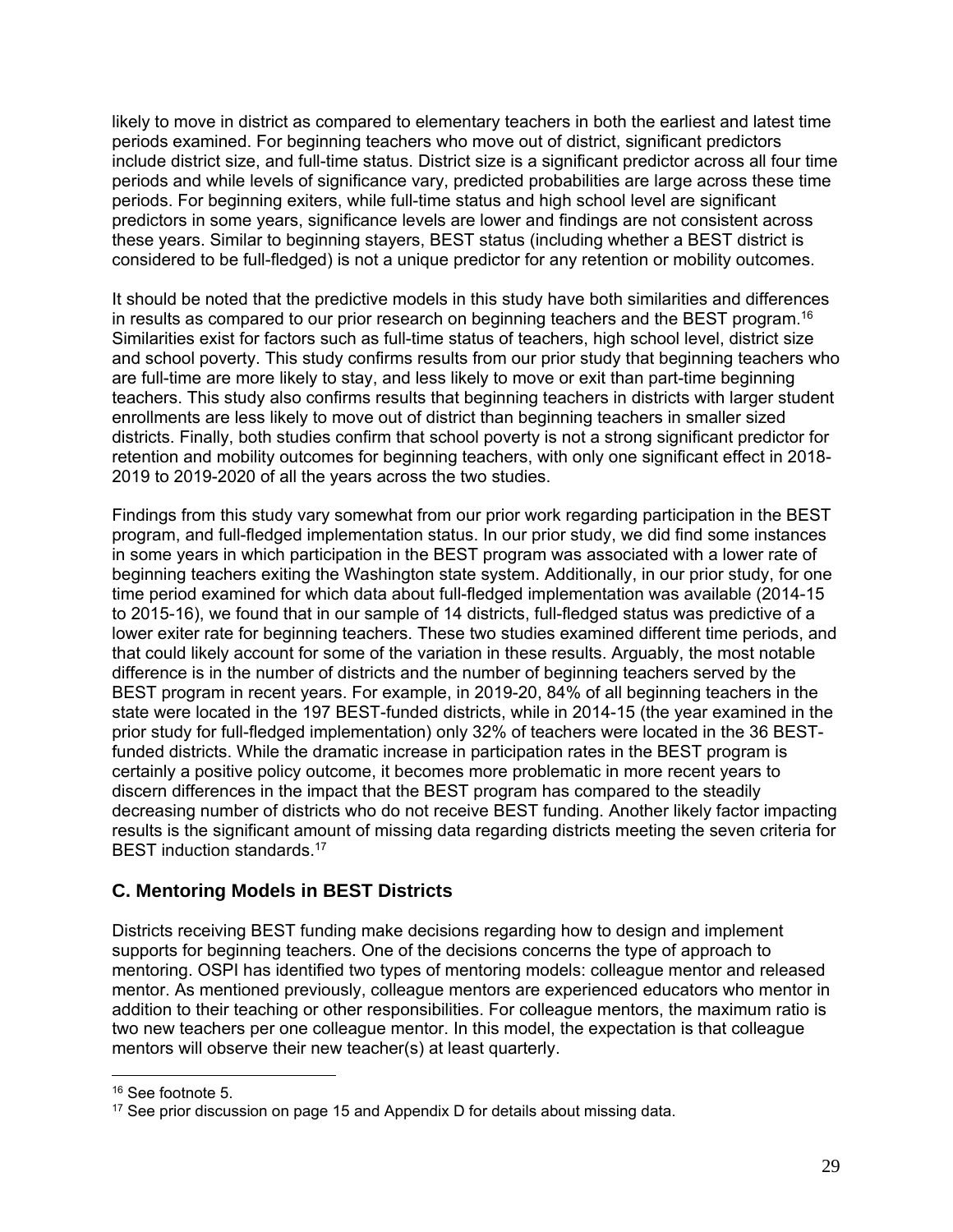A released mentor is the other type of mentoring model. Released mentors are experienced educators who are released from teaching or other responsibilities to allow dedicated, weekly time for mentoring. Released mentors can have either full-time or part-time mentoring responsibilities. The maximum ratio for released mentors with no other responsibilities is 20 new teachers per one mentor. Released mentors are expected to observe each new teacher at least eight times per year. Instructional coaches and other teachers on special assignment (TOSAs) may serve as released mentors if mentoring is considered part of their assignment and if their position designates sufficient time to prioritize work with new teachers. For example, an instructional coach assigned to four beginning teachers would need to have the equivalent of one day of time per week allotted for the mentoring of these beginning teachers.

In this section, we provide a preliminary review of available data about mentor models used by districts who received BEST funding in the years 2016-17 through 2019-20. It is important to note that data about mentor models is not available for all BEST-funded districts, and no mentor model data is available for districts in the state who did not receive BEST funding. While data about mentor models is limited, it is possible to conduct a preliminary examination to obtain some insights into possible patterns which may exist with respect to variation across districts regarding mentor model used.

Using available data from 2016-17 to 2019-20, we find some general patterns regarding the characteristics of districts using a released mentor model compared to those reporting use of a colleague model. When examining choice of mentor model by district enrollment size, we find notable differences. A much higher proportion of larger districts use a released mentor model as compared to smaller districts. As can be seen in Table 16, the majority of districts with enrollments of 10,000 students or more use the released mentor model. Use of the released mentor model is even higher in districts with enrollments of at least 20,000 students, ranging from 57% to 92% over the four years examined. Conversely, we find that the overwhelming majority of districts with student enrollments below 1,000 use the colleague mentor model, ranging from 71% to 85% over this four-year period.

We also find differences when examining choice of mentor model by region of the state. Higher proportions of districts in the Central Puget Sound (ESD 121) use the released mentor model, likely due to the fact that a majority of the state's largest districts are located in ESD 121. The colleague mentor model is more prevalent in districts located in Eastern Washington (ESDs 101, 105, 123 and 171). We note that a larger proportion of small districts are located in Eastern Washington as compared to districts in ESD 121. Somewhat equal proportions of districts located in Western Washington outside the Central Puget Sound (ESDs 112, 113, 114, and 198) use the released and colleague mentor models.

The data about use of mentor models also demonstrates that some districts use both types of mentor model. We find that relatively higher proportions of districts with larger student enrollments (10,000 students or more) use both mentor models as compared to districts serving fewer students (4,999 students or less). We also find districts serving 5,000-9,999 students have a more even distribution across types of models used (released, colleague, and both) compared to districts in other size categories. Table 16 provides details about type of mentor model by district size and regional location.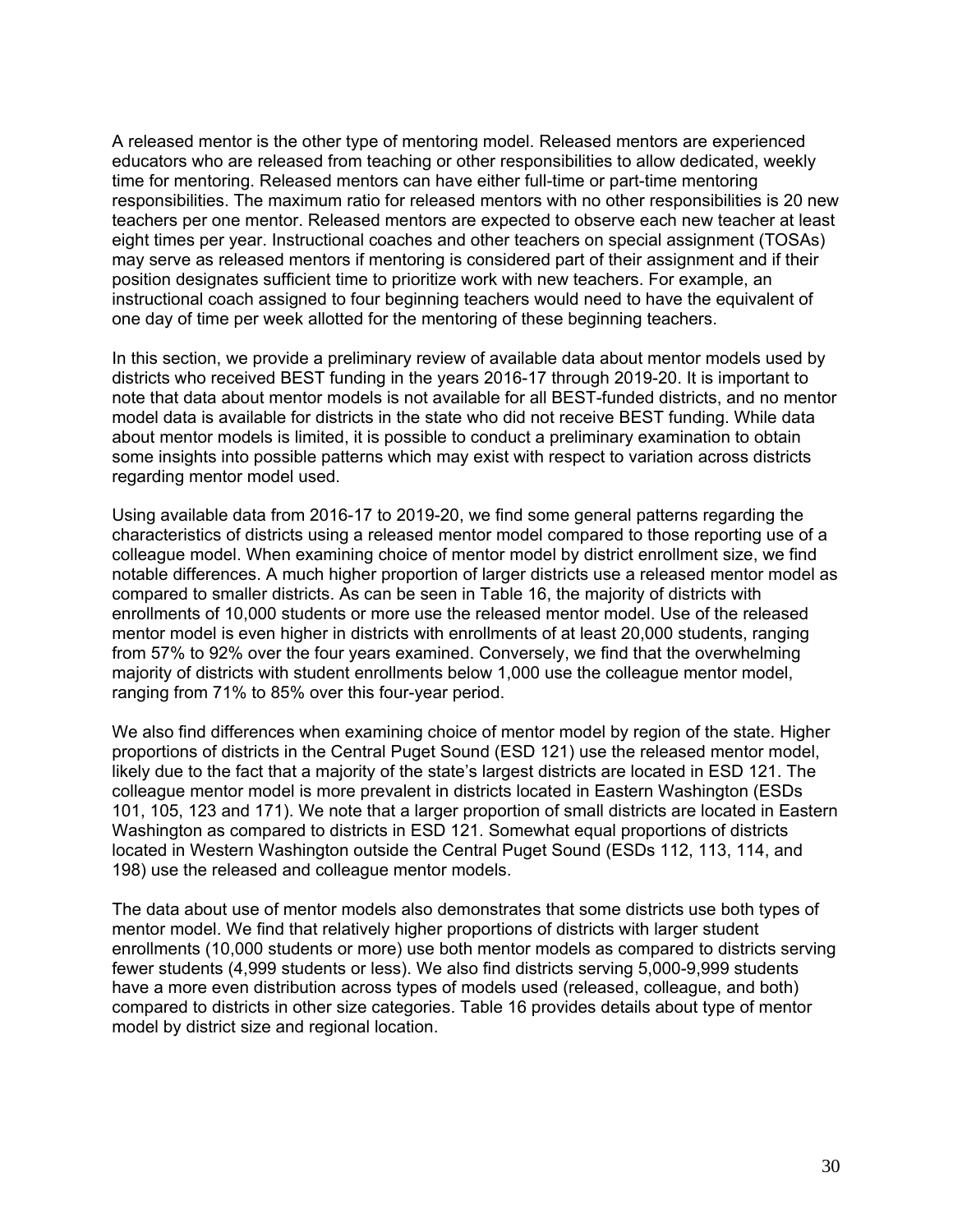|                                    | Table 16: Characteristics of Districts by Type of Mentor Model |                           |             |         |                           |             |         |                           |             |     |                    |             |  |
|------------------------------------|----------------------------------------------------------------|---------------------------|-------------|---------|---------------------------|-------------|---------|---------------------------|-------------|-----|--------------------|-------------|--|
|                                    |                                                                | 2016-17                   |             | 2017-18 |                           |             | 2018-19 |                           |             |     | 2019-20            |             |  |
|                                    |                                                                | <b>Released Colleague</b> | <b>Both</b> |         | <b>Released Colleague</b> | <b>Both</b> |         | <b>Released Colleague</b> | <b>Both</b> |     | Released Colleague | <b>Both</b> |  |
| Number of Districts                | 28                                                             | 50                        | 9           | 51      | 53                        | 19          | 60      | 65                        | 19          | 50  | 70                 | 26          |  |
| <b>District Student Enrollment</b> |                                                                |                           |             |         |                           |             |         |                           |             |     |                    |             |  |
| Fewer than 999                     | 11%                                                            | 85%                       | 4%          | 26%     | 71%                       | 3%          | 26%     | 74%                       | 2%          | 16% | 76%                | 9%          |  |
| 1,000-4,999                        | 30%                                                            | 63%                       | 7%          | 42%     | 50%                       | 8%          | 42%     | 49%                       | 9%          | 38% | 48%                | 14%         |  |
| 5,000-9,999                        | 50%                                                            | 30%                       | 20%         | 41%     | 24%                       | 35%         | 22%     | 33%                       | 44%         | 35% | 35%                | 29%         |  |
| 10.000-19.999                      | 54%                                                            | 31%                       | 15%         | 53%     | 13%                       | 33%         | 65%     | 12%                       | 24%         | 56% | $0\%$              | 44%         |  |
| $20.000+$                          | 57%                                                            | 14%                       | 29%         | 70%     | 0%                        | 30%         | 92%     | $0\%$                     | 8%          | 62% | 15%                | 23%         |  |
| <b>Region of the State</b>         |                                                                |                           |             |         |                           |             |         |                           |             |     |                    |             |  |
| Central Puget Sound<br>(ESD 121)   | 57%                                                            | 21%                       | 21%         | 58%     | 21%                       | 21%         | 71%     | 19%                       | 10%         | 48% | 33%                | 19%         |  |
| Western WA<br>(outside ESD 121)    | 40%                                                            | 49%                       | 11%         | 43%     | 45%                       | 12%         | 46%     | 41%                       | 13%         | 37% | 44%                | 19%         |  |
| Eastern WA                         | 16%                                                            | 81%                       | 5%          | 33%     | 50%                       | 17%         | 25%     | 60%                       | 15%         | 21% | 63%                | 16%         |  |

Some districts receiving BEST funds have chosen to belong to consortia that are supported by Educational Service Districts (ESDs). Often these are districts with lower student enrollment and districts located in more sparsely populated areas of the state. When comparing districts who are part of a BEST consortia to those that are not, we find that in three of the four years examined,18 a higher percentage of districts in consortia utilize the colleague mentor model, and a lower percentage use a combination of the two models. The largest difference is seen in 2016-17, when more than three-quarters (76%) of districts in a BEST consortia used a colleague mentor model, compared to only 30% of districts not associated with a consortia.

Higher proportions of districts that are not part of a consortia use both types of mentor models compared to districts that are in a BEST consortia. The percentage of districts who are not part of a consortia that use both mentor models range from 15% to 31%, compared to a range of 5% to 8% of districts that are in a BEST consortia. It should be noted that these descriptive results are likely related to the differences in size between districts within a consortia and those not in a consortia. Appendix M contains details the comparisons between districts that are part of a BEST consortia and those which are not.

We included mentor model type in our initial statistical analyses and predictive models, but we found that mentor type was not associated with any statistically significant differences in retention and mobility outcomes.

# **D. Teachers of Color in Washington State**

As discussed earlier in this report, the percentage of beginning teachers of color has increased over time, with the largest increases seen for beginning Hispanic/Latinx teachers. However, the racial/ethnic composition of the beginning teacher workforce differs dramatically from that of the state's students, with beginning teachers of color representing 20.6% of the workforce while 46.4% of the state's students are people of color. In this section, we provide details about the characteristics and distribution of all teachers of color statewide and beginning teachers of color across districts and schools, and examine their retention and mobility rates. We describe differences between beginning teachers of color and White teachers, and also explore differences among teachers of color in BEST-funded districts and those in BEST districts with

 $18$  We note that in two of the years examined, there was a sizable proportion of districts in consortia (15%) in 2017-18 and 10% in 2019-20) for which data about type of mentor model is not available.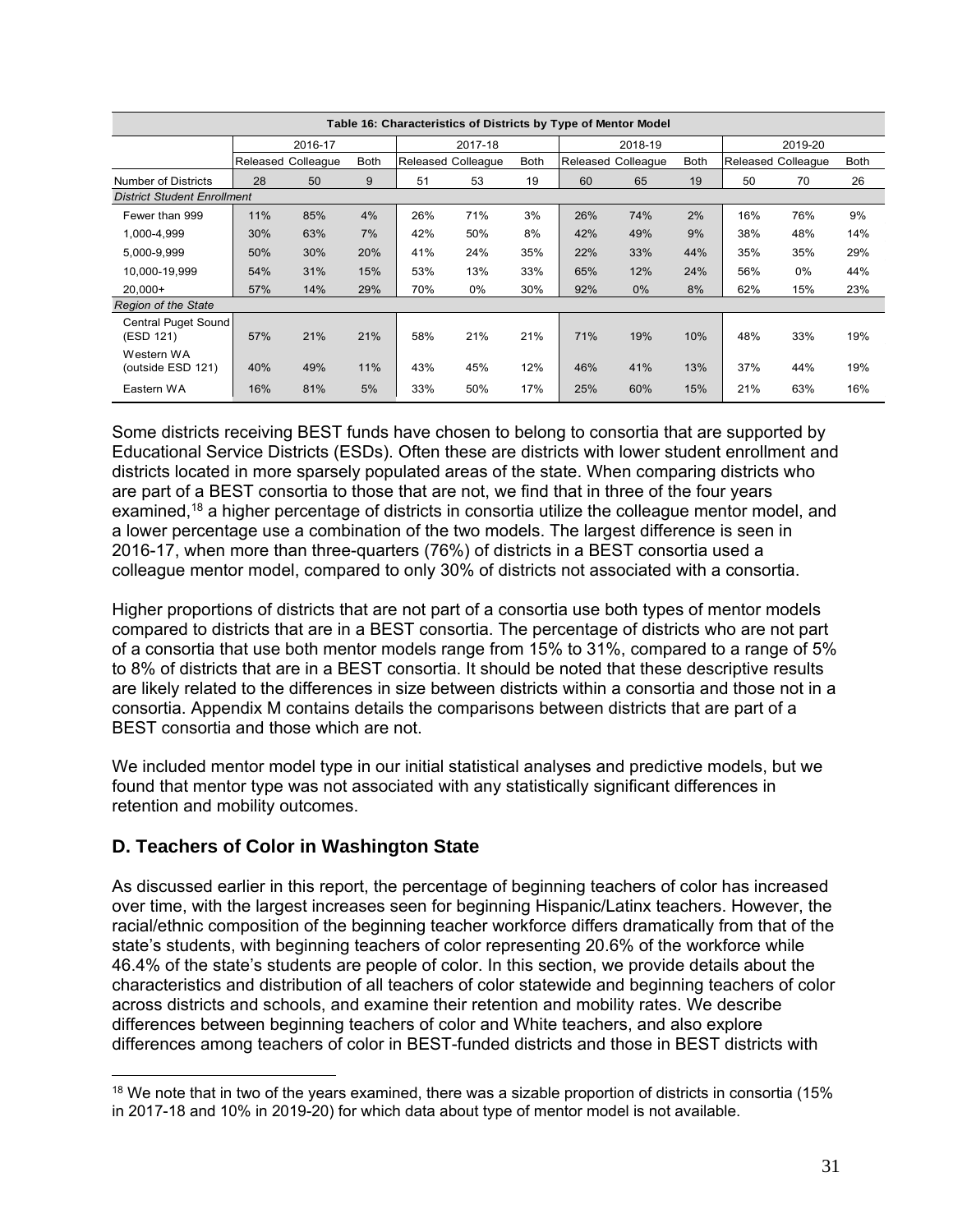full-fledged induction programs. We also provide analyses specific to particular racial and ethnic groups.

# *1. Characteristics of teachers of color*

When examining individual characteristics of teachers of color in the state, we find that Hispanic/Latinx teachers comprised just 9.2% of the beginning teacher workforce in 2019-20 (an increase from 5% in 2010-11) while the percent of Hispanic/Latinx students in the state was 24% in this same year (see Tables 1 and 2).That said, Hispanic/Latinx teachers represent the largest proportion of all teachers of color and also have the largest growth rates over time. In 2019-20, Hispanic/Latinx beginning teachers represented close to half (45.4%) of all beginning teachers of color. Teachers who are Native American or Alaskan Native represent the smallest proportion of teachers of color, representing 5.7% of all teachers of color and 3.3% of all beginning teachers of color in 2019-20 (see Appendix N).

When comparing all teachers of color with beginning teachers of color we find differences among racial and ethnic groups. For example, the percentage of beginning Hispanic/Latinx teachers in the state is consistently higher than for all Hispanic/Latinx teachers across all five years of data (2015-16 to 2019-20). However, for Asian/Pacific Islander/Native Hawaiian teachers, the proportion of beginning teachers is consistently lower than for all teachers in this group. For example, in 2019-20, all Asian/Pacific Islander/Native Hawaiian teachers comprised 26.8% of all teachers of color but only 22.8% of all beginning teachers of color. For Black and African American teachers, the percent of beginning teachers was lower than for all Black and African American teachers in the years 2015-16 and 2016-17, but this pattern changed in subsequent years. In 2019-20, Black and African American teachers represented 11.9% of all teachers of color, and 14.1% of all beginning teachers of color. Figure 5 depicts data for all teachers of color and beginning teachers of color by racial/ethnic group for 2019-20. Appendix N provides additional details for the years 2015-16 through 2019-20.



Differences also exist among specific racial and ethnic groups of teachers with respect to their regional location in the state. The majority of Black/African American teachers and the majority of Asian/Pacific Islander/Native Hawaiian teachers are located in the Central Puget Sound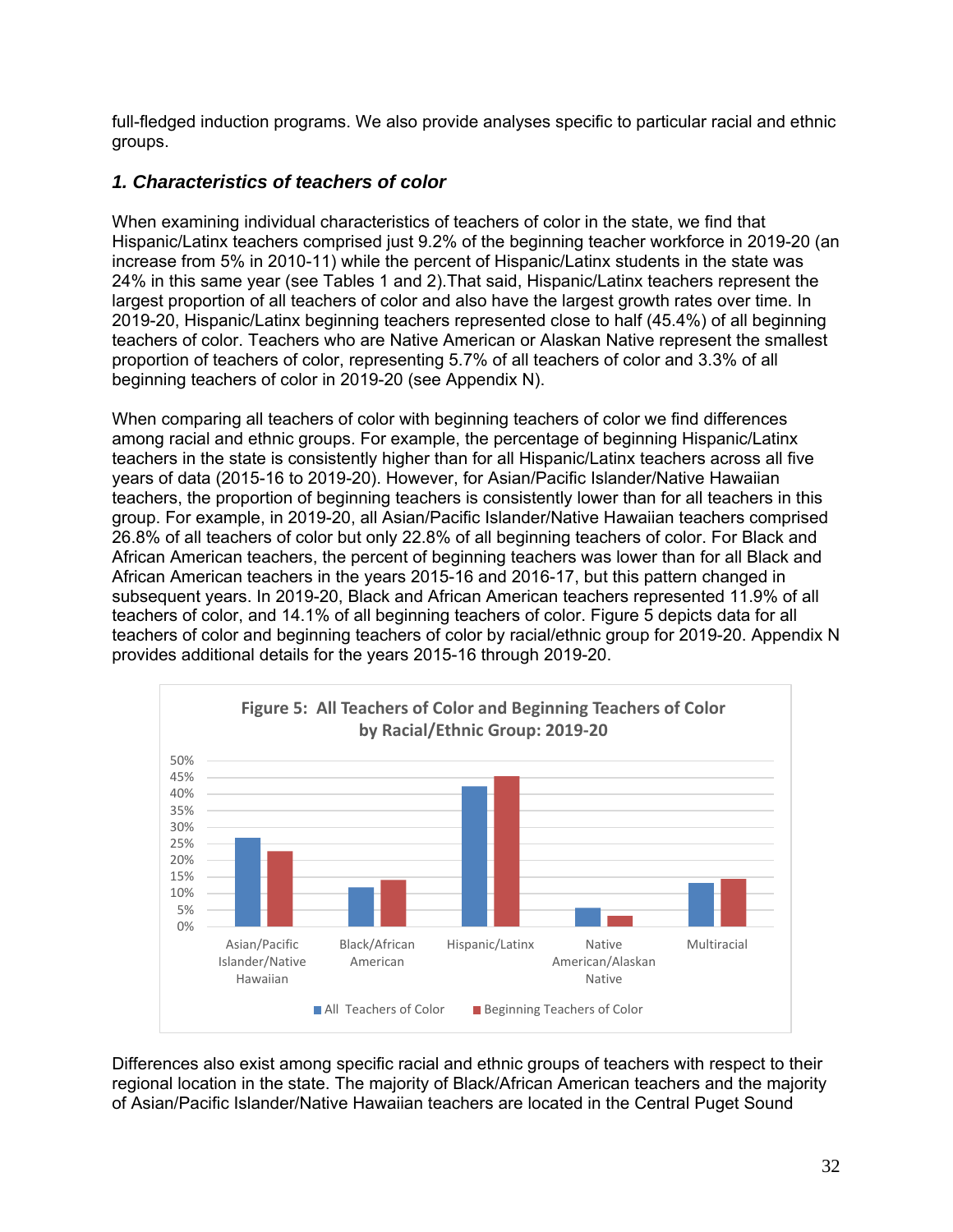region (ESD 121) (see Table 17). On average, over the five years examined (2015-16 to 2019- 20), 72% of all Black/African American teachers and 73% of all Black/African American beginning teachers are located in the Central Puget Sound region. Also, on average, 67% of all teachers and 74% of beginning teachers who are Asian/Pacific Islander/Native Hawaiian work in the Central Puget Sound region. The majority of all teachers and beginning teachers who identify as Multiracial (more than one race) are also located in the Central Puget Sound region. There is a steady rise in the percent of Multiracial teachers in the Central Puget Sound, increasing from 54% of all Multiracial teachers and 56% of beginning Multiracial teachers in 2015-16, to 59% of all Multiracial teachers and 72% of beginning Multiracial teachers in 2019- 20.

While the majority of teachers of color from some racial and ethnic groups are located in the Central Puget Sound region, nearly half of all Hispanic/Latinx teachers are located in Eastern Washington. On average over the five-year period, 48% of all Hispanic/Latinx teachers and 47% of beginning teachers who are Hispanic/Latinx work in Eastern Washington. Native American/Alaskan Native teachers are more evenly distributed across the three geographic regions of the state. Table 17 displays information about the five-year average percentage of teachers of color by region for each racial and ethnic group.

| Table 17: Distribution of Teachers of Color by Region: Average<br>Percentages from 2015-16 to 2019-20 |                                     |               |            |  |  |  |  |  |  |  |
|-------------------------------------------------------------------------------------------------------|-------------------------------------|---------------|------------|--|--|--|--|--|--|--|
|                                                                                                       | <b>Central Puget</b><br>Sounds (ESD | Western WA    |            |  |  |  |  |  |  |  |
| <b>Teachers of Color</b>                                                                              | 121)                                | (outside 121) | Eastern WA |  |  |  |  |  |  |  |
| Asian/Pacific Islander/Native Hawaiian                                                                |                                     |               |            |  |  |  |  |  |  |  |
| Statewide                                                                                             | 66.9%                               | 24.0%         | $9.0\%$    |  |  |  |  |  |  |  |
| Beginning                                                                                             | 73.7%                               | 20.6%         | 5.7%       |  |  |  |  |  |  |  |
| <b>Black/African American</b>                                                                         |                                     |               |            |  |  |  |  |  |  |  |
| Statewide                                                                                             | 72.1%                               | 17.9%         | 10.0%      |  |  |  |  |  |  |  |
| Beginning                                                                                             | 73.1%                               | 15.9%         | 11.0%      |  |  |  |  |  |  |  |
| Hispanic/Latinx                                                                                       |                                     |               |            |  |  |  |  |  |  |  |
| Statewide                                                                                             | 32.8%                               | 19.1%         | 48.1%      |  |  |  |  |  |  |  |
| Beginning                                                                                             | 34.3%                               | 18.5%         | 47.2%      |  |  |  |  |  |  |  |
| Native American/Alaskan<br><b>Native</b>                                                              |                                     |               |            |  |  |  |  |  |  |  |
| Statewide                                                                                             | 32.0%                               | 38.7%         | 29.3%      |  |  |  |  |  |  |  |
| Beginning                                                                                             | 33.4%                               | 36.8%         | 29.8%      |  |  |  |  |  |  |  |
| <b>Multiracial</b>                                                                                    |                                     |               |            |  |  |  |  |  |  |  |
| Statewide                                                                                             | 56.9%                               | 28.8%         | 14.3%      |  |  |  |  |  |  |  |
| Beginning                                                                                             | 63.2%                               | 26.6%         | 10.2%      |  |  |  |  |  |  |  |

### *2. Distribution of teachers of color across schools and districts*

When examining differences in the distribution of beginning teachers of color across a variety of school characteristics, we find no notable differences in the proportion of beginning teachers of color working in elementary, middle and high schools as compared to all beginning teachers for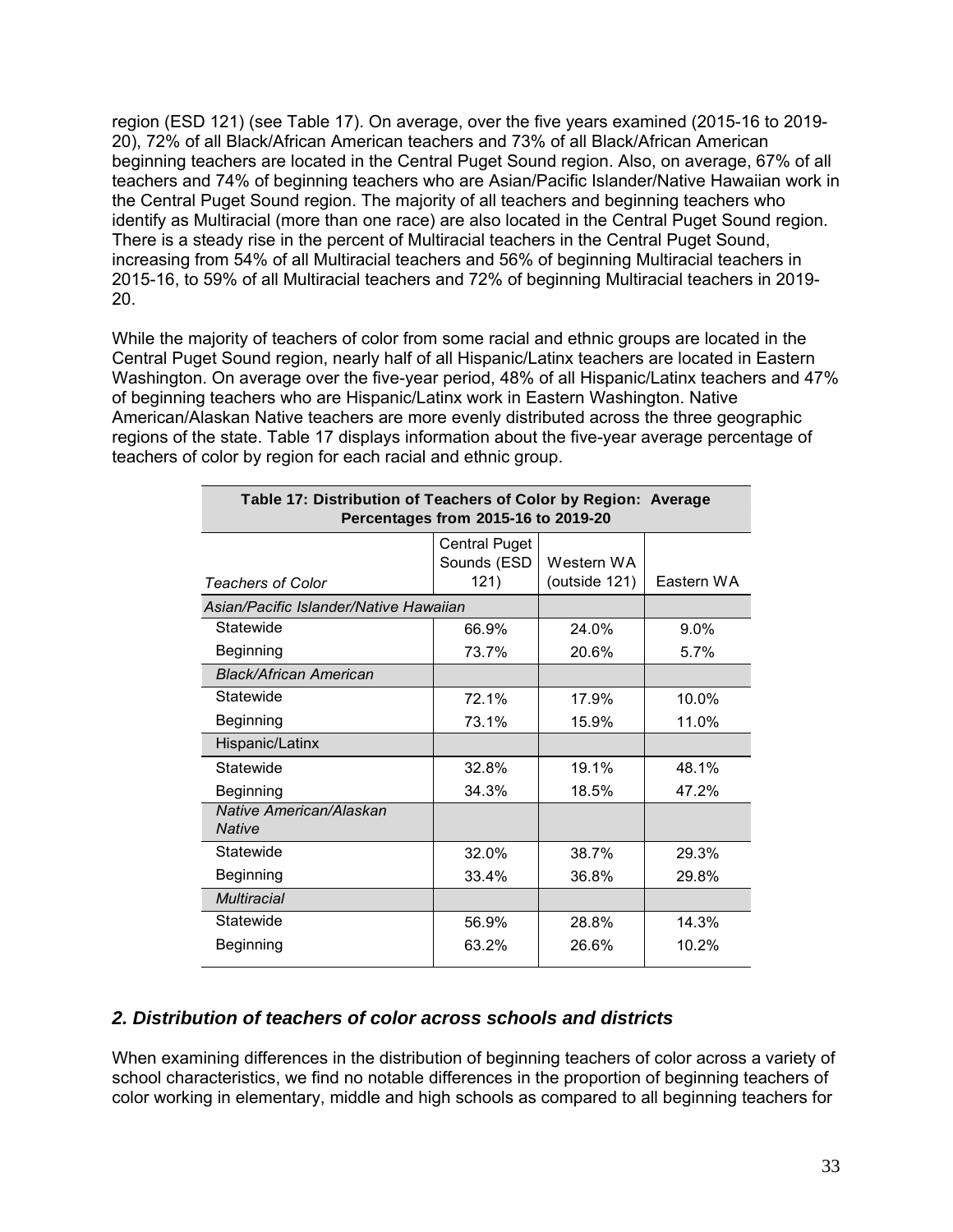the time period from 2015-16 to 2019-20. Additionally, there are no large differences in the distribution of beginning teachers of color across district enrollment size categories as compared to all beginning teachers of color. However, there are large differences when examining the distribution of teachers of color across schools serving varying proportions of students of color and students who are low-income.

For each of the years examined (2015-16 to 2018-19), higher proportions of beginning teachers of color are located in schools where the percent of students of color is 75% or more. Conversely, lower proportions of teachers of color are located in schools where the percent of students of color is 25% or less. For example, as can be seen in Table 18, in 2018-19, the percent of all beginning teachers located in schools where the percent of students of color is 75% or more is 21% compared to 37% of beginning teachers of color who are located in these same schools. In schools where the percent of students of color is 25% or less, the inverse relationship is true with 15% of all beginning teachers in these schools compared to only 6% of beginning teachers of color.

| Table 18: Beginning Teachers of Color and All Beginning Teachers by School Poverty and Percent Students of Color:<br>2015-16 to 2019-20 |                 |           |                 |                    |           |           |           |           |           |           |  |
|-----------------------------------------------------------------------------------------------------------------------------------------|-----------------|-----------|-----------------|--------------------|-----------|-----------|-----------|-----------|-----------|-----------|--|
|                                                                                                                                         |                 | 2015-16   |                 | 2016-17<br>2017-18 |           |           |           | 2018/19   | 2019/20*  |           |  |
|                                                                                                                                         | Beginning       | All       | Beginning       | All                | Beginning | All       | Beginning | All       | Beginning | All       |  |
|                                                                                                                                         | <b>Teachers</b> | Beginning | <b>Teachers</b> | Beginning          | Teachers  | Beginning | Teachers  | Beginning | Teachers  | Beginning |  |
|                                                                                                                                         | of Color        | Teachers  | of Color        | <b>Teachers</b>    | of Color  | Teachers  | of Color  | Teachers  | of Color  | Teachers  |  |
| Poverty of School**                                                                                                                     |                 |           |                 |                    |           |           |           |           |           |           |  |
| 0-25% FRPL                                                                                                                              | 14%             | 19%       | 16%             | 20%                | 15%       | 20%       | 14%       | 18%       | 14%       | 19%       |  |
| 26-49% FRPL                                                                                                                             | 22%             | 30%       | 18%             | 28%                | 23%       | 31%       | 22%       | 27%       | 21%       | 27%       |  |
| 50-74% FRPL                                                                                                                             | 32%             | 29%       | 33%             | 31%                | 35%       | 32%       | 30%       | 31%       | 36%       | 34%       |  |
| 75+% FRPL                                                                                                                               | 29%             | 19%       | 31%             | 19%                | 26%       | 16%       | 32%       | 22%       | 26%       | 18%       |  |
| Missing                                                                                                                                 | 3%              | 2%        | 2%              | 2%                 | 1%        | 1%        | 2%        | 2%        | 3%        | 2%        |  |
| <b>Student Race/Ethnicity</b>                                                                                                           |                 |           |                 |                    |           |           |           |           |           |           |  |
| 0-25% Students of Color                                                                                                                 | 8%              | 18%       | 5%              | 17%                | 5%        | 17%       | 6%        | 15%       | <b>NA</b> | <b>NA</b> |  |
| 26-49% Students of Color                                                                                                                | 26%             | 35%       | 24%             | 35%                | 25%       | 36%       | 26%       | 36%       | <b>NA</b> | <b>NA</b> |  |
| 50-74% Students of Color                                                                                                                | 27%             | 25%       | 28%             | 25%                | 30%       | 26%       | 28%       | 27%       | <b>NA</b> | <b>NA</b> |  |
| 75+% Students of Color                                                                                                                  | 36%             | 20%       | 41%             | 21%                | 39%       | 20%       | 37%       | 21%       | <b>NA</b> | <b>NA</b> |  |
| Missing                                                                                                                                 | 3%              | 2%        | 2%              | 2%                 | 1%        | 1%        | 2%        | 2%        | <b>NA</b> | <b>NA</b> |  |

*\*Preliminary race/ethnicity data in 2019-20 incomplete.*

*\*\* School Poverty as defined by percentage of students enrolled in the Free or Reduced Priced Lunch program.*

Greater proportions of beginning teachers of color are also located in schools where the percentage of students who are low-income is 75% or more. Over the past five years, the proportion of beginning teachers of color in these schools averages ten percentage points higher than that for all beginning teachers.

#### *3. Distribution of students of color across districts*

The above analysis demonstrates ways in which teachers of color are not uniformly distributed across schools and districts in the state, and differences in distribution patterns vary by individual racial and ethnic group. The same is true for students of color. Thus, it is important to understand which districts serve large numbers of students of color by individual racial and ethnic group.

Our initial look at the distribution of students of color in the state begins with noting that Hispanic/Latinx students comprise the majority (50.6%) of students of color in the state, and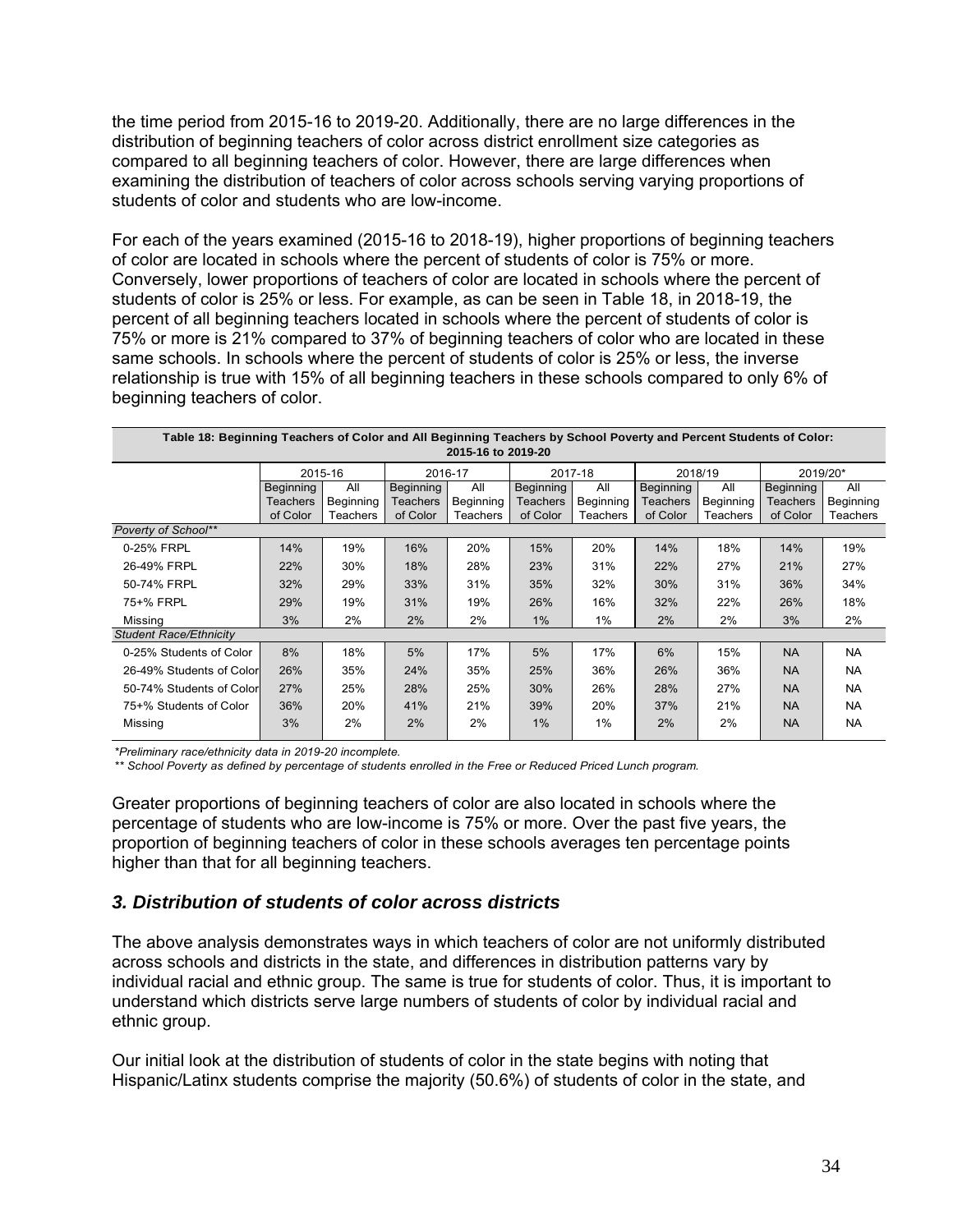18% of students of color are two or more races.<sup>19</sup> The smallest numbers of students of color are Native American/Alaskan Native and Hawaiian/Other Pacific Islander, comprising 1.3% and 1.2% of all students of color, respectively. Asian students make up 16.9% of all students of color, and Black/African Americans comprise 9.3% of all students of color.

Our analysis of 2019-20 data shows that distribution patterns vary greatly across individual racial and ethnic groups. When examining the number of districts who serve no students from individual racial and ethnic groups, we find that Black/African Americans are not located in 69 of the state's districts, Asians are not located in 67 districts and Hawaiian/Other Pacific Islanders (representing the smallest racial/ethnic group in the state) are not located in 127 districts. Results for Hispanic/Latinx and White students are quite different, as only six districts in the state do not have any Hispanic/Latinx students and only two districts serve no White students. There are no Multiracial students in 19 districts and no Native American/Alaskan Natives are found in 36 districts. Table 19 provides details.

|                                                                                                                           |          |           | Table 19: Distribution of Students of Color Across Districts: 2019-20 |         |          |             |         |
|---------------------------------------------------------------------------------------------------------------------------|----------|-----------|-----------------------------------------------------------------------|---------|----------|-------------|---------|
|                                                                                                                           |          |           | Native                                                                |         | Hawaiian |             |         |
|                                                                                                                           | Black or |           | American                                                              |         | or Other |             |         |
|                                                                                                                           | African  | Hispanic/ | or Alaskan                                                            |         | Pacific  |             |         |
|                                                                                                                           | American | Latinx    | Native                                                                | Asian   | Islander | Multiracial | White   |
| Total number of students                                                                                                  | 50,850   | 275.179   | 14,793                                                                | 91,697  | 13.399   | 98.254      | 603.752 |
| Percent of all students                                                                                                   | 4.4%     | 24.0%     | 1.3%                                                                  | $8.0\%$ | 1.2%     | $8.6\%$     | 52.6%   |
| Percent of all students of color                                                                                          | 9.3%     | 50.6%     | 2.7%                                                                  | 16.9%   | 2.5%     | 18.1%       | NA.     |
| Number of districts which servel<br>no students in this group                                                             | 69       | 6         | 36                                                                    | 67      | 125      | 19          | 2       |
| Percent of students in the ten<br>districts serving the greatest<br>enrollment for the respective<br>racial/ethnic group* | 60%      | 29%       | 31%                                                                   | 62%     | 59%      | 35%         | 25%     |

*\*For a list of the ten districts in each racial/ethnic group, see Appendix O.*

In addition to analyzing differences in the number of districts serving students in individual racial and ethnic groups, we also examined districts serving the largest number of students within each racial and ethnic group in 2019-20. Our method for the analysis, which appears in Table 19, is as follows: For each racial and ethnic group, we identified the ten districts serving the largest number of students in that individual group. Then we calculated the percentage of all the state's students belonging to that individual group who are served by those 10 districts. For example, the ten districts with the greatest number of Black/African American students serve 60% of all Black/African American students in the state. Similarly, the ten districts with the greatest number of Asian students serve 62% of all Asians in the state, and districts serving the largest numbers of Hawaiian/Pacific Islander students comprise 59% of all Hawaiian/Pacific Islanders in the state. In contrast, the ten districts with the greatest number of Hispanic/Latinx students served only 29% of the total number of Hispanic/Latinx students in the state. Additionally, the ten districts with the largest numbers of White students serve only 25% of all White students in the state. This data helps us understand that Black/African American

<sup>&</sup>lt;sup>19</sup> It should be noted that similar to teachers of color, there is an increase in the proportion of students of color who are Multiracial. Changes in reporting methods likely contributes to this increase, at least partially.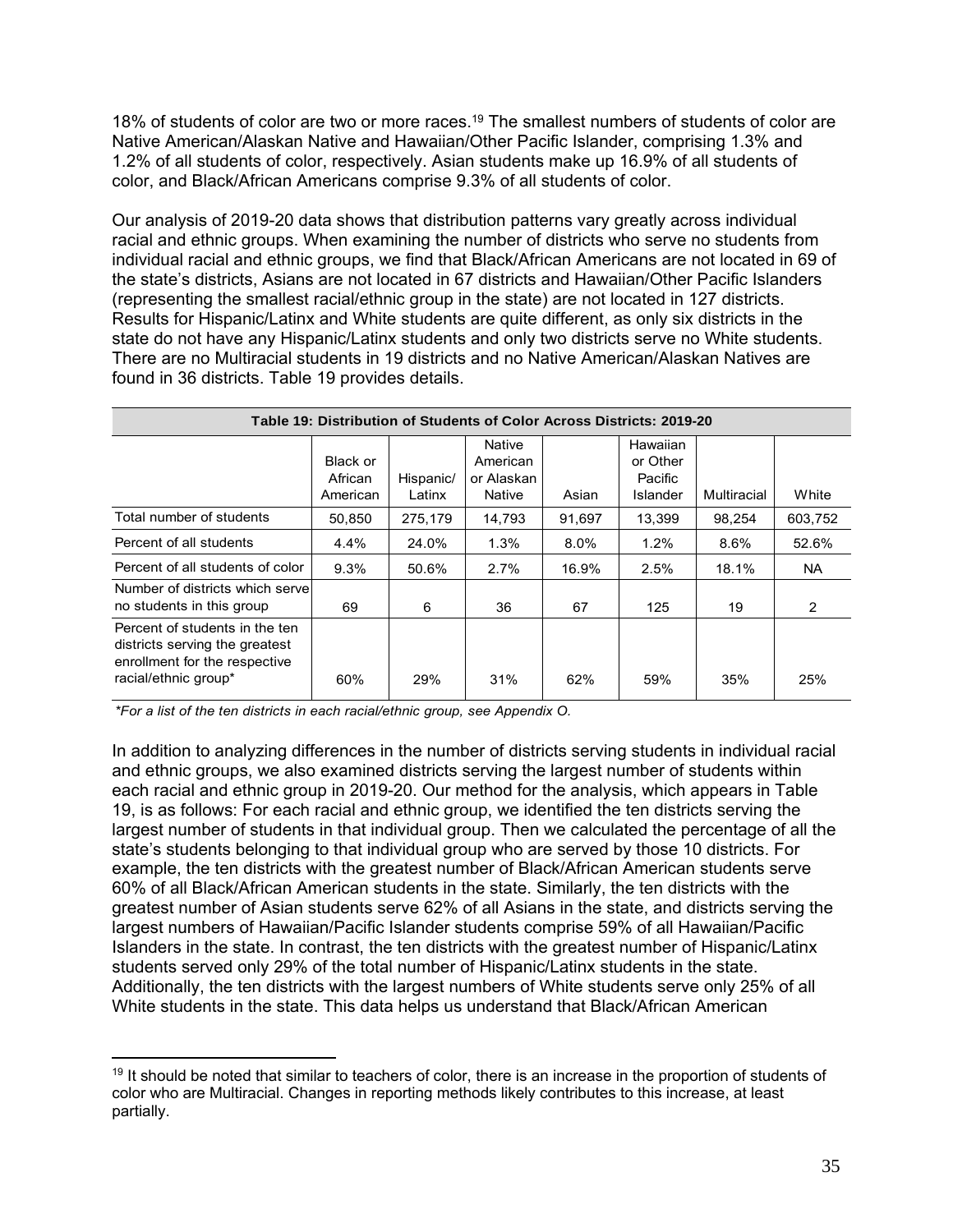students, Asian students, and Hawaiian/Other Pacific Islanders are much more highly concentrated in a smaller number of districts than Hispanic/Latinx students or White students.

When examining the lists of specific districts who serve the largest numbers of students for each racial and ethnic group, we find that a number of districts serve multiple large groups of students of color. For example, the Federal Way School District is among the top 10 districts serving the largest numbers of students who are Black/African American, Hispanic/Latinx, Hawaiian/Other Pacific Islanders, and Multiracial. All ten districts serving the largest number of Black/African American students also serve the largest numbers of students of color from at least one other racial and ethnic group. This is also true for all ten districts serving the largest numbers of Hawaiian/Other Pacific Islanders.

In contrast, only three of the ten districts serving the largest numbers of Asian students also served the largest numbers of students from at least one other non-White group. As one might expect, districts serving the largest numbers of Native American/Alaskan Native students are either Tribal Agencies or districts located in close proximity to Native regions and do not serve large numbers of students from any other racial and ethnic groups. Appendix O provides the lists of districts serving the largest numbers of students from each individual racial and ethnic group.

This analysis of the distribution of students of color across individual districts provides one indication of how some students are concentrated in particular districts by racial and ethnic group. It also provides evidence that data and analyses regarding the distribution of both students of color and teachers of color should include disaggregation by individual racial and ethnic group because results can vary in important ways.

# *4. Retention and mobility of teachers of color*

We examined the four most recent time periods of year-by-year retention and mobility data for teachers of color and conducted a number of comparisons. First, we compared retention and mobility outcomes for all beginning teachers of color to all White beginning teachers. Next, we compared teachers of color located in BEST-funded districts to White teachers in BEST-funded districts, as well as teachers of color in BEST districts with full-fledged induction programs to White teachers in full-fledged BEST districts. We also examined whether differences exist in retention and mobility outcomes for all beginning teachers of color to beginning teachers of color in BEST-funded districts and in districts with full-fledged induction programs. Finally, we examined differences in retention and mobility rates among teachers of color by their individual racial and ethnic groups. A complete set of data for all of these comparisons can be found in Appendices P1-P4.

In all four time periods of year-by-year data that we examined, no notable differences were found for any of the retention and mobility outcomes when comparing beginning teachers of color to White teachers. In fact, in some cases, the percentage of stayers who are teachers of color are slightly higher than that of White teachers (by just 1 or 2 percentage points).This finding holds even though the number of teachers of color increased over the four years of data. Similarly, no notable patterns of differences were identified for teachers of color in BEST-funded districts compared to White teachers in BEST-funded districts. Again, this is also true for beginning teachers of color and for White beginning teachers located in BEST districts with fullfledged implementation. Finally, no notable differences were found when examining outcomes for teachers of color in all BEST-funded districts compared to teachers of color in BEST districts with full-fledged induction programs. This also holds true for White beginning teachers in BEST-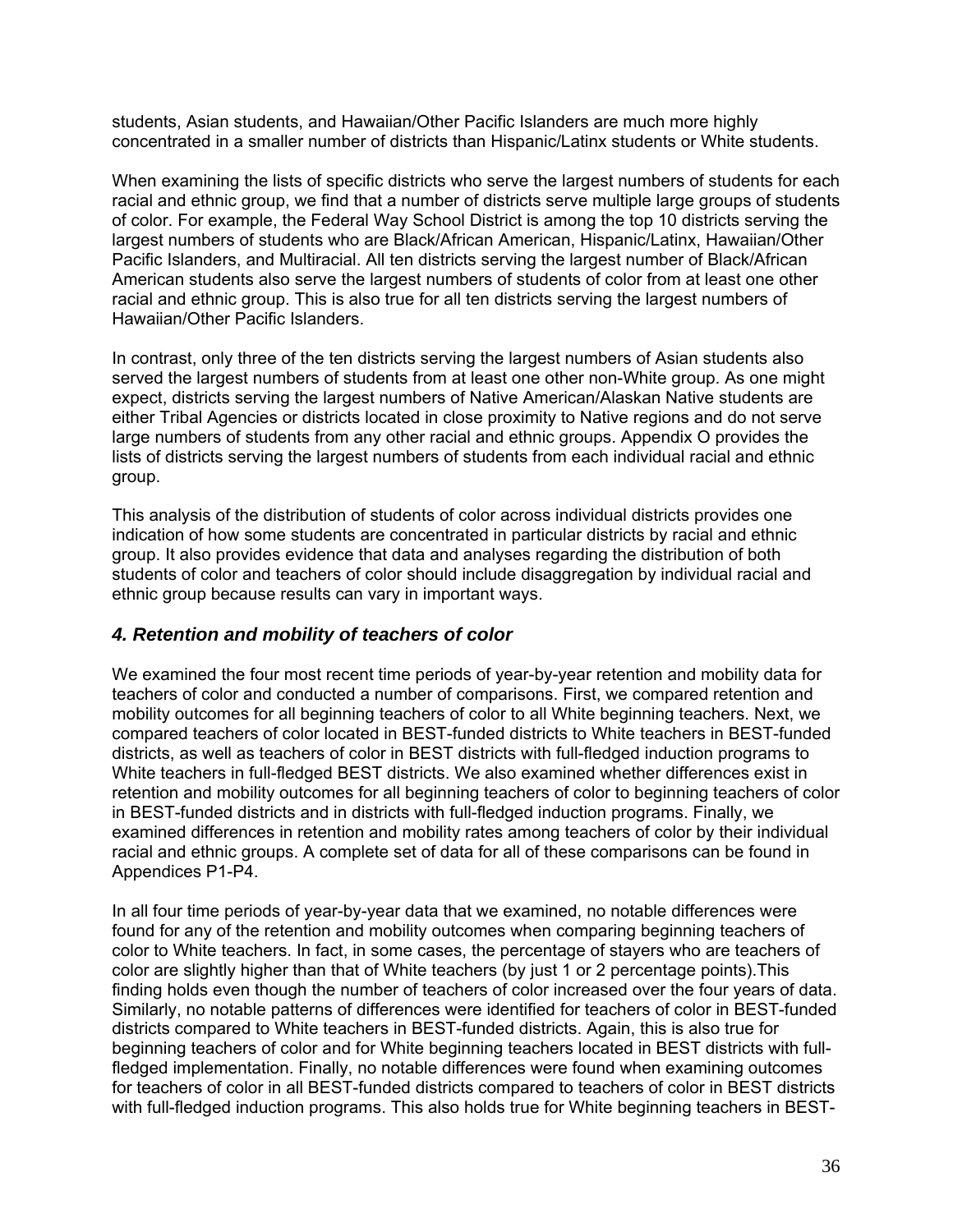funded districts compared to White beginning teachers in BEST districts with full-fledged induction programs.20

 As previously discussed, it is important to examine disaggregated data for teachers of color by individual racial and ethnic group to understand if different outcomes exist for specific races and ethnicities. When analyzing data about retention and mobility outcomes for individual racial and ethnic groups, we find that the most notable differences that exist are for Black/African American beginning teachers compared to other individual groups of beginning teachers of color and as compared to White beginning teachers. Across all four time periods examined, the percent of Black/African American teachers who stayed in the same school from one year to the next was lower than any other racial or ethnic group and lower than the average rate for all beginning teachers of color. For example, in the most recent period (2018-9 to 2019-20), only 67% of Black/African American beginning teachers stayed in the same school from one year to the next, compared to 72% of White beginning teachers and 73% of both Hispanic and Asian/Pacific Islander/Native Hawaiian teachers. Figure 6 displays this data in graphic form.<sup>21</sup>



In Figure 6, we also see that higher percentages of beginning stayers are found for Hispanic/Latinx teachers compared to White and to Black/African American teachers in all four time periods. Additionally, Hispanic/Latinx beginning teachers had higher percentages of stayers than Asian/Pacific Islander/Native Hawaiian teachers in three of the four time periods examined. For the time period 2017-18 to 2018-19, for example, 80% of Hispanic/Latinx beginning teachers were stayers, compared to lower percentages for Black/African Americans (71%) Asians (71%), Whites (76%), and Multiracial beginning teachers (78%).

When examining differences in the percent of beginning teachers who exit the Washington state system from one year to the next, we find that in two of the years examined, Black/African Americans had notably higher exit rates of 19% for 2018-19 to 2019-20 and 15% for 2016-17 to

 $20$  The lack of differences between beginning teachers of color and beginning White teachers likely impacts the results from the predictive models discussed in Section B of this report.

<sup>&</sup>lt;sup>21</sup> Statistics for Native American/Alaskan Native beginning teachers are not included in Figure 6 due to much lower total numbers of beginning teachers in this group compared to all other groups. See Appendices P1-P4 for details about Native American/Alaskan Native beginning teachers.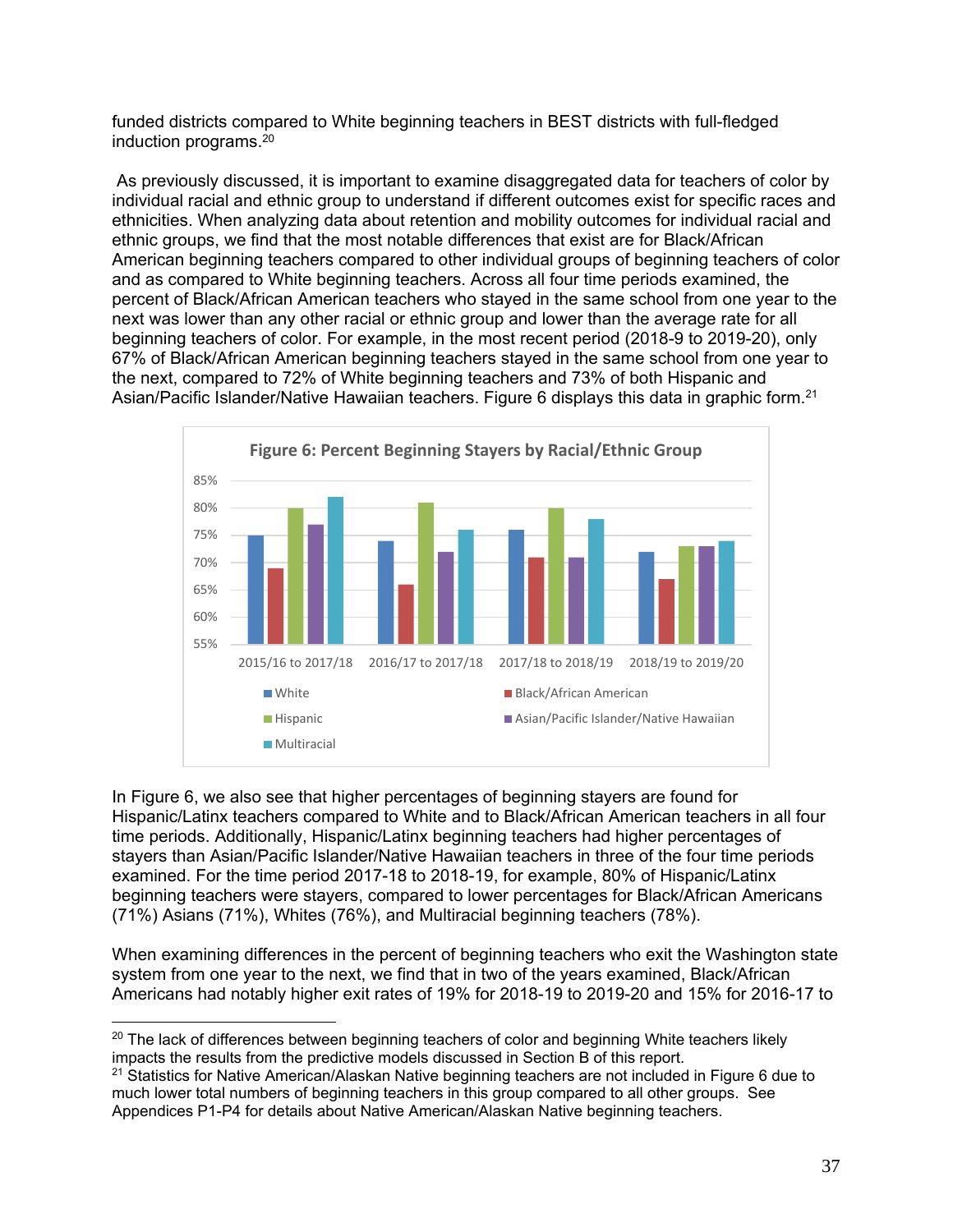2017-18. This compares to exit rates of 12% and 10%, respectively, for White teachers. Additionally, Black/African American beginning teachers had higher rates of exiting than any other racial/ethnic group in three of the four time periods examined. Appendices P1-P4 provide additional details.

### *5. Factors associated with retention and mobility for teachers of color*

Similar to the statistical analyses discussed earlier, we examined the retention and mobility outcomes of teachers of color, but for these analyses we used a single-level regression model. We used this kind of predictive model because the number of beginning teachers of color is very small (around 500 to 600 teachers in each year), and the district-level variables did not show significant variance. Consequently, we used a single level-logistic regression model with four ethnic/racial group comparisons (Asian/Pacific Islander vs Hispanic/Latinx, Black/African American vs Hispanic/Latinx, and Multiracial vs Hispanic/Latinx). Native American and Alaska Native teachers are not included in this analysis because their total numbers are too small and we cannot run accurate models for these two groups. As with the prior statistical analyzes, we did two dimensional outcomes: 1) stayers vs non-stayers, and 2) stayers vs the non-stayers in other categories (movers in, movers out and exiters).

As we have seen in our previous analyses for all beginning teachers, full-time status is a significant predictor for beginning teachers of color staying in the same school over three of the four time periods (p < .001) (see Table 20). For beginning Black/African American teachers, staying in the same school compared with Hispanic/Latinx teachers is a significant and negative predictor in one time period (2015-16 to 2016-17). In this time period, beginning Black/African American teachers had a 63% predicted probability of staying in the same school compared to 75% of Hispanic/Latinx teachers, reflecting a 12 percentage difference.

| Table 20: Summary of Logistic Regression Results: Beginning Teachers of Color Stayers vs Non-Stayers |           |         |         |              |         |             |           |             |  |  |  |  |
|------------------------------------------------------------------------------------------------------|-----------|---------|---------|--------------|---------|-------------|-----------|-------------|--|--|--|--|
| (Hispanic/Latinx as Reference Group)                                                                 |           |         |         |              |         |             |           |             |  |  |  |  |
| <b>Fixed Effects</b>                                                                                 | 2015-2016 |         |         | 2016-2017    |         | 2017-2018   | 2018-2019 |             |  |  |  |  |
|                                                                                                      | Coeff     | p       | Coeff   | р            | Coeff   | D           | Coeff     | D           |  |  |  |  |
| <b>School Poverty</b>                                                                                | 0.08      | .523    | $-0.03$ | .799         | 0.01    | .961        | $-0.07$   | .498        |  |  |  |  |
| Middle School                                                                                        | $-0.25$   | .202    | $-0.03$ | .883         | $-0.19$ | .303        | 0.15      | .372        |  |  |  |  |
| High School                                                                                          | 0.25      | .213    | $-0.05$ | .790         | 0.09    | .612        | 0.05      | .753        |  |  |  |  |
| <b>Full time Status</b>                                                                              | 0.33      | .089    | 0.56    | $< 0.01$ *** | 0.67    | $< 001$ *** | 0.56      | $< 0.01***$ |  |  |  |  |
| <b>District Enrollment</b>                                                                           | 0.08      | .523    | $-0.10$ | .365         | 0.12    | .284        | 0.02      | .868        |  |  |  |  |
| Asian/Pacific Islander                                                                               | 0.19      | .368    | $-0.18$ | .296         | $-0.28$ | .130        | 0.09      | .566        |  |  |  |  |
| Black/African American                                                                               | $-0.50$   | $.046*$ | $-0.23$ | .333         | $-0.29$ | .200        | $-0.33$   | .090        |  |  |  |  |
| <b>Multiracial</b>                                                                                   | 0.25      | .277    | < 0.001 | .990         | 0.15    | .525        | 0.08      | .727        |  |  |  |  |

\*  $p < .05$ , \*\*  $p < .01$ , \*\*\*  $p < .001$ . *Note. N = 497 teachers (2015-2016);N = 544 teachers (2016-2017);N = 557 teachers (2017-2018);N = 656* 

In other findings, in the 2016-17 to 2017-18 time period, middle school level is a significant and negative predictor for beginning teachers of coloring moving in and exiting compared with other non-stayers (p < .05, and p < .01 levels). Also, beginning Black/African American teachers are positively and significantly predictive of moving within district, with 58% predicted probability compared to 39% of Hispanic/Latinx teachers. In 2017-18 to 2018-19, beginning teachers identifying as Multiracial were significantly and negatively more likely to be movers in district compared to other non-stayers ( $p < .05$ ), while significantly and positively more likely to be movers out of district compared to other non-stayers ( $p < .05$ ). We note that these results should be interpreted with caution given the small number of beginning teachers of color and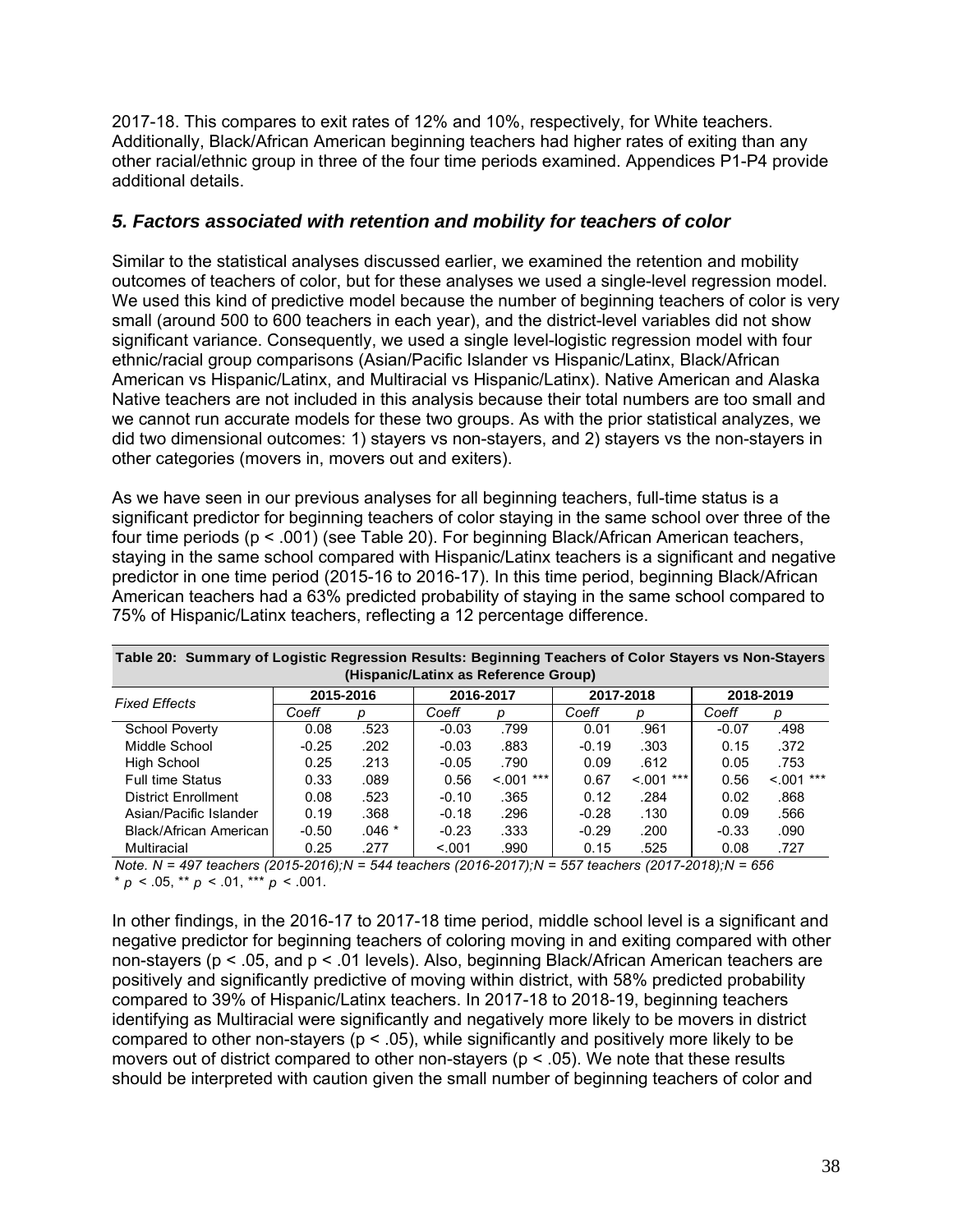the variation in results across the four time periods examined. Summary tables of these analyses are provided in Appendices Q1-Q4.

In addition to our analyses for beginning teachers of color, we also conducted a similar investigation of the factors associated with the retention and mobility for all teachers of color in the state using Hispanic/Latinx as the reference group. As was the case for all other groups of teachers, we find that full-time status is a strong and significant predictor for all teachers of color staying in the same school for all four time periods examined ( $p < .001$ ), and one's status as a beginning teacher of color is a negative predictor for staying in the same school compared to other teachers having more than one year of experience in three of the four time periods (p < .001 in 2018-19, and p < .01 in 2016-17 and 2017-18). Table 21 displays results.

We also find in two of the time periods examined, middle school level is a negative and significant predictor of teachers of color who are stayers, but high school level is positive and statistically significant in three of four time periods. In one time period, we find that school poverty is a negative and significant predictor of teachers of color who are stayers, and in another time period district enrollment is a negative and significant predictor of teachers of color who are stayers.

As is the case for beginning teachers, all Black/African American teachers have some statistically different retention and mobility outcomes as compared with all Hispanic/Latinx teachers. In 2015-16 and 2018-19, Black/African American teachers staying in the same school compared with Hispanic/Latinx teachers is a significant and negative predictor ( $p < .05$  and  $p <$ .001, respectively).

| Table 21: Summary of Logistic Regression Results: All Teachers of Color Statewide Stayers vs Non-Stayers |         |             |         |                                      |         |              |         |             |
|----------------------------------------------------------------------------------------------------------|---------|-------------|---------|--------------------------------------|---------|--------------|---------|-------------|
|                                                                                                          |         |             |         | (Hispanic/Latinx as Reference Group) |         |              |         |             |
| <b>Fixed Effects</b>                                                                                     |         | 2015-2016   |         | 2016-2017                            |         | 2017-2018    |         | 2018-2019   |
|                                                                                                          | Coeff   | D           | Coeff   | D                                    | Coeff   |              | Coeff   | p           |
| <b>School Poverty</b>                                                                                    | $-0.06$ | .135        | $-0.02$ | .587                                 | $-0.15$ | $< 0.01***$  | $-0.05$ | .212        |
| <b>District Enrollment</b>                                                                               | $-0.05$ | .200        | $-0.10$ | $< 01$ **                            | 0.02    | .547         | 0.02    | .621        |
| Middle School                                                                                            | $-0.19$ | $< 01$ **   | $-0.11$ | .068                                 | $-0.03$ | .670         | $-0.12$ | $< 0.05$ *  |
| High School                                                                                              | 0.24    | $< 001$ *** | 0.07    | .212                                 | 0.18    | $0.01**$     | 0.19    | $< 01$ **   |
| <b>Full time Status</b>                                                                                  | 0.42    | $< 001$ *** | 0.41    | $< 0.01$ ***                         | 0.62    | $< 0.01$ *** | 0.54    | $< 0.01***$ |
| Beginning teacher                                                                                        | $-0.11$ | .069        | $-0.17$ | $< 01$ **                            | $-0.14$ | $< 01$ **    | $-0.34$ | $< 001$ *** |
| Asian/Pacific Islander                                                                                   | 0.05    | .406        | 0.08    | .211                                 | 0.00    | .966         | 0.04    | .497        |
| Black/African American                                                                                   | $-0.19$ | $< 0.05$ *  | $-0.14$ | .073                                 | $-0.11$ | .150         | $-0.23$ | $< 01$ **   |
| Multiracial                                                                                              | 0.00    | .992        | $-0.03$ | .719                                 | $-0.05$ | .532         | 0.06    | .453        |

**Table 21: Summary of Logistic Regression Results: All Teachers of Color Statewide Stayers vs Non-Stayers** 

 *N = 5280 teachers (2015-2016), 5684 teachers (2016-2017), 6080 teachers (2017-2018), 6440 teachers (2018- 2019).*

 $* p < .05, ** p < .01,*** p < .001.$ 

In two years (2017-18 and 2018-19), Black/African American teachers were statistically more likely to exit the profession than Hispanic/Latinx teachers ( $p < .01$  and  $p < .05$ ), with large predictive probabilities (a 17 point difference in 2017-18 and a 10 point difference in 2018-19) (see Table 22). In one time period, teachers identifying as being Multiracial was a significant and negative predictor of exiters for teachers of color. In another time period, teachers identifying as being Multiracial was a significant and negative predictor of teachers of color who are movers out. Additionally, school poverty is a statistically significant and negative predictor of exiting in two time periods (p < .05 in 2015-16 and 2017-18). Table 22 presents details, and summary tables for all results are provided in Appendices R1-R4.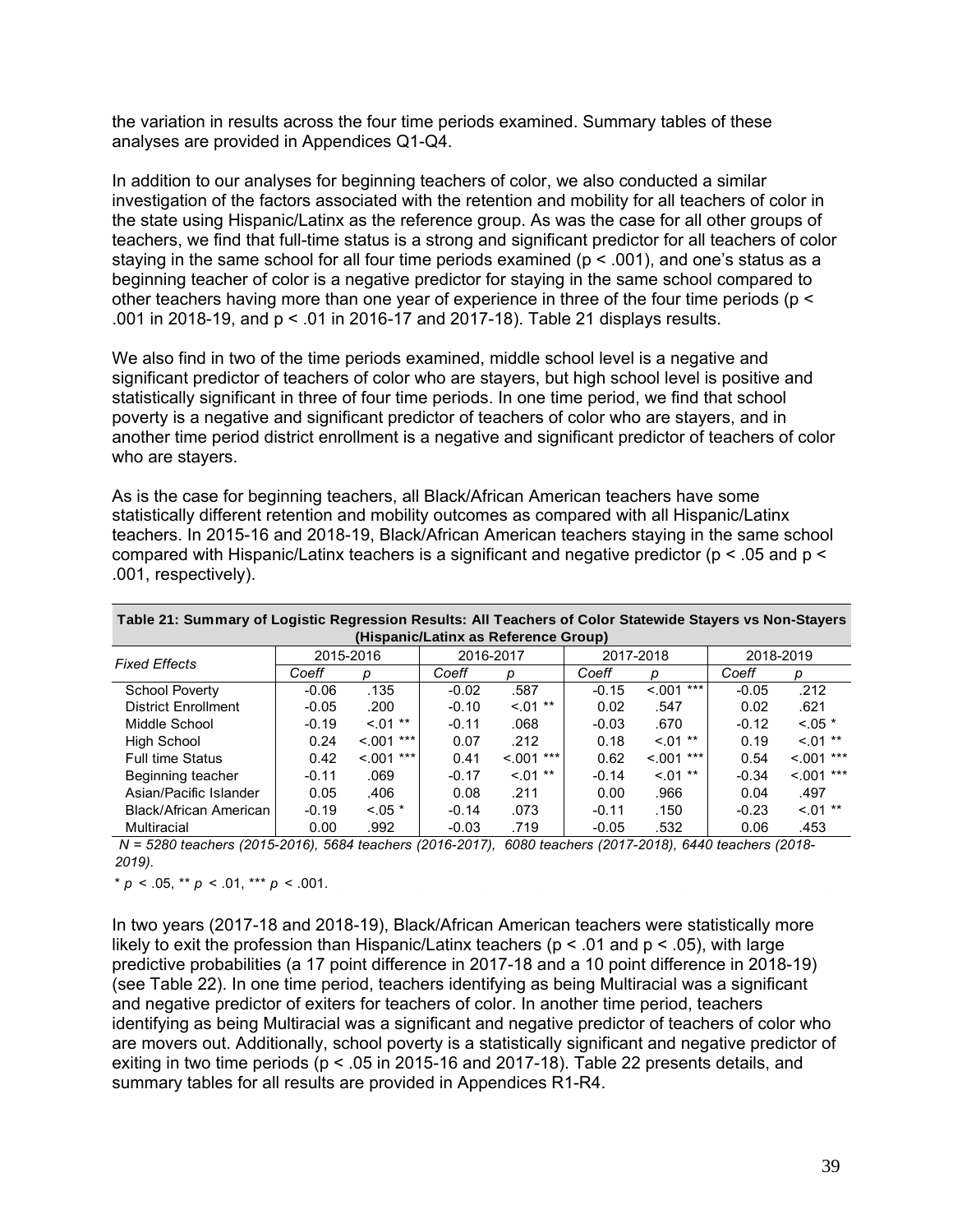| Table 22. Suillinary of Logistic Regression Results. All Teachers of Color Exiters vs Other Non- |           |            |           |      |         |              |           |            |  |  |  |  |  |  |
|--------------------------------------------------------------------------------------------------|-----------|------------|-----------|------|---------|--------------|-----------|------------|--|--|--|--|--|--|
| Stayers (Hispanic/Latinx as Reference Group)                                                     |           |            |           |      |         |              |           |            |  |  |  |  |  |  |
| <b>Fixed Effects</b>                                                                             | 2015-2016 |            | 2016-2017 |      |         | 2017-2018    | 2018-2019 |            |  |  |  |  |  |  |
|                                                                                                  | Coeff     | р          | Coeff     | р    | Coeff   | р            | Coeff     | р          |  |  |  |  |  |  |
| Intercept                                                                                        | $-0.23$   | .124       | $-0.16$   | .221 | $-0.11$ | .407         | $-0.03$   | .803       |  |  |  |  |  |  |
| School Poverty                                                                                   | $-0.16$   | $< 0.05$ * | $-0.08$   | .236 | $-0.15$ | $< 0.05$ *   | $-0.05$   | .463       |  |  |  |  |  |  |
| <b>District Enrollment</b>                                                                       | $-0.02$   | .743       | 0.05      | .491 | $-0.08$ | .273         | 0.05      | .481       |  |  |  |  |  |  |
| Middle School                                                                                    | $-0.06$   | .591       | $-0.04$   | .744 | $-0.03$ | .794         | $-0.01$   | .934       |  |  |  |  |  |  |
| High School                                                                                      | 0.09      | .423       | 0.00      | .973 | 0.13    | .237         | 0.22      | $< 0.05$ * |  |  |  |  |  |  |
| <b>Full time Status</b>                                                                          | $-0.28$   | $< 0.05$ * | $-0.22$   | .052 | $-0.51$ | $< 0.01$ *** | $-0.12$   | .278       |  |  |  |  |  |  |
| Beginning teacher                                                                                | 0.01      | .918       | 0.19      | .056 | $-0.05$ | .611         | 0.09      | .283       |  |  |  |  |  |  |
| Asian/Pacific Islander                                                                           | $-0.06$   | .611       | $-0.06$   | .582 | 0.11    | .321         | 0.17      | .125       |  |  |  |  |  |  |
| Black/African American                                                                           | 0.18      | .208       | $-0.03$   | .838 | 0.40    | $< 01$ **    | 0.29      | $< 0.05$ * |  |  |  |  |  |  |
| Multiracial                                                                                      | $-0.06$   | .697       | $-0.12$   | .412 | $-0.19$ | .166         | $-0.32$   | $< 0.05$ * |  |  |  |  |  |  |

**Table 22: Summary of Logistic Regression Results: All Teachers of Color Exiters vs Other Non-**

 *N = 899 teachers (2015-2016), 1112 teachers (2016-2017), 989 teachers (2017-2018), 1065 teachers (2018- 2019).*

 $* p < .05$ ,  $** p < .01$ ,  $*** p < .001$ .

# **Summary**

This study focused on improving our understanding of the beginning teacher workforce in Washington state. We examined trends over time regarding participation in the BEST program and analyze factors associated with beginning teacher retention and mobility, including statistical analyses designed to identify factors associated with differences in retention and mobility outcomes. Additionally, we provided detailed information about the distribution, retention, and mobility of teachers of color and analyzed outcomes by specific racial and ethnic groups. In this section, we briefly summarize key findings.

 *The number of districts participating in the BEST program has increased steadily in recent years, resulting in a dramatic increase in the number of beginning teachers now working in BEST-funded districts.* 

From 2015-16 to 2019-20, the number of participating districts has increased steadily, rising from 71 districts to 197. Similarly, the proportion of the state's beginning teachers who were located in BEST-funded districts dramatically increased from 53% in 2015-16 to 84% in 2019- 20. This corresponds with an increasing number of new teachers statewide until 2019-20. Most beginning teachers in Washington state are now receiving induction supports, but it may also be important to examine the quality of those supports. As DeAngelis et al. (2103) found, simply being assigned a mentor is no guarantee of support to new teachers. Evidence suggests that the quality of the mentoring may matter, and that may start with highly skilled mentors working with new teachers. Understanding the training of mentor teachers, their ability to provide helpful instructional feedback, and the district's provision of supports (e.g., release time for mentors to observe new teachers) may further uncover comprehensive induction supports that may make a difference for new teachers.

*There is a notable decrease in the number of beginning teachers in 2019-20.*

The number of beginning teachers in 2019-20 represents a significant decrease in the number of beginning teachers in each of the prior five years (2014-15 to 2018-19). In those prior five years, the number of teachers increased from 3,372 in 2014-15 to nearly 4,000 in 2018-19. However, there was a drop of nearly 1,000 beginning teachers just in the past year (from 2018-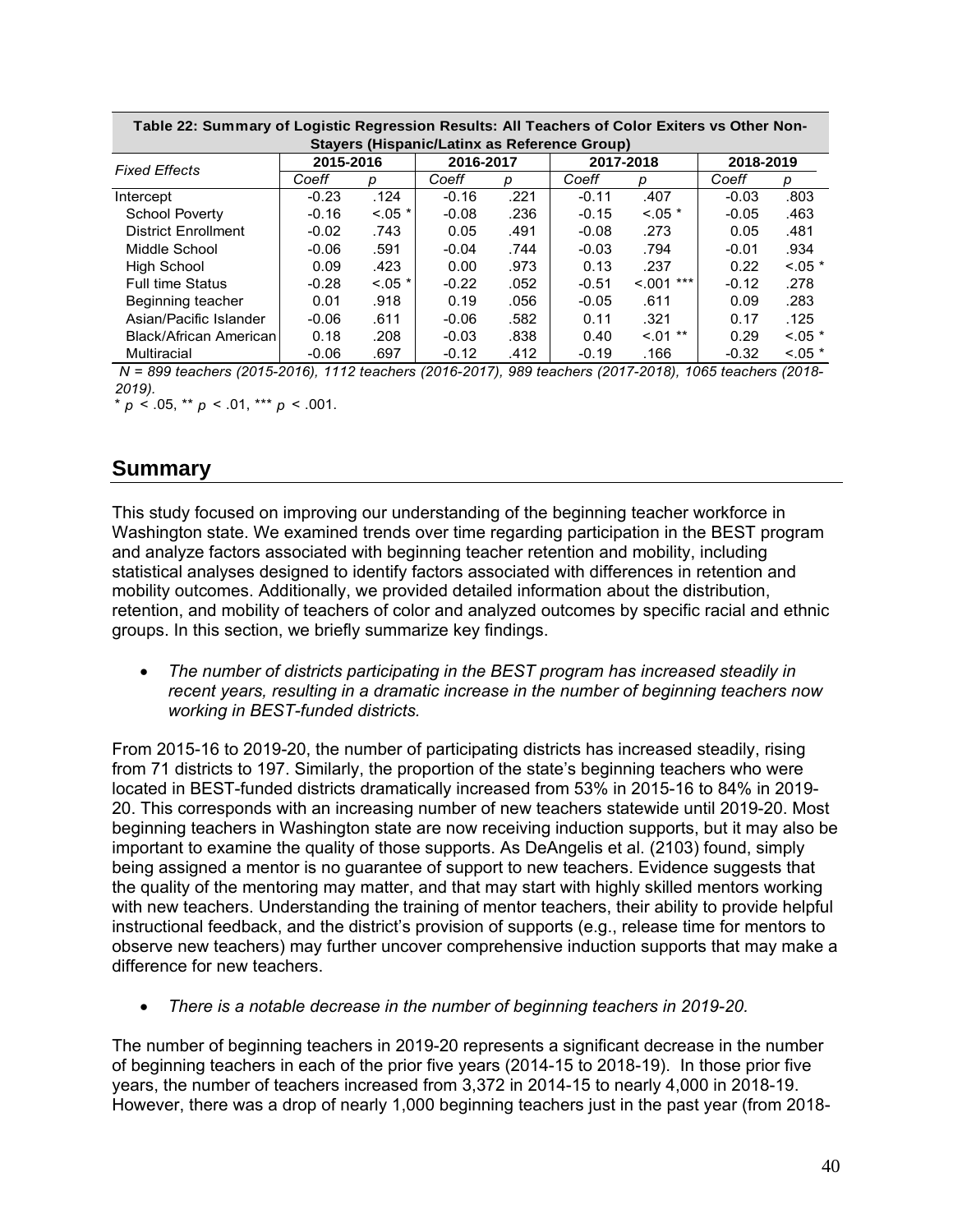19 to 2019-20). Since 2018-19, there have been significant changes in the state's funding model for teacher salaries, and perhaps this is one factor contributing to the change. While we do not offer explanations for this significant one-year decline, we do note that it will be important to gauge whether or not this pattern of decline continues in the years ahead.

 *More than half of beginning teachers now work in schools with poverty levels above 50%, and nearly half work in schools where students of color represent more than half of the student body.* 

A larger proportion of beginning teachers are located in higher poverty schools compared to ten years ago (from 41% to 52% since 2009-10). There is a similar shift in the racial/ethnic composition of students of color (an increase of 13 percentage points since 2009-10). These shifts have potential implications for new teachers, 79% of whom are White. Working in diverse school contexts requires a complex understanding of students whose life experiences may be different from their own.

• Retention and mobility rates for beginning teachers are different than those for all *teachers in the state.* 

This is true for both year-by-year rates of retention and mobility and rates after five years. When examining retention and mobility patterns for all teachers and beginning teachers, smaller percentages of beginning teachers stay in the same school, and larger percentages of beginning teachers move in district, out of district, and exit the Washington state system. In our statistical analyses of factors associated with retention and mobility, statistically significant differences are found between the retention and mobility of all teachers in the state and all beginning teachers.

 *School poverty is not strongly associated with the percent of beginning teachers who stay in the same school, but it is a strong and negative predictor for all teachers in the state.* 

The results from our statistical models examining retention of all teachers in the state demonstrate that when controlling for all other factors, school poverty is a unique and negative predictor of teacher retention in the same school. That is, lower percentages of teachers stay in schools serving higher proportions of students who are low-income compared to teachers working in schools with lower proportions of low-income students. This result is highly significant for all time periods examined in this study, and is consistent with results from other studies, both nationally and in other states. In contrast, for beginning teachers school poverty was only predictive for one time period examined with a relatively weak significance level.

 *Teachers who are full-time have better retention and mobility outcomes than teachers who are part-time.* 

For both beginning teachers and all teachers in the state, full-time status is consistently and strongly predictive of teachers who stay in the same school from one year to the next. For all teachers in the state, full-time teachers are statistically less likely to exit the Washington state system than part-time teachers for all years examined. This same result holds for beginning teachers in some years.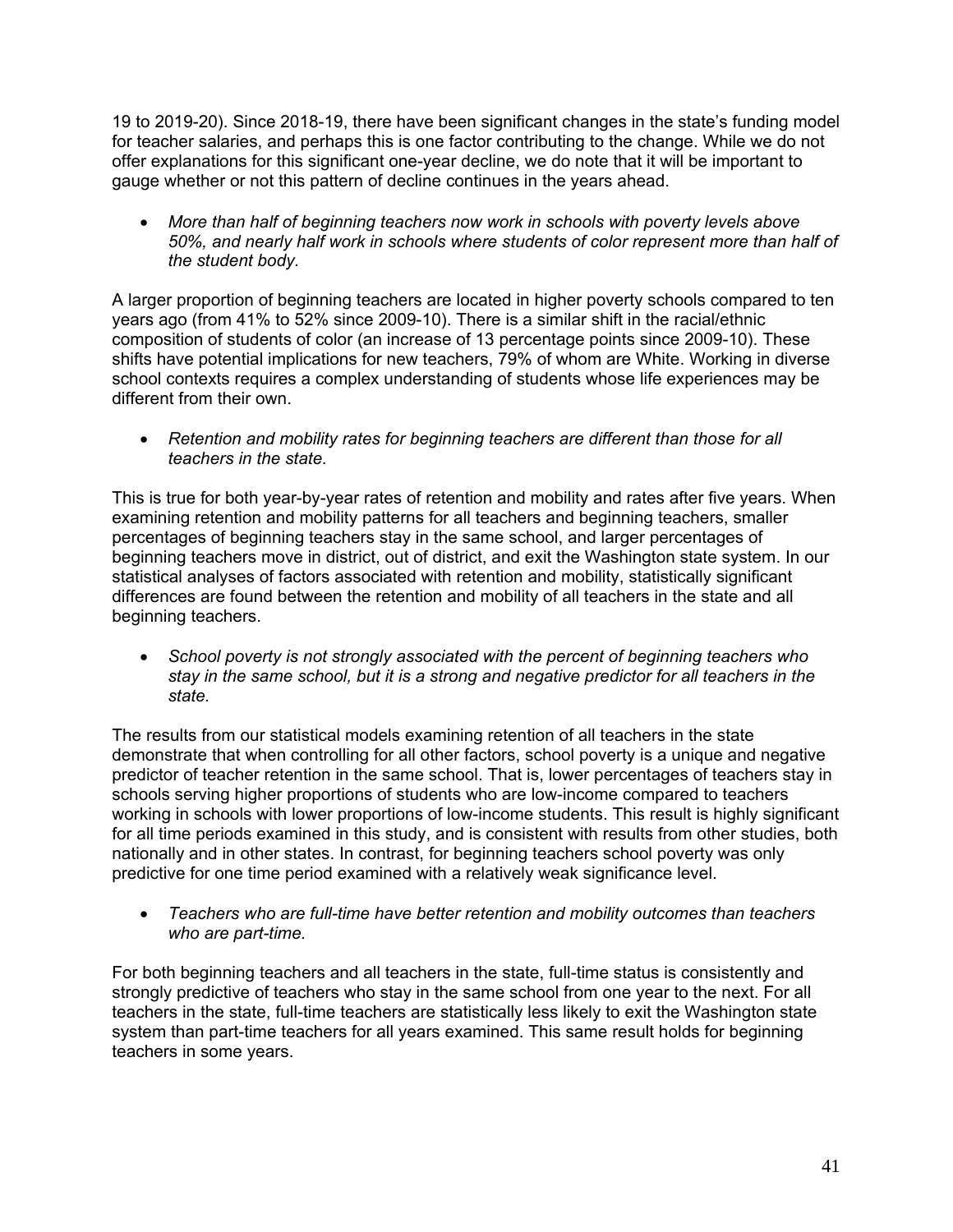*High school teachers have different retention and mobility outcomes than elementary teachers.* 

High school teachers are more likely to stay in the same school and less likely to move within the district as compared to elementary teachers. This is true for all teachers and beginning teachers. All high school teachers are also more likely to move out of district and exit the Washington state system, but this result does not consistently hold for beginning high school teachers.

*District size is a significant predictor of teacher mobility in and out of district.*

While district enrollment size is not associated with statistically significant differences for stayers or exiters, district size is a unique and powerful predictor of teachers who move in district and move out of district. This is the case for all teachers and for beginning teachers. Teachers in larger districts are more likely to move within the district, but less likely to move out of district. This result seems logical, as larger districts with more schools provide more options for teachers to move within the district. In smaller districts, teachers often need to move to another district to locate other employment options.

 *The choice of mentor model (colleague or released) varies by size of the district and region of the state.* 

A much higher proportion of larger districts (those with 10,000 students or more) use a released mentor model as compared to smaller districts. Conversely, the overwhelming majority of districts with student enrollments below 1,000 use the colleague mentor model. Higher proportions of districts in the Central Puget Sound (ESD 121) use the released mentor model, likely due to the fact that a majority of the state's largest districts are located in ESD 121.The colleague mentor model is more prevalent in districts located in Eastern Washington. Somewhat equal proportions of districts located in Western Washington outside ESD 121 use released and colleague mentor models. While mentor model type was included in initial statistical analyses as a predictor, mentor type was not associated with any statistically significant differences in retention and mobility outcomes.

 *Beginning teachers located in BEST-funded districts did not have statistically significant differences in retention and mobility outcomes from other beginning teachers.* 

BEST status (including whether a BEST district is considered to have a full-fledged induction program) is not a unique predictor for any retention or mobility outcomes. While the dramatic increase in participation rates in the BEST program is certainly a positive policy outcome, it becomes more problematic in more recent years to discern differences in the impact that the BEST program has compared to the steadily decreasing number of districts who do not receive BEST funding. Another possible factor impacting results is the significant amount of missing data regarding whether or not districts met the criteria for full-fledged BEST induction standards.

 *The state's teacher workforce is very slowly becoming more racially and ethnically diverse, but some racial/ethnic groups have shown little change over time.* 

Hispanic/Latinx teachers represent the largest proportion of all teachers of color and also have the largest growth rates over time. The number of teachers who identify as Multiracial also are increasing at higher rates than other racial and ethnic groups. However, Black/African American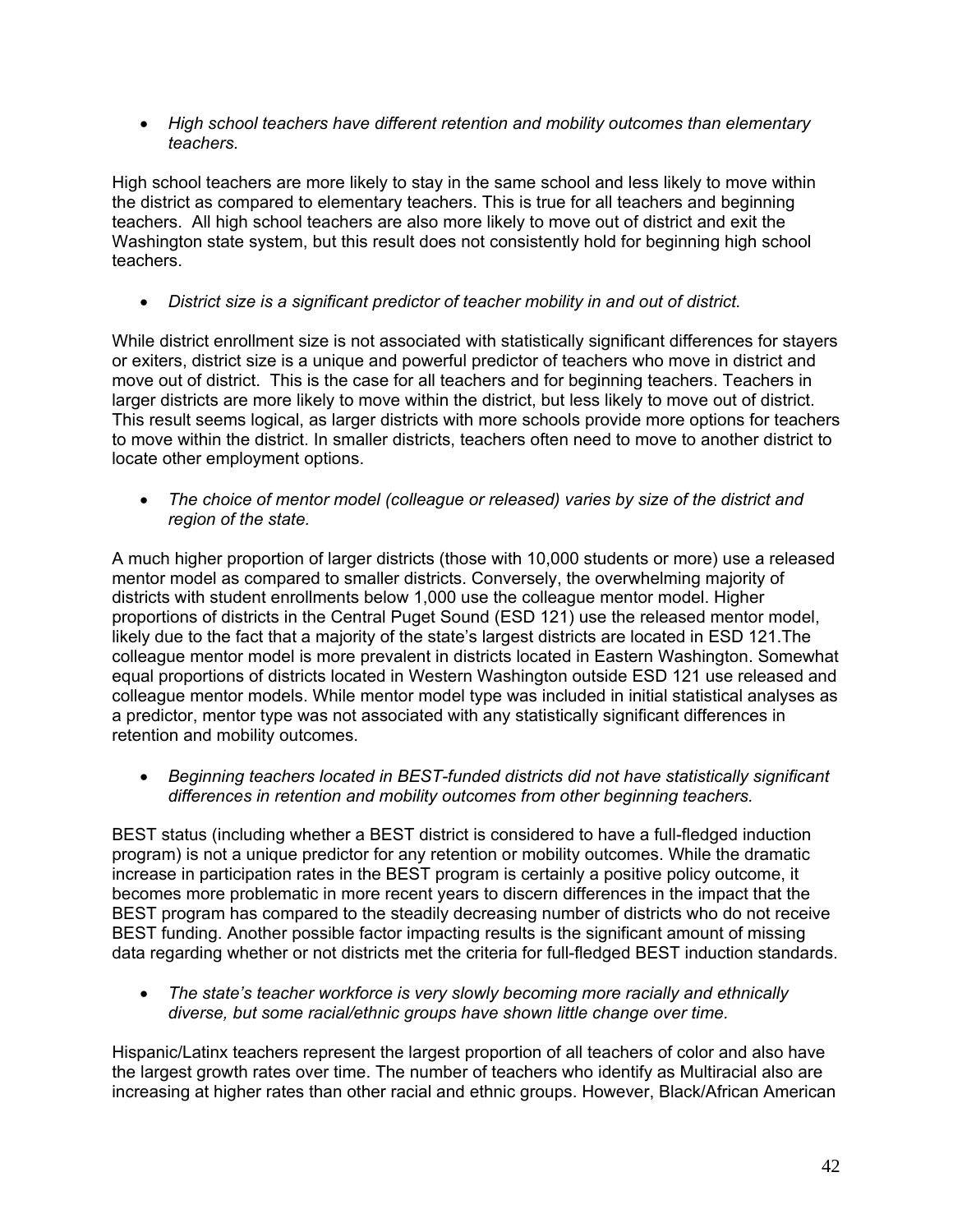and Native American/Alaska Native teachers have made few gains over time. This is occurring over a time period when the number and proportions of students of color in the state grows at a pace far greater than that for teachers of color. In the 2019-20 school year, 47% of students in the state were students of color, while only 12% of the state's teachers were teachers of color.

 *The regions of the state where teachers of color are located varies by individual racial and ethnic group.* 

The majority of Black/African American teachers, Asian/Pacific Islanders, and Multiracial teachers are located in the Central Puget Sound region. However, nearly half of all Hispanic/Latinx teachers are located in Eastern Washington. Native American/Alaskan Native teachers are more evenly distributed across the different geographic regions of the state.

 *Higher proportions of beginning teachers of color work in schools with higher levels of poverty and greater proportions of students of color.* 

Higher proportions of beginning teachers of color are located in schools where the percent of students of color is 75% or more. And conversely, lower proportions of teachers of color are located in schools where the percent of students of color is 25% or less. Greater proportions of beginning teachers of color are also located in schools where the percentage of students who are low-income is 75% or more. Over the past five years, the proportion of beginning teachers of color in these schools averages 10 percentage points higher than that for all beginning teachers.

 *Differences exist in the proportion of students of color located in larger districts by individual racial and ethnic group.* 

When examining teachers of color in the workforce, it is also important to understand where students of color are located and whether differences exist among racial and ethnic groups. Some students from different racial and ethnic groups are more concentrated in a small number of districts than students from other groups. The ten districts with the greatest number of Black/African American students served 60% of all Black/African American students, and there were 69 districts that did not serve any Black/African American students. Similar concentration levels are found for Asian students and Pacific Islanders. In contrast, the ten districts with the greatest number of Hispanic/Latinx students served only 29% of the total number of Hispanic/Latinx students in the state and only 6 districts in the state did not serve any Hispanic/Latinx students. Similarly, the ten districts with the largest numbers of White students serve only 25% of all White students with only 2 districts without White students.

 *Full-time status is a unique predictor for teachers of color staying in the same school. Statistical analyses also revealed differences among the racial/ethnic groups with regard to retention and mobility outcomes. Teacher's status as a beginning teacher of color is a negative predictor for staying in the same school in three of four time periods examined. In some years, beginning Hispanic/Latinx teachers are more likely to stay in the same school as compared to beginning Black/African American teachers and less likely to move within the district in some time periods. In one year, beginning teachers identifying as Multiracial are significantly and negatively more likely to move within or out of their district compared to other non-stayers. In some years, all Black/African American teachers (regardless of years of experience) have statistically lower rates of staying in*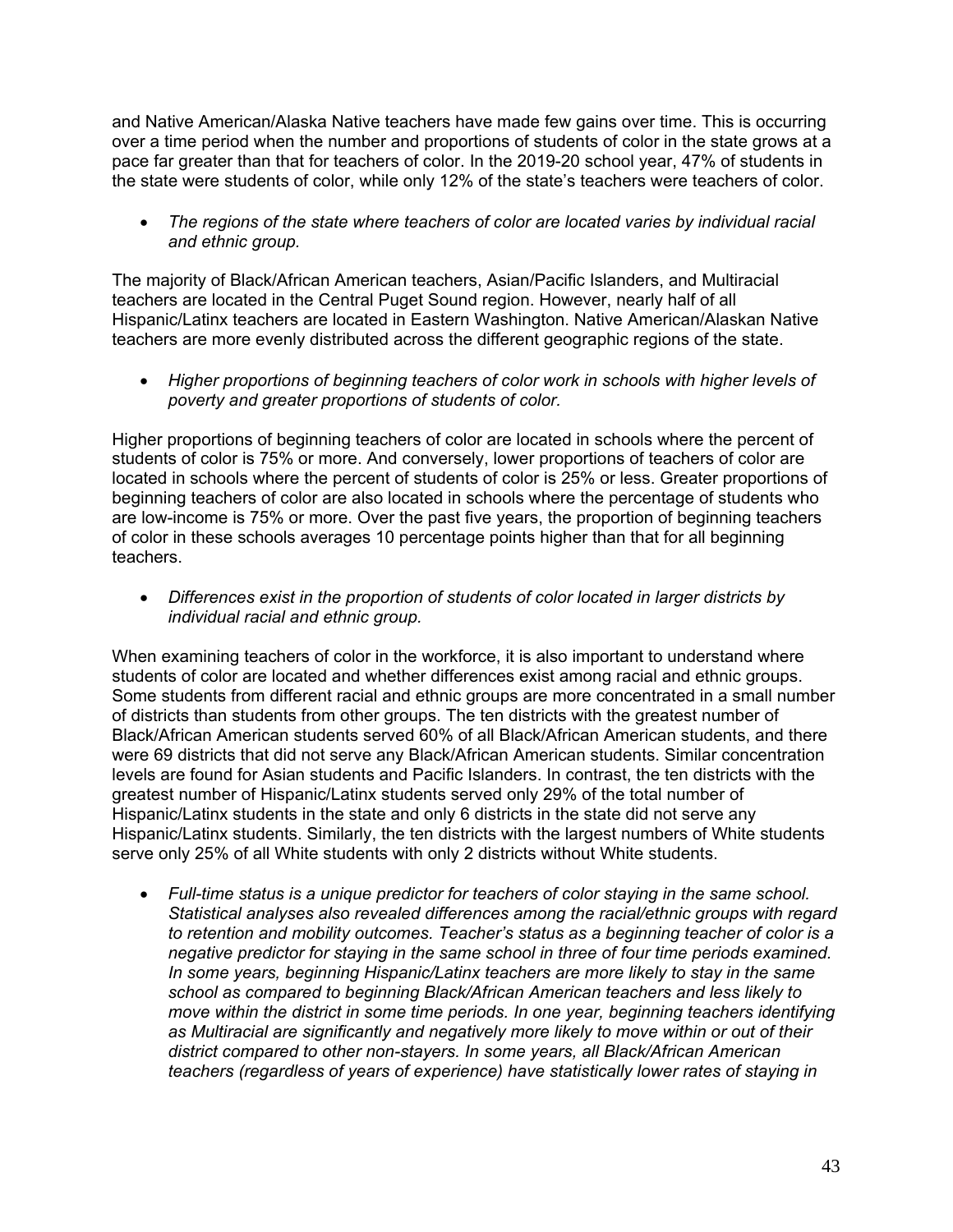*the same school and higher rates of exiting as compared to all Hispanic/Latinx teachers in the state.* 

As is the case for all teachers in the state and all beginning teachers in the state, full-time teachers of color and full-time beginning teachers of color are more likely to stay in the same school as compared to part-time teachers of color. Retention rates for Hispanic/Latinx teachers are uniquely different and higher than Black/African Americans. In some years, beginning Hispanic/Latinx teachers are more likely to stay in the same school as compared to beginning Black/African American teachers and less likely to move within the district. In one year, beginning teachers identifying as Multiracial are significantly and negatively more likely to move within their district and more likely to move out of district compared to other non-stayers. Similarly, in two of four time periods examined, Black/African American teachers (regardless of years of experience) are less likely to stay and more likely to exit as compared to all Hispanic/Latinx teachers in the state, with large differences between the two groups. These results highlight the importance of using disaggregated data to examine outcomes for each unique racial and ethnic group, in addition to analyzing outcomes for all teachers of color.

While this study provides a comprehensive analysis of teacher retention and mobility, including unique predictors of retention and mobility among all teachers, all beginning teachers, and teachers of color, we do not examine some other related issues. Further inquiry is needed into matters such as reasons why teachers make particular career decisions, the impact of school working conditions and leadership, and the influence of efforts to further diversify the teacher workforce.

## **Discussion and Implications**

Our inquiry found that most beginning teachers in Washington state are now receiving induction supports, but it may also be important to examine the quality of those supports. As DeAngelis et al. (2103) found, simply being assigned a mentor is no guarantee of effective support for new teachers. Evidence suggests that the quality of the mentoring matters, and that may start with highly skilled mentors working with new teachers. The *quality* of the training of mentor teachers and mentors' ability to provide helpful instructional feedback and build collaborative relationships within the school are also crucial. New teachers often need targeted support as they learn how to plan, execute, evaluate, and adjust content-specific instruction for heterogeneous groups of learners, and learn to navigate the particular state, district, and school cultures and contexts in which they find themselves (Feiman-Nemser, 2003; Achinstein & Barrett, 2004). Induction supports are particularly important for beginning teachers in Washington given that the majority are now located in schools with increasing socioeconomic and ethnic/racial diversity.

Furthermore, there are other aspects of support for new teachers that can help them provide high quality instruction and motivate them to stay in the profession. Novice teachers' professional success and satisfaction is tied to the particular school site and that working conditions found to support their teaching include collegial interaction, opportunities for growth, appropriate assignments, adequate resources and school-wide structures to support student learning. These issues may be particularly acute for new teachers in low-income schools (Johnson et al., 2004). Additional factors include effective school and district leadership, access to high quality curricular supports, and strong relationships with families and the local community. In sum, additional inquiry about the impact of induction supports for new teacher could include the quality and availability of mentoring, the types of working conditions, access to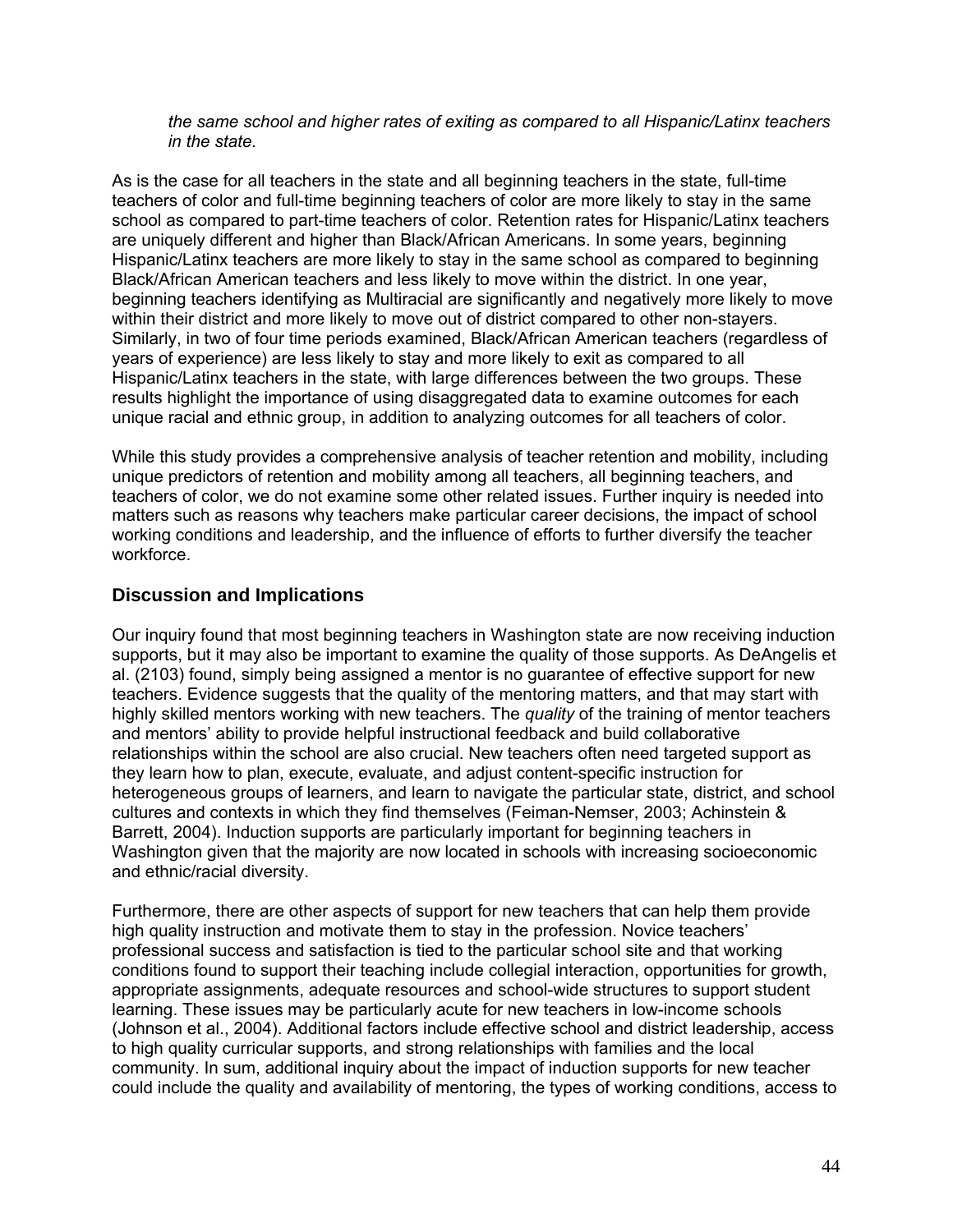curricular and other resources, the quality of collaborative work with colleagues, and the impact of school and district leadership.

Particular attention should be paid to multiple types of induction supports for beginning teachers of color. We know that most beginning teachers are located in high poverty schools where students of color are in the majority. Villegas and Irvine (2010) found that teachers of color often seek to teach in low-income and communities of color. In their national study of Black women teachers, Carver and Darling-Hammond (2017) found that three-quarters of these new Black teachers were certified through an alternative route program with less preparation and student teaching experience. While these women were just as likely to receive a mentor as White teachers, they met with their mentor less frequently and found their mentoring experiences to be less effective. For the state's BEST program, attention should be paid to improving the racial and ethnic diversity of the mentor teacher cadre. It may be beneficial to consider how the mentor selection process can help ensure an appropriate match for new teachers of color. This will require a willingness to recognize and acknowledge racial and ethnic differences in supporting staff and students. Mentoring is perhaps the most obvious form of support for beginning teachers, but there are areas, such as curricular resources, relationships with families and communities, and school leadership where a recognition of racial and ethnic differences is necessary.

In this study, we uncovered important differences in the distribution, retention, and mobility for teachers of color by individual racial and ethnic groups. These differences are consistent with national findings that educator diversity has increased but not in all non-white racial and ethnic groups, and that same-school retention rates are lower for Black teachers (US DOE, 2016b). In this report, we discuss differences in how students of color are distributed across the state and corresponding teachers of color by racial/ethnic group. Students who are Black/African American or Asian/Pacific Islanders are more concentrated in a smaller number of districts compared to Hispanic/Latinx or white students. These differences highlight the importance of using disaggregated data to examine outcomes for each unique racial and ethnic group, in addition to analyzing outcomes for all teachers and students of color. There are also implications regarding efforts to diversify the teacher workforce because Hispanic/Latinx beginning teachers have better retention and mobility outcomes than other beginning teachers of color.

For both beginning teachers and all teachers statewide, our inquiry found that one of the strongest and most consistent predictors of increased teacher retention was having a full-time assignment. There are a number of potential reasons why a teacher has a part-time assignment, including the individual preference of the teacher. However, other factors may also be at play, including a district's lack of ability to offer a full-time assignment, perhaps due to inadequate resources. Examination of the reasons why part-time status negatively impacts teacher retention and mobility is warranted, as this represents a circumstance that could potentially be changed in order to improve teacher retention.

While our analysis does not provide precise explanations for the significant one-year decline in the number of beginning teachers, we note that it will be important to gauge whether or not this pattern of decline continues in the years ahead. Since 2018-19, there have been significant changes in the state's funding model for teacher salaries, and perhaps this is one factor contributing to the significant decline in the number of beginning teachers in 2019-20. We note that these changes in teacher salaries present budgetary challenges for districts, and can restrict the number of new teachers districts can afford to hire. These dramatic changes in the compensation system may also cause some districts to re-assign certificated staff serving in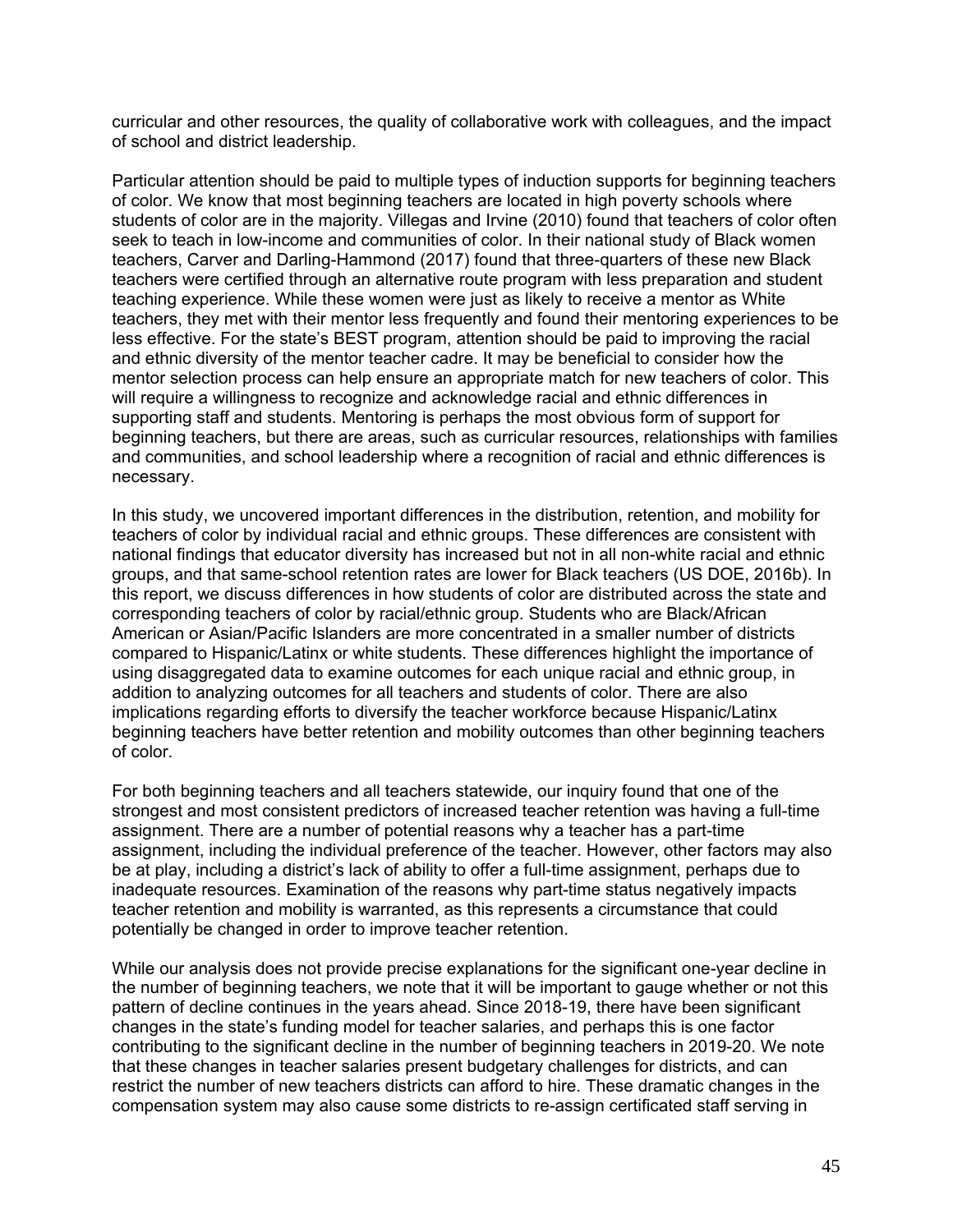instructional coaching, mentoring, and other support roles to classroom teaching responsibilities, thereby reducing demand for beginning teachers. The capacity for districts to hire and support beginning teachers may also be impacted by future budgetary challenges related to COVID-19.

The data in this study was limited to quantitative measures, but other types of inquiry may be well-suited to advance our knowledge of how best to support and retain a diverse, well-qualified beginning teacher workforce. Other forms of inquiry include case studies of districts who vary in their approach to induction supports, surveys of beginning teachers, teacher mentors, and other school leaders regarding strategies for successful implementation of induction, and focus groups aimed to understand the perspectives of teachers by individual racial and ethnic groups.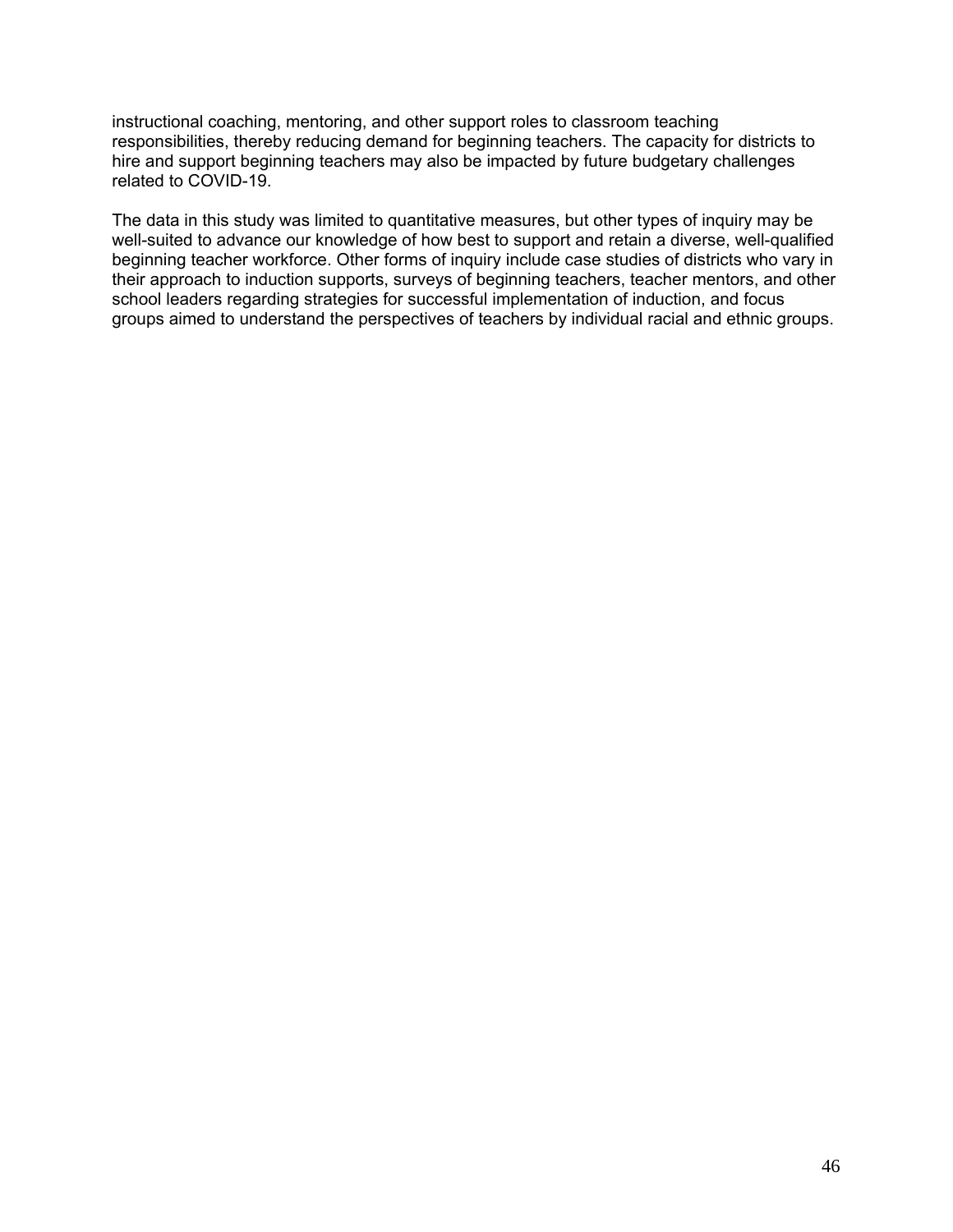- Achinstein, B, & Barrett, A (2004). (Re) Framing Classroom Contexts: How New Teachers and Mentors View Diverse Learners and Challenges of Practice. *Teachers College Record*, *106*(4), 716-746.
- Ahman, FZ & Boser, U (2014). *America's leaky pipeline for teachers of color: Getting more teachers of color into the classroom.* Washington, D.C.: Center for American Progress.
- Bastian, KC & Marks, JT (2017). Connecting teacher preparation to teacher induction: Outcomes for beginning teachers in a university-based support program in lowperforming schools. *American Educational Research Journal, 54*(2), 360-394.
- Borman, G, & Dowling, N (2008). Teacher attrition and retention: A meta-analytic and narrative review of the research. *Review of Educational Research, 78*(3), 367-409.
- Byrk, AS, Lee, VE, & Smith, JB (1990). High school organization and its effect on teachers and students: An interpretive summary of the research. In W. J. Clune & J. F. Witte (Eds.), *Choice and control in American education: Volume 1. The Theory of choice and control in American education*. Philadelphia: Falmer Press.
- Carter Andrews, DJ, Castro, E, Cho, CL, Petchauer, E, Richmond, G, & Floden, R (2019). Changing the narrative on diversifying the teaching workforce: A look at historical and contemporary factors that inform recruitment and retention of teachers of color. *Journal of Teacher Education*, *70*(1), 6-12.
- Carver-Thomas, D (2018). *Diversifying the teaching profession: How to recruit and retain teachers of color*. Palo Alto, CA: Learning Policy Institute.
- Carver-Thomas, D and Darling-Hammond, L (2017). Why Black Women Teachers Leave and What Can Be Done About it, in Abiola Farinde-Wu, Ayana Allen-Handy, Chance W. Lewis (ed.) *Black Female Teachers (Advances in Race and Ethnicity in Education, Volume 6)*. Emerald Publishing Limited, pp.159 - 184.
- DeAngelis, KJ, Wall, AF, and Che, J (2013). The Impact of Preservice Preparation and Early Career Support on Early- to Mid-Career Teachers' Career Intentions and Decisions. *Journal of Teacher Education, 64*(4), 338–355.
- DeCesare, D, Workman, S, & McClelland, A (2016). *How do school districts mentor new teachers?* (REL 2016-125). Washington, DC: U.S. Department of Education, Institute of Education Sciences, National Center for Educational and Regional Assistance, Regional Educational Laboratory Central.
- Elfers, AM, Plecki, ML, & Van Windekens, A (2017). *Understanding Teacher Retention and Mobility in Washington State*. Research commissioned by the Washington State Office of the Superintendent of Public Instruction. Seattle, WA: Center for the Study of Teaching and Policy, University of Washington.
- Feiman-Nemser, S (2001). From preparation to practice: Designing a continuum to strengthen and sustain teaching. *Teachers College Record, 103*(6), 1013-1055.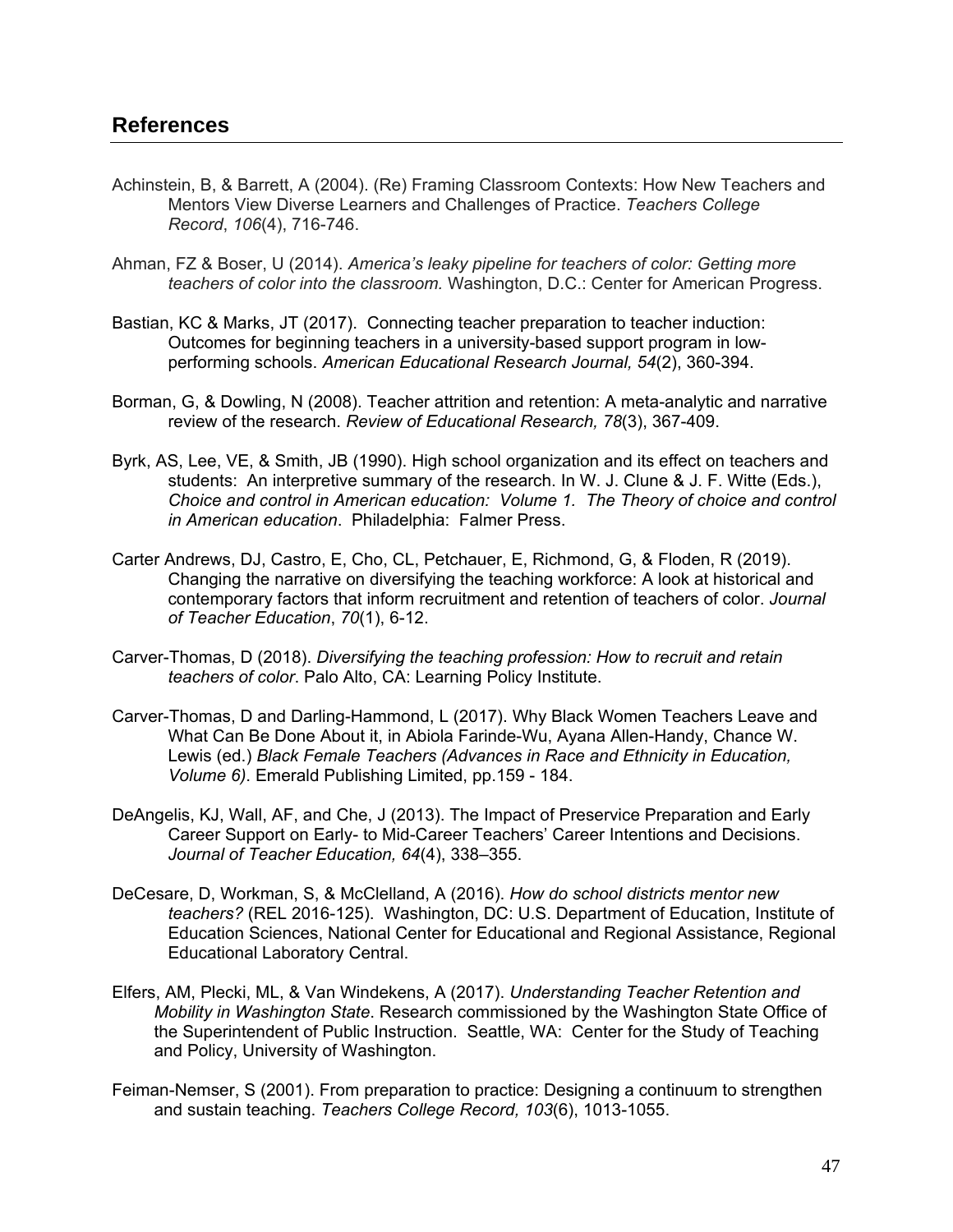- Feiman-Nemser, S (2003). What new teachers need to learn. *Educational Leadership*, *60*(8), 25- 29.
- Fletcher, SH, Strong, M, & Villar, A (2008). An investigation of the effects of variations in mentor-based induction on the performance of students in California. *Teachers College Record, 110*(10), 2271-2289.
- Glazerman, S, Isenberg, E, Dolfin, S, Bleeker, M, Johnson, A, Grider, M, & Jacobus, M (2010). Impacts of comprehensive teacher induction: Final results from a randomized controlled study (NCEE 2010-4027). Washington, DC: U.S. Department of Education.
- Goldring, R, Taie, S, & Riddles, M (2014). *Teacher Attrition and Mobility: Results from the 2012-13 Teacher Follow-up Survey* (NCES 2014-077). U.S. Department of Education. Washington, DC: National Center for Education Statistics.
- Ingersoll, RM (2001). Teacher turnover and teacher shortages: An organizational analysis. *American Educational Research Journal*, *38*(3), 499-534.
- Ingersoll, R, & Merrill, E (2017). *A Quarter Century of Changes in the Elementary and Secondary Teaching Force: From 1987 to 2012*. Statistical Analysis Report (NCES 2015- 076). Washington, DC: National Center for Education Statistics.
- Ingersoll, R, Merrill, E, Stuckey, D, and Collins, G (2018). *Seven Trends: The Transformation of the Teaching Force – Updated October 2018*.CPRE Research Reports. Retrieved July 23, 2020 from https://repository.upenn.edu/cpre\_researchreports/108
- Ingersoll, R, & Strong, M (2011). The impact of induction and mentoring programs for beginning teachers: A critical review of the research. *Review of Educational Research, 81*(2), 201- 233.
- Ingersoll, RM (2012). Beginning teacher induction what the data tell us. *Phi Delta Kappan*, *93*(8), 47-51.
- Ingersoll, R, & Kralik, JM (2004). The impact of mentoring on teacher retention: What the research says. *Research Review, Education Commission of the States*, 1-23. Retrieved on February 13, 2005, from www.ecs.org/clearinghouse/50/36/5036.htm
- Ingersoll, R, Merrill, L, & Stuckey, D (2014). Seven Trends: The Transformation of the Teaching Force. Updated April 2014. CPRE Report.# RR-80. *Consortium for Policy Research in Education*.
- Johnson, S, & Birkeland, S (2003). Pursuing a "sense of success": New teachers explain their career decisions. *American Educational Research Journal, 40*(3), 581-617.
- Johnson, SM, Kardos, SM, Kauffman, D, Liu, E, & Donaldson, ML (2004). The support gap: new teachers' early experiences in high-income and low-income schools. *Education Policy Analysis Archives, 12*(61). Retrieved October 28, 2004 from http://epaa.asu.edu/epaa/v12n61/.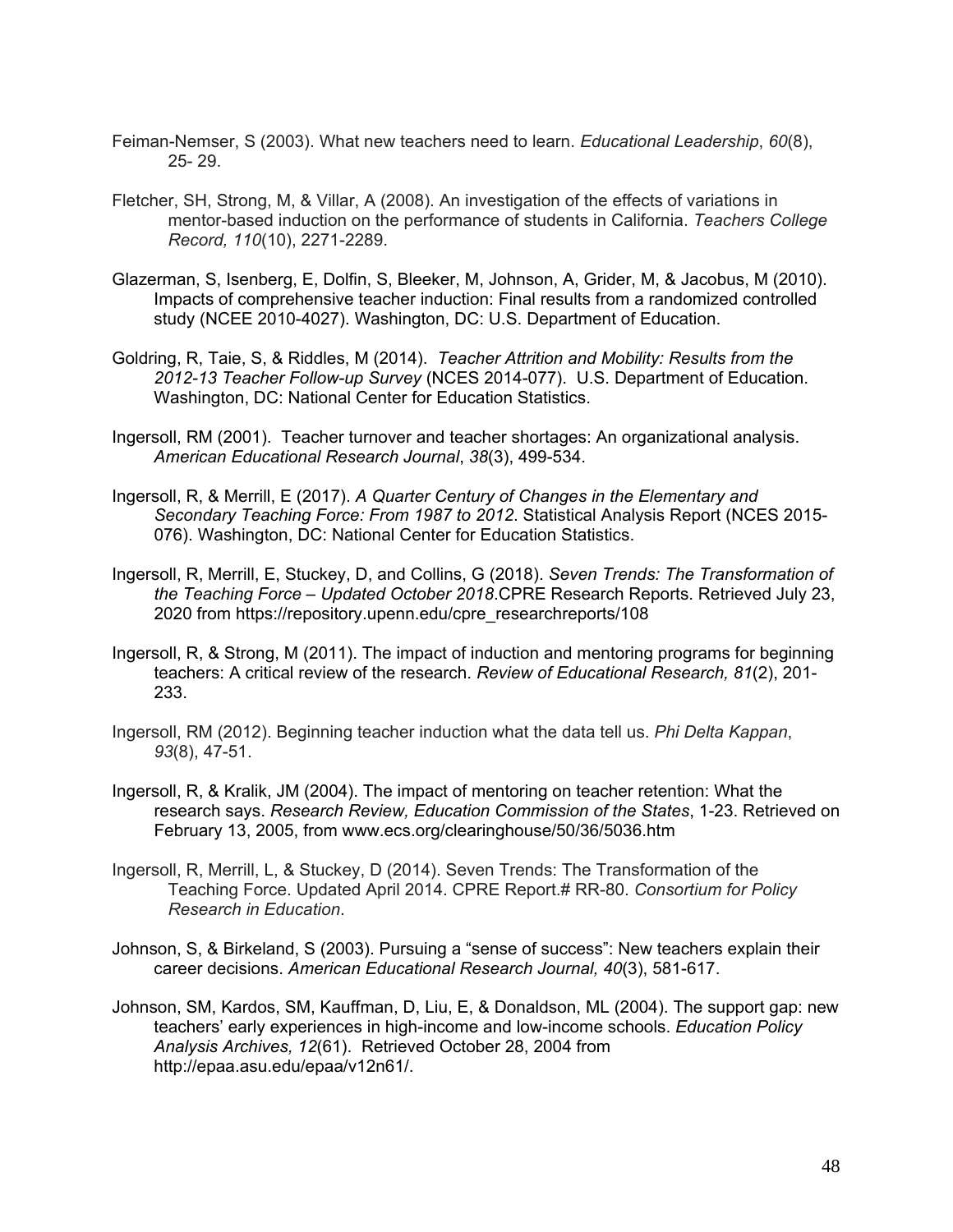- Kapadia, K, Coca, V, & Easton, JQ (2007). Keeping new teachers: A first look at the influences of induction in the Chicago public schools. Chicago, IL: Consortium on Chicago School Research at the University of Chicago.
- Lortie, DC (1975). *Schoolteacher: A Sociological Study*. Chicago: University of Chicago Press.
- Murnane, R, Singer, JD, & Willett, JB (1988). The Career Paths of Teachers: Implications for teacher supply and methodological lessons for research. *Educational Researcher, 17*(6), 22-30.
- Office of Superintendent of Public Instruction (OSPI). (2018). *Standards for Beginning Educator Induction: Effective Support for Washington State Educators*. Olympia, WA: Author.
- Petchauer, E, Bowe, AG & Wilson, J (2018). Winter is coming: Forecasting the impact of edTPA on Black teachers and teachers of color. *Urban Review, 50*(2), 323-343.
- Philip. TM, & Brown, AL (2020). *We All Want More Teachers of Color, Right?: Concerns about the Emergent Consensus*. Boulder, CO: National Education Policy Center. Retrieved July, 23, 2020 from http://nepc.colorado.edu/publication/diversity.
- Plecki, ML, Elfers, AM & Van Windekens, A (2017). *Examining Beginning Teacher Retention and Mobility in Washington State*. Research commissioned by the Washington State Office of the Superintendent of Public Instruction. Seattle, WA: Center for the Study of Teaching and Policy, University of Washington.
- Rockoff, JE (2008). *Does mentoring reduce turnover and improve skills of new employees? Evidence from teachers in New York City* (Working Paper No. 13868). Cambridge, MA: NBER. Retrieved from http://www.nber.org/papers/w13868
- Ronfeldt, M, Loeb, S, & Wyckoff, J (2013). How teacher turnover harms student achievement. *American Educational Research Journal*, *50*(4), 4–36.
- Ronfeldt, M, & McQueen, K (2017). Does New Teacher Induction Really Improve Retention? *Journal of Teacher Education, 68*(4), 394-410.
- Shen, J (1997). Teacher retention and attrition in public schools: Evidence from SASS91. *The Journal of Educational Research, 91*(2), 81-88.
- Smith, TM, & Ingersoll, RM (2004). What are the effects of induction and mentoring on beginning teacher turn over? *American Educational Research Journal, 41*(3), 681-714.
- Sun, M. (2018). Black teachers' retention and transfer patterns in North Carolina: How do patterns vary by teacher effectiveness, subject, and school conditions? *AERA Open, 4*(3), 1-23.
- U.S. Department of Education (2016a). National Center for Education Statistics, National Teacher and Principal Survey (NTPS), "Public School Teacher Data File." Washington, DC: Author.
- U.S. Department of Education (2016b). The state of racial diversity in the educator workforce. Policy and Program Studies Service, Office of Planning, Evaluation and Policy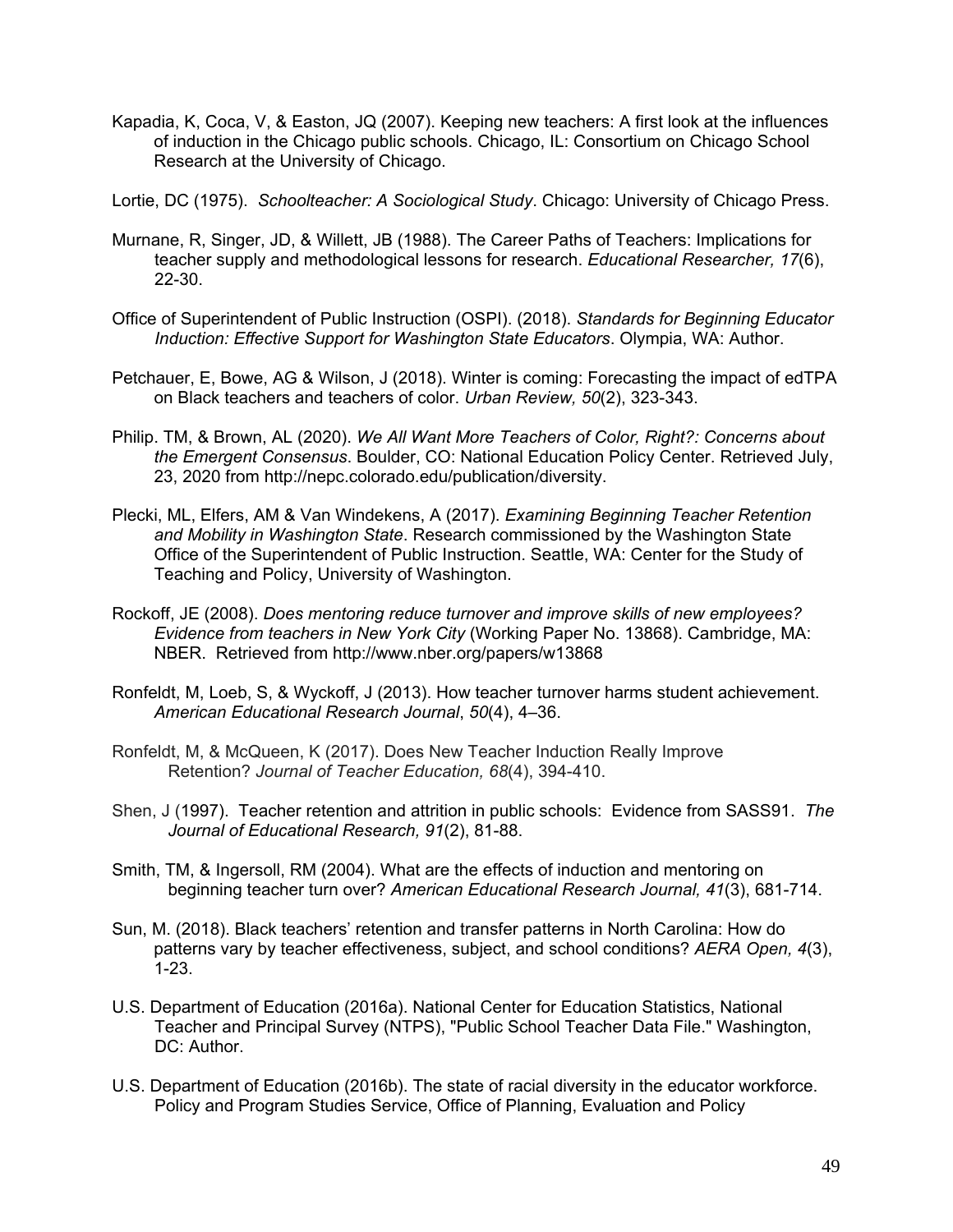Development. Washington, DC: Author.

- Villegas, A.M., Strom, K. & Lucas, T. (2012). Closing the racial/ethnic gap between students of color and their teachers: An elusive goal. *Equity and Excellence in Education, 45*(2), 283- 301.
- Wang, J, Odell, SJ, & Schwille, SA (2008). Effects of teacher induction on beginning teachers' teaching: A critical review of the literature. *Journal of Teacher Education, 59*(2), 132-152.
- Villegas, AM & Irvine, JJ (2010). Diversifying the teaching force: An examination of major arguments. *The Urban Review, 42*, 175-192.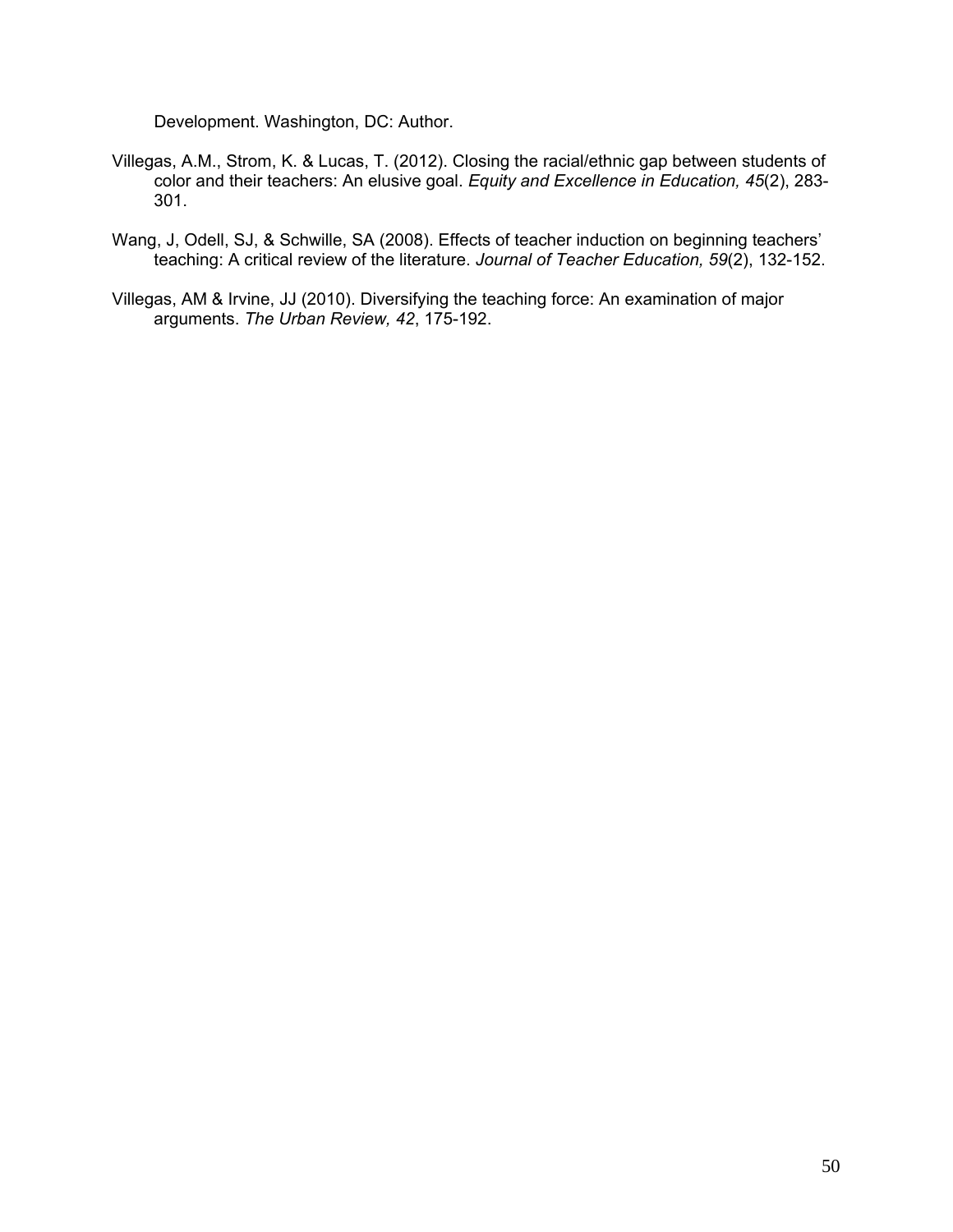# **Appendices**

Appendix A: Demographic Characteristics of Washington Teacher Workforce: 2005-06 to 2019-20

Appendix B: District and School Characteristics of All Beginning Teachers Statewide: 2009-10 to 2019-20

Appendix C: Characteristics of Beginning Teachers in BEST Districts: 2009-10 to 2019- 20

Appendix D: Number of Districts Identifying as Having Full-Fledged Implementation

Appendix E: Logistic Regression Results for Retention & Mobility of Teachers: Statewide Stayers

- Appendix F: Logistic Regression Results for Retention & Mobility of Teachers: Statewide Movers-in within Non-stayers
- Appendix G: Logistic Regression Results for Retention & Mobility of Teachers: Statewide Movers Out within Non-stayers

Appendix H: Logistic Regression Results for Retention & Mobility of Teachers: Statewide Exiters within Non-stayers

- Appendix I: Logistic Regression Results for Retention and Mobility of Teachers: Beginning Teacher Stayers vs. Non-Stayers
- Appendix J: Logistic Regression Results for Retention & Mobility of Teachers: Beginning Teacher Movers-in vs. Others within Non-stayers
- Appendix K: Logistic Regression Results for Retention & Mobility of Teachers: Beginning Teacher Movers-out vs. Others within Non-stayers
- Appendix L: Logistic Regression Results for Retention & Mobility of Teachers: Beginning Teacher Exiters vs. Others within Non-stayers

Appendix M: Mentor Model Type by Districts in Consortia and Districts not in Consortia

- Appendix N: Distribution of Teachers of Color Statewide and Across BEST Districts and Schools: 2015-16 to 2019-20
- Appendix O: Ten WA Districts with Largest Enrollments of Students of Color by Race/Ethnic Group: 2019-20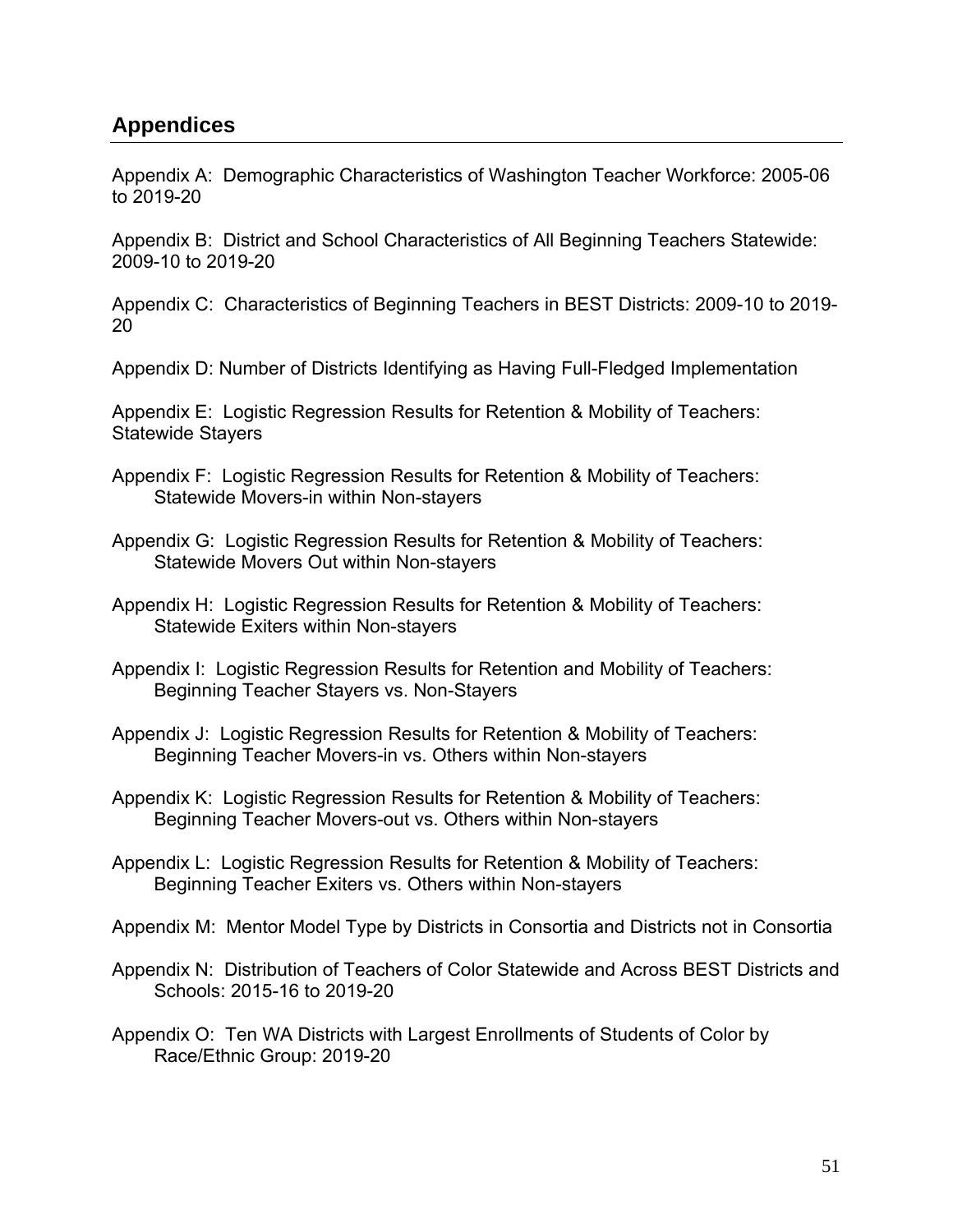- Appendix P1: Teacher Retention and Mobility Comparison by Race/Ethnicity: 2015-16 to 2016-17
- Appendix P2: Teacher Retention and Mobility Comparison by Race/Ethnicity: 2016-17 to 2017-18
- Appendix P3: Teacher Retention and Mobility Comparison by Race/Ethnicity: 2017-18 to 2018-19
- Appendix P3: Teacher Retention and Mobility Comparison by Race/Ethnicity: 2018-19 to 2019-20
- Appendix Q1: Logistic Regression Results for Retention and Mobility of Beginning Teachers of Color: Beginning Teachers of Color Stayers vs. Non-Stayers
- Appendix Q2: Logistic Regression Results for Retention and Mobility of Beginning Teachers of Color: Beginning Teacher Movers-in vs. Others within Non-Stayers
- Appendix Q3: Logistic Regression Results for Retention and Mobility of Beginning Teachers of Color: Beginning Teacher Movers-out vs. Others within Non-Stayers
- Appendix Q4: Logistic Regression Results for Retention and Mobility of Beginning Teachers of Color: Beginning Teacher Exiters vs. Others within Non-Stayers
- Appendix R1: Logistic Regression Results for Retention and Mobility for All Teachers of Color Statewide: Teachers of Color Stayers vs. Non-Stayers
- Appendix R2: Logistic Regression Results for Retention and Mobility for All Teachers of Color Statewide: Teachers of Color Movers-in vs. Others within Non-stayers
- Appendix R3: Logistic Regression Results for Retention and Mobility for All Teachers of Color Statewide: Teachers of Color Movers-out vs. Others within Non-stayers
- Appendix R4: Logistic Regression Results for Retention and Mobility for All Teachers of Color Statewide: Teachers of Color Exiters vs. Other Non-stayers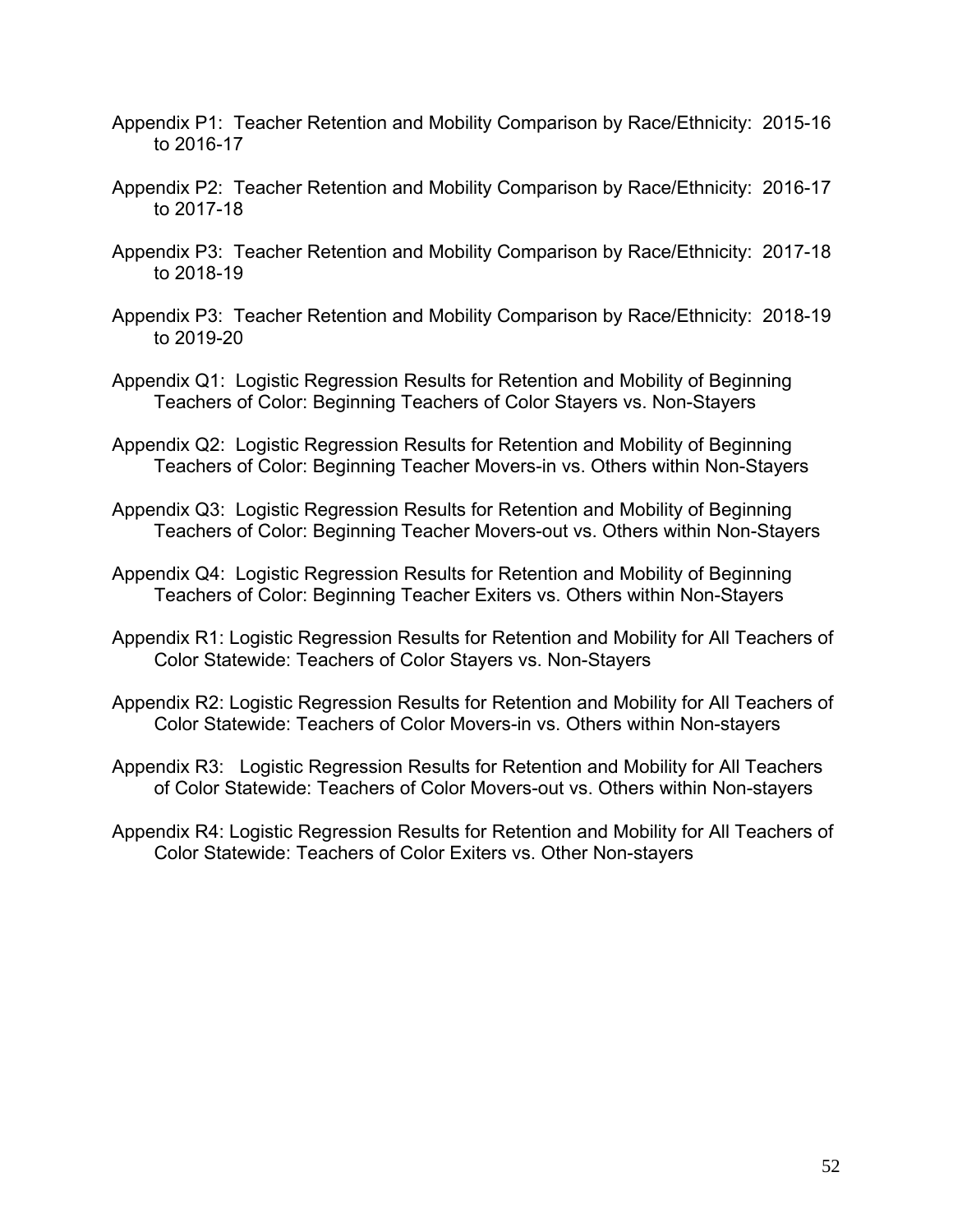|                                  |           |           |           |           |           | Appendix A: Demographic Characteristics of Washington Teacher Workforce: 2005-06 to 2019-20 |           |           |           |           |           |           |           |           |           |
|----------------------------------|-----------|-----------|-----------|-----------|-----------|---------------------------------------------------------------------------------------------|-----------|-----------|-----------|-----------|-----------|-----------|-----------|-----------|-----------|
|                                  |           |           |           |           |           |                                                                                             |           | Statewide |           |           |           |           |           |           |           |
|                                  | 2005-06   | 2006-07   | 2007-08   | 2008-09   | 2009-10   | 2010-11                                                                                     | 2011-12   | 2012-13   | 2013-14   | 2014-15   | 2015-16   | 2016-17   | 2017-18   | 2018-19   | 2019-20*  |
| <b>Student Enrollment</b>        | 1,013,189 | 1,026,682 | 1,031,846 | 1,038,345 | 1,036,135 | 1,041,892                                                                                   | 1,043,536 | 1,050,900 | 1,056,809 | 1,075,107 | 1,097,564 | 1,114,078 | 1,127,063 | 1,134,683 | 1.147.573 |
| # Teachers* (Headcount)          | 56,403    | 56,620    | 56,894    | 57,282    | 56,004    | 56,222                                                                                      | 55,279    | 55,772    | 56,761    | 58,246    | 60,026    | 61,604    | 62,991    | 64,581    | 65,071    |
| FTE Teachers                     | 53,615    | 53,804    | 54.103    | 54,479    | 53,349    | 53,591                                                                                      | 52,760    | 53,308    | 54.407    | 56,007    | 57,732    | 59,381    | 60,823.06 | 62,376.97 | 62682.09  |
| <b>Teacher Gender</b>            |           |           |           |           |           |                                                                                             |           |           |           |           |           |           |           |           |           |
| Female                           | 71.1%     | 71.2%     | 71.5%     | 71.7%     | 71.8%     | 71.8%                                                                                       | 71.9%     | 72.2%     | 72.5%     | 72.9%     | 73.3%     | 73.6%     | 73.9%     | 74.1%     | 74.4%     |
| Male                             | 28.9%     | 28.8%     | 28.5%     | 28.3%     | 28.2%     | 28.2%                                                                                       | 28.1%     | 27.8%     | 27.5%     | 27.1%     | 26.7%     | 26.4%     | 26.1%     | 25.9%     | 25.6%     |
| Education                        |           |           |           |           |           |                                                                                             |           |           |           |           |           |           |           |           |           |
| Bachelor                         | 38.2%     | 37.0%     | 36.4%     | 35.4%     | 33.5%     | 32.6%                                                                                       | 31.5%     | 31.0%     | 31.3%     | 32.4%     | 31.9%     | 31.9%     | 31.8%     | 31.4%     | 30.1%     |
| Master                           | 60.0%     | 61.0%     | 62.0%     | 63.0%     | 64.8%     | 65.7%                                                                                       | 66.7%     | 67.2%     | 66.9%     | 65.8%     | 65.6%     | 65.6%     | 65.7%     | 65.9%     | 67.2%     |
| Doctorate                        | 0.6%      | 0.6%      | 0.6%      | 0.6%      | 0.6%      | 0.6%                                                                                        | 0.6%      | 0.6%      | 0.6%      | 0.6%      | 0.6%      | 0.6%      | 0.6%      | 0.7%      | 0.7%      |
| Other                            | 1.0%      | 1.0%      | 1.0%      | 1.0%      | 1.0%      | 1.0%                                                                                        | 1.0%      | 1.0%      | 1.0%      | 1.0%      | 1.7%      | 1.7%      | 1.7%      | 1.7%      | 1.6%      |
| Missing                          | 0.2%      | 0.4%      | 0.0%      | 0.0%      | 0.1%      | 0.1%                                                                                        | 0.2%      | 0.2%      | 0.2%      | 0.2%      | 0.2%      | 0.2%      | 0.2%      | 0.3%      | 0.4%      |
| Teacher Age (in given year)      |           |           |           |           |           |                                                                                             |           |           |           |           |           |           |           |           |           |
| 20-30                            | 15.4%     | 15.6%     | 15.5%     | 14.9%     | 13.1%     | 12.8%                                                                                       | 12.1%     | 12.4%     | 13.0%     | 14.2%     | 15.1%     | 15.7%     | 16.1%     | 16.3%     | <b>NA</b> |
| $31 - 40$                        | 24.2%     | 24.6%     | 24.9%     | 25.3%     | 25.8%     | 25.9%                                                                                       | 25.8%     | 25.7%     | 26.0%     | 26.0%     | 26.1%     | 25.9%     | 25.9%     | 25.6%     | <b>NA</b> |
| 41-50                            | 26.2%     | 25.5%     | 25.0%     | 25.1%     | 25.3%     | 25.5%                                                                                       | 26.1%     | 26.4%     | 26.5%     | 26.5%     | 26.8%     | 27.0%     | 27.4%     | 27.8%     | <b>NA</b> |
| 51-60                            | 29.9%     | 29.7%     | 29.1%     | 28.2%     | 28.2%     | 27.7%                                                                                       | 27.2%     | 26.5%     | 25.6%     | 24.6%     | 23.7%     | 23.1%     | 22.5%     | 22.3%     | <b>NA</b> |
| $61+$                            | 4.3%      | 4.7%      | 5.5%      | 6.5%      | 7.7%      | 8.1%                                                                                        | 8.8%      | 9.1%      | 8.9%      | 8.6%      | 8.4%      | 8.2%      | 8.2%      | 8.0%      | <b>NA</b> |
| Teacher Race/Ethnicity           |           |           |           |           |           |                                                                                             |           |           |           |           |           |           |           |           |           |
| Asian/Pacific<br>Islander/Native |           |           |           |           |           |                                                                                             |           |           |           |           |           |           |           |           |           |
| Hawaiian                         | 2.5%      | 2.6%      | 2.6%      | 2.6%      | 2.7%      | 2.5%                                                                                        | 2.5%      | 2.5%      | 2.6%      | 2.7%      | 2.8%      | 3.0%      | 3.1%      | 3.2%      | 3.2%      |
| African American                 | 1.5%      | 1.4%      | 1.4%      | 1.4%      | 1.4%      | 1.3%                                                                                        | 1.2%      | 1.2%      | 1.2%      | 1.2%      | 1.2%      | 1.3%      | 1.3%      | 1.4%      | 1.4%      |
| Hispanic/Latinx**                | 2.4%      | 2.5%      | 2.7%      | 2.8%      | 2.8%      | 3.2%                                                                                        | 3.5%      | 3.4%      | 3.2%      | 3.7%      | 3.9%      | 4.2%      | 4.5%      | 4.9%      | 5.1%      |
| American                         |           |           |           |           |           |                                                                                             |           |           |           |           |           |           |           |           |           |
| Indian/Alaskan Native            | 0.8%      | 0.8%      | 0.8%      | 0.8%      | 0.8%      | 0.8%                                                                                        | 0.7%      | 0.7%      | 0.7%      | 0.7%      | 0.7%      | 0.7%      | 0.7%      | 0.7%      | 0.7%      |
| White (non-Hispanic)             | 92.8%     | 92.7%     | 92.5%     | 92.4%     | 92.3%     | 90.9%                                                                                       | 89.7%     | 89.6%     | 90.9%     | 90.3%     | 89.9%     | 89.3%     | 88.9%     | 88.2%     | 87.9%     |
| Multiracial                      | NA        | <b>NA</b> | NA        | <b>NA</b> | <b>NA</b> | 1.4%                                                                                        | 2.4%      | 2.5%      | 1.3%      | 1.4%      | 1.4%      | 1.4%      | 1.5%      | 1.5%      | 1.6%      |
| <b>Teacher Experience</b>        |           |           |           |           |           |                                                                                             |           |           |           |           |           |           |           |           |           |
| 0-4 years                        | 21.8%     | 21.6%     | 22.1%     | 21.7%     | 18.3%     | 17.2%                                                                                       | 15.9%     | 16.3%     | 18.3%     | 21.2%     | 23.6%     | 24.9%     | 25.2%     | 25.4%     | 23.2%     |
| 5-14 years                       | 37.4%     | 37.6%     | 37.6%     | 37.8%     | 39.8%     | 40.8%                                                                                       | 41.4%     | 40.9%     | 39.4%     | 37.5%     | 35.9%     | 35.1%     | 35.3%     | 35.7%     | 36.5%     |
| 15-24 years                      | 24.5%     | 24.6%     | 24.5%     | 24.5%     | 25.2%     | 25.3%                                                                                       | 25.9%     | 26.2%     | 26.0%     | 25.6%     | 25.3%     | 25.3%     | 25.1%     | 25.0%     | 26.0%     |
| 25 yrs or more                   | 16.4%     | 16.2%     | 15.8%     | 15.9%     | 16.7%     | 16.7%                                                                                       | 16.8%     | 16.7%     | 16.2%     | 15.7%     | 15.1%     | 14.7%     | 14.4%     | 14.0%     | 14.3%     |

*\*S275 duty root 31, 32, 33 or 34 with FTE designation greater than 0 in given year.*

*\*\*Individual is considered to be Hispanic if labeled "Y" in "Hispanic" field. If considered Hispanic, individual's other racial/ethnic identities are not* 

*considered. Those in remaining non-Hispanic racial/ethnic categories were labeled "N" in "Hispanic" field.*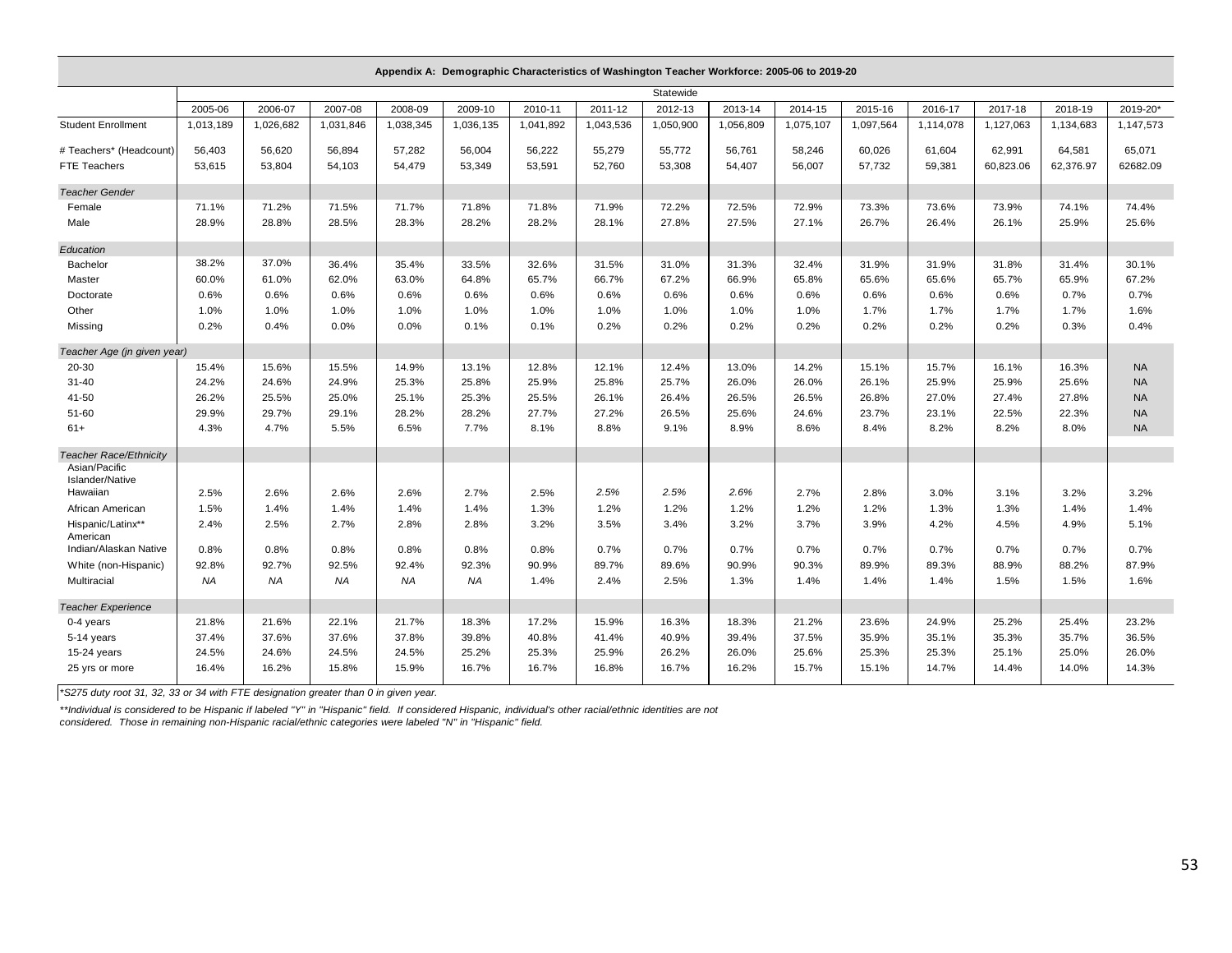|                                          |         |         | Appendix B: District and School Characteristics of All Beginning Teachers* Statewide: 2009-10 to 2019-20 |         |         |         |         |         |         |         |           |
|------------------------------------------|---------|---------|----------------------------------------------------------------------------------------------------------|---------|---------|---------|---------|---------|---------|---------|-----------|
|                                          | 2009-10 | 2010-11 | 2011-12                                                                                                  | 2012-13 | 2013-14 | 2014-15 | 2015-16 | 2016-17 | 2017-18 | 2018-19 | 2019-20** |
| # Teachers (Headcount)                   | 1,344   | 1,959   | 1,883                                                                                                    | 2,412   | 2,914   | 3,375   | 3,752   | 3,708   | 3,676   | 3941    | 3,002     |
| <b>Region of the State</b>               |         |         |                                                                                                          |         |         |         |         |         |         |         |           |
| Central Puget Sound (ESD 121)            | 44%     | 44%     | 50%                                                                                                      | 49%     | 45%     | 46%     | 44%     | 43%     | 41%     | 44%     | 49%       |
| Western WA (outside ESD 121)             | 31%     | 31%     | 28%                                                                                                      | 28%     | 32%     | 30%     | 31%     | 30%     | 32%     | 32%     | 31%       |
| Eastern WA                               | 25%     | 25%     | 22%                                                                                                      | 23%     | 23%     | 24%     | 25%     | 27%     | 26%     | 23%     | 20%       |
| <b>District Total Student Enrollment</b> |         |         |                                                                                                          |         |         |         |         |         |         |         |           |
| Fewer than 999                           | 6%      | 6%      | 6%                                                                                                       | 6%      | 6%      | 6%      | 5%      | 6%      | 8%      | 9%      | 12%       |
| 1,000-4,999                              | 20%     | 20%     | 18%                                                                                                      | 17%     | 18%     | 18%     | 18%     | 18%     | 19%     | 19%     | 20%       |
| 5,000-9,999                              | 14%     | 16%     | 14%                                                                                                      | 15%     | 16%     | 15%     | 15%     | 14%     | 15%     | 14%     | 12%       |
| 10,000-19,999                            | 30%     | 28%     | 29%                                                                                                      | 29%     | 27%     | 30%     | 26%     | 26%     | 24%     | 21%     | 21%       |
| $20,000+$                                | 29%     | 30%     | 33%                                                                                                      | 33%     | 32%     | 32%     | 34%     | 35%     | 34%     | 37%     | 35%       |
| Other (e.g., charter, institution)       |         |         |                                                                                                          |         |         |         | 1%      | 1%      | 0%      | 0%      | 0%        |
| <b>School Level</b>                      |         |         |                                                                                                          |         |         |         |         |         |         |         |           |
| Elementary                               | 47%     | 44%     | 45%                                                                                                      | 47%     | 52%     | 54%     | 55%     | 55%     | 55%     | 51%     | 48%       |
| Middle School                            | 16%     | 19%     | 19%                                                                                                      | 18%     | 17%     | 17%     | 16%     | 16%     | 17%     | 18%     | 18%       |
| <b>High School</b>                       | 30%     | 30%     | 30%                                                                                                      | 28%     | 24%     | 24%     | 22%     | 21%     | 20%     | 21%     | 20%       |
| Other (e.g., PK-8, 1-8, 6-12)            | 7%      | 7%      | 6%                                                                                                       | 8%      | 6%      | 5%      | 6%      | 6%      | 7%      | 6%      | 7%        |
| Missing                                  |         |         |                                                                                                          |         |         |         | 2%      | 2%      | 1%      | 5%      | 7%        |
| Poverty of School                        |         |         |                                                                                                          |         |         |         |         |         |         |         |           |
| 0-25% FRPL                               | 25%     | 22%     | 22%                                                                                                      | 20%     | 18%     | 18%     | 19%     | 20%     | 20%     | 18%     | 19%       |
| 26-49% FRPL                              | 32%     | 33%     | 31%                                                                                                      | 31%     | 30%     | 30%     | 30%     | 28%     | 31%     | 27%     | 27%       |
| 50-74% FRPL                              | 27%     | 27%     | 26%                                                                                                      | 28%     | 29%     | 29%     | 29%     | 31%     | 32%     | 31%     | 34%       |
| 75+% FRPL                                | 14%     | 17%     | 20%                                                                                                      | 20%     | 21%     | 20%     | 19%     | 19%     | 16%     | 22%     | 18%       |
| Unidentified                             | 2%      | 2%      | 1%                                                                                                       | $1\%$   | 2%      | 3%      | 2%      | 2%      | $1\%$   | 2%      | 2%        |
| <b>Student Race/Ethnicity</b>            |         |         |                                                                                                          |         |         |         |         |         |         |         |           |
| 0-25% Students of Color                  | 31%     | 24%     | 20%                                                                                                      | 21%     | 21%     | 19%     | 18%     | 17%     | 17%     | 15%     | <b>NA</b> |
| 26-49% Students of Color                 | 33%     | 39%     | 38%                                                                                                      | 38%     | 39%     | 35%     | 35%     | 35%     | 36%     | 36%     | <b>NA</b> |
| 50-74% Students of Color                 | 18%     | 19%     | 22%                                                                                                      | 21%     | 20%     | 23%     | 25%     | 25%     | 26%     | 27%     | <b>NA</b> |
| 75+% Students of Color                   | 17%     | 17%     | 19%                                                                                                      | 18%     | 18%     | 20%     | 20%     | 21%     | 20%     | 21%     | <b>NA</b> |
| Unidentified                             | 2%      | 2%      | $1\%$                                                                                                    | $1\%$   | 2%      | 3%      | 2%      | 2%      | $1\%$   | 2%      | <b>NA</b> |

*Notes: \*Duty root 31, 32, 33 or 34 with FTE designation >0. Beginning teachers is based on teachers with less than one year of experience.*

*\*\*Based on preliminary data which does not include some programmed fields and some incompleted records.*

*Percentages may not add up to exactly 100% due to rounding.*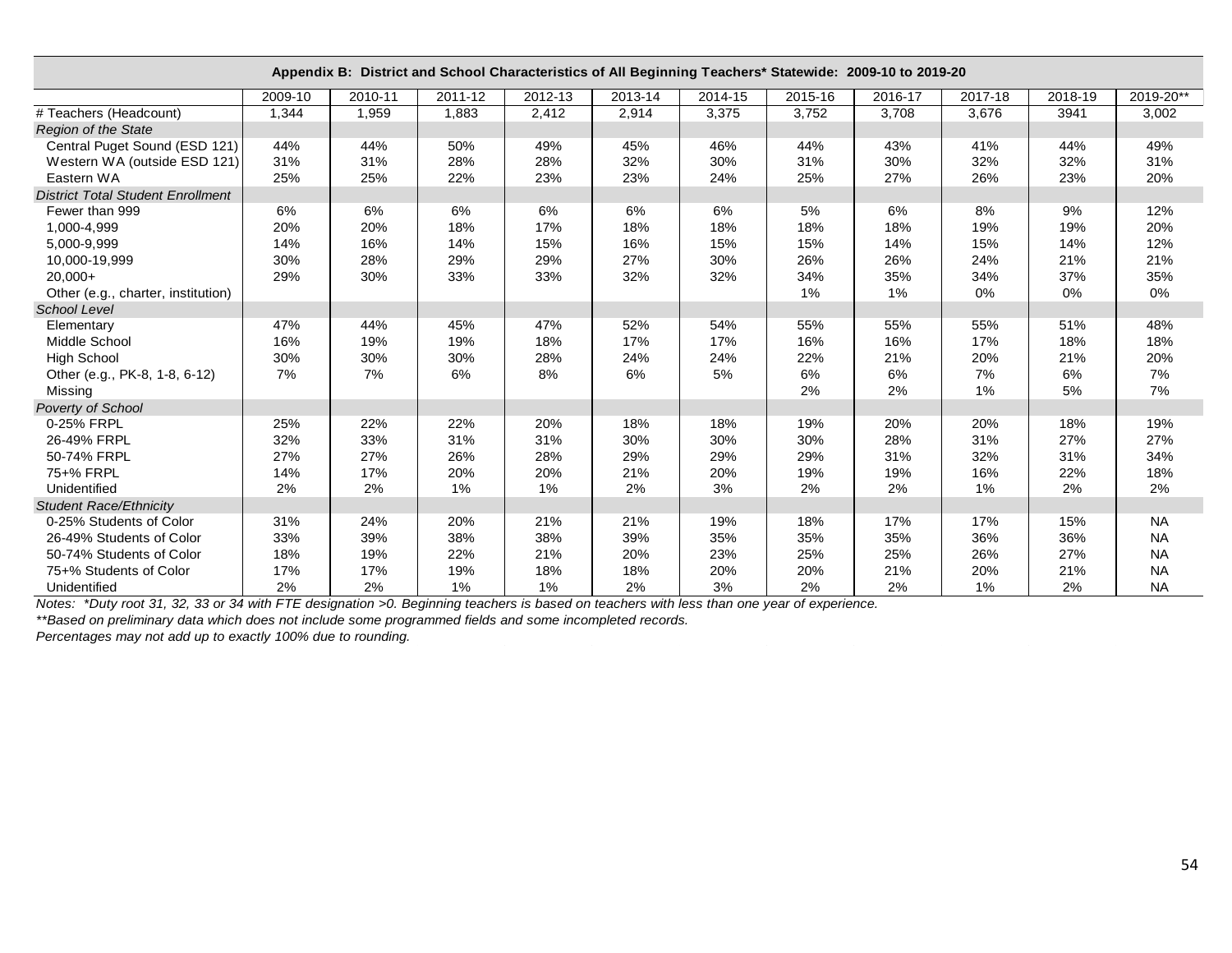| Appendix C: Characteristics of Beginning Teachers* in BEST Districts: 2009-10 to 2019-20<br>2010-11<br>2011-12<br>2012-13<br>2013-14<br>2014-15<br>2015-16<br>2009-10<br>2016-17<br>2017-18<br>2018-19 |         |     |     |     |                |       |       |       |       |       |           |  |  |  |
|--------------------------------------------------------------------------------------------------------------------------------------------------------------------------------------------------------|---------|-----|-----|-----|----------------|-------|-------|-------|-------|-------|-----------|--|--|--|
|                                                                                                                                                                                                        |         |     |     |     |                |       |       |       |       |       | 2019-20** |  |  |  |
| Number of BEST districts                                                                                                                                                                               | 30      | 14  | 28  | 21  | $\overline{7}$ | 36    | 71    | 132   | 163   | 174   | 197       |  |  |  |
| # Teachers in BEST districts                                                                                                                                                                           | 275     | 316 | 194 | 225 | 206            | 1,093 | 2,001 | 2,593 | 2,991 | 3,092 | 2,526     |  |  |  |
| <b>Teacher Gender</b>                                                                                                                                                                                  |         |     |     |     |                |       |       |       |       |       |           |  |  |  |
| Female                                                                                                                                                                                                 | 68%     | 73% | 65% | 70% | 77%            | 73%   | 74%   | 74%   | 75%   | 75%   | 76%       |  |  |  |
| Male                                                                                                                                                                                                   | 32%     | 27% | 35% | 30% | 23%            | 28%   | 26%   | 26%   | 25%   | 25%   | 24%       |  |  |  |
| <b>Full-time/Part-time Status</b>                                                                                                                                                                      |         |     |     |     |                |       |       |       |       |       |           |  |  |  |
| Full-Time (FTE= $> .9$ )                                                                                                                                                                               | 70%     | 80% | 76% | 83% | 85%            | 85%   | 88%   | 88%   | 87%   | 88%   | 84%       |  |  |  |
| Not Full-Time (FTE $< .9$ )                                                                                                                                                                            | 30%     | 20% | 24% | 17% | 15%            | 16%   | 12%   | 12%   | 13%   | 12%   | 16%       |  |  |  |
| Education                                                                                                                                                                                              |         |     |     |     |                |       |       |       |       |       |           |  |  |  |
| Bachelor and other                                                                                                                                                                                     | 58%     | 47% | 53% | 54% | 70%            | 55%   | 58%   | 59%   | 62%   | 61%   | 59%       |  |  |  |
| Masters and above                                                                                                                                                                                      | 40%     | 51% | 42% | 42% | 28%            | 42%   | 39%   | 38%   | 35%   | 34%   | 33%       |  |  |  |
| Unidentified                                                                                                                                                                                           | 2%      | 2%  | 5%  | 4%  | 2%             | 3%    | 3%    | 3%    | 3%    | 4%    | 7%        |  |  |  |
| Teacher Age (in given year)                                                                                                                                                                            |         |     |     |     |                |       |       |       |       |       |           |  |  |  |
| 20-30                                                                                                                                                                                                  | 68%     | 70% | 60% | 63% | 70%            | 65%   | 63%   | 61%   | 60%   | 59%   | <b>NA</b> |  |  |  |
| $31 - 40$                                                                                                                                                                                              | 15%     | 17% | 23% | 21% | 16%            | 22%   | 22%   | 21%   | 22%   | 22%   | <b>NA</b> |  |  |  |
| 41-50                                                                                                                                                                                                  | 12%     | 9%  | 13% | 12% | 11%            | 10%   | 11%   | 12%   | 12%   | 13%   | <b>NA</b> |  |  |  |
| 51-60                                                                                                                                                                                                  | 5%      | 4%  | 4%  | 4%  | 3%             | 3%    | 4%    | 4%    | 5%    | 5%    | <b>NA</b> |  |  |  |
| $61+$                                                                                                                                                                                                  | 0%      | 0%  | 1%  | 0%  | 0%             | 0%    | 0%    | 1%    | 1%    | 1%    | <b>NA</b> |  |  |  |
| Missing                                                                                                                                                                                                |         |     |     |     |                |       |       | 0%    |       |       |           |  |  |  |
| <b>Teacher Race/Ethnicity</b>                                                                                                                                                                          |         |     |     |     |                |       |       |       |       |       |           |  |  |  |
| Asian/Pacific                                                                                                                                                                                          |         |     |     |     |                |       |       |       |       |       |           |  |  |  |
| Islander/Native Hawaiian                                                                                                                                                                               | 4%      | 4%  | 3%  | 3%  | 3%             | 5%    | 4%    | 5%    | 4%    | 5%    | 5%        |  |  |  |
| Black/African American                                                                                                                                                                                 | 2%      | 1%  | 2%  | 2%  | 2%             | 3%    | 2%    | 2%    | 2%    | 3%    | 3%        |  |  |  |
| Hispanic/Latinx                                                                                                                                                                                        | 6%      | 7%  | 5%  | 4%  | 4%             | 6%    | 7%    | 8%    | 8%    | 9%    | 10%       |  |  |  |
| Native American/Alaskan                                                                                                                                                                                |         |     |     |     |                |       |       |       |       |       |           |  |  |  |
| <b>Native</b>                                                                                                                                                                                          | 0%      | 0%  | 1%  | 0%  | 1%             | 0%    | 1%    | 1%    | 1%    | 1%    | $1\%$     |  |  |  |
| White (non-Hispanic)                                                                                                                                                                                   | 88%     | 85% | 87% | 89% | 87%            | 85%   | 83%   | 83%   | 82%   | 80%   | 79%       |  |  |  |
| Multiracial                                                                                                                                                                                            | $NA***$ | 4%  | 3%  | 2%  | 2%             | 2%    | 3%    | 2%    | 2%    | 2%    | 3%        |  |  |  |

*Notes: \*Duty root 31, 32, 33 or 34 with FTE designation >0. Beginning teachers is based on teachers with less than one year of experience.*

*\*\*Based on preliminary data which does not include some programmed fields.*

*\*\*\* Multiracial or "More than one race" category was added in 2010-11.*

*Percentages may not add up to exactly 100% due to rounding.*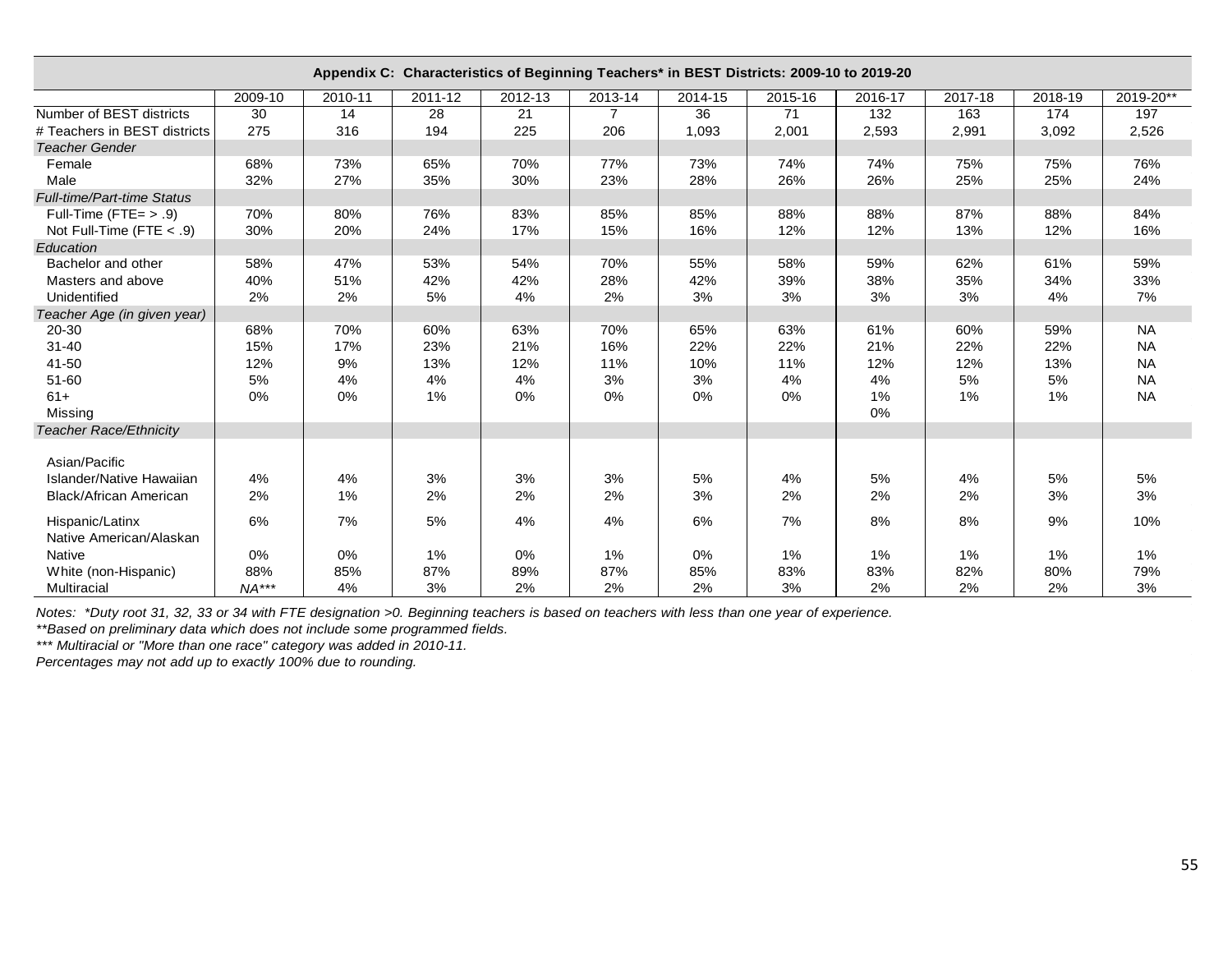|         | Appendix D: Number of Districts Identifying as Having Full-Fledged Implementation |                  |                  |                |          |                         |                  |  |  |  |  |  |  |  |
|---------|-----------------------------------------------------------------------------------|------------------|------------------|----------------|----------|-------------------------|------------------|--|--|--|--|--|--|--|
|         |                                                                                   |                  |                  |                |          |                         | Full-Fledged as  |  |  |  |  |  |  |  |
|         |                                                                                   |                  | # Identifying as |                |          | <b>Full-Fledged as!</b> | $%$ of           |  |  |  |  |  |  |  |
|         | # of BEST                                                                         | # Identifying as | Not Full-        | # with Missing | Response | % of all BEST           | Responding       |  |  |  |  |  |  |  |
| Year    | <b>Districts</b>                                                                  | Full-Fledged     | Fledged          | Data           | Rate     | districts               | <b>Districts</b> |  |  |  |  |  |  |  |
| 2017-18 | 163                                                                               | 67               | 11               | 85             | 52%      | 41%                     | 86%              |  |  |  |  |  |  |  |
| 2018-19 | 174                                                                               | 45               | 13               | 116            | 67%      | 26%                     | 78%              |  |  |  |  |  |  |  |
| 2019-20 | 197                                                                               | 74               | 25               | 98             | 50%      | 38%                     | 75%              |  |  |  |  |  |  |  |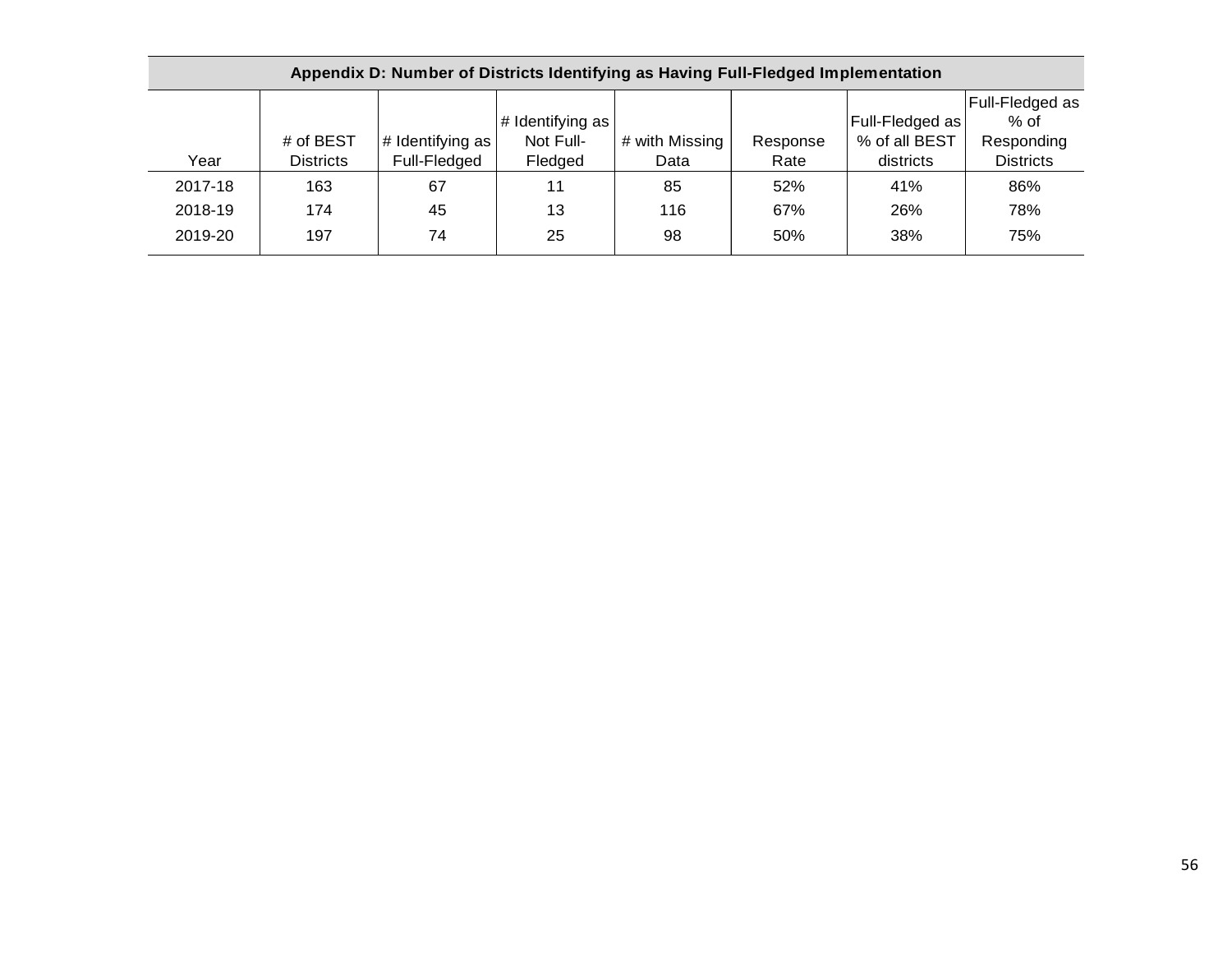| <b>Fixed Effects</b>                |         |        | 2015-2016 (2-level Model) |               | <b>Predicted Probability</b> |         |         |        | 2016-2017 (2-level Model) |               | <b>Predicted Probability</b> |      |
|-------------------------------------|---------|--------|---------------------------|---------------|------------------------------|---------|---------|--------|---------------------------|---------------|------------------------------|------|
|                                     | Coeff   | (SE)   | (df)                      |               | Yes/More                     | No/Less | Coeff   | (SE)   | (df)                      |               | SD higher 1 SD lower         |      |
| Intercept                           | .16     | (0.05) | (247)                     | $< 0.01$ ***  | 0.76                         | 0.76    | 1.13    | (0.05) | (246)                     | $< 0.01$ ***  | 0.76                         | 0.76 |
| School Poverty (FRPL %)             | $-0.17$ | (0.02) | (54480)                   | $< .001$ ***  | 0.73                         | 0.79    | $-0.12$ | (0.02) | (55636)                   | $< .001$ ***  | 0.73                         | 0.78 |
| <b>Total District Enrollment</b>    | $-0.07$ | (0.02) | (54480)                   | .102          | 0.75                         | 0.75    | $-0.08$ | (0.05) | (55636)                   | .103          | 0.74                         | 0.76 |
| Grade Level (1 = Middle School)     | $-0.03$ | (0.03) | (54480)                   | .186          | 0.76                         | 0.74    | $-0.11$ | (0.02) | (55636)                   | $< .001$ ***  | 0.74                         | 0.74 |
| Grade Level (1 = High School)       | 0.13    | (0.02) | (54480)                   | $< 0.001$ *** | 0.78                         | 0.74    | 0.17    | (0.02) | (55636)                   | $< 0.001$ *** | 0.79                         | 0.74 |
| Employment Status $(1 = Full time)$ | 0.44    | (0.05) | (54480)                   | $< 0.001***$  | 0.83                         | 0.67    | 0.40    | (0.02) | (55636)                   | $< 0.01$ ***  | 0.82                         | 0.67 |
| Experience (1 = Beginning teacher)  | $-0.19$ | (0.05) | (54480)                   | $< .001$ ***  | 0.72                         | 0.79    | $-0.23$ | (0.02) | (55636)                   | $< .001$ ***  | 0.71                         | 0.80 |
| <b>Random Effects</b>               | Var     |        |                           |               |                              |         | Var     |        |                           |               |                              |      |
| 1stPrimaryDistrict                  | 0.10    |        |                           |               |                              |         | 0.10    |        |                           |               |                              |      |
| <b>Model Information</b>            |         |        |                           |               |                              |         |         |        |                           |               |                              |      |
| AIC                                 | 51793   |        |                           |               |                              |         | 51793   |        |                           |               |                              |      |

|  |  | Appendix E: Logistic Regression Results for Retention & Mobility of Teachers: Statewide Stayers |  |
|--|--|-------------------------------------------------------------------------------------------------|--|
|  |  |                                                                                                 |  |

| <b>Fixed Effects</b>                |         |        | 2017-2018 (2-level Model) |              | <b>Predicted Probability</b> |      |         |        | 2018-2019 (2-level Model) |              | <b>Predicted Probability</b> |      |  |
|-------------------------------------|---------|--------|---------------------------|--------------|------------------------------|------|---------|--------|---------------------------|--------------|------------------------------|------|--|
|                                     | Coeff   | (SE)   | (df)                      |              | SD higher 1 SD lower         |      | Coeff   | (SE)   | (df)                      |              | SD higher 1 SD lower         |      |  |
| Intercept                           | 1.16    | (0.05) | (252)                     | $< 0.01$ *** | 0.76                         | 0.76 | 1.07    | (0.06) | (247)                     | $< 0.01***$  | 0.74                         | 0.74 |  |
| School Poverty (FRPL %)             | $-0.17$ | (0.02) | (55636)                   | $< .001$ *** | 0.73                         | 0.79 | $-0.17$ | (0.02) | (57436)                   | $< .001$ *** | 0.71                         | 0.78 |  |
| <b>Total District Enrollment</b>    | $-0.01$ | (0.05) | (55636)                   | .103         | 0.76                         | 0.74 | $-0.02$ | (0.06) | (57436)                   | .715         | 0.74                         | 0.74 |  |
| Grade Level (1 = Middle School)     | $-0.04$ | (0.02) | (55636)                   | $< 0.05$ *   | 0.75                         | 0.73 | $-0.14$ | (0.02) | (57436)                   | $< .001$ *** | 0.72                         | 0.73 |  |
| Grade Level (1 = High School)       | 0.19    | (0.02) | (55636)                   | $< .001$ *** | 0.79                         | 0.73 | 0.20    | (0.02) | (57436)                   | $< .001$ *** | 0.78                         | 0.73 |  |
| Employment Status $(1 = Full time)$ | 0.45    | (0.02) | (55636)                   | $< .001$ *** | 0.83                         | 0.67 | 0.49    | (0.02) | (57436)                   | $< .001$ *** | 0.83                         | 0.64 |  |
| Experience (1 = Beginning teacher)  | $-0.17$ | (0.02) | (55636)                   | $< .001$ *** | 0.73                         | 0.79 | $-0.38$ | (0.02) | (57436)                   | $< .001$ *** | 0.67                         | 0.81 |  |
| <b>Random Effects</b>               | Var     |        |                           |              |                              |      | Var     |        |                           |              |                              |      |  |
| 1stPrimaryDistrict                  | 0.31    |        |                           |              |                              |      | 0.10    |        |                           |              |                              |      |  |
| <b>Model Information</b>            |         |        |                           |              |                              |      |         |        |                           |              |                              |      |  |
| AIC                                 | 12051   |        |                           |              |                              |      | 51793   |        |                           |              |                              |      |  |

*\* p < .05, \*\* p < .01, \*\*\* p < .001.*

Note. N = 54,734 teachers within 248 districts (2015-2016), 55,889 teachers within 247 districts (2016-2017), 57,421 teachers within 253 districts (2017-2018), 57,600 teachers within 248 districts (2018-2019);Teacher's retention & mobility status are dummy coded (with Stayer=1, Others=0); Four school levels were effect coded (with Elementary School = -1); Teacher's experience was effect coded (with beginning teacher = 1, other teachers = -1); Poverty level (Free Reduced-Priced Lunch %) and district enrollment is zscored. R lme4 package used to estimate models.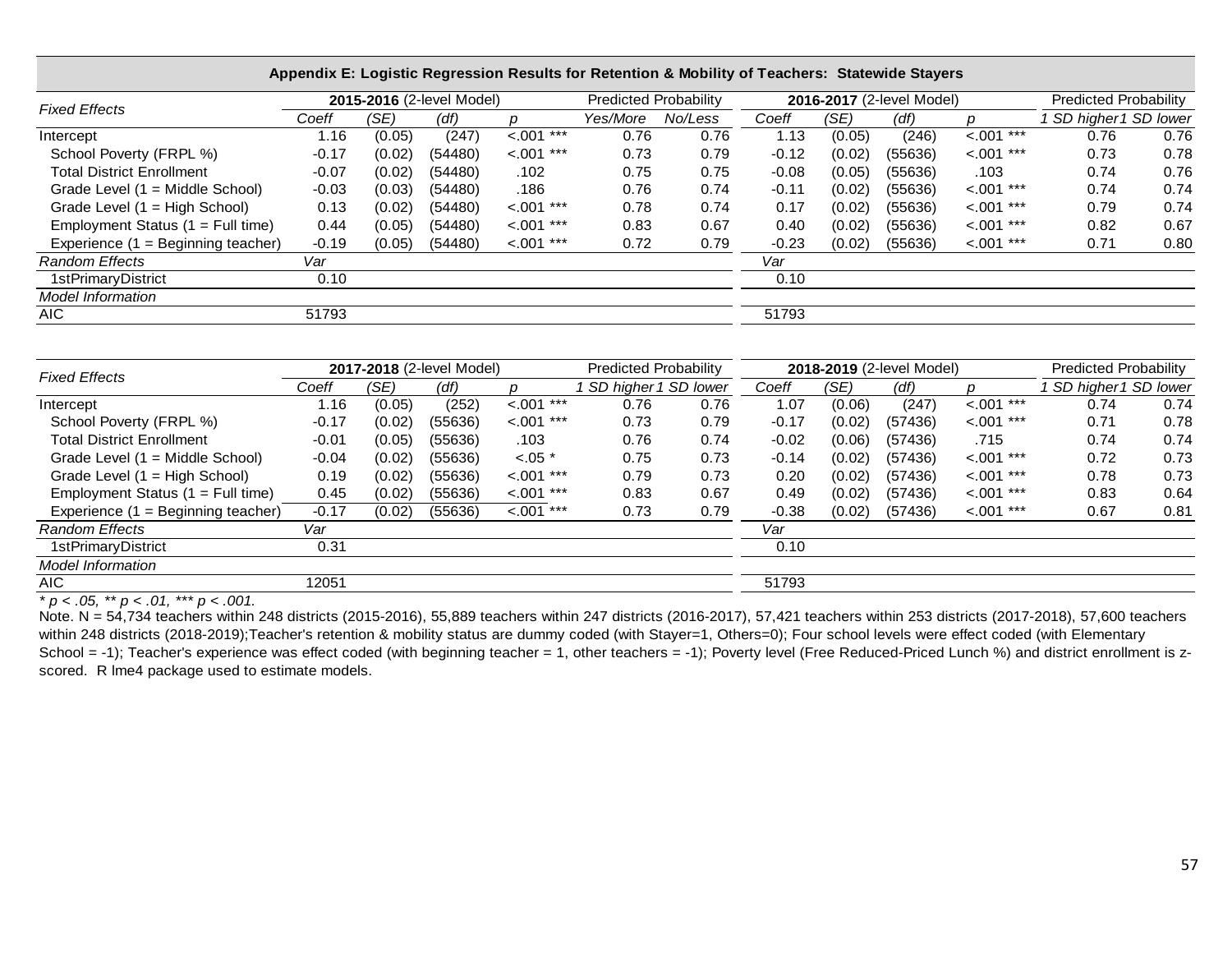|                                     |         | 2015-2016 (2-level Model) |        |               | <b>Predicted Probability</b> |         |         |        | 2016-2017 (2-level Model) |               | Predicted Probability |      |  |
|-------------------------------------|---------|---------------------------|--------|---------------|------------------------------|---------|---------|--------|---------------------------|---------------|-----------------------|------|--|
| <b>Fixed Effects</b>                | Coeff   | (SE)                      | (df)   |               | Yes/More                     | No/Less | Coeff   | (SE)   | (df)                      |               | SD higher 1 SD lower  |      |  |
| Intercept                           | $-0.87$ | (0.08)                    | (228)  | < .001<br>*** | 0.30                         | 0.30    | $-0.66$ | (0.08) | (230)                     | $< 0.001$ *** | 0.34                  | 0.34 |  |
| School Poverty (FRPL %)             | 0.06    | (0.03)                    | (8808) | .084          | 0.31                         | 0.28    | 0.02    | (0.03) | (9008)                    | .550          | 0.35                  | 0.34 |  |
| <b>Total District Enrollment</b>    | 0.27    | (0.08)                    | (8808) | ***<br>< .001 | 0.36                         | 0.29    | 0.32    | (0.08) | (9008)                    | $< .001$ ***  | 0.42                  | 0.29 |  |
| Grade Level (1 = Middle School)     | 0.06    | (0.04)                    | (8808) | .117          | 0.31                         | 0.35    | 0.17    | (0.04) | (9008)                    | $< 0.001$ *** | 0.38                  | 0.36 |  |
| Grade Level (1 = High School)       | $-0.32$ | (0.04)                    | (8808) | < .001<br>*** | 0.23                         | 0.35    | $-0.24$ | (0.04) | (9008)                    | $< 0.001$ *** | 0.29                  | 0.36 |  |
| Employment Status $(1 = Full time)$ | 0.09    | (0.04)                    | (8808) | $< .05$ *     | 0.31                         | 0.28    | 0.11    | (0.04) | (9008)                    | $< 0.01$ **   | 0.37                  | 0.32 |  |
| Experience (1 = Beginning teacher)  | $-0.13$ | (0.04)                    | (8808) | $< 0.01$ **   | 0.27                         | 0.32    | $-0.01$ | (0.04) | (9008)                    | .724          | 0.34                  | 0.34 |  |
| <b>Random Effects</b>               | Var     |                           |        |               |                              |         | Var     |        |                           |               |                       |      |  |
| District ID                         | 0.27    |                           |        |               |                              |         | 0.26    |        |                           |               |                       |      |  |
| <b>Model Information</b>            |         |                           |        |               |                              |         |         |        |                           |               |                       |      |  |
| <b>AIC</b>                          | 11462   |                           |        |               |                              |         | 11851   |        |                           |               |                       |      |  |

| Appendix F: Logistic Regression Results for Retention & Mobility of Teachers: Statewide Movers-in within Non-stayers |  |
|----------------------------------------------------------------------------------------------------------------------|--|
|----------------------------------------------------------------------------------------------------------------------|--|

| <b>Fixed Effects</b>                 |         | 2017-2018 (2-level Model) |        |               | Predicted Probability |      |         |        | 2018-2019 (2-level Model) |               | <b>Predicted Probability</b> |      |
|--------------------------------------|---------|---------------------------|--------|---------------|-----------------------|------|---------|--------|---------------------------|---------------|------------------------------|------|
|                                      | Coeff   | (SE)                      | (df)   |               | SD higher 1 SD lower  |      | Coeff   | (SE)   | (df)                      |               | SD higher 1 SD lower         |      |
| Intercept                            | $-0.88$ | (0.08)                    | (241)  | $< .001$ ***  | 0.29                  | 0.29 | $-0.75$ | (0.09) | (229)                     | $< .001$ ***  | 0.32                         | 0.32 |
| School Poverty (FRPL %)              | 0.09    | (0.03)                    | (9384) | $< 0.01$ **   | 0.31                  | 0.27 | $-0.03$ | (0.03) | (8385)                    | .459          | 0.32                         | 0.33 |
| <b>Total District Enrollment</b>     | 0.33    | (0.08)                    | (9384) | $< 0.001$ *** | 0.37                  | 0.29 | 0.29    | (0.09) | (8385)                    | $< 0.01$ **   | 0.39                         | 0.31 |
| Grade Level (1 = Middle School)      | $-0.01$ | (0.04)                    | (9384) | .893          | 0.29                  | 0.36 | 0.08    | (0.04) | (8385)                    | $< .05$ *     | 0.34                         | 0.38 |
| Grade Level (1 = High School)        | $-0.29$ | (0.41)                    | (9384) | $< 0.001$ *** | 0.24                  | 0.36 | $-0.32$ | (0.04) | (8385)                    | $< .001$ ***  | 0.26                         | 0.38 |
| Employment Status $(1 = Full time)$  | 0.07    | (0.04)                    | (9384) | .051          | 0.31                  | 0.28 | 0.20    | (0.04) | (8385)                    | $< 0.001$ *** | 0.37                         | 0.28 |
| Experience $(1 =$ Beginning teacher) | $-0.12$ | (0.04)                    | (9384) | $< 01$ **     | 0.27                  | 0.32 | $-0.03$ | (0.04) | (8385)                    | .397          | 0.31                         | 0.33 |
| <b>Random Effects</b>                | Var     |                           |        |               |                       |      | Var     |        |                           |               |                              |      |
| District ID                          | 0.31    |                           |        |               |                       |      | 0.43    |        |                           |               |                              |      |
| <b>Model Information</b>             |         |                           |        |               |                       |      |         |        |                           |               |                              |      |
| AIC                                  | 12051   |                           |        |               |                       |      | 11054   |        |                           |               |                              |      |
|                                      |         |                           |        |               |                       |      |         |        |                           |               |                              |      |

 $\frac{}{p}$   $\times$  .05,  $\frac{1}{p}$   $\times$  .01,  $\frac{1}{p}$   $\times$  .001.

Note. N = 9043 teachers within 229 districts (2015-2016), 9245 teachers within 231 districts (2016-2017), 9632 teachers within 242 districts (2017-2018), 8621 teachers within 230 districts (2018-2019);Teacher's retention & mobility status are dummy coded (with Mover-in = 1, Others = 0); Three school levels were effect coded (with Elementary School = -1); Teacher's experience was effect coded(with beginning teacher = 1, other teachers = -1); Poverty level (Free Reduced-Priced Lunch %) and district enrollment is zscored. R lme4 package used to estimate models.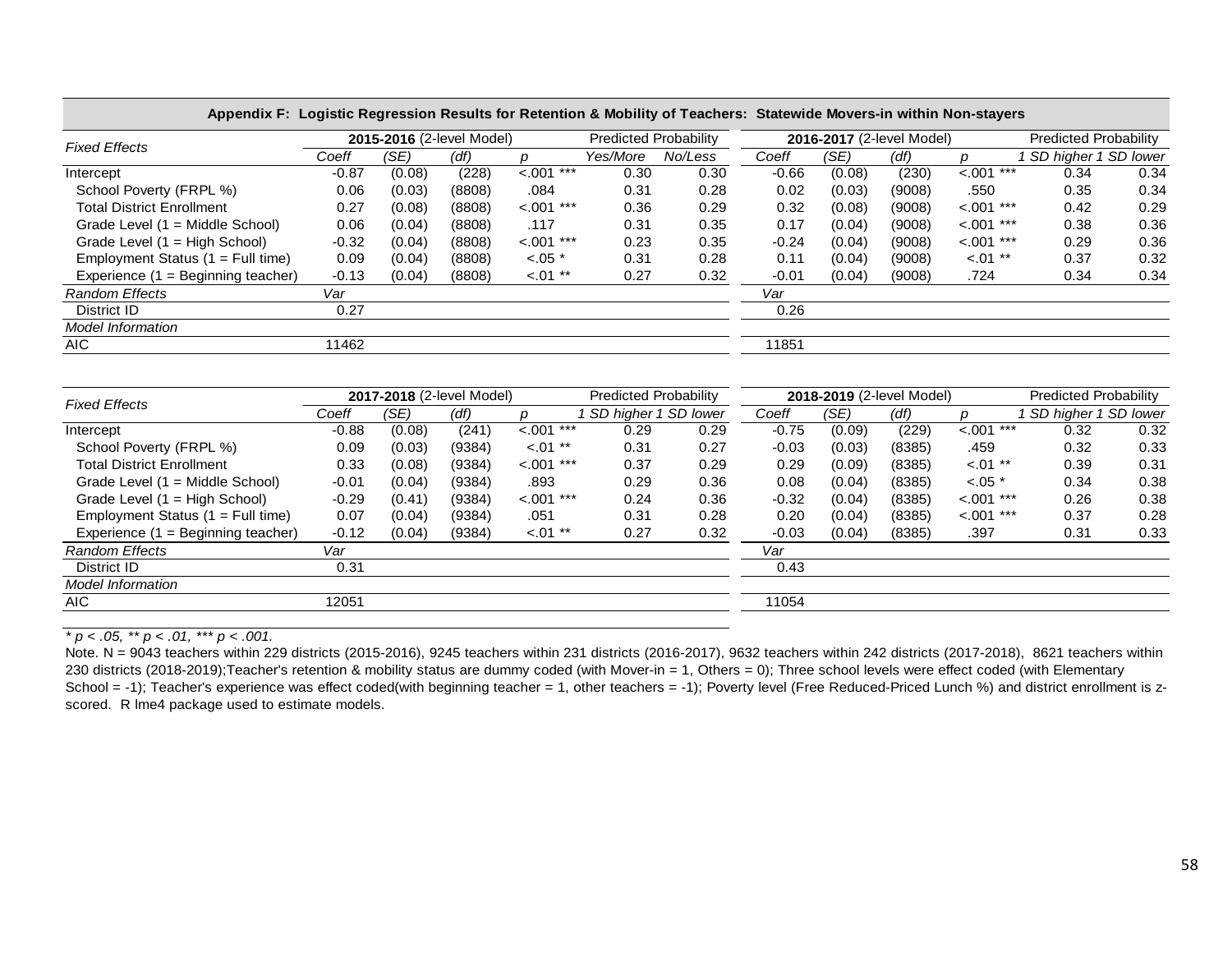| Appendix G: Logistic Regression Results for Retention & Mobility of Teachers: Statewide Movers Out within Non-stayers |         |        |                           |               |                              |         |         |                           |        |                    |                              |      |
|-----------------------------------------------------------------------------------------------------------------------|---------|--------|---------------------------|---------------|------------------------------|---------|---------|---------------------------|--------|--------------------|------------------------------|------|
| <b>Fixed Effects</b>                                                                                                  |         |        | 2015-2016 (2-level Model) |               | <b>Predicted Probability</b> |         |         | 2016-2017 (2-level Model) |        |                    | <b>Predicted Probability</b> |      |
|                                                                                                                       | Coeff   | (SE)   | (df)                      | $\mathbf{r}$  | Yes/More                     | No/Less | Coeff   | (SE)                      | (df)   | $\mathbf{D}$       | 1 SD higher 1 SD lower       |      |
| Intercept                                                                                                             | $-1.27$ | (0.09) | (228)                     | $< .001$ ***  | 0.22                         | 0.22    | $-1.61$ | (0.08)                    | (230)  | $\frac{1}{2}$ .001 | 0.17                         | 0.17 |
| School Poverty (FRPL %)                                                                                               | 0.08    | (0.04) | (8808)                    | $-.05$ *      | 0.23                         | 0.21    | 0.10    | (0.04)                    | (9008) | $< 0.01$ **        | 0.18                         | 0.15 |
| <b>Total District Enrollment</b>                                                                                      | $-0.23$ | (0.08) | (8808)                    | $<.01***$     | 0.18                         | 0.24    | $-0.27$ | (0.06)                    | (9008) | $< .001$ ***       | 0.13                         | 0.20 |
| Grade Level (1 = Middle School)                                                                                       | 0.02    | (0.05) | (8808)                    | .667          | 0.22                         | 0.20    | $-0.05$ | (0.05)                    | (9008) | .295               | 0.16                         | 0.16 |
| Grade Level (1 = High School)                                                                                         | 0.10    | (0.04) | (8808)                    | $-.05$ *      | 0.24                         | 0.20    | 0.08    | (0.04)                    | (9008) | .061               | 0.18                         | 0.16 |
| Employment Status (1 = Full time)                                                                                     | 0.30    | (0.05) | (8808)                    | $< .001$ ***  | 0.27                         | 0.17    | 0.31    | (0.05)                    | (9008) | $< 0.01$ ***       | 0.21                         | 0.13 |
| Experience (1 = Beginning teacher)                                                                                    | 0.29    | (0.04) | (8808)                    | $< .001$ ***  | 0.27                         | 0.17    | 0.05    | (0.05)                    | (9008) | .286               | 0.17                         | 0.16 |
| <b>Random Effects</b>                                                                                                 | Var     |        |                           |               |                              |         | Var     |                           |        |                    |                              |      |
| District ID                                                                                                           | 0.30    |        |                           |               |                              |         | 0.15    |                           |        |                    |                              |      |
| <b>Model Information</b>                                                                                              |         |        |                           |               |                              |         |         |                           |        |                    |                              |      |
| <b>AIC</b>                                                                                                            | 9334    |        |                           |               |                              |         | 9209    |                           |        |                    |                              |      |
|                                                                                                                       |         |        |                           |               |                              |         |         |                           |        |                    |                              |      |
| <b>Fixed Effects</b>                                                                                                  |         |        | 2017-2018 (2-level Model) |               | <b>Predicted Probability</b> |         |         | 2018-2019 (2-level Model) |        |                    | <b>Predicted Probability</b> |      |
|                                                                                                                       | Coeff   | (SE)   | (df)                      | $\mathcal{D}$ | 1 SD higher 1 SD lower       |         | Coeff   | (SE)                      | (df)   | $\mathcal{D}$      | 1 SD higher 1 SD lower       |      |
| Intercept                                                                                                             | $-1.39$ | (0.08) | (241)                     | $-.001$ ***   | 0.20                         | 0.20    | $-1.76$ | (0.08)                    | (229)  | $< .001$ ***       | 0.15                         | 0.15 |
| School Poverty (FRPL %)                                                                                               | 0.13    | (0.04) | (9384)                    | $< 0.001$ *** | 0.22                         | 0.18    | 0.05    | (0.04)                    | (8385) | .233               | 0.15                         | 0.14 |
| <b>Total District Enrollment</b>                                                                                      | $-0.22$ | (0.07) | (9384)                    | $-.01**$      | 0.17                         | 0.21    | $-0.19$ | (0.07)                    | (8385) | $-.01$ **          | 0.12                         | 0.15 |
| Grade Level (1 = Middle School)                                                                                       | 0.04    | (0.04) | (9384)                    | .359          | 0.21                         | 0.18    | 0.02    | (0.05)                    | (8385) | .699               | 0.15                         | 0.12 |
| Grade Level (1 = High School)                                                                                         | 0.11    | (0.04) | (9384)                    | $< .05$ *     | 0.22                         | 0.18    | 0.19    | (0.05)                    | (8385) | $< .001$ ***       | 0.17                         | 0.12 |
| Employment Status (1 = Full time)                                                                                     | 0.39    | (0.05) | (9384)                    | $< .001$ ***  | 0.27                         | 0.14    | 0.28    | (0.05)                    | (8385) | $< 0.01$ ***       | 0.19                         | 0.12 |
| Experience $(1 =$ Beginning teacher)                                                                                  | 0.20    | (0.04) | (9384)                    | $< .001$ ***  | 0.23                         | 0.17    | 0.09    | (0.05)                    | (8385) | $< .05$ *          | 0.16                         | 0.14 |
| <b>Random Effects</b>                                                                                                 | Var     |        |                           |               |                              |         | Var     |                           |        |                    |                              |      |
| District ID                                                                                                           | 0.20    |        |                           |               |                              |         | 0.19    |                           |        |                    |                              |      |
| <b>Model Information</b>                                                                                              |         |        |                           |               |                              |         |         |                           |        |                    |                              |      |
| <b>AIC</b>                                                                                                            | 9988    |        |                           |               |                              |         | 7638    |                           |        |                    |                              |      |

 $\frac{p}{p}$  < .05, \*\* *p* < .01, \*\*\* *p* < .001.

Note. N = 9,043 teachers within 229 districts (2015-2016), 9245 teachers within 231 districts (2016-2017), 9632 teachers within 242 districts (2017-2018), 8621 teachers within 230 districts (2018-2019);Teacher's retention & mobility status are dummy coded (with Mover-out = 1, Others = 0); Three school levels were effect coded (with Elementary School = -1); Teacher's experience was effect coded(with beginning teacher = 1, other teachers = -1); Poverty level (Free Reduced-Priced Lunch %) and district enrollment is zscored. R lme4 package used to estimate models.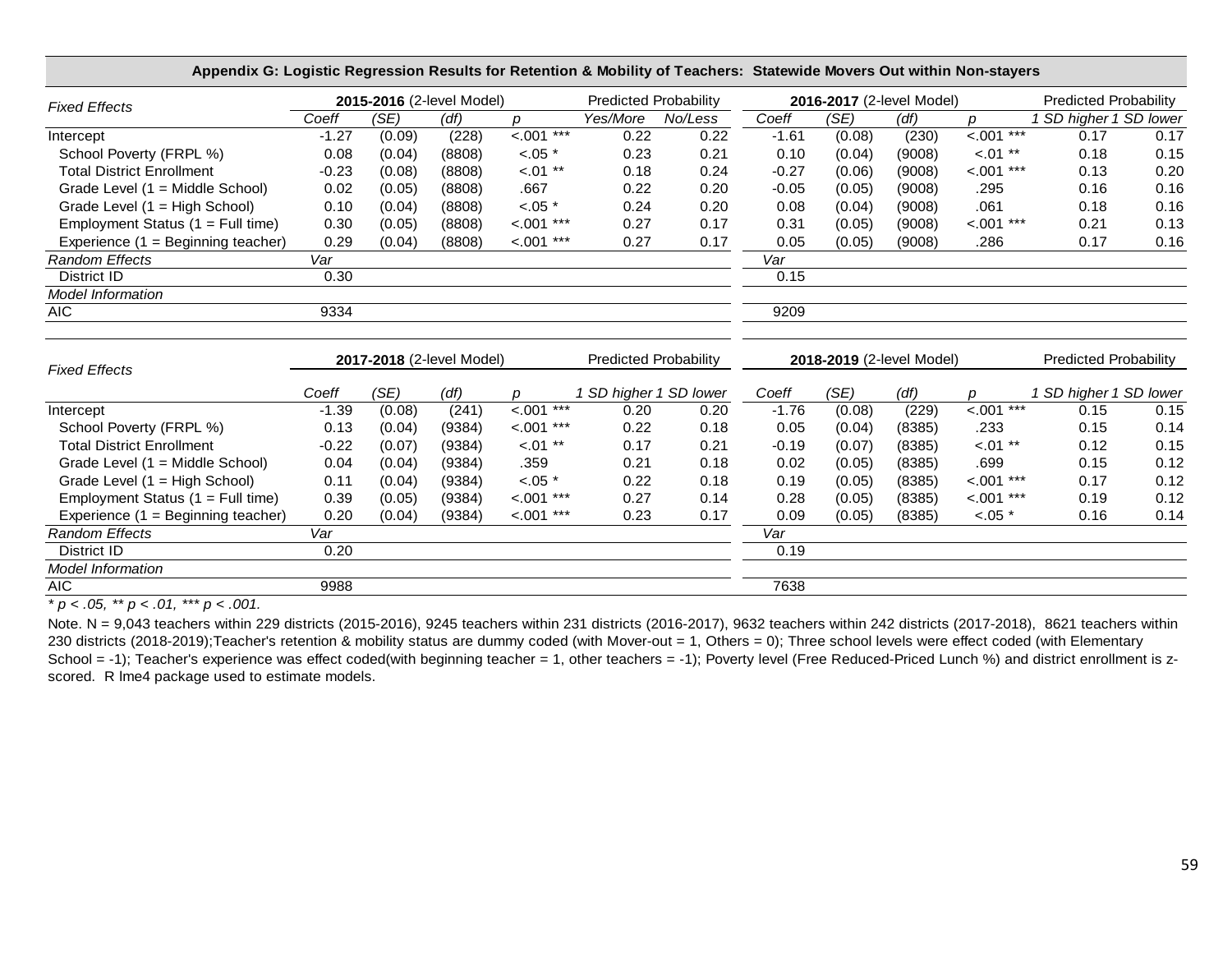| Appendix H: Logistic Regression Results for Retention & Mobility of Teachers: Statewide Exiters within Non-stayers |                           |        |        |               |                              |         |                           |        |        |               |                              |      |
|--------------------------------------------------------------------------------------------------------------------|---------------------------|--------|--------|---------------|------------------------------|---------|---------------------------|--------|--------|---------------|------------------------------|------|
| <b>Fixed Effects</b>                                                                                               | 2015-2016 (2-level Model) |        |        |               | <b>Predicted Probability</b> |         | 2016-2017 (2-level Model) |        |        |               | <b>Predicted Probability</b> |      |
|                                                                                                                    | Coeff                     | (SE)   | (df)   |               | Yes/More                     | No/Less | Coeff                     | (SE)   | (df)   |               | SD higher 1 SD lower         |      |
| Intercept                                                                                                          | $-0.23$                   | (0.05) | (228)  | $< .001$ ***  | 0.44                         | 0.44    | $-0.14$                   | (0.06) | (230)  | $< .05$ *     | 0.46                         | 0.46 |
| School Poverty (FRPL %)                                                                                            | $-0.10$                   | (0.03) | (8808) | $< .001$ ***  | 0.42                         | 0.47    | $-0.06$                   | (0.03) | (9008) | $< .05$ *     | 0.45                         | 0.48 |
| <b>Total District Enrollment</b>                                                                                   | $-0.02$                   | (0.04) | (8808) | .653          | 0.44                         | 0.41    | $-0.06$                   | (0.05) | (9008) | .253          | 0.45                         | 0.47 |
| Grade Level (1 = Middle School)                                                                                    | $-0.06$                   | (0.04) | (8808) | .128          | 0.43                         | 0.41    | $-0.13$                   | (0.04) | (9008) | $< 0.001$ *** | 0.43                         | 0.45 |
| Grade Level (1 = High School)                                                                                      | 0.21                      | (0.04) | (8808) | $< 0.01$ ***  | 0.50                         | 0.41    | 0.17                      | (0.04) | (9008) | $< .001$ ***  | 0.51                         | 0.45 |
| Employment Status $(1 = Full time)$                                                                                | $-0.26$                   | (0.03) | (8808) | $< 0.001$ *** | 0.38                         | 0.51    | $-0.28$                   | (0.03) | (9008) | $< 0.001$ *** | 0.40                         | 0.53 |
| Experience $(1 = \text{Beginning teacher})$                                                                        | $-0.12$                   | (0.04) | (8808) | $-.01**$      | 0.41                         | 0.47    | $-0.02$                   | (0.04) | (9008) | .618          | 0.46                         | 0.47 |
| <b>Random Effects</b>                                                                                              | Var                       |        |        |               |                              |         | Var                       |        |        |               |                              |      |
| District ID                                                                                                        | 0.05                      |        |        |               |                              |         | 0.11                      |        |        |               |                              |      |
| <b>Model Information</b>                                                                                           |                           |        |        |               |                              |         |                           |        |        |               |                              |      |
| AIC                                                                                                                | 12044                     |        |        |               |                              |         | 12262                     |        |        |               |                              |      |

| <b>Fixed Effects</b>                 | 2017-2018 (2-level Model) |        |        |                | <b>Predicted Probability</b> |      | 2018-2019 (2-level Model) |        |        |               | Predicted Probability |      |
|--------------------------------------|---------------------------|--------|--------|----------------|------------------------------|------|---------------------------|--------|--------|---------------|-----------------------|------|
|                                      | Coeff                     | (SE)   | (df)   |                | SD higher 1 SD lower         |      | Coeff                     | (SE)   | (df)   |               | SD higher 1 SD lower  |      |
| Intercept                            | $-0.14$                   | (0.06) | (241)  | .065           | 0.47                         | 0.47 | 0.01                      | (0.07) | (229)  | .858          | 0.50                  | 0.50 |
| School Poverty (FRPL %)              | $-0.18$                   | (0.03) | (9384) | ***<br>$-.001$ | 0.42                         | 0.51 | $-0.01$                   | (0.03) | (8385) | .792          | 0.50                  | 0.50 |
| <b>Total District Enrollment</b>     | $-0.10$                   | (0.05) | (9384) | .062           | 0.44                         | 0.45 | $-0.10$                   | (0.07) | (8385) | .153          | 0.48                  | 0.50 |
| Grade Level $(1 = Middle School)$    | $-0.01$                   | (0.04) | (9384) | .821           | 0.46                         | 0.42 | $-0.07$                   | (0.04) | (8385) | .062          | 0.48                  | 0.47 |
| Grade Level $(1 = High School)$      | 0.18                      | (0.04) | (9384) | $< .001$ ***   | 0.51                         | 0.42 | 0.18                      | (0.04) | (8385) | $< 0.001$ *** | 0.55                  | 0.47 |
| Employment Status $(1 = Full time)$  | $-0.29$                   | (0.03) | (9384) | $< .001$ ***   | 0.40                         | 0.54 | $-0.32$                   | (0.04) | (8385) | $< .001$ ***  | 0.42                  | 0.58 |
| Experience $(1 =$ Beginning teacher) | $-0.05$                   | (0.04) | (9384) | .181           | 0.45                         | 0.48 | $-0.02$                   | (0.04) | (8385) | .514          | 0.50                  | 0.51 |
| <b>Random Effects</b>                | Var                       |        |        |                |                              |      | Var                       |        |        |               |                       |      |
| District ID                          | 0.11                      |        |        |                |                              |      | 0.19                      |        |        |               |                       |      |
| <b>Model Information</b>             |                           |        |        |                |                              |      |                           |        |        |               |                       |      |
| AIC.                                 | 12677                     |        |        |                |                              |      | 11482                     |        |        |               |                       |      |

*\* p < .05, \*\* p < .01, \*\*\* p < .001.*

Note. N = 9043 teachers within 229 districts (2015-2016), 9245 teachers within 231 districts (2016-2017), 9632 teachers within 242 districts (2017-2018), 8621 teachers within 230 districts (2018-2019);Teacher's retention & mobility status are dummy coded (with Mover-out = 1, Others = 0); Three school levels were effect coded (with Elementary School = -1); Teacher's experience was effect coded(with beginning teacher = 1, other teachers = -1); Poverty level (Free Reduced-Priced Lunch %) and district enrollment is z-scored. R lme4 package used to estimate models.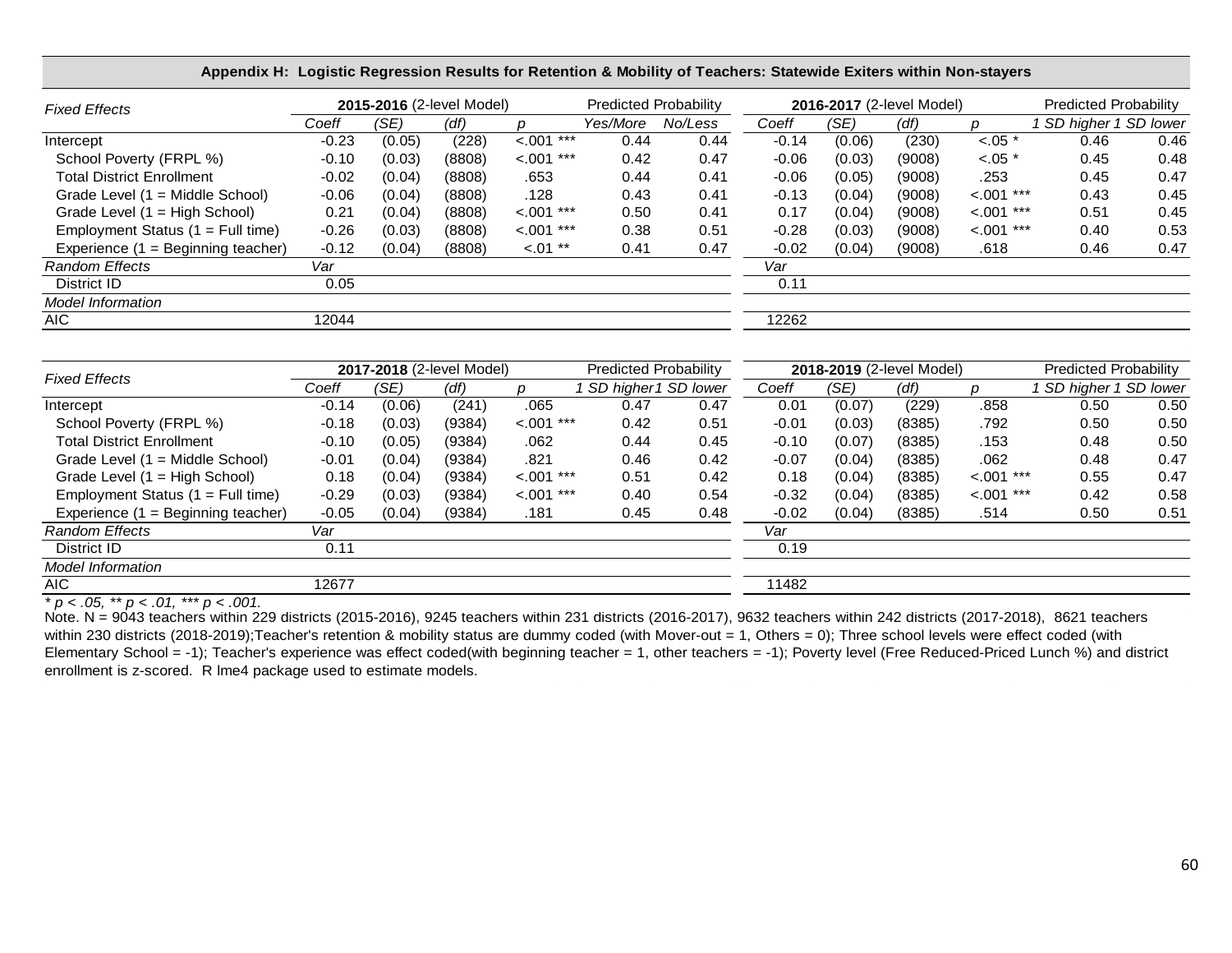|                                   |         |        |                           |              |                              | Appendix I: Logistic Regression Results for Retention and Mobility of Teachers: Beginning Teacher Stayers vs. Non-Stayers |         |        |                           |              |                              |         |  |
|-----------------------------------|---------|--------|---------------------------|--------------|------------------------------|---------------------------------------------------------------------------------------------------------------------------|---------|--------|---------------------------|--------------|------------------------------|---------|--|
|                                   |         |        | 2015-2016 (2-level Model) |              | <b>Predicted Probability</b> |                                                                                                                           |         |        | 2016-2017 (2-level Model) |              | <b>Predicted Probability</b> |         |  |
| <b>Fixed Effects</b>              | Coeff   | (SE)   | (df)                      |              | Yes/More                     | No/Less                                                                                                                   | Coeff   | (SE)   | (df)                      |              | Yes/More                     | No/Less |  |
| Intercept                         | 0.86    | (0.07) | (199)                     | $< .001$ *** | 0.70                         | 0.70                                                                                                                      | 0.89    | (0.08) | (196)                     | $< .001$ *** | 0.71                         | 0.71    |  |
| School Poverty (FRL%)             | $-0.09$ | (0.05) | (3226)                    | .076         | 0.68                         | 0.72                                                                                                                      | 0.01    | (0.05) | (3157)                    | .777         | 0.71                         | 0.71    |  |
| Grade Level (Middle School = 1)   | $-0.12$ | (0.07) | (3226)                    | .093         | 0.68                         | 0.68                                                                                                                      | $-0.13$ | (0.07) | (3157)                    | .082         | 0.68                         | 0.70    |  |
| Grade Level (High School =1)      | 0.23    | (0.07) | (3226)                    | $.002**$     | 0.75                         | 0.68                                                                                                                      | 0.18    | (0.07) | (3157)                    | $.009**$     | 0.75                         | 0.70    |  |
| Teacher Status (Full time $= 1$ ) | 0.50    | (0.06) | (3226)                    | $< .001$ *** | 0.80                         | 0.59                                                                                                                      | 0.38    | (0.06) | (3157)                    | $< 0.01$ *** | 0.78                         | 0.62    |  |
| District Size                     | 0.03    | (0.06) | (3226)                    | .623         | 0.71                         | 0.70                                                                                                                      | $-0.05$ | (0.07) | (3157)                    | .438         | 0.70                         | 0.72    |  |
| BEST District (Yes = 1)           | $-0.04$ | (0.05) | (3226)                    | .427         | 0.69                         | 0.71                                                                                                                      | $-0.04$ | (0.06) | (3157)                    | .512         | 0.70                         | 0.72    |  |
| <b>Random Effects</b>             | Var     |        |                           |              |                              |                                                                                                                           | Var     |        |                           |              |                              |         |  |
| District ID                       | 0.06    |        |                           |              |                              |                                                                                                                           | 0.10    |        |                           |              |                              |         |  |
| <b>Model Information</b>          |         |        |                           |              |                              |                                                                                                                           |         |        |                           |              |                              |         |  |
| AIC.                              | 3695    |        |                           |              |                              |                                                                                                                           | 3720    |        |                           |              |                              |         |  |

*Note. N = 3360 teachers within 197 districts (2016-17). Note. N = 3432 teachers within 200 districts (2015-16).Across all years, teacher's retention & mobility* 

| TWOLG. TV — JILA LOQUTCHS WILLINI ZUU UISTITUS (ZUTJ-TU).ACIUSS AII VOATS, IGACHCHS TOCHIUUH & IHUDIIIIV |
|----------------------------------------------------------------------------------------------------------|
| status are dummy coded (with Stayers=1, Others=0); Three school grade levels were effect coded, with     |
| elementary school as reference group; Teacher status and BEST district are effect-coded; Poverty level   |
| and district size are z-scored. R Ime4 package used to estimate models.                                  |
|                                                                                                          |

AIC 3582 3974

| Fixed Effects                      |         |        | 2017-2018 (2-level Model) |               | Predicted Probability |         |         |        | 2018-2019 (2-level Model) |              | <b>Predicted Probability</b> |         |  |
|------------------------------------|---------|--------|---------------------------|---------------|-----------------------|---------|---------|--------|---------------------------|--------------|------------------------------|---------|--|
|                                    | Coeff   | (SE)   | (df)                      |               | Yes/More              | No/Less | Coeff   | (SE)   | (df)                      |              | Yes/More                     | No/Less |  |
| Intercept                          | 0.81    | (0.07) | (213)                     | $< 0.001$ *** | 0.69                  | 0.69    | 0.59    | (0.09) | (207)                     | $< .001$ *** | 0.64                         | 0.64    |  |
| School Poverty (FRL%)              | $-0.09$ | (0.05) | (3114)                    | .063          | 0.67                  | 0.71    | $-0.12$ | (0.05) | (3254)                    | .023         | 0.61                         | 0.67    |  |
| Grade Level (Middle School = $1$ ) | $-0.21$ | (0.07) | (3114)                    | $.004$ **     | 0.65                  | 0.70    | $-0.11$ | (0.07) | (3254)                    | .112         | 0.62                         | 0.63    |  |
| Grade Level (High School =1)       | 0.15    | (0.07) | (3114)                    | $.040*$       | 0.72                  | 0.70    | 0.17    | (0.07) | (3254)                    | $.012*$      | 0.68                         | 0.63    |  |
| Teacher Status (Full time = 1)     | 0.49    | (0.06) | (3114)                    | $< .001$ ***  | 0.79                  | 0.58    | 0.52    | (0.06) | (3254)                    | $< .001$ *** | 0.75                         | 0.52    |  |
| District Size                      | 0.07    | (0.06) | (3114)                    | .243          | 0.71                  | 0.68    | $-0.10$ | (0.11) | (3254)                    | .339         | 0.62                         | 0.67    |  |
| BEST & Full-fledged (Yes = 1)      | $-0.04$ | (0.06) | (3114)                    | .418          | 0.68                  | 0.70    | 0.02    | (0.08) | (3254)                    | .821         | 0.65                         | 0.64    |  |
| Random Effects                     | Var     |        |                           |               |                       |         | Var     |        |                           |              |                              |         |  |
| District ID                        | 0.05    |        |                           |               |                       |         | 0.27    |        |                           |              |                              |         |  |
| Model Information                  |         |        |                           |               |                       |         |         |        |                           |              |                              |         |  |

*Note. N = 3334 teachers within 214 districts (2017-18).*

\* *p* < .05, \*\* *p* < .01, \*\*\* *p* < .001.

*Model Information*

*Note. N = 3468 teachers within 208 districts (2018-19).*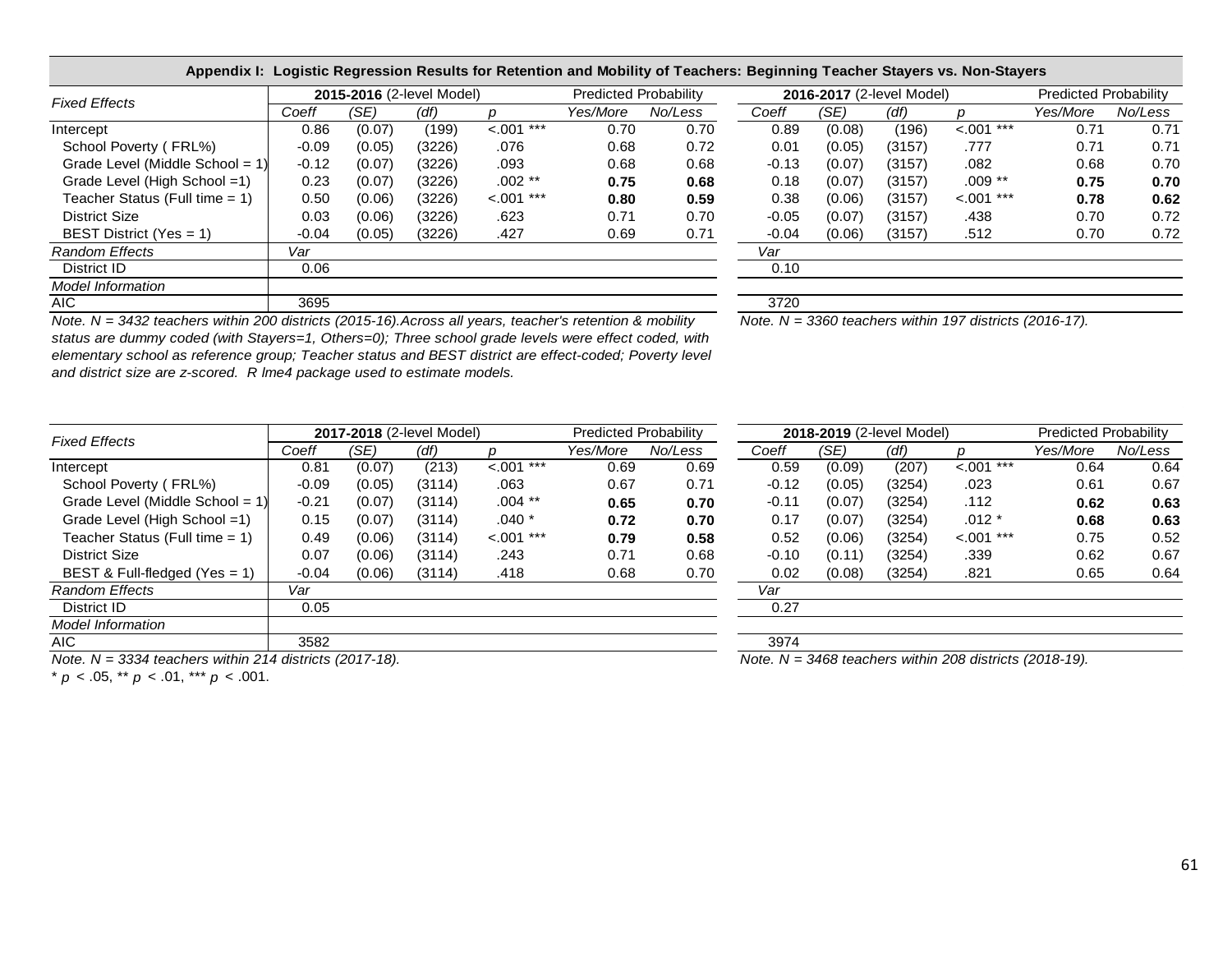| Appendix J: Logistic Regression Results for Retention & Mobility of Teachers: Beginning Teacher Movers-in vs. Others within Non-stayers |         |        |                           |              |                              |         |         |        |                           |              |                              |         |
|-----------------------------------------------------------------------------------------------------------------------------------------|---------|--------|---------------------------|--------------|------------------------------|---------|---------|--------|---------------------------|--------------|------------------------------|---------|
| <b>Fixed Effects</b>                                                                                                                    |         |        | 2015-2016 (2-level Model) |              | <b>Predicted Probability</b> |         |         |        | 2016-2017 (2-level Model) |              | <b>Predicted Probability</b> |         |
|                                                                                                                                         | Coeff   | (SE)   | (df)                      |              | Yes/More                     | No/Less | Coeff   | (SE)   | (df)                      |              | Yes/More                     | No/Less |
| Intercept                                                                                                                               | $-0.94$ | (0.13) | (141)                     | $< .001$ *** | 0.28                         | 0.28    | $-0.50$ | (0.15) | (144)                     | $< 0.01$ *** | 0.38                         | 0.38    |
| School Poverty (FRL%)                                                                                                                   | $-0.11$ | (0.10) | (668)                     | .260         | 0.26                         | 0.30    | $-0.05$ | (0.10) | (681)                     | .639         | 0.37                         | 0.39    |
| Grade Level (Middle School = $1$ )                                                                                                      | 0.06    | (0.15) | (668)                     | .690         | 0.29                         | 0.38    | 0.10    | (0.14) | (681)                     | .443         | 0.40                         | 0.40    |
| Grade Level (High School =1)                                                                                                            | $-0.51$ | (0.16) | (668)                     | $.001**$     | 0.19                         | 0.38    | $-0.21$ | (0.14) | (681)                     | .121         | 0.33                         | 0.40    |
| Teacher Status (Full time $= 1$ )                                                                                                       | $-0.21$ | (0.11) | (668)                     | $.048*$      | 0.24                         | 0.33    | $-0.11$ | (0.10) | (681)                     | .282         | 0.35                         | 0.40    |
| <b>District Size</b>                                                                                                                    | 0.27    | (0.12) | (668)                     | $.029*$      | 0.34                         | 0.23    | 0.27    | (0.14) | (681)                     | .045 *       | 0.44                         | 0.32    |
| BEST District (Yes = 1)                                                                                                                 | 0.04    | (0.11) | (668)                     | .754         | 0.29                         | 0.27    | $-0.05$ | (0.12) | (681)                     | .679         | 0.37                         | 0.39    |
| <b>Random Effects</b>                                                                                                                   | Var     |        |                           |              |                              |         | Var     |        |                           |              |                              |         |
| District ID                                                                                                                             | 0.32    |        |                           |              |                              |         | 0.37    |        |                           |              |                              |         |
| <b>Model Information</b>                                                                                                                |         |        |                           |              |                              |         |         |        |                           |              |                              |         |
| AIC.                                                                                                                                    | 988     |        |                           |              |                              |         | 1092    |        |                           |              |                              |         |

*Note. N = 816 teachers within 142 districts (2015-16). Across all years, teacher's retention & mobility Note. N = 832 teachers within 145 districts (2016-17). status are dummy coded (with Movers-in=1, Others=0); Three school grade levels were effect coded,* 

*with elementary school as reference group; Teacher status and BEST district are effect-coded;* 

Poverty level and district size are z-scored R Ime4 nackage used to estimate models

| <b>Fixed Effects</b>               |         |        | 2017-2018 (2-level Model) |              | <b>Predicted Probability</b> |         | 2018-2019 (2-level Model) |        |       |              | Predicted Probability |         |
|------------------------------------|---------|--------|---------------------------|--------------|------------------------------|---------|---------------------------|--------|-------|--------------|-----------------------|---------|
|                                    | Coeff   | (SE)   | (df)                      |              | Yes/More                     | No/Less | Coeff                     | (SE)   | (df)  |              | Yes/More              | No/Less |
| Intercept                          | $-0.84$ | (0.12) | (151)                     | $< .001$ *** | 0.30                         | 0.30    | $-0.78$                   | (0.13) | (145) | $< 0.01$ *** | 0.31                  | 0.31    |
| School Poverty (FRL%)              | 0.00    | (0.09) | (633)                     | .965         | 0.30                         | 0.30    | $-0.08$                   | (0.09) | (819) | .338         | 0.30                  | 0.33    |
| Grade Level (Middle School = $1$ ) | $-0.15$ | (0.14) | (633)                     | .254         | 0.27                         | 0.33    | 0.12                      | (0.12) | (819) | .307         | 0.34                  | 0.37    |
| Grade Level (High School =1)       | 0.03    | (0.14) | (633)                     | .798         | 0.31                         | 0.33    | $-0.35$                   | (0.12) | (819) | $.004$ **    | 0.24                  | 0.37    |
| Teacher Status (Full time $= 1$ )  | $-0.05$ | (0.10) | (633)                     | .625         | 0.29                         | 0.31    | 0.25                      | (0.10) | (819) | $.011 *$     | 0.37                  | 0.26    |
| <b>District Size</b>               | 0.33    | (0.11) | (633)                     | $.004$ **    | 0.38                         | 0.24    | 0.40                      | (0.14) | (819) | $.006**$     | 0.41                  | 0.24    |
| BEST & Full-fledged (Yes = 1)      | $-0.02$ | (0.11) | (633)                     | .831         | 0.30                         | 0.31    | $-0.09$                   | (0.12) | (819) | .445         | 0.30                  | 0.33    |
| <b>Random Effects</b>              | Var     |        |                           |              |                              |         | Var                       |        |       |              |                       |         |
| District ID                        | 0.16    |        |                           |              |                              |         | 0.31                      |        |       |              |                       |         |
| <b>Model Information</b>           |         |        |                           |              |                              |         |                           |        |       |              |                       |         |
| AIC.                               | 974     |        |                           |              |                              |         | 1262                      |        |       |              |                       |         |

*Note. N = 791 teachers within 152 districts (2017-18).*

*Note. N = 971 teachers within 146 districts (2018-19).*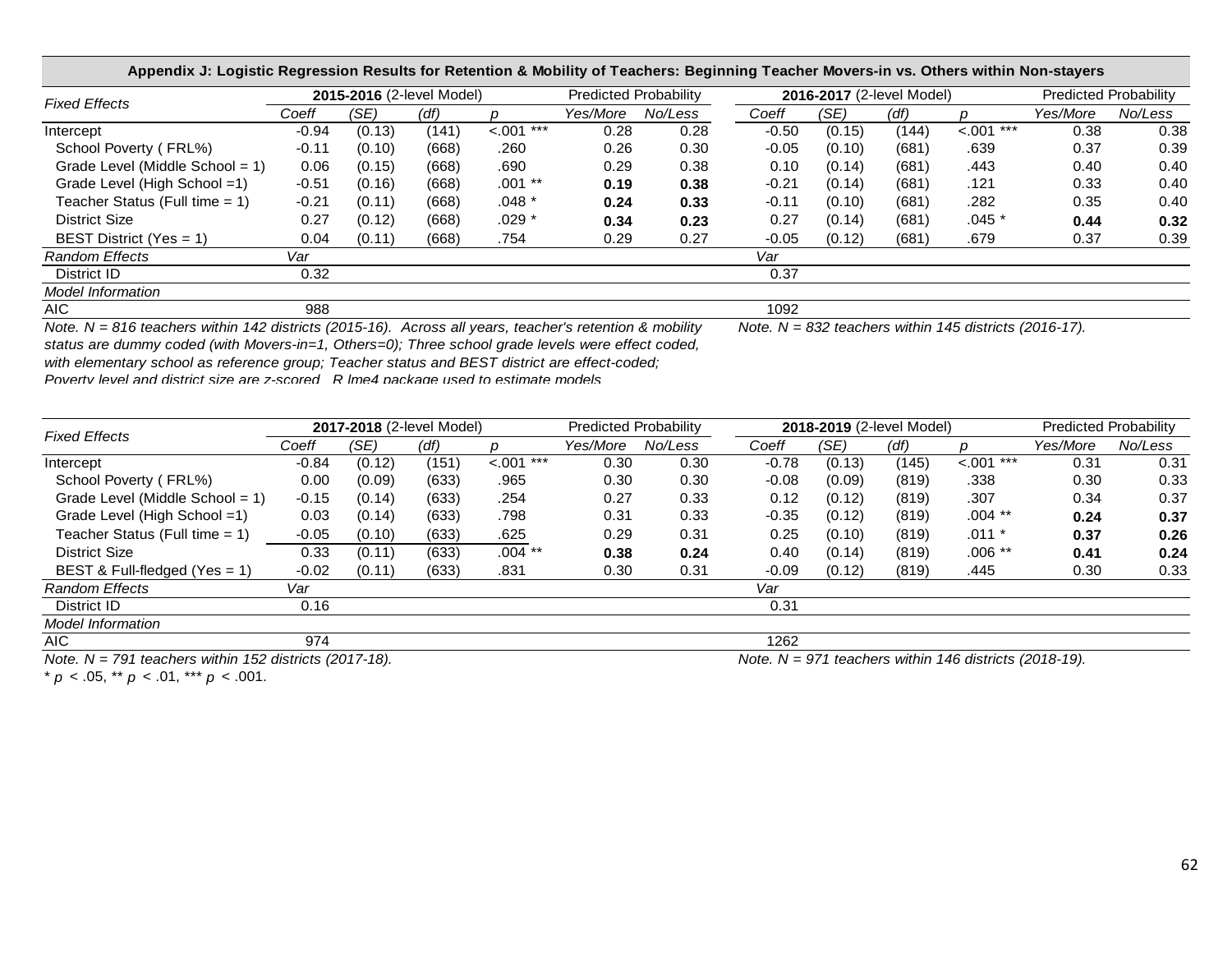| Appendix K: Logistic Regression Results for Retention & Mobility of Teachers: Beginning Teacher Movers-out vs. Others within Non-stayers |         |        |                           |               |                              |         |         |        |                           |                |                              |         |
|------------------------------------------------------------------------------------------------------------------------------------------|---------|--------|---------------------------|---------------|------------------------------|---------|---------|--------|---------------------------|----------------|------------------------------|---------|
| <b>Fixed Effects</b>                                                                                                                     |         |        | 2015-2016 (2-level Model) |               | <b>Predicted Probability</b> |         |         |        | 2016-2017 (2-level Model) |                | <b>Predicted Probability</b> |         |
|                                                                                                                                          | Coeff   | (SE)   | (df)                      |               | Yes/More                     | No/Less | Coeff   | (SE)   | (df)                      |                | Yes/More                     | No/Less |
| Intercept                                                                                                                                | $-0.91$ | (0.12) | (141)                     | $< 0.001$ *** | 0.29                         | 0.29    | $-1.53$ | (0.17) | (144)                     | ***<br>$-.001$ | 0.18                         | 0.18    |
| School Poverty (FRL%)                                                                                                                    | 0.09    | (0.09) | (668)                     | .314          | 0.31                         | 0.27    | $-0.10$ | (0.11) | (681)                     | .372           | 0.16                         | 0.19    |
| Grade Level (Middle School = 1)                                                                                                          | 0.15    | (0.14) | (668)                     | .287          | 0.32                         | 0.26    | 0.00    | (0.16) | (681)                     | .978           | 0.18                         | 0.17    |
| Grade Level (High School =1)                                                                                                             | $-0.02$ | (0.14) | (668)                     | .862          | 0.28                         | 0.26    | 0.03    | (0.15) | (681)                     | .861           | 0.18                         | 0.17    |
| Teacher Status (Full time $= 1$ )                                                                                                        | 0.31    | (0.11) | (668)                     | $.004$ **     | 0.35                         | 0.23    | 0.29    | (0.13) | (681)                     | $.029*$        | 0.22                         | 0.14    |
| <b>District Size</b>                                                                                                                     | $-0.37$ | (0.10) | (668)                     | $< .001$ ***  | 0.22                         | 0.37    | $-0.29$ | (0.13) | (681)                     | $.027$ $*$     | 0.14                         | 0.22    |
| BEST District (Yes = 1)                                                                                                                  | 0.04    | (0.09) | (668)                     | .698          | 0.29                         | 0.28    | $-0.01$ | (0.12) | (681)                     | .910           | 0.18                         | 0.18    |
| <b>Random Effects</b>                                                                                                                    | Var     |        |                           |               |                              |         | Var     |        |                           |                |                              |         |
| District ID                                                                                                                              | 0.09    |        |                           |               |                              |         | 0.28    |        |                           |                |                              |         |
| <b>Model Information</b>                                                                                                                 |         |        |                           |               |                              |         |         |        |                           |                |                              |         |
| AIC.                                                                                                                                     | 1015    |        |                           |               |                              |         | 869     |        |                           |                |                              |         |

*Note. N = 816 teachers within 142 districts (2015-16). Across all years, teacher's retention & mobility status are dummy coded (with Movers-in=1, Others=0); Three school grade levels were effect coded, with elementary school as reference group; Teacher status and BEST district are effectcoded; Poverty level and district size are z-scored. R lme4 package used to estimate models.*

| <b>Fixed Effects</b>              |         |        | 2017-2018 (2-level Model) |              | <b>Predicted Probability</b> |         | 2018-2019 (2-level Model) |        |       |              | <b>Predicted Probability</b> |         |
|-----------------------------------|---------|--------|---------------------------|--------------|------------------------------|---------|---------------------------|--------|-------|--------------|------------------------------|---------|
|                                   | Coeff   | (SE)   | (df)                      |              | Yes/More                     | No/Less | Coeff                     | (SE)   | (df)  |              | Yes/More                     | No/Less |
| Intercept                         | $-1.20$ | (0.14) | (151)                     | $< .001$ *** | 0.23                         | 0.23    | $-1.46$                   | (0.13) | (145) | $< .001$ *** | 0.19                         | 0.19    |
| School Poverty (FRL%)             | $-0.07$ | (0.10) | (633)                     | .478         | 0.22                         | 0.24    | $-0.06$                   | (0.09) | (819) | .505         | 0.18                         | 0.20    |
| Grade Level (Middle School = 1)   | $-0.02$ | (0.14) | (633)                     | .909         | 0.23                         | 0.24    | 0.14                      | (0.13) | (819) | .289         | 0.21                         | 0.13    |
| Grade Level (High School =1)      | $-0.05$ | (0.14) | (633)                     | .752         | 0.22                         | 0.24    | 0.27                      | (0.13) | (819) | $.044 *$     | 0.23                         | 0.13    |
| Teacher Status (Full time $= 1$ ) | 0.34    | (0.12) | (633)                     | $.004$ **    | 0.30                         | 0.18    | 0.04                      | (0.11) | (819) | .721         | 0.20                         | 0.18    |
| <b>District Size</b>              | $-0.42$ | (0.13) | (633)                     | $.001**$     | 0.17                         | 0.31    | $-0.37$                   | (0.13) | (819) | $.006**$     | 0.14                         | 0.25    |
| BEST & Full-fledged (Yes = $1$ )  | 0.10    | (0.11) | (633)                     | .361         | 0.25                         | 0.21    | 0.04                      | (0.11) | (819) | .739         | 0.19                         | 0.18    |
| <b>Random Effects</b>             | Var     |        |                           |              |                              |         | Var                       |        |       |              |                              |         |
| District ID                       | 0.24    |        |                           |              |                              |         | 0.07                      |        |       |              |                              |         |
| <b>Model Information</b>          |         |        |                           |              |                              |         |                           |        |       |              |                              |         |
| AIC.                              | 945     |        |                           |              |                              |         | 919                       |        |       |              |                              |         |

*Note. N = 791 teachers within 152 districts (2017-18). Note. N = 971 teachers within 146 districts (2018-19).*

*Note. N = 832 teachers within 145 districts (2016-17).*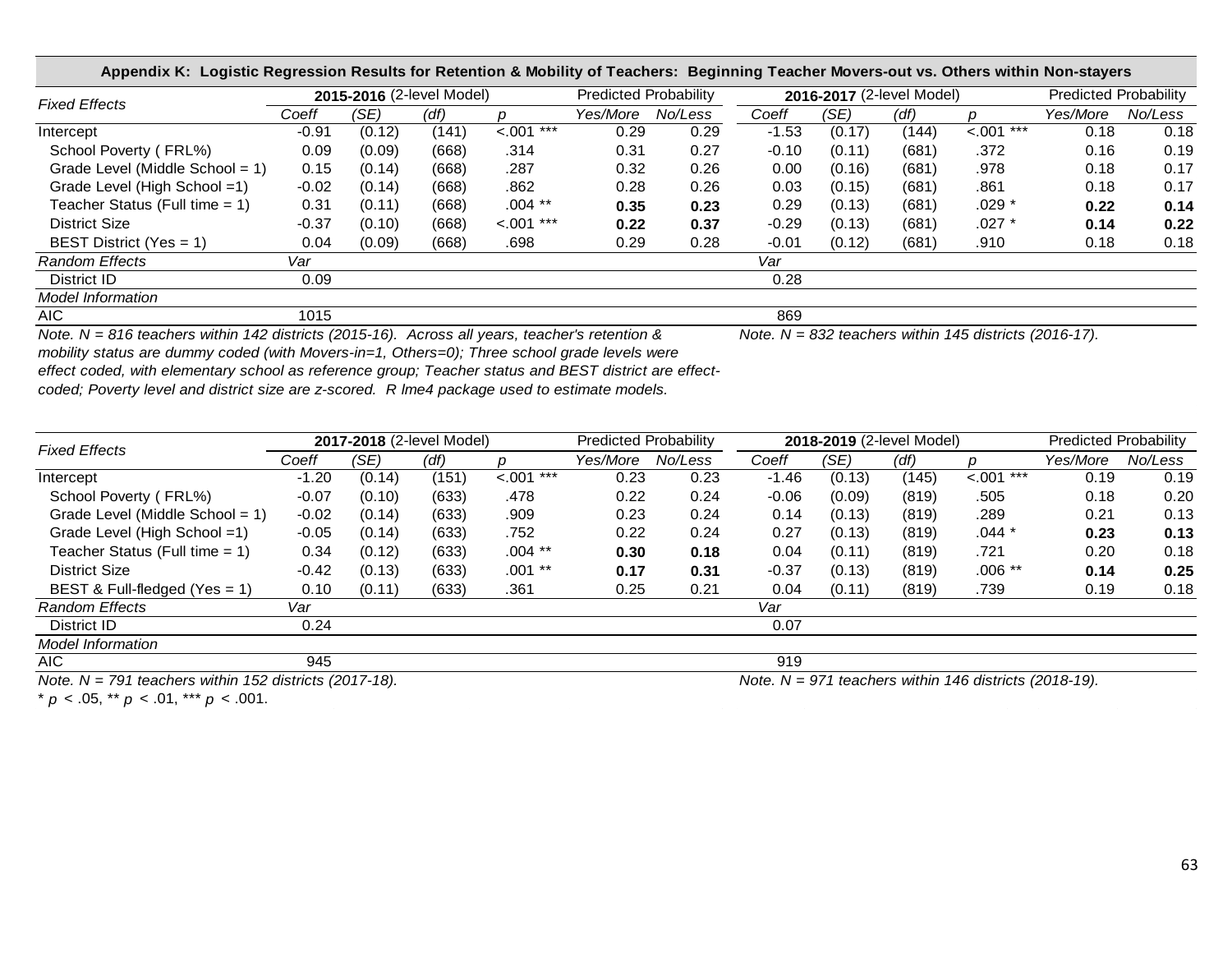| Appendix L: Logistic Regression Results for Retention & Mobility of Teachers: Beginning Teacher Exiters vs. Others within Non-stayers |         |        |                           |               |          |                              |         |        |                           |              |                              |         |
|---------------------------------------------------------------------------------------------------------------------------------------|---------|--------|---------------------------|---------------|----------|------------------------------|---------|--------|---------------------------|--------------|------------------------------|---------|
| <b>Fixed Effects</b>                                                                                                                  |         |        | 2015-2016 (2-level Model) |               |          | <b>Predicted Probability</b> |         |        | 2016-2017 (2-level Model) |              | <b>Predicted Probability</b> |         |
|                                                                                                                                       | Coeff   | (SE)   | (df)                      |               | Yes/More | No/Less                      | Coeff   | (SE)   | (df)                      |              | Yes/More                     | No/Less |
| Intercept                                                                                                                             | $-0.40$ | (0.10) | (141)                     | $< 0.001$ *** | 0.40     | 0.40                         | $-0.36$ | (0.12) | (144)                     | $< .001$ *** | 0.41                         | 0.41    |
| School Poverty (FRL%)                                                                                                                 | $-0.02$ | (0.08) | (668)                     | .819          | 0.40     | 0.41                         | 0.12    | (0.09) | (681)                     | .163         | 0.44                         | 0.38    |
| Grade Level (Middle School = $1$ )                                                                                                    | $-0.13$ | (0.13) | (668)                     | .318          | 0.37     | 0.34                         | $-0.09$ | (0.13) | (681)                     | .472         | 0.39                         | 0.39    |
| Grade Level (High School =1)                                                                                                          | 0.40    | (0.13) | (668)                     | $.001**$      | 0.50     | 0.34                         | 0.18    | (0.13) | (681)                     | .151         | 0.46                         | 0.39    |
| Teacher Status (Full time $= 1$ )                                                                                                     | $-0.10$ | (0.09) | (668)                     | .279          | 0.38     | 0.43                         | $-0.06$ | (0.10) | (681)                     | .540         | 0.40                         | 0.43    |
| <b>District Size</b>                                                                                                                  | 0.15    | (0.08) | (668)                     | .063          | 0.44     | 0.37                         | 0.00    | (0.10) | (681)                     | .989         | 0.41                         | 0.41    |
| BEST District (Yes = $1$ )                                                                                                            | $-0.05$ | (0.08) | (668)                     | .537          | 0.39     | 0.41                         | 0.06    | (0.10) | (681)                     | .518         | 0.43                         | 0.40    |
| <b>Random Effects</b>                                                                                                                 | Var     |        |                           |               |          |                              | Var     |        |                           |              |                              |         |
| District ID                                                                                                                           | 0.01    |        |                           |               |          |                              | 0.12    |        |                           |              |                              |         |
| <b>Model Information</b>                                                                                                              |         |        |                           |               |          |                              |         |        |                           |              |                              |         |
| AIC.                                                                                                                                  | 1066    |        |                           |               |          |                              | 1131    |        |                           |              |                              |         |

*Note. N = 816 teachers within 142 districts (2015-16). Across all years, teacher's retention and Note. N = 832 teachers within 145 districts (2016-17). mobility status are dummy coded (with Movers-in=1, Others=0); Three school grade levels were effect coded, with elementary school as reference group; Teacher status and BEST district are effect-*

*coded; Poverty level and district size are z-scored. R lme4 package used to estimate models.*

| <b>Fixed Effects</b>              |         |        | 2017-2018 (2-level Model) |          | <b>Predicted Probability</b> |         | 2018-2019 (2-level Model) |        |       |          | Predicted Probability |         |
|-----------------------------------|---------|--------|---------------------------|----------|------------------------------|---------|---------------------------|--------|-------|----------|-----------------------|---------|
|                                   | Coeff   | (SE)   | (df)                      |          | Yes/More                     | No/Less | Coeff                     | (SE)   | (df)  |          | Yes/More              | No/Less |
| Intercept                         | $-0.25$ | (0.10) | (151)                     | $.008**$ | 0.44                         | 0.44    | $-0.13$                   | (0.12) | (145) | .279     | 0.47                  | 0.47    |
| School Poverty (FRL%)             | 0.08    | (0.08) | (633)                     | .325     | 0.46                         | 0.42    | 0.12                      | (0.08) | (819) | .144     | 0.50                  | 0.44    |
| Grade Level (Middle School = 1)   | 0.15    | (0.12) | (633)                     | .223     | 0.47                         | 0.40    | $-0.19$                   | (0.12) | (819) | .103     | 0.42                  | 0.48    |
| Grade Level (High School =1)      | 0.01    | (0.12) | (633)                     | .963     | 0.44                         | 0.40    | 0.13                      | (0.12) | (819) | .254     | 0.50                  | 0.48    |
| Teacher Status (Full time $= 1$ ) | $-0.21$ | (0.09) | (633)                     | $.029*$  | 0.39                         | 0.49    | $-0.27$                   | (0.09) | (819) | $.003**$ | 0.40                  | 0.54    |
| <b>District Size</b>              | 0.04    | (0.08) | (633)                     | .676     | 0.45                         | 0.43    | $-0.19$                   | (0.14) | (819) | .163     | 0.42                  | 0.52    |
| BEST & Full-fledged (Yes = 1)     | $-0.05$ | (0.09) | (633)                     | .559     | 0.42                         | 0.45    | 0.09                      | (0.11) | (819) | .419     | 0.49                  | 0.45    |
| <b>Random Effects</b>             | Var     |        |                           |          |                              |         | Var                       |        |       |          |                       |         |
| District ID                       | 0.00    |        |                           |          |                              |         | 0.29                      |        |       |          |                       |         |
| <b>Model Information</b>          |         |        |                           |          |                              |         |                           |        |       |          |                       |         |
| AIC                               | 1067    |        |                           |          |                              |         | 1312                      |        |       |          |                       |         |

*Note. N = 791 teachers within 152 districts (2017-18). Note. N = 971 teachers within 146 districts (2018-19).*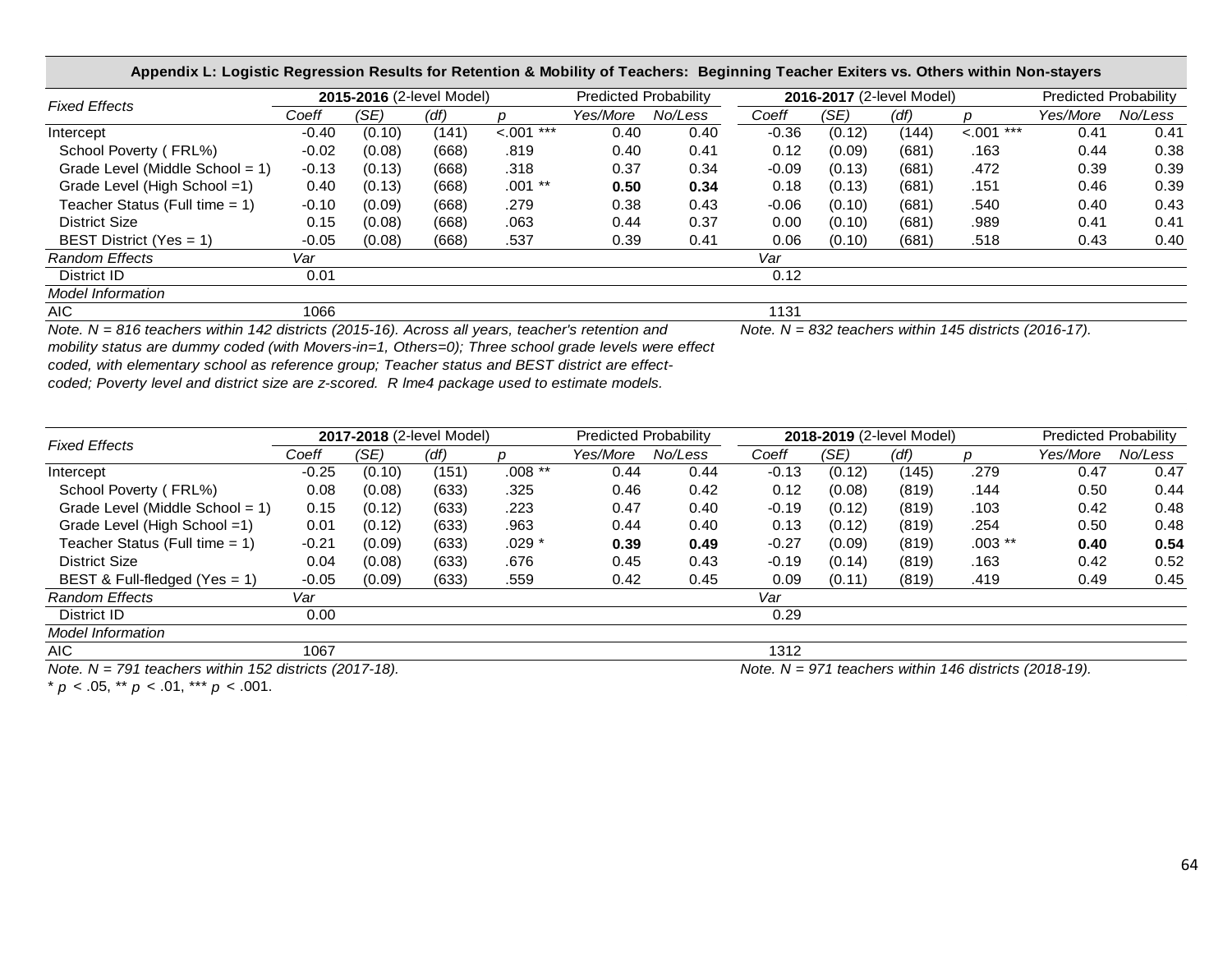|                            | 2016-17          |                  |                  | 2017-18          |                  | 2018-19          | 2019-20   |                  |
|----------------------------|------------------|------------------|------------------|------------------|------------------|------------------|-----------|------------------|
|                            |                  | Non-             |                  | Non-             |                  | Non-             |           | Non-             |
|                            | Consortia        | Consorita        | Consortia        | Consorita        | Consortia        | Consorita        |           | Consorita        |
|                            | <b>Districts</b> | <b>Districts</b> | <b>Districts</b> | <b>Districts</b> | <b>Districts</b> | <b>Districts</b> | Consortia | <b>Districts</b> |
| <b>Number of Districts</b> | 58               | 40               | 86               | 56               | 90               | 67               | 101       | 64               |
| % Using Released Model     | 16%              | 50%              | 38%              | 46%              | 44%              | 43%              | 41%       | 53%              |
| % Using Colleague Model    | 76%              | 30%              | 38%              | 45%              | 42%              | 25%              | 43%       | 22%              |
| % Using Both Models        | 5%               | 15%              | 8%               | 25%              | 7%               | 31%              | 7%        | 22%              |
| % Missing data             | 3%               | 5%               | 15%              | 2%               | 7%               | 0%               | 10%       | 3%               |

# **Appendix M: Mentor Model Type by Districts in Consortia and Districts not in Consortia**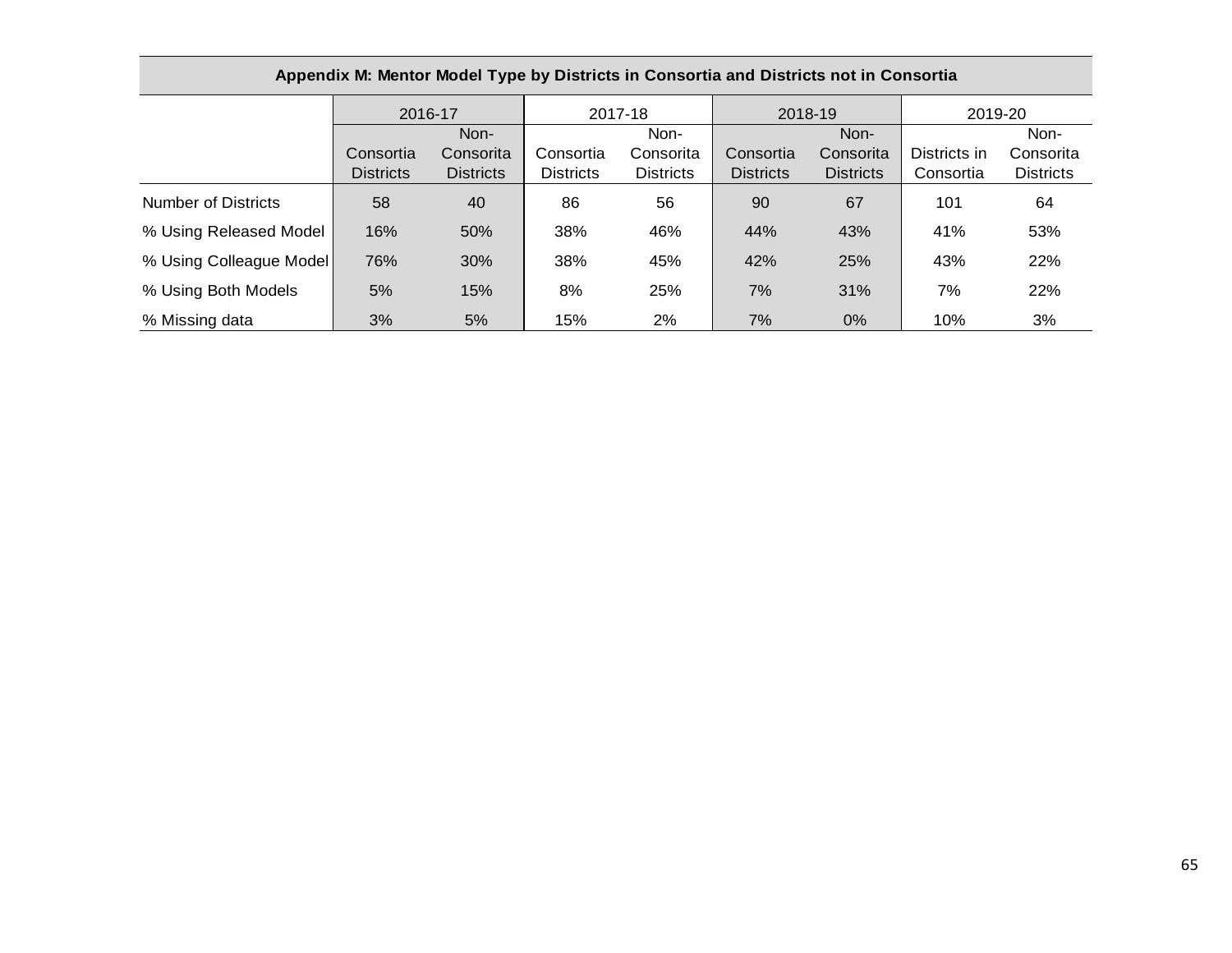| Appendix N: Distribution of Teachers of Color Statewide and Across BEST Districts and Schools: 2015-16 to 2019-20 |             |             |             |             |             |             |             |             |             |              |             |             |             |              |             |             |             |              |
|-------------------------------------------------------------------------------------------------------------------|-------------|-------------|-------------|-------------|-------------|-------------|-------------|-------------|-------------|--------------|-------------|-------------|-------------|--------------|-------------|-------------|-------------|--------------|
|                                                                                                                   |             | 2015-16     |             |             | 2016-17     |             |             | 2017-18     |             |              |             | 2018/19     |             |              |             | 2019/20**   |             |              |
|                                                                                                                   |             | Statewide   |             |             | Statewide   |             |             | Statewide   |             |              |             | Statewide   |             |              |             | Statewide   |             |              |
|                                                                                                                   | Statewide   | Beg         |             | Statewide   | Beg         |             | Statewide   | Beg         |             |              | Statewide   | Beg         |             |              | Statewide   | Beg         |             |              |
|                                                                                                                   | Teachers of | Teachers of |             | Teachers of | Teachers of |             | Teachers of | Teachers of |             |              | Teachers of | Teachers of |             |              | Teachers of | Teachers of |             |              |
| <b>Teachers of Color</b>                                                                                          | Color       | Color       | <b>BEST</b> | Color       | Color       | <b>BEST</b> | Color       | Color       | <b>BEST</b> | Full-Fledged | Color       | Color       | <b>BEST</b> | Full-Fledged | Color       | Color       | <b>BEST</b> | Full-Fledged |
| # Teachers of Color                                                                                               | 6,046       | 554         | 334         | 6,555       | 629         | 451         | 6,989       | 641         | 531         | 398          | 7,565       | 771         | 619         | 474          | 7850        | 610         | 526         | 386          |
| Asian/Pacific Islander/Native                                                                                     |             |             |             |             |             |             |             |             |             |              |             |             |             |              |             |             |             |              |
| Hawaiian                                                                                                          | 28.2%       | 23.6%       | 22.5%       | 28.1%       | 27.0%       | 25.9%       | 27.9%       | 23.4%       | 22.8%       | 25.1%        | 27.5%       | 25.4%       | 26.8%       | 31.0%        | 26.8%       | 22.8%       | 22.4%       | 28.0%        |
| <b>Black/African American</b>                                                                                     | 12.4%       | 10.5%       | 13.2%       | 12.3%       | 11.6%       | 12.6%       | 11.9%       | 12.2%       | 13.0%       | 14.1%        | 11.9%       | 14.0%       | 15.0%       | 17.1%        | 11.9%       | 14.1%       | 12.9%       | 15.0%        |
| Hispanic/Latinx                                                                                                   | 38.7%       | 43.3%       | 40.4%       | 39.8%       | 44.4%       | 44.6%       | 40.6%       | 47.4%       | 47.6%       | 43.7%        | 41.7%       | 45.0%       | 43.1%       | 37.6%        | 42.4%       | 45.4%       | 45.8%       | 42.7%        |
| Native American/Alaskan Native                                                                                    | 6.8%        | 5.6%        | 4.5%        | 6.5%        | 5.1%        | 5.8%        | 6.3%        | 4.5%        | 4.1%        | 3.5%         | 6.0%        | 5.1%        | 3.9%        | 3.0%         | 5.7%        | 3.3%        | 3.6%        | 2.3%         |
| Multiracial                                                                                                       | 13.9%       | 17.0%       | 19.5%       | 13.3%       | 11.9%       | 11.1%       | 13.2%       | 12.5%       | 12.4%       | 13.6%        | 12.9%       | 10.5%       | 11.1%       | 11.4%        | 13.2%       | 14.4%       | 15.2%       | 11.9%        |
| <b>Region of the State</b>                                                                                        |             |             |             |             |             |             |             |             |             |              |             |             |             |              |             |             |             |              |
| Central Puget Sound (ESD 121)                                                                                     | 50.0%       | 49.3%       | 53.9%       | 49.5%       | 50.6%       | 52.8%       | 49.1%       | 48.4%       | 52.2%       | 60.3%        | 49.4%       | 52.3%       | 56.9%       | 70.9%        | 50.5%       | 60.0%       | 59.5%       | 67.6%        |
| Western WA (outside 121)                                                                                          | 22.7%       | 21.5%       | 16.2%       | 23.4%       | 19.4%       | 17.1%       | 23.4%       | 21.4%       | 19.4%       | 16.6%        | 23.7%       | 22.6%       | 21.6%       | 16.2%        | 23.0%       | 20.7%       | 21.5%       | 18.1%        |
| Eastern WA                                                                                                        | 27.3%       | 29.2%       | 29.9%       | 27.1%       | 30.0%       | 30.2%       | 27.6%       | 30.3%       | 28.4%       | 23.1%        | 26.9%       | 25.2%       | 21.5%       | 12.9%        | 26.4%       | 19.3%       | 19.0%       | 14.2%        |
| <b>District Total Student Enrollment</b>                                                                          |             |             |             |             |             |             |             |             |             |              |             |             |             |              |             |             |             |              |
| Fewer than 999                                                                                                    | 4.2%        | 6.7%        | 3.6%        | 4.2%        | 5.6%        | 3.1%        | 4.2%        | 5.3%        | 3.4%        | 0.3%         | 4.4%        | 7.9%        | 3.9%        | $^{\circ}$   | 4.3%        | 11.0%       | 5.7%        | 0.5%         |
| 1.000-4.999                                                                                                       | 14.0%       | 15.0%       | 16.8%       | 14.1%       | 14.6%       | 13.1%       | 14.6%       | 16.7%       | 13.7%       | 5.5%         | 14.4%       | 17.4%       | 14.4%       | 2.7%         | 14.9%       | 16.2%       | 16.5%       | 11.1%        |
| 5,000-9,999                                                                                                       | 13.7%       | 13.7%       | 3.3%        | 12.9%       | 11.3%       | 8.2%        | 13.3%       | 13.1%       | 9.6%        | 10.1%        | 13.0%       | 9.9%        | 8.2%        | 6.5%         | 11.1%       | 8.5%        | 8.0%        | 7.3%         |
| 10,000-19,999                                                                                                     | 28.4%       | 26.5%       | 29.0%       | 27.0%       | 29.9%       | 34.4%       | 27.6%       | 28.9%       | 33.5%       | 40.2%        | 25.6%       | 24.8%       | 27.6%       | 33.3%        | 27.2%       | 22.8%       | 23.6%       | 29.5%        |
| $20.000+$                                                                                                         | 39.6%       | 38.1%       | 47.3%       | 41.7%       | 37.8%       | 41.2%       | 40.3%       | 36.0%       | 39.7%       | 44.0%        | 42.5%       | 39.8%       | 45.9%       | 57.4%        | 42.4%       | 41.0%       | 46.2%       | 51.6%        |
| <b>School Level</b>                                                                                               |             |             |             |             |             |             |             |             |             |              |             |             |             |              |             |             |             |              |
| Elementary                                                                                                        | 51.9%       | 58.1%       | 59.9%       | 52.6%       | 55.5%       | 55.0%       | 52.9%       | 57.9%       | 58.4%       | 58.5%        | 51.6%       | 52.7%       | 54.0%       | 55.5%        | 50.7%       | 48.0%       | 50.8%       | 52.1%        |
| Middle School                                                                                                     | 18.2%       | 16.4%       | 17.1%       | 17.1%       | 16.9%       | 16.9%       | 17.1%       | 15.0%       | 15.8%       | 17.1%        | 17.1%       | 16.0%       | 16.0%       | 15.4%        | 17.2%       | 15.9%       | 16.9%       | 17.1%        |
| <b>High School</b>                                                                                                | 24.1%       | 20.0%       | 20.4%       | 23.3%       | 19.9%       | 20.8%       | 23.3%       | 20.1%       | 19.2%       | 18.1%        | 22.1%       | 20.2%       | 20.4%       | 20.3%        | 21.8%       | 20.2%       | 19.8%       | 18.9%        |
| Other (e.g., PK-8, 1-8, 6-12)                                                                                     | 3.9%        | 2.5%        | 2.4%        | 5.4%        | 5.7%        | 5.8%        | 5.5%        | 5.9%        | 5.5%        | 4.8%         | 5.1%        | 5.2%        | 4.7%        | 2.7%         | 5.5%        | 5.6%        | 4.9%        | 4.1%         |
| Missing                                                                                                           | 2.0%        | 2.9%        | 0.3%        | 1.5%        | 2.1%        | 1.6%        | 1.2%        | 1.1%        | 1.1%        | 1.5%         | 4.1%        | 6.0%        | 5.0%        | 6.1%         | 4.9%        | 10.3%       | 7.6%        | 7.8%         |
| Poverty of School                                                                                                 |             |             |             |             |             |             |             |             |             |              |             |             |             |              |             |             |             |              |
| 0-25% FRPL                                                                                                        | 17.0%       | 14.1%       | 10.2%       | 17.8%       | 16.4%       | 13.5%       | 19.1%       | 15.4%       | 13.9%       | 12.3%        | 17.0%       | 14.3%       | 13.2%       | 15.2%        | 17.3%       | 14.4%       | 13.5%       | 17.4%        |
| 26-49% FRPL                                                                                                       | 25.6%       | 21.7%       | 18.9%       | 25.7%       | 18.3%       | 15.1%       | 25.2%       | 22.6%       | 22.8%       | 20.6%        | 23.3%       | 22.0%       | 22.1%       | 19.4%        | 23.2%       | 21.0%       | 22.4%       | 23.1%        |
| 50-74% FRPL                                                                                                       | 30.5%       | 32.1%       | 36.2%       | 31.5%       | 32.8%       | 36.6%       | 29.6%       | 34.6%       | 37.3%       | 43.2%        | 29.8%       | 29.7%       | 29.7%       | 31.6%        | 33.5%       | 36.2%       | 35.9%       | 34.7%        |
| 75+% FRPL                                                                                                         | 24.9%       | 29.2%       | 34.4%       | 23.4%       | 30.5%       | 33.3%       | 24.8%       | 26.2%       | 24.9%       | 22.4%        | 28.8%       | 32.3%       | 33.1%       | 31.9%        | 24.6%       | 25.6%       | 27.0%       | 23.6%        |
| Unidentified                                                                                                      | 2.0%        | 2.9%        | 0.3%        | 1.5%        | 2.1%        | 1.6%        | 1.2%        | 1.1%        | 1.1%        | 1.5%         | 1.1%        | 1.7%        | 1.8%        | 1.9%         | 1.4%        | 2.8%        | 1.1%        | 1.3%         |
| <b>Student Race/Ethnicity</b>                                                                                     |             |             |             |             |             |             |             |             |             |              |             |             |             |              |             |             |             |              |
| 0-25% Students of Color                                                                                           | 10.4%       | 7.9%        | 6.9%        | 9.1%        | 5.4%        | 4.7%        | 7.9%        | 4.7%        | 4.0%        | 3.3%         | 7.1%        | 6.2%        | 6.0%        | 3.0%         | 4.7%        | 3.4%        | 3.0%        | 1.8%         |
| 26-49% Students of Color                                                                                          | 31.1%       | 26.2%       | 21.6%       | 30.4%       | 23.8%       | 20.2%       | 29.4%       | 25.3%       | 23.7%       | 21.4%        | 28.3%       | 26.3%       | 25.7%       | 20.3%        | 22.1%       | 20.7%       | 20.5%       | 21.0%        |
| 50-74% Students of Color                                                                                          | 26.1%       | 27.4%       | 25.1%       | 28.9%       | 27.5%       | 27.5%       | 30.1%       | 29.8%       | 33.7%       | 34.4%        | 31.0%       | 28.3%       | 28.9%       | 36.3%        | 29.0%       | 30.5%       | 30.6%       | 36.3%        |
| 75+% Students of Color                                                                                            | 30.4%       | 35.6%       | 46.1%       | 30.1%       | 41.2%       | 46.1%       | 31.3%       | 39.2%       | 39.2%       | 39.4%        | 32.3%       | 37.5%       | 37.6%       | 38.6%        | 30.5%       | 32.8%       | 33.8%       | 32.6%        |
| Unidentified                                                                                                      | 2.0%        | 2.9%        | 0.3%        | 1.5%        | 2.1%        | 1.6%        | 1.2%        | 1.1%        | 1.1%        | 1.5%         | 1.2%        | 1.7%        | 1.8%        | 1.9%         | 13.7%       | 12.6%       | 12.0%       | 8.3%         |

*Notes: \*Duty root 31, 32, 33 or 34 with FTE designation >0. Beginning teachers is based on teachers with less than one year of experience.*

\*\*Based on preliminary data which does not include some programmed fields.<br>Percentages may not add up to exactly 100% due to rounding.<br>\*Includes institutions like districts, charter schools and other state agencies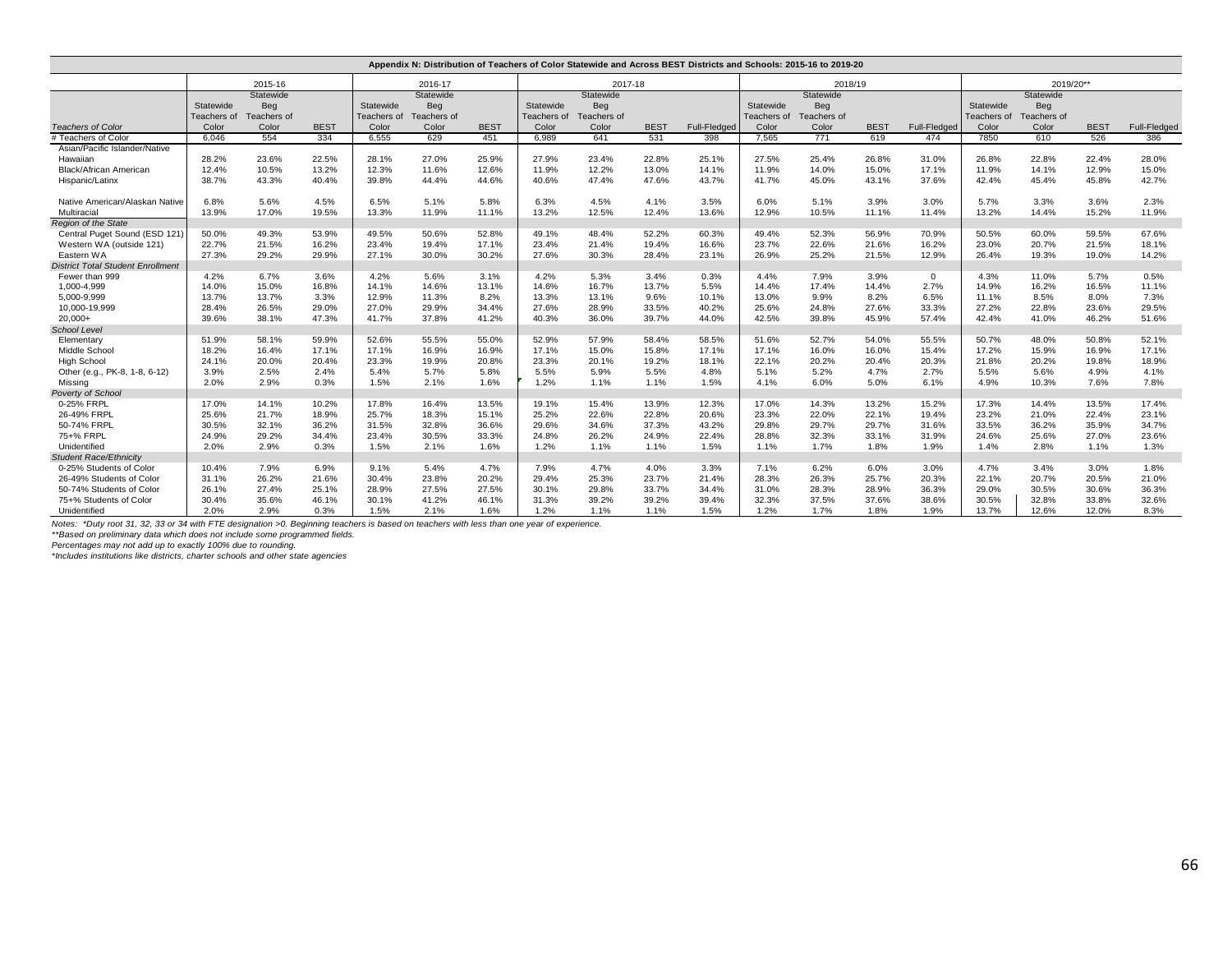|                |                           |                    | Appendix O: Ten WA Districts with Largest Enrollments of Students of Color by Race/Ethnic Group: 2019-20 |                 |                                       |                    |
|----------------|---------------------------|--------------------|----------------------------------------------------------------------------------------------------------|-----------------|---------------------------------------|--------------------|
| Rank<br>Order* | Black/African<br>American | Hispanic/Latinx    | Native American or<br>Alaskan Native                                                                     | Asian           | Hawaiian or Other<br>Pacific Islander | Multiracial        |
|                | Seattle                   | Pasco              | Keller                                                                                                   | <b>Bellevue</b> | <b>Federal Way</b>                    | Seattle            |
| $\overline{2}$ | <b>Tacoma</b>             | Yakima             | Muckleshoot Tribal<br>Agency                                                                             | Lake Washington | Tacoma                                | Tacoma             |
| 3              | <b>Federal Way</b>        | <b>Highline</b>    | Nespelem                                                                                                 | Issaquah        | <b>Bethel</b>                         | Spokane            |
| 4              | Kent                      | <b>Federal Way</b> | Lummi Tribal<br>Agency                                                                                   | Tukwila         | <b>Auburn</b>                         | <b>Bethel</b>      |
| 5              | <b>Highline</b>           | <b>Seattle</b>     | Inchelium                                                                                                | Renton          | <b>Clover Park</b>                    | Puyallup           |
| 6              | Renton                    | Kennewick          | Chief Leschi<br>Schools                                                                                  | Mercer Island   | <b>Highline</b>                       | Kent               |
| $\overline{7}$ | <b>Clover Park</b>        | Tacoma             | Taholah                                                                                                  | Northshore      | Kent                                  | Lake Washington    |
| 8              | <b>Edmonds</b>            | Vancouver          | WA HE LUT Indian<br>School Agency                                                                        | Kent            | Spokane                               | <b>Federal Way</b> |
| 9              | <b>Auburn</b>             | Evergreen          | Wellpinit                                                                                                | Everett         | Vancouver                             | North Thurston     |
| 10             | <b>Bethel</b>             | Sunnyside          | Queets-Clearwater Highline                                                                               |                 | Evergreen (Clark)                     | Edmonds            |

*\*Rank order based on the ten districts with the largest total enrollment of students of color in this race/ethnic group.*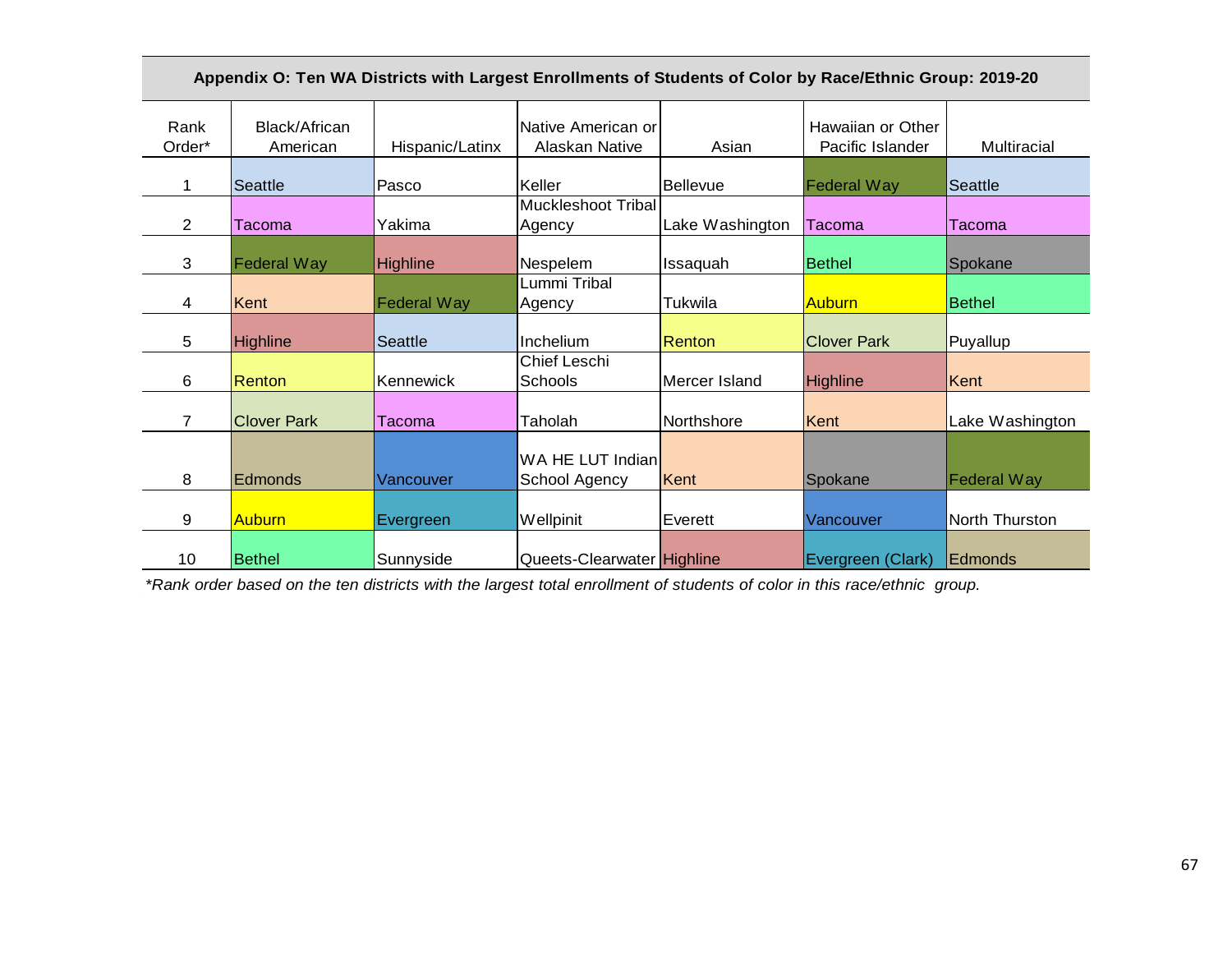# **Appendix P1: Teacher Retention and Mobility Comparison by Race/Ethnicity: 2015-16 to 2016-17**

|                                        |                          |                          |         |                    |         |                            |         | Exiters from WA          |         |
|----------------------------------------|--------------------------|--------------------------|---------|--------------------|---------|----------------------------|---------|--------------------------|---------|
|                                        | Number                   | <b>Stayers in School</b> |         | Movers in District |         | <b>Movers out District</b> |         | system                   |         |
|                                        | <b>Teachers</b>          | Number                   | Percent | Number             | Percent | Number                     | Percent | Number                   | Percent |
| <b>Statewide White</b>                 | 53,968                   | 44,828                   | 83%     | 3,378              | 6%      | 2,049                      | 4%      | 3,713                    | 7%      |
| <b>Statewide White Beginning</b>       | 3,191                    | 2,399                    | 75%     | 250                | 8%      | 249                        | 8%      | 293                      | 9%      |
| <b>BEST White</b>                      | 1,661                    | 1,248                    | 75%     | 136                | 8%      | 121                        | 7%      | 156                      | 9%      |
| Full-fledged White                     | $\overline{\mathsf{NA}}$ | <b>NA</b>                |         | <b>NA</b>          |         | $\overline{\mathsf{NA}}$   |         | $\overline{\mathsf{NA}}$ |         |
| Statewide Teachers of                  |                          |                          |         |                    |         |                            |         |                          |         |
| Color                                  | 6,046                    | 4995                     | 83%     | 384                | 6%      | 271                        | 4%      | 396                      | 7%      |
| <b>Statewide Beginning</b>             |                          |                          |         |                    |         |                            |         |                          |         |
| <b>Teachers of Color</b>               | 554                      | 432                      | 78%     | 36                 | 6%      | 38                         | 7%      | 48                       | 9%      |
|                                        |                          |                          |         |                    |         |                            |         |                          |         |
| <b>BEST TOCs</b>                       | 334                      | 262                      | 78%     | 23                 | 7%      | 28                         | 8%      | 21                       | 6%      |
| Full-Fledged TOCs                      | <b>NA</b>                | <b>NA</b>                |         | <b>NA</b>          |         | <b>NA</b>                  |         | <b>NA</b>                |         |
| Asian/Pacific Islander/Native Hawaiian |                          |                          |         |                    |         |                            |         |                          |         |
| Statewide                              | 1707                     | 1408                     | 82%     | 112                | 7%      | 72                         | 4%      | 115                      | 7%      |
| Beginning                              | 131                      | 101                      | 77%     | 6                  | 5%      | 8                          | 6%      | 16                       | 12%     |
| <b>BEST</b>                            | 75                       | 61                       | 81%     | 3                  | 4%      | 4                          | 5%      | $\overline{7}$           | 9%      |
| Full-Fledged                           | <b>NA</b>                | <b>NA</b>                |         | <b>NA</b>          |         | <b>NA</b>                  |         | <b>NA</b>                |         |
| <b>Black/African American</b>          |                          |                          |         |                    |         |                            |         |                          |         |
| Statewide                              | 747                      | 589                      | 79%     | 49                 | 7%      | 43                         | 6%      | 66                       | 9%      |
| Beginning                              | 58                       | 40                       | 69%     | 6                  | 10%     | $\overline{7}$             | 12%     | 5                        | 9%      |
| <b>BEST</b>                            | 44                       | 33                       | 75%     | 5                  | 11%     | 4                          | 9%      | $\overline{2}$           | 5%      |
| Full-Fledged                           | <b>NA</b>                | <b>NA</b>                |         | <b>NA</b>          |         | <b>NA</b>                  |         | <b>NA</b>                |         |
| Hispanic                               |                          |                          |         |                    |         |                            |         |                          |         |
| Statewide                              | 2341                     | 1968                     | 84%     | 141                | 6%      | 102                        | 4%      | 130                      | 6%      |
| Beginning                              | 240                      | 193                      | 80%     | 14                 | 6%      | 17                         | 7%      | 16                       | 7%      |
| <b>BEST</b>                            | 135                      | 103                      | 76%     | 10                 | 7%      | 15                         | 11%     | $\overline{7}$           | 5%      |
| Full-Fledged                           | <b>NA</b>                | <b>NA</b>                |         | <b>NA</b>          |         | <b>NA</b>                  |         | <b>NA</b>                |         |
| Native American/Alaskan Native         |                          |                          |         |                    |         |                            |         |                          |         |
| Statewide                              | 409                      | 343                      | 84%     | 30                 | 7%      | 11                         | 3%      | 25                       | 6%      |
| Beginning                              | 31                       | 21                       | 68%     | 5                  | 16%     | $\pmb{0}$                  | $0\%$   | 5                        | 16%     |
| <b>BEST</b>                            | 15                       | 11                       | 73%     | $\overline{2}$     | 13%     | $\mathbf 0$                | 0%      | $\overline{2}$           | 13%     |
| Full-Fledged                           | <b>NA</b>                | <b>NA</b>                |         | <b>NA</b>          |         | <b>NA</b>                  |         | <b>NA</b>                |         |
| More than one race                     |                          |                          |         |                    |         |                            |         |                          |         |
| Statewide                              | 842                      | 687                      | 82%     | 52                 | 6%      | 43                         | 5%      | 60                       | 7%      |
| Beginning                              | 94                       | 77                       | 82%     | 5                  | 5%      | 6                          | 6%      | 6                        | 6%      |
| <b>BEST</b>                            | 65                       | 54                       | 83%     | 3                  | 5%      | 5                          | 8%      | 3                        | $5%$    |
| Full-Fledged                           | <b>NA</b>                | <b>NA</b>                |         | <b>NA</b>          |         | <b>NA</b>                  |         | <b>NA</b>                |         |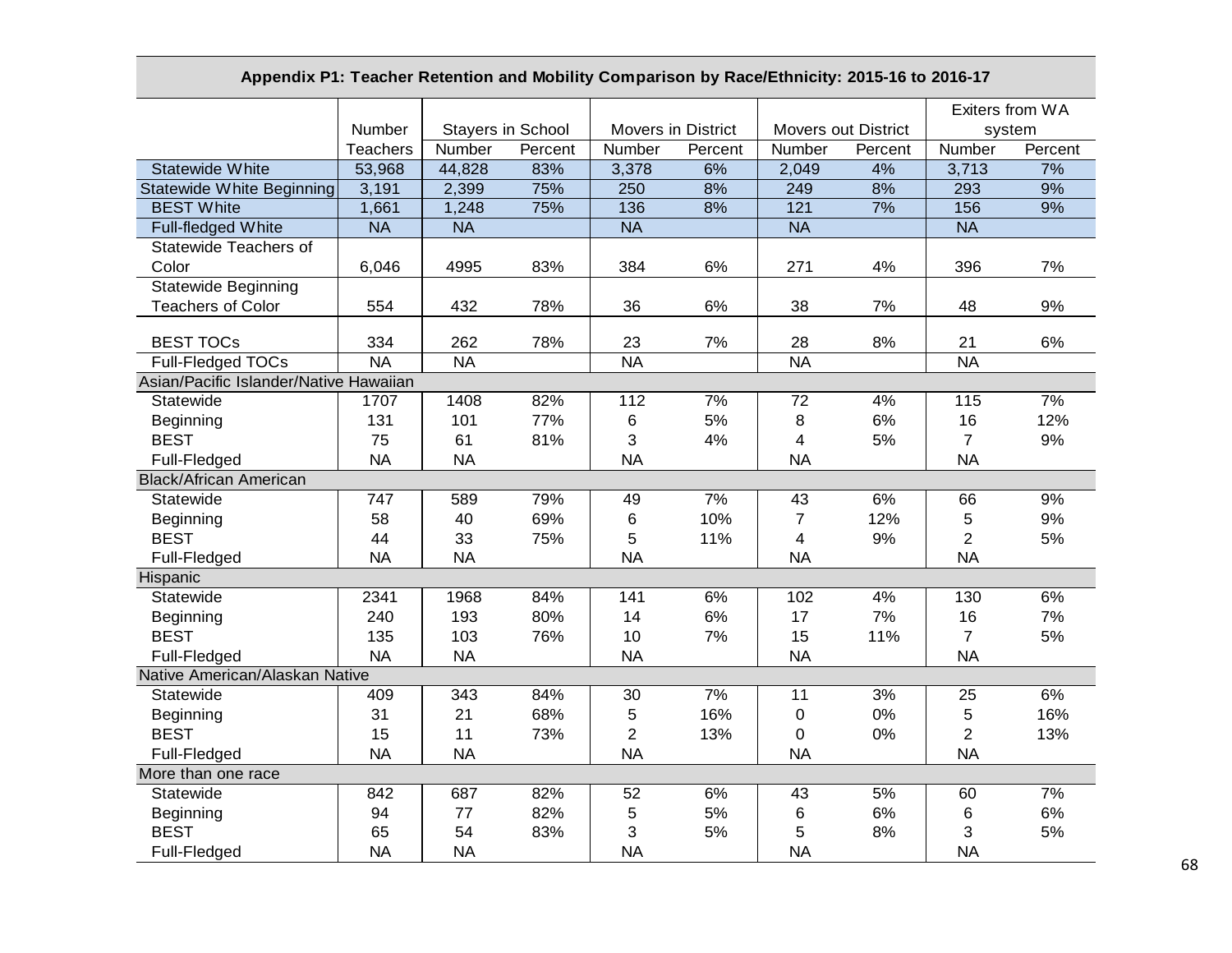# **Appendix P2: Teacher Retention and Mobility Comparison by Race/Ethnicity: 2016-17 to 2017-18**

|                                        |                 |                          |         |             |                    |                            |         | Exiters from WA         |         |
|----------------------------------------|-----------------|--------------------------|---------|-------------|--------------------|----------------------------|---------|-------------------------|---------|
|                                        | Number          | <b>Stayers in School</b> |         |             | Movers in District | <b>Movers out District</b> |         | system                  |         |
|                                        | <b>Teachers</b> | Number                   | Percent | Number      | Percent            | Number                     | Percent | Number                  | Percent |
| <b>Statewide White</b>                 | 55,031          | 45,799                   | 83%     | 3,528       | 6%                 | 1,913                      | 3%      | 3,791                   | 7%      |
| <b>Statewide White Beginning</b>       | 3,071           | 2,284                    | 74%     | 299         | 10%                | 177                        | 6%      | 311                     | 10%     |
| <b>BEST White</b>                      | 2,138           | 1,578                    | 74%     | 212         | 10%                | 119                        | 6%      | 229                     | 11%     |
| Full-fledged White                     | <b>NA</b>       | <b>NA</b>                |         | <b>NA</b>   |                    | <b>NA</b>                  |         | <b>NA</b>               |         |
| Statewide Teachers of                  |                 |                          |         |             |                    |                            |         |                         |         |
| Color                                  | 6,555           | 5387                     | 82%     | 449         | 7%                 | 252                        | 4%      | 467                     | 7%      |
| <b>Statewide Beginning</b>             |                 |                          |         |             |                    |                            |         |                         |         |
| <b>Teachers of Color</b>               | 629             | 475                      | 76%     | 50          | 8%                 | 30                         | 5%      | 74                      | 12%     |
| <b>BEST TOCs</b>                       | 451             | 333                      | 74%     | 39          | 9%                 | 20                         | 4%      | 59                      | 13%     |
| Full-Fledged TOCs                      | <b>NA</b>       | <b>NA</b>                |         | <b>NA</b>   |                    | <b>NA</b>                  |         | <b>NA</b>               |         |
| Asian/Pacific Islander/Native Hawaiian |                 |                          |         |             |                    |                            |         |                         |         |
| Statewide                              | 1842            | 1521                     | 83%     | 139         | 8%                 | 59                         | 3%      | 123                     | 7%      |
| Beginning                              | 170             | 123                      | 72%     | 12          | 7%                 | 11                         | 6%      | 24                      | 14%     |
| <b>BEST</b>                            | 117             | 82                       | 70%     | 8           | 7%                 | 10                         | 9%      | 17                      | 15%     |
| Full-Fledged                           | <b>NA</b>       | <b>NA</b>                |         | <b>NA</b>   |                    | <b>NA</b>                  |         | <b>NA</b>               |         |
| <b>Black/African American</b>          |                 |                          |         |             |                    |                            |         |                         |         |
| Statewide                              | 804             | 633                      | 79%     | 63          | 8%                 | 39                         | 5%      | 69                      | 9%      |
| Beginning                              | 73              | 48                       | 66%     | 11          | 15%                | 3                          | 4%      | 11                      | 15%     |
| <b>BEST</b>                            | 57              | 38                       | 67%     | 10          | 18%                | 0                          | 0%      | 9                       | 16%     |
| Full-Fledged                           | <b>NA</b>       | <b>NA</b>                |         | <b>NA</b>   |                    | <b>NA</b>                  |         | <b>NA</b>               |         |
| Hispanic                               |                 |                          |         |             |                    |                            |         |                         |         |
| Statewide                              | 2607            | 2169                     | 83%     | 151         | 6%                 | 101                        | 4%      | 186                     | 7%      |
| Beginning                              | 279             | 226                      | 81%     | 17          | 6%                 | 9                          | 3%      | 27                      | 10%     |
| <b>BEST</b>                            | 201             | 162                      | 81%     | 12          | 6%                 | 4                          | 2%      | 23                      | 11%     |
| Full-Fledged                           | <b>NA</b>       | <b>NA</b>                |         | <b>NA</b>   |                    | <b>NA</b>                  |         | <b>NA</b>               |         |
| Native American/Alaskan Native         |                 |                          |         |             |                    |                            |         |                         |         |
| Statewide                              | 429             | 348                      | 81%     | 33          | 8%                 | 16                         | 4%      | 32                      | 7%      |
| Beginning                              | 32              | 21                       | 66%     | $\mathbf 5$ | 16%                | $\overline{c}$             | 6%      | $\overline{\mathbf{4}}$ | 13%     |
| <b>BEST</b>                            | 26              | 16                       | 62%     | 5           | 19%                | $\overline{c}$             | 8%      | 3                       | 12%     |
| Full-Fledged                           | <b>NA</b>       | <b>NA</b>                |         | <b>NA</b>   |                    | <b>NA</b>                  |         | <b>NA</b>               |         |
| More than one race                     |                 |                          |         |             |                    |                            |         |                         |         |
| Statewide                              | 873             | 716                      | 82%     | 63          | 7%                 | 37                         | 4%      | 57                      | 7%      |
| Beginning                              | 75              | 57                       | 76%     | 5           | 7%                 | 5                          | 7%      | 8                       | 11%     |
| <b>BEST</b>                            | 50              | 35                       | 70%     | 4           | 8%                 | 4                          | 8%      | $\overline{7}$          | 14%     |
| Full-Fledged                           | <b>NA</b>       | <b>NA</b>                |         | <b>NA</b>   |                    | <b>NA</b>                  |         | <b>NA</b>               |         |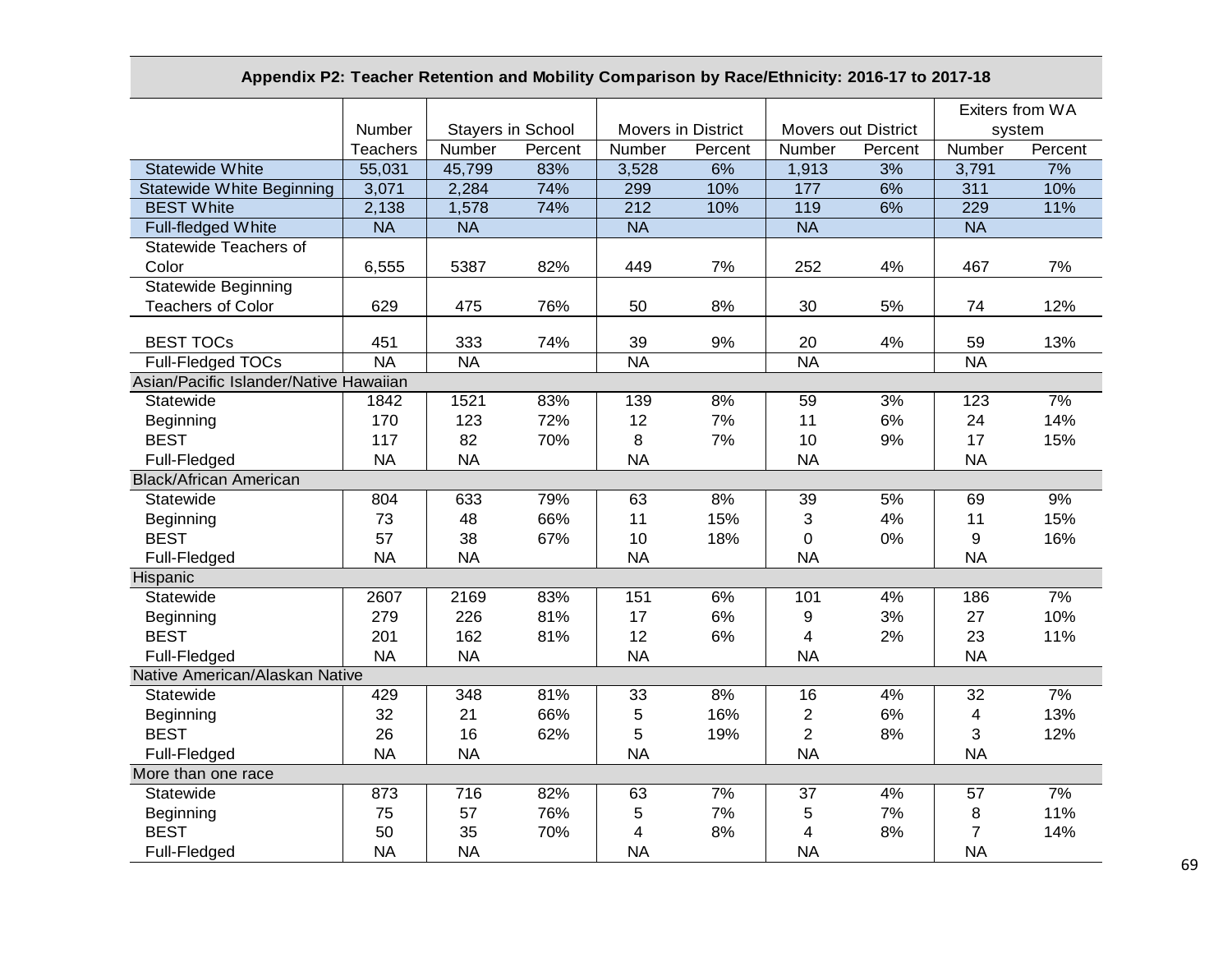# **Appendix P3: Teacher Retention and Mobility Comparison by Race/Ethnicity: 2017-18 to 2018-19**

|                                        |                 |        |                          |                |                           |                            |         | Exiters from WA |         |
|----------------------------------------|-----------------|--------|--------------------------|----------------|---------------------------|----------------------------|---------|-----------------|---------|
|                                        | Number          |        | <b>Stayers in School</b> |                | <b>Movers in District</b> | <b>Movers out District</b> |         |                 | system  |
|                                        | <b>Teachers</b> | Number | Percent                  | Number         | Percent                   | Number                     | Percent | Number          | Percent |
| <b>Statewide White</b>                 | 55,968          | 46,473 | 83%                      | 3,432          | 6%                        | 2,179                      | 4%      | 3,884           | 7%      |
| <b>Statewide White Beginning</b>       | 3,022           | 2,282  | 76%                      | 221            | 7%                        | 221                        | 7%      | 298             | 10%     |
| <b>BEST White</b>                      | 2,448           | 1,839  | 75%                      | 185            | 8%                        | 185                        | 8%      | 239             | 10%     |
| Full-fledged White                     | 1,828           | 1,392  | 76%                      | 139            | 8%                        | 125                        | 7%      | 172             | 9%      |
| Statewide Teachers of                  |                 |        |                          |                |                           |                            |         |                 |         |
| Color                                  | 6,989           | 5689   | 81%                      | 514            | 7%                        | 313                        | 4%      | 473             | 7%      |
| <b>Statewide Beginning</b>             |                 |        |                          |                |                           |                            |         |                 |         |
| <b>Teachers of Color</b>               | 641             | 492    | 77%                      | 50             | 8%                        | 44                         | 7%      | 55              | 9%      |
| <b>BEST TOCs</b>                       | 531             | 402    | 76%                      | 44             | 8%                        | 37                         | 7%      | 48              | 9%      |
| Full-Fledged TOCs                      | 398             | 295    | 74%                      | 34             | 9%                        | 30                         | 8%      | 39              | 10%     |
| Asian/Pacific Islander/Native Hawaiian |                 |        |                          |                |                           |                            |         |                 |         |
| Statewide                              | 1948            | 1583   | 81%                      | 131            | 7%                        | 81                         | 4%      | 153             | 8%      |
| Beginning                              | 150             | 106    | 71%                      | 13             | 9%                        | 16                         | 11%     | 15              | 10%     |
| <b>BEST</b>                            | 121             | 85     | 70%                      | 12             | 10%                       | 12                         | 10%     | 12              | 10%     |
| Full-Fledged                           | 100             | 69     | 69%                      | 9              | 9%                        | 12                         | 12%     | 10              | 10%     |
| <b>Black/African American</b>          |                 |        |                          |                |                           |                            |         |                 |         |
| Statewide                              | 834             | 665    | 80%                      | 58             | 7%                        | 38                         | 5%      | 73              | 9%      |
| Beginning                              | 78              | 55     | 71%                      | 9              | 12%                       | 6                          | 8%      | 8               | 10%     |
| <b>BEST</b>                            | 69              | 49     | 71%                      | $\overline{7}$ | 10%                       | 5                          | 7%      | $\,8\,$         | 12%     |
|                                        | 56              | 39     |                          | 6              |                           | 5                          | 9%      | $6\phantom{1}$  |         |
| Full-Fledged                           |                 |        | 70%                      |                | 11%                       |                            |         |                 | 11%     |
| Hispanic<br>Statewide                  |                 |        |                          |                |                           |                            |         |                 |         |
|                                        | 2841            | 2336   | 82%                      | 230            | 8%                        | 124                        | 4%      | 151             | 5%      |
| Beginning                              | 304             | 243    | 80%                      | 27             | 9%                        | 11                         | 4%      | 23              | 8%      |
| <b>BEST</b>                            | 253             | 197    | 78%                      | 25             | 10%                       | 11                         | 4%      | 20              | 8%      |
| Full-Fledged                           | 174             | 133    | 76%                      | 19             | 11%                       | $\overline{7}$             | 4%      | 15              | 9%      |
| Native American/Alaskan Native         |                 |        |                          |                |                           |                            |         |                 |         |
| Statewide                              | 443             | 360    | 81%                      | 29             | 7%                        | 20                         | 5%      | 34              | 8%      |
| Beginning                              | 29              | 26     | 90%                      | $\pmb{0}$      | 0%                        | $\sqrt{2}$                 | 7%      | $\mathbf{1}$    | 3%      |
| <b>BEST</b>                            | 22              | 19     | 86%                      | 0              | 0%                        | $\overline{2}$             | 9%      | 1               | 5%      |
| Full-Fledged                           | 14              | 13     | 93%                      | 0              | 0%                        | $\mathbf 0$                | 0%      | $\mathbf{1}$    | 7%      |
| More than one race                     |                 |        |                          |                |                           |                            |         |                 |         |
| Statewide                              | 923             | 745    | 81%                      | 66             | 7%                        | 50                         | 5%      | 62              | 7%      |
| Beginning                              | 80              | 62     | 78%                      | $\mathbf 1$    | 1%                        | 9                          | 11%     | $\bf 8$         | 10%     |
| <b>BEST</b>                            | 66              | 52     | 79%                      | 0              | 0%                        | $\overline{7}$             | 11%     | $\overline{7}$  | 11%     |
| Full-Fledged                           | 54              | 41     | 76%                      | 0              | 0%                        | 6                          | 11%     | $\overline{7}$  | 13%     |

70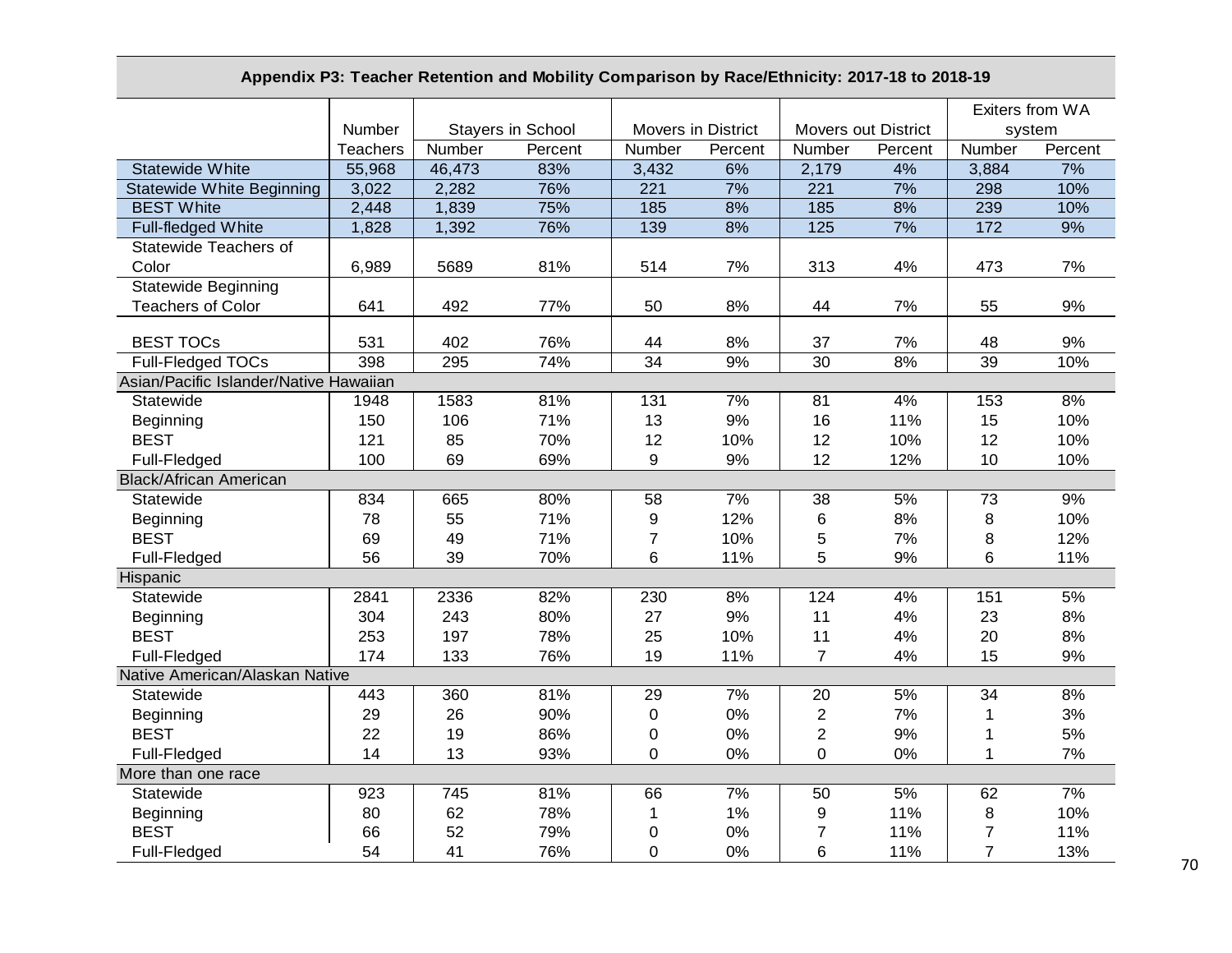# **Appendix P4: Teacher Retention and Mobility Comparison by Race/Ethnicity: 2018-19 to 2019-20**

|                                        |                 |                   |         |                           |         |                |                            | Exiters from WA |         |
|----------------------------------------|-----------------|-------------------|---------|---------------------------|---------|----------------|----------------------------|-----------------|---------|
|                                        | Number          | Stayers in School |         | <b>Movers in District</b> |         |                | <b>Movers out District</b> | system          |         |
|                                        | <b>Teachers</b> | Number            | Percent | Number                    | Percent | Number         | Percent                    | Number          | Percent |
| <b>Statewide White</b>                 | 56,971          | 48,358            | 85%     | 3466                      | 6%      | 1438           | 3%                         | 3709            | 7%      |
| <b>Statewide White Beginning</b>       | 3,160           | 2,264             | 72%     | 327                       | 10%     | 180            | 6%                         | 389             | 12%     |
| <b>BEST White</b>                      | 2,465           | 1,769             | 72%     | 271                       | 11%     | 130            | 5%                         | 295             | 12%     |
| Full-fledged White                     | 1,694           | 1,230             | 73%     | 183                       | 11%     | 82             | 5%                         | 199             | 12%     |
| Statewide Teachers of                  |                 |                   |         |                           |         |                |                            |                 |         |
| Color                                  | 7565            | 6280              | 83%     | 503                       | 7%      | 222            | 3%                         | 560             | 7%      |
| <b>Statewide Beginning</b>             |                 |                   |         |                           |         |                |                            |                 |         |
| <b>Teachers of Color</b>               | 771             | 559               | 73%     | 78                        | 10%     | 28             | 4%                         | 106             | 14%     |
| <b>BEST TOCs</b>                       | 619             | 450               | 73%     | 69                        | 11%     | 20             | 3%                         | 80              | 13%     |
| Full-Fledged TOCs                      | 474             | 341               | 72%     | 57                        | 12%     | 13             | 3%                         | 63              | 13%     |
| Asian/Pacific Islander/Native Hawaiian |                 |                   |         |                           |         |                |                            |                 |         |
| Statewide                              | 2080            | 1737              | 84%     | 133                       | 6%      | 49             | 2%                         | 161             | 8%      |
| Beginning                              | 196             | 143               | 73%     | 22                        | 11%     | 6              | 3%                         | 25              | 13%     |
| <b>BEST</b>                            | 166             | 121               | 73%     | 21                        | 13%     | 4              | 2%                         | 20              | 12%     |
| Full-Fledged                           | 147             | 107               | 73%     | 19                        | 13%     | 3              | 2%                         | 18              | 12%     |
| <b>Black/African American</b>          |                 |                   |         |                           |         |                |                            |                 |         |
| Statewide                              | 902             | 710               | 79%     | 60                        | 7%      | 35             | 4%                         | 97              | 11%     |
| Beginning                              | 108             | 72                | 67%     | 13                        | 12%     | 3              | 3%                         | 20              | 19%     |
| <b>BEST</b>                            | 93              | 63                | 68%     | 12                        | 13%     | $\overline{c}$ | 2%                         | 16              | 17%     |
| Full-Fledged                           | 81              | 56                | 69%     | 10                        | 12%     | $\overline{2}$ | 2%                         | 13              | 16%     |
| Hispanic                               |                 |                   |         |                           |         |                |                            |                 |         |
| Statewide                              | 3155            | 2655              | 84%     | 214                       | 7%      | 85             | 3%                         | 201             | 6%      |
| Beginning                              | 347             | 255               | 73%     | 35                        | 10%     | 14             | 4%                         | 43              | 12%     |
| <b>BEST</b>                            | 267             | 195               | 73%     | 29                        | 11%     | 11             | 4%                         | 32              | 12%     |
| Full-Fledged                           | 178             | 125               | 70%     | 22                        | 12%     | $\overline{7}$ | 4%                         | 24              | 13%     |
| Native American/Alaskan Native         |                 |                   |         |                           |         |                |                            |                 |         |
| Statewide                              | 452             | 369               | 82%     | 29                        | 6%      | 15             | 3%                         | 39              | 9%      |
| Beginning                              | 39              | 29                | 74%     | $\overline{2}$            | 5%      | 1              | 3%                         | $\overline{7}$  | 18%     |
| <b>BEST</b>                            | 24              | 19                | 79%     | $\overline{2}$            | 8%      | 1              | 4%                         | $\overline{2}$  | 8%      |
| Full-Fledged                           | 14              | 11                | 79%     | $\overline{2}$            | 14%     | $\mathbf 0$    | 0%                         | $\mathbf{1}$    | 7%      |
| More than one race                     |                 |                   |         |                           |         |                |                            |                 |         |
| Statewide                              | 976             | 809               | 83%     | 67                        | 7%      | 38             | 4%                         | 62              | 6%      |
| Beginning                              | 81              | 60                | 74%     | 6                         | 7%      | 4              | 5%                         | 11              | 14%     |
| <b>BEST</b>                            | 69              | 52                | 75%     | 5                         | 7%      | $\overline{c}$ | 3%                         | 10              | 14%     |
| Full-Fledged                           | 54              | 42                | 78%     | 4                         | 7%      | 1              | 2%                         | $\overline{7}$  | 13%     |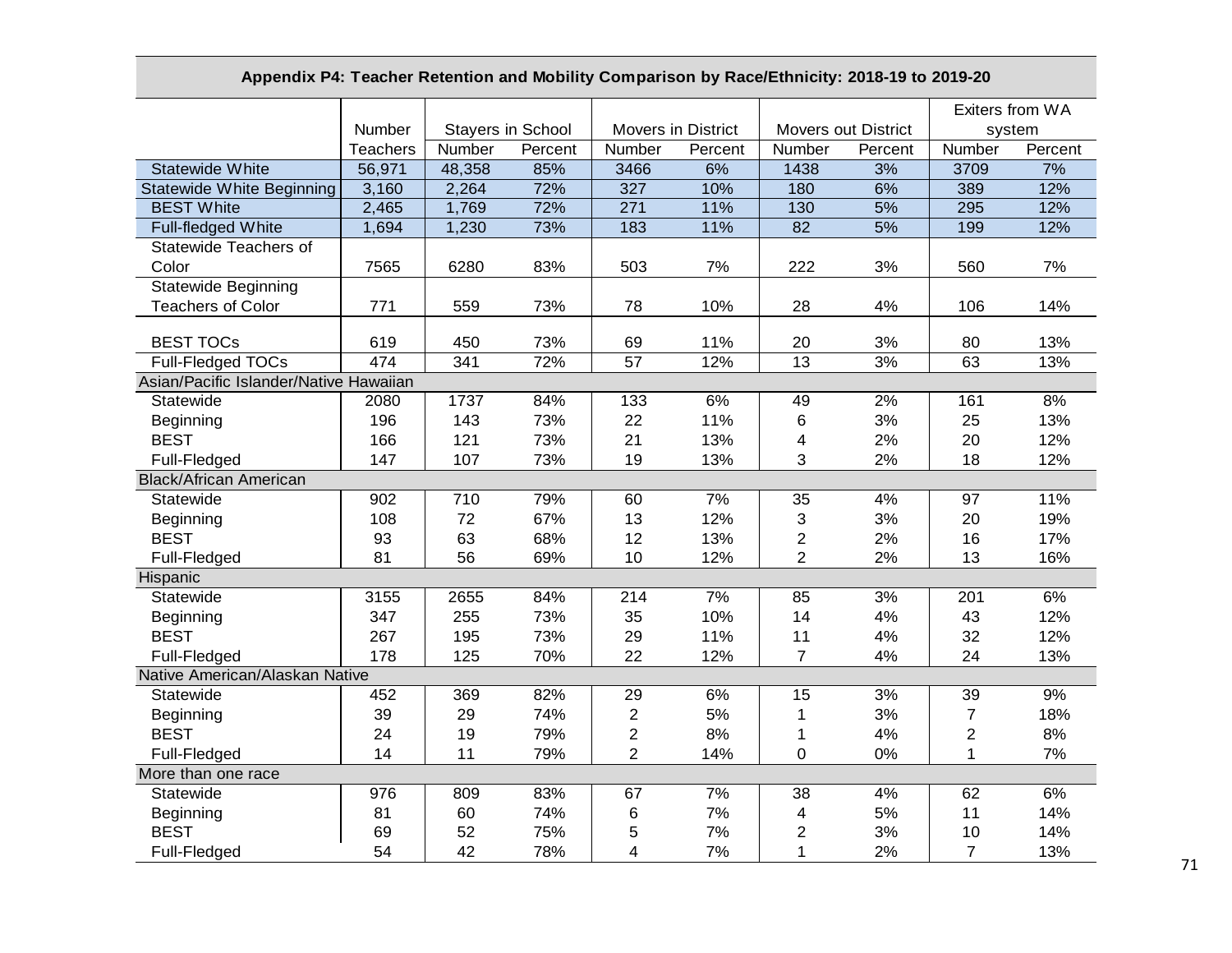| <b>Slayers</b>                      |         |                           |       |                |                              |         |         |                           |       |                |                              |         |  |
|-------------------------------------|---------|---------------------------|-------|----------------|------------------------------|---------|---------|---------------------------|-------|----------------|------------------------------|---------|--|
| <b>Fixed Effects</b>                |         | 2015-2016 (1-level Model) |       |                | <b>Predicted Probability</b> |         |         | 2016-2017 (1-level Model) |       |                | <b>Predicted Probability</b> |         |  |
|                                     | Coeff   | (SE)                      | (df)  | n              | Yes/More                     | No/Less | Coeff   | (SE)                      | (dt)  | n              | Yes/More                     | No/Less |  |
| Intercept                           | 1.04    | (0.20)                    | (496) | ***<br>$-.001$ | 0.74                         | 0.74    | 0.69    | (0.17)                    | (543) | ***<br>$-.001$ | 0.67                         | 0.67    |  |
| School Poverty (FRL%)               | 0.08    | (0.12)                    | (495) | .523           | 0.75                         | 0.72    | $-0.03$ | (0.12)                    | (542) | .799           | 0.66                         | 0.67    |  |
| Grade Level (Middle School = $1$ )  | $-0.25$ | (0.20)                    | (494) | .202           | 0.69                         | 0.74    | $-0.03$ | (0.18)                    | (541) | .883           | 0.66                         | 0.68    |  |
| Grade Level (High School =1)        | 0.25    | (0.20)                    | (493) | .213           | 0.78                         | 0.74    | $-0.05$ | (0.18)                    | (540) | .790           | 0.66                         | 0.68    |  |
| Teacher Status (Full time $= 1$ )   | 0.33    | (0.20)                    | (492) | .089           | 0.80                         | 0.67    | 0.56    | (0.16)                    | (539) | $< .001$ ***   | 0.78                         | 0.53    |  |
| <b>District Size</b>                | 0.08    | (0.12)                    | (491) | .523           | 0.75                         | 0.72    | $-0.10$ | (0.11)                    | (538) | .365           | 0.64                         | 0.69    |  |
| Ethnic (Asian/Pacific Islander = 1) | 0.19    | (0.21)                    | (490) | .368           | 0.77                         | 0.75    | $-0.18$ | (0.18)                    | (537) | .296           | 0.62                         | 0.75    |  |
| Ethnic (Black/African American =1)  | $-0.50$ | (0.25)                    | (489) | $.046*$        | 0.63                         | 0.75    | $-0.23$ | (0.24)                    | (536) | .333           | 0.61                         | 0.75    |  |
| Ethnic (More than 1 race $=1$ )     | 0.25    | (0.23)                    | (488) | .277           | 0.78                         | 0.75    | 0.00    | (0.24)                    | (535) | .990           | 0.67                         | 0.75    |  |
| Model Information                   |         |                           |       |                |                              |         |         |                           |       |                |                              |         |  |
| AIC.                                | 511     |                           |       |                |                              |         | 575     |                           |       |                |                              |         |  |

**Appendix Q1: Logistic Regression Results for Retention and Mobility of Beginning Teachers of Color: Beginning Teachers of Color Stayers vs. Non-Stayers**

*Note. N = 497 teachers (2015-2016);N = 544 teachers (2016-2017).*

\* *p* < .05, \*\* *p* < .01, \*\*\* *p* < .001.

| <b>Fixed Effects</b>               |         |        | 2017-2018 (1-level Model) |           | <b>Predicted Probability</b> |         |         |        | 2018-2019 (1-level Model) |                | <b>Predicted Probability</b><br>Yes/More<br>0.63<br>0.62<br>0.67<br>0.64<br>0.75<br>0.64<br>0.65<br>0.55<br>0.65 |         |
|------------------------------------|---------|--------|---------------------------|-----------|------------------------------|---------|---------|--------|---------------------------|----------------|------------------------------------------------------------------------------------------------------------------|---------|
|                                    | Coeff   | (SE)   | (df)                      |           | Yes/More                     | No/Less | Coeff   | (SE)   | (df)                      |                |                                                                                                                  | No/Less |
| Intercept                          | 0.50    | (0.17) | (556)                     | $.003$ ** | 0.62                         | 0.62    | 0.54    | (0.16) | (655)                     | ***<br>$-.001$ |                                                                                                                  | 0.63    |
| School Poverty (FRL%)              | 0.01    | (0.12) | (555)                     | .961      | 0.62                         | 0.62    | $-0.07$ | (0.10) | (654)                     | .498           |                                                                                                                  | 0.65    |
| Grade Level (Middle School = $1$ ) | $-0.19$ | (0.19) | (554)                     | .303      | 0.58                         | 0.65    | 0.15    | (0.17) | (653)                     | .372           |                                                                                                                  | 0.59    |
| Grade Level (High School =1)       | 0.09    | (0.18) | (553)                     | .612      | 0.64                         | 0.65    | 0.05    | (0.16) | (652)                     | .753           |                                                                                                                  | 0.59    |
| Teacher Status (Full time = 1)     | 0.67    | (0.15) | (552)                     | $.000***$ | 0.76                         | 0.46    | 0.56    | (0.15) | (651)                     | $< .001$ ***   |                                                                                                                  | 0.49    |
| District Size                      | 0.12    | (0.11) | (551)                     | .284      | 0.65                         | 0.59    | 0.02    | (0.09) | (650)                     | .868           |                                                                                                                  | 0.63    |
| Ethnic (Asian/Pacific Islander =1) | $-0.28$ | (0.19) | (550)                     | .130      | 0.55                         | 0.71    | 0.09    | (0.17) | (649)                     | .566           |                                                                                                                  | 0.67    |
| Ethnic (Black/African American =1) | $-0.29$ | (0.22) | (549)                     | .200      | 0.55                         | 0.71    | $-0.33$ | (0.19) | (648)                     | .090.          |                                                                                                                  | 0.67    |
| Ethnic (More than 1 race $=1$ )    | 0.15    | (0.23) | (548)                     | .525      | 0.66                         | 0.71    | 0.08    | (0.22) | (647)                     | .727           |                                                                                                                  | 0.67    |
| <b>Model Information</b>           |         |        |                           |           |                              |         |         |        |                           |                |                                                                                                                  |         |
| AIC                                | 600     |        |                           |           |                              |         | 770     |        |                           |                |                                                                                                                  |         |

*Note. N = 557 teachers (2017-2018);N = 656 teachers (2018-2019). Teacher's retention & mobility status are dummy coded (with Movers-in=1, Others=0); Three school grade levels are effect coded, with elementary school as reference group; Teacher status is effect-coded, with full time teacher =1, part time teachers = - 1;Ethnic groups are effect-coded, with Hispanic/Latinx group as reference group. Poverty level and district size are z-scored. R lme4 package used to estimate models.*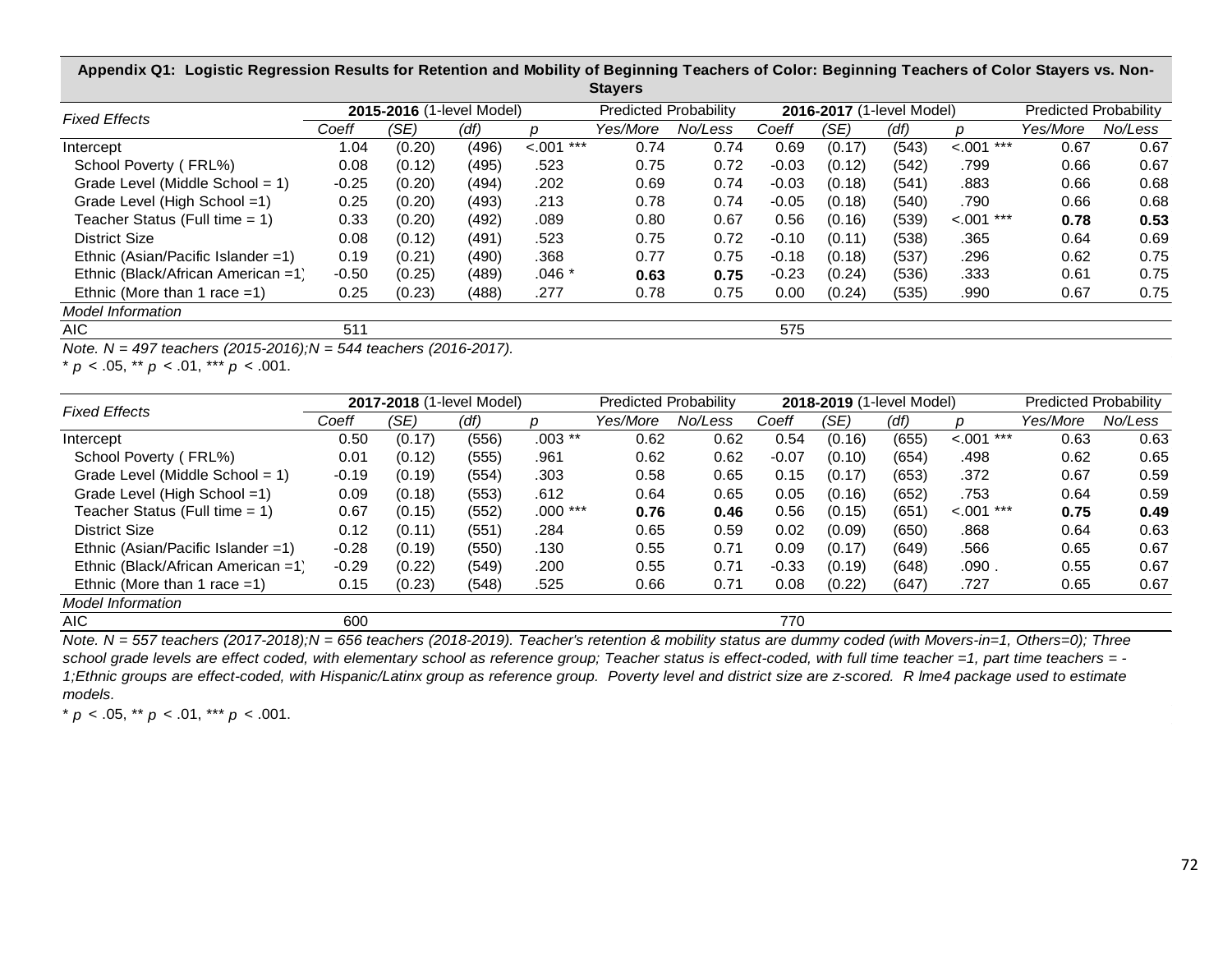Appendix Q2: Logistic Regression Results for Retention and Mobility of Beginning Teachers of Color: Beginning Teacher Movers-in vs. Others within Non-**Stayers**

|                                    |         |                           |       |          | <b>Uldyti</b> s |                              |         |                           |       |            |                              |         |
|------------------------------------|---------|---------------------------|-------|----------|-----------------|------------------------------|---------|---------------------------|-------|------------|------------------------------|---------|
| <b>Fixed Effects</b>               |         | 2015-2016 (1-level Model) |       |          |                 | <b>Predicted Probability</b> |         | 2016-2017 (1-level Model) |       |            | <b>Predicted Probability</b> |         |
|                                    | Coeff   | (SE)                      | (df)  | D        | Yes/More        | No/Less                      | Coeff   | (SE)                      | (df)  | n          | Yes/More                     | No/Less |
| Intercept                          | $-0.64$ | (0.35)                    | (100) | .071     | 0.35            | 0.35                         | $-0.62$ | (0.28)                    | (122) | $.028*$    | 0.35                         | 0.35    |
| School Poverty (FRL%)              | $-0.16$ | (0.27)                    | (99)  | .557     | 0.31            | 0.38                         | 0.07    | (0.22)                    | (121) | .765       | 0.37                         | 0.34    |
| Grade Level (Middle School = 1)    | $-0.18$ | (0.44)                    | (98)  | .676     | 0.31            | 0.46                         | 0.84    | (0.34)                    | (120) | $.014$ $*$ | 0.56                         | 0.21    |
| Grade Level (High School =1)       | $-0.30$ | (0.48)                    | (97)  | .526     | 0.28            | 0.46                         | $-0.16$ | (0.32)                    | (119) | .621       | 0.32                         | 0.21    |
| Teacher Status (Full time = 1)     | $-0.96$ | (0.37)                    | (96)  | $.009**$ | 0.17            | 0.58                         | 0.27    | (0.27)                    | (118) | .322       | 0.41                         | 0.29    |
| District Size                      | 0.18    | (0.24)                    | (95)  | .451     | 0.39            | 0.31                         | 0.08    | (0.22)                    | (117) | .700       | 0.37                         | 0.33    |
| Ethnic (Asian/Pacific Islander =1) | $-0.64$ | (0.50)                    | (94)  | .206     | 0.22            | 0.43                         | $-0.50$ | (0.35)                    | (116) | .155       | 0.25                         | 0.39    |
| Ethnic (Black/African American =1) | 0.30    | (0.51)                    | (93)  | .560     | 0.42            | 0.43                         | 0.92    | (0.43)                    | (115) | $.031 *$   | 0.58                         | 0.39    |
| Ethnic (More than 1 race $=1$ )    | 0.00    | (0.51)                    | (92)  | .999     | 0.35            | 0.43                         | $-0.59$ | (0.50)                    | (114) | .235       | 0.23                         | 0.39    |
| <b>Model Information</b>           |         |                           |       |          |                 |                              |         |                           |       |            |                              |         |
| AIC.                               | 125     |                           |       |          |                 |                              | 160     |                           |       |            |                              |         |

*Note. N = 101 teachers (2015-2016);N = 123 teachers (2016-2017).*

\* *p* < .05, \*\* *p* < .01, \*\*\* *p* < .001.

| <b>Fixed Effects</b>                |         | 2017-2018 (1-level Model) |       |          | <b>Predicted Probability</b> |         |         |        | 2018-2019 (1-level Model) |          | <b>Predicted Probability</b> |         |
|-------------------------------------|---------|---------------------------|-------|----------|------------------------------|---------|---------|--------|---------------------------|----------|------------------------------|---------|
|                                     | Coeff   | (SE)                      | (df)  |          | Yes/More                     | No/Less | Coeff   | (SE)   | (df)                      |          | Yes/More                     | No/Less |
| Intercept                           | $-1.09$ | (0.35)                    | (132) | $.002**$ | 0.25                         | 0.25    | $-0.74$ | (0.27) | (179)                     | $.006**$ | 0.32                         | 0.32    |
| School Poverty (FRL%)               | 0.25    | (0.22)                    | (131) | .272     | 0.30                         | 0.21    | $-0.02$ | (0.17) | (178)                     | .888     | 0.32                         | 0.33    |
| Grade Level (Middle School = $1$ )  | 0.13    | (0.35)                    | (130) | .720     | 0.28                         | 0.27    | $-0.07$ | (0.31) | (177)                     | .818     | 0.31                         | 0.42    |
| Grade Level (High School =1)        | $-0.22$ | (0.36)                    | 129)  | .528     | 0.21                         | 0.27    | $-0.35$ | (0.29) | (176)                     | .228     | 0.25                         | 0.42    |
| Teacher Status (Full time $= 1$ )   | $-0.09$ | (0.26)                    | (128) | .729     | 0.24                         | 0.27    | 0.07    | (0.23) | (175)                     | .750     | 0.34                         | 0.31    |
| District Size                       | 0.40    | (0.21)                    | (127) | .059     | 0.34                         | 0.18    | 0.19    | (0.16) | (174)                     | .224     | 0.37                         | 0.28    |
| Ethnic (Asian/Pacific Islander = 1) | 0.19    | (0.41)                    | (126) | .646     | 0.29                         | 0.42    | $-0.07$ | (0.31) | (173)                     | .821     | 0.31                         | 0.35    |
| Ethnic (Black/African American =1)  | 0.80    | (0.45)                    | (125) | .075     | 0.43                         | 0.42    | 0.17    | (0.34) | (172)                     | .610     | 0.36                         | 0.35    |
| Ethnic (More than 1 race $=1$ )     | $-1.74$ | (0.80)                    | (124) | $.030*$  | 0.06                         | 0.42    | $-0.22$ | (0.40) | (171)                     | .585     | 0.28                         | 0.35    |
| <b>Model Information</b>            |         |                           |       |          |                              |         |         |        |                           |          |                              |         |
| AIC                                 | 172     |                           |       |          |                              |         | 252     |        |                           |          |                              |         |

*Note. N = 133 teachers (2017-2018);N =180 teachers (2018-2019);Teacher's retention & mobility status are dummy coded (with Movers-in=1, Others=0); Three school grade levels are effect coded, with elementary school as reference group; Teacher status is effect-coded, with full time teacher =1, part time teachers = -1;Ethnic groups are effect-coded, with Hispanic/Latinx group as reference group. Poverty level and district size are z-scored. R lme4 package used to estimate models.*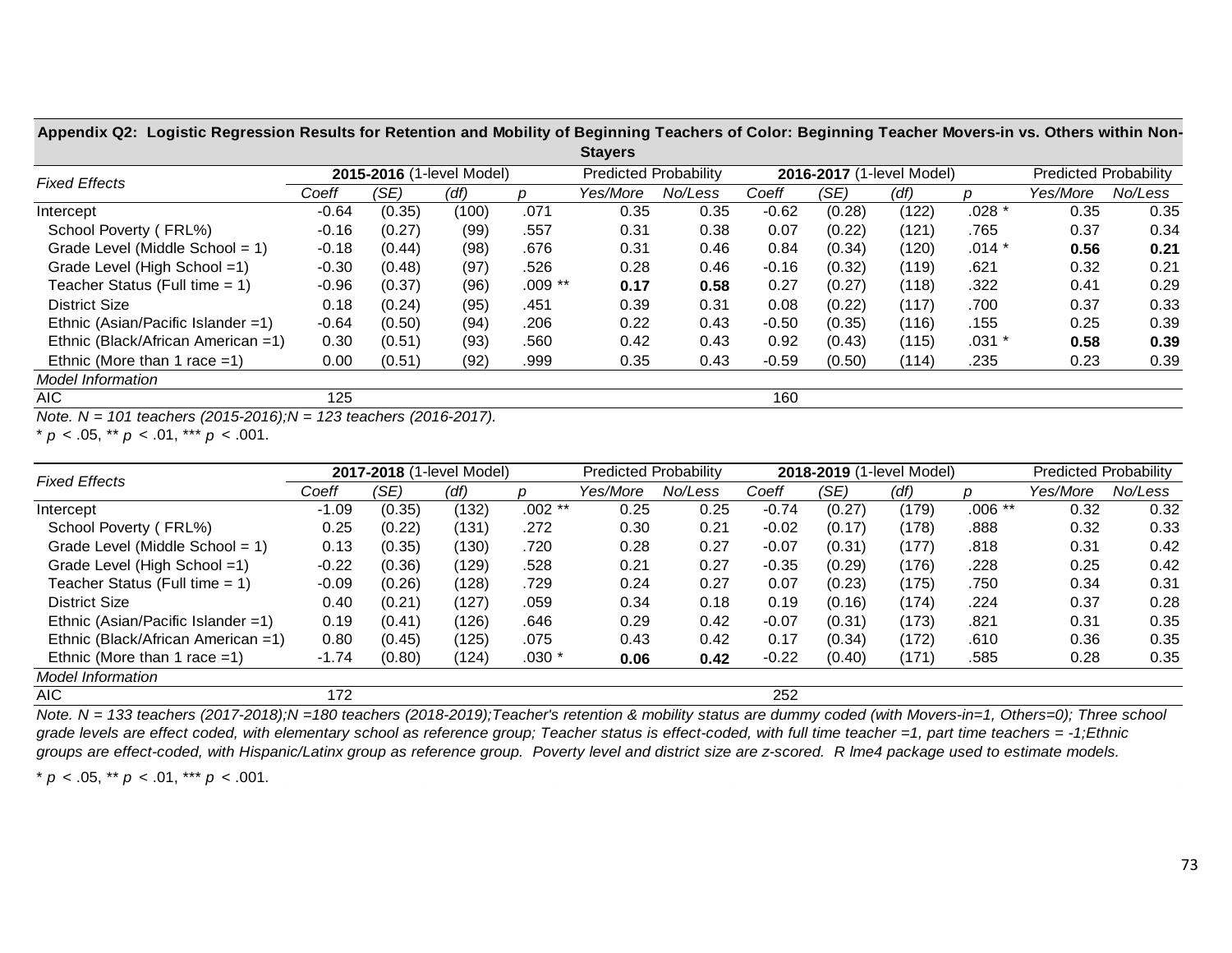| $\sim$ . $\sim$ , $\sim$ . $\sim$   |         |                           |       |         |                              |         |         |                           |       |              |                              |         |
|-------------------------------------|---------|---------------------------|-------|---------|------------------------------|---------|---------|---------------------------|-------|--------------|------------------------------|---------|
| <b>Fixed Effects</b>                |         | 2015-2016 (1-level Model) |       |         | <b>Predicted Probability</b> |         |         | 2016-2017 (1-level Model) |       |              | <b>Predicted Probability</b> |         |
|                                     | Coeff   | (SE)                      | (df)  |         | Yes/More                     | No/Less | Coeff   | (SE)                      | (df)  |              | Yes/More                     | No/Less |
| Intercept                           | $-1.06$ | (0.43)                    | (100) | $.013*$ | 0.26                         | 0.26    | $-1.67$ | (0.35)                    | (122) | $< .001$ *** | 0.16                         | 0.16    |
| School Poverty (FRL%)               | 0.22    | (0.25)                    | (99)  | .377    | 0.30                         | 0.22    | $-0.03$ | (0.25)                    | (121) | .897         | 0.15                         | 0.16    |
| Grade Level (Middle School = $1$ )  | 0.35    | (0.38)                    | (98)  | .364    | 0.33                         | 0.30    | 0.26    | (0.42)                    | (120) | .536         | 0.20                         | 0.22    |
| Grade Level (High School =1)        | $-0.57$ | (0.45)                    | (97)  | .210    | 0.16                         | 0.30    | $-0.64$ | (0.46)                    | (119) | .161         | 0.09                         | 0.22    |
| Teacher Status (Full time $= 1$ )   | 0.37    | (0.43)                    | (96)  | .386    | 0.33                         | 0.19    | $-0.01$ | (0.32)                    | (118) | .982         | 0.16                         | 0.16    |
| <b>District Size</b>                | $-0.34$ | (0.24)                    | (95)  | .152    | 0.20                         | 0.33    | 0.07    | (0.25)                    | (117) | .795         | 0.17                         | 0.15    |
| Ethnic (Asian/Pacific Islander = 1) | $-0.14$ | (0.42)                    | (94)  | .731    | 0.23                         | 0.25    | 0.27    | (0.39)                    | (116) | .485         | 0.20                         | 0.12    |
| Ethnic (Black/African American =1)  | 0.34    | (0.47)                    | (93)  | .465    | 0.33                         | 0.25    | $-0.68$ | (0.61)                    | (115) | .268         | 0.09                         | 0.12    |
| Ethnic (More than 1 race $=1$ )     | $-0.17$ | (0.47)                    | (92)  | .724    | 0.23                         | 0.25    | 0.68    | (0.50)                    | (114) | .167         | 0.27                         | 0.12    |
| <b>Model Information</b>            |         |                           |       |         |                              |         |         |                           |       |              |                              |         |
| AIC                                 | 140     |                           |       |         |                              |         | 131     |                           |       |              |                              |         |

Appendix Q3: Logistic Regression Results for Retention and Mobility of Beginning Teachers of Color: Beginning Teacher Movers-out vs. Others within Non-**Stayers**

*Note. N = 101 teachers (2015-2016);N = 123 teachers (2016-2017).*

\* *p* < .05, \*\* *p* < .01, \*\*\* *p* < .001.

| <b>Fixed Effects</b>                             |         | 2017-2018 (1-level Model) |       |              | <b>Predicted Probability</b> |                                                                                                                               |         | 2018-2019 (1-level Model) |       |              | <b>Predicted Probability</b><br>Yes/More<br>0.13<br>0.10<br>0.12<br>0.14<br>0.11<br>0.08<br>0.11<br>0.06<br>0.20 |         |
|--------------------------------------------------|---------|---------------------------|-------|--------------|------------------------------|-------------------------------------------------------------------------------------------------------------------------------|---------|---------------------------|-------|--------------|------------------------------------------------------------------------------------------------------------------|---------|
|                                                  | Coeff   | (SE)                      | (df)  |              | Yes/More                     | No/Less                                                                                                                       | Coeff   | (SE)                      | (df)  |              |                                                                                                                  | No/Less |
| Intercept                                        | $-1.23$ | (0.32)                    | (132) | $< .001$ *** | 0.23                         | 0.23                                                                                                                          | $-1.93$ | (0.37)                    | (179) | $< .001$ *** |                                                                                                                  | 0.13    |
| School Poverty (FRL%)                            | $-0.06$ | (0.23)                    | (131) | .788         | 0.22                         | 0.24                                                                                                                          | $-0.28$ | (0.24)                    | (178) | .253         |                                                                                                                  | 0.16    |
| Grade Level (Middle School = $1$ )               | $-0.57$ | (0.41)                    | (130) | .163         | 0.14                         | 0.24                                                                                                                          | $-0.06$ | (0.42)                    | (177) | .888         |                                                                                                                  | 0.12    |
| Grade Level (High School = 1)                    | 0.47    | (0.36)                    | (129) | .199         | 0.32                         | 0.24                                                                                                                          | 0.13    | (0.37)                    | (176) | .722         |                                                                                                                  | 0.12    |
| Teacher Status (Full time = 1)                   | 0.58    | (0.30)                    | (128) | .050         | 0.34                         | 0.14                                                                                                                          | $-0.11$ | (0.30)                    | (175) | .699         |                                                                                                                  | 0.14    |
| <b>District Size</b>                             | $-0.32$ | (0.24)                    | (127) | .173         | 0.17                         | 0.29                                                                                                                          | $-0.46$ | (0.28)                    | (174) | .099         |                                                                                                                  | 0.19    |
| Ethnic (Asian/Pacific Islander = 1)              | 0.19    | (0.35)                    | (126) | .584         | 0.26                         | 0.13                                                                                                                          | $-0.17$ | (0.48)                    | (173) | .721         |                                                                                                                  | 0.17    |
| Ethnic (Black/African American =1)               | $-0.54$ | (0.44)                    | (125) | .217         | 0.15                         | 0.13                                                                                                                          | $-0.74$ | (0.60)                    | (172) | .218         |                                                                                                                  | 0.17    |
| Ethnic (More than 1 race $=1$ )                  | 1.04    | (0.43)                    | (124) | $.017 *$     | 0.45                         | 0.13                                                                                                                          | 0.57    | (0.50)                    | (171) | .253         |                                                                                                                  | 0.17    |
| <b>Model Information</b>                         |         |                           |       |              |                              |                                                                                                                               |         |                           |       |              |                                                                                                                  |         |
| AIC.                                             | 165     |                           |       |              |                              |                                                                                                                               | 154     |                           |       |              |                                                                                                                  |         |
| $100$ to calculate $(0.017, 0.010)$ .<br>$N = 1$ |         |                           |       |              |                              | 100 togethers (0010 0010). Togethers retaction 8 mobility atatus are dummy coded (with Mayamo aut. 1. Others O), Three ochool |         |                           |       |              |                                                                                                                  |         |

*Note. N = 133 teachers (2017-2018);N =180 teachers (2018-2019);Teacher's retention & mobility status are dummy coded (with Movers-out=1, Others=0); Three school grade levels are effect coded, with elementary school as reference group; Teacher status is effect-coded, with full time teacher =1, part time teachers = -1;Ethnic groups are effect-coded, with Hispanic group as reference group. Poverty level and district size are z-scored. R lme4 package used to estimate models.*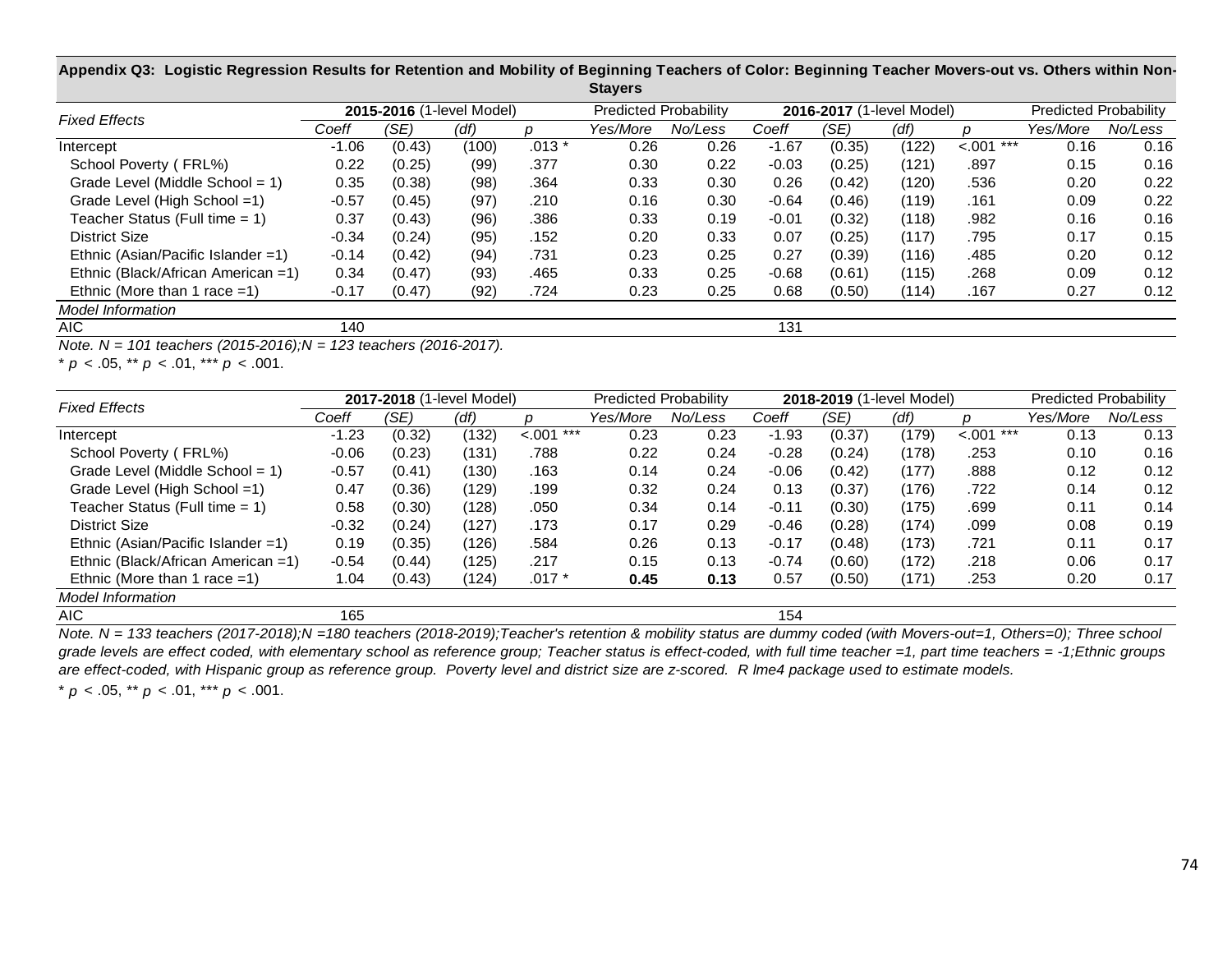| <b>Fixed Effects</b>                                              |         |        | 2015-2016 (1-level Model) |               | <b>Predicted Probability</b> |         |         |                           | 2016-2017 (1-level Model) |          | <b>Predicted Probability</b> |                              |
|-------------------------------------------------------------------|---------|--------|---------------------------|---------------|------------------------------|---------|---------|---------------------------|---------------------------|----------|------------------------------|------------------------------|
|                                                                   | Coeff   | (SE)   | (df)                      | $\mathcal{D}$ | Yes/More                     | No/Less | Coeff   | (SE)                      | (df)                      | D        | Yes/More                     | No/Less                      |
| Intercept                                                         | $-0.77$ | (0.38) | (100)                     | $.042*$       | 0.32                         | 0.32    | $-0.20$ | (0.26)                    | (122)                     | .440     | 0.45                         | 0.45                         |
| School Poverty (FRL%)                                             | $-0.10$ | (0.24) | (99)                      | .689          | 0.30                         | 0.34    | $-0.02$ | (0.20)                    | (121)                     | .930     | 0.44                         | 0.45                         |
| Grade Level (Middle School = 1)                                   | $-0.20$ | (0.37) | (98)                      | .588          | 0.27                         | 0.21    | $-0.97$ | (0.37)                    | (120)                     | $.008**$ | 0.24                         | 0.56                         |
| Grade Level (High School =1)                                      | 0.74    | (0.41) | (97)                      | .069          | 0.49                         | 0.21    | 0.52    | (0.31)                    | (119)                     | .090.    | 0.58                         | 0.56                         |
| Teacher Status (Full time $= 1$ )                                 | 0.68    | (0.40) | (96)                      | .092          | 0.48                         | 0.19    | $-0.27$ | (0.26)                    | (118)                     | .284     | 0.38                         | 0.52                         |
| <b>District Size</b>                                              | 0.18    | (0.23) | (95)                      | .424          | 0.36                         | 0.28    | $-0.12$ | (0.20)                    | (117)                     | .569     | 0.42                         | 0.48                         |
| Ethnic (Asian/Pacific Islander = 1)                               | 0.54    | (0.39) | (94)                      | .165          | 0.44                         | 0.27    | 0.33    | (0.32)                    | (116)                     | .301     | 0.53                         | 0.47                         |
| Ethnic (Black/African American =1)                                | $-0.55$ | (0.48) | (93)                      | .256          | 0.21                         | 0.27    | $-0.49$ | (0.42)                    | (115)                     | .246     | 0.33                         | 0.47                         |
| Ethnic (More than 1 race $=1$ )                                   | 0.23    | (0.46) | (92)                      | .614          | 0.37                         | 0.27    | 0.07    | (0.43)                    | (114)                     | .873     | 0.47                         | 0.47                         |
| <b>Model Information</b>                                          |         |        |                           |               |                              |         |         |                           |                           |          |                              |                              |
| <b>AIC</b>                                                        | 143     |        |                           |               |                              |         | 178     |                           |                           |          |                              |                              |
| Note. N = 101 teachers (2015-2016); N = 123 teachers (2016-2017). |         |        |                           |               |                              |         |         |                           |                           |          |                              |                              |
| * $p < .05$ , ** $p < .01$ , *** $p < .001$ .                     |         |        |                           |               |                              |         |         |                           |                           |          |                              |                              |
| <b>Fixed Effects</b>                                              |         |        | 2017-2018 (1-level Model) |               | <b>Predicted Probability</b> |         |         | 2018-2019 (1-level Model) |                           |          |                              | <b>Predicted Probability</b> |
|                                                                   | Coeff   | (SE)   | (df)                      | p             | Yes/More                     | No/Less | Coeff   | (SE)                      | (df)                      | р        | Yes/More                     | No/Less                      |
| Intercept                                                         | $-0.26$ | (0.25) | (132)                     | .300          | 0.44                         | 0.44    | 0.09    | (0.25)                    | (179)                     | .733     | 0.52                         | 0.52                         |
| School Poverty (FRL%)                                             | $-0.15$ | (0.21) | (131)                     | .464          | 0.40                         | 0.47    | 0.15    | (0.17)                    | (178)                     | .359     | 0.56                         | 0.48                         |
| Grade Level (Middle School = 1)                                   | 0.31    | (0.33) | (130)                     | .352          | 0.51                         | 0.40    | 0.11    | (0.29)                    | (177)                     | .696     | 0.55                         | 0.44                         |
| Grade Level (High School =1)                                      | $-0.17$ | (0.33) | (129)                     | .594          | 0.39                         | 0.40    | 0.23    | (0.27)                    | (176)                     | .394     | 0.58                         | 0.44                         |
| Teacher Status (Full time $= 1$ )                                 | $-0.34$ | (0.23) | (128)                     | .134          | 0.35                         | 0.52    | $-0.01$ | (0.22)                    | (175)                     | .970     | 0.52                         | 0.52                         |
| <b>District Size</b>                                              | $-0.13$ | (0.21) | (127)                     | .523          | 0.40                         | 0.47    | $-0.01$ | (0.16)                    | (174)                     | .958     | 0.52                         | 0.52                         |
| Ethnic (Asian/Pacific Islander =1)                                | $-0.07$ | (0.33) | (126)                     | .827          | 0.42                         | 0.45    | 0.19    | (0.30)                    | (173)                     | .536     | 0.57                         | 0.46                         |
| Ethnic (Black/African American =1)                                | $-0.08$ | (0.40) | (125)                     | .831          | 0.41                         | 0.45    | 0.13    | (0.32)                    | (172)                     | .683     | 0.55                         | 0.46                         |
| Ethnic (More than 1 race $=1$ )                                   | 0.09    | (0.42) | (124)                     | .825          | 0.46                         | 0.45    | $-0.08$ | (0.37)                    | (171)                     | .837     | 0.50                         | 0.46                         |
| Model Information                                                 |         |        |                           |               |                              |         |         |                           |                           |          |                              |                              |
| <b>AIC</b>                                                        | 190     |        |                           |               |                              |         | 263     |                           |                           |          |                              |                              |

Appendix Q4: Logistic Regression Results for Retention and Mobility of Beginning Teachers of Color: Beginning Teacher Exiters vs. Others within Non-**Stayers**

*Note. N = 133 teachers (2017-2018);N =180 teachers (2018-2019);Teacher's retention & mobility status are dummy coded (with Exiters=1, Others=0); Three school grade levels are effect coded, with elementary school as reference group; Teacher status is effect-coded, with full time teacher =1, part time teachers = -1;Ethnic groups are effect-coded, with Hispanic group as reference group. Poverty level and district size are z-scored. R lme4 package used to estimate models.*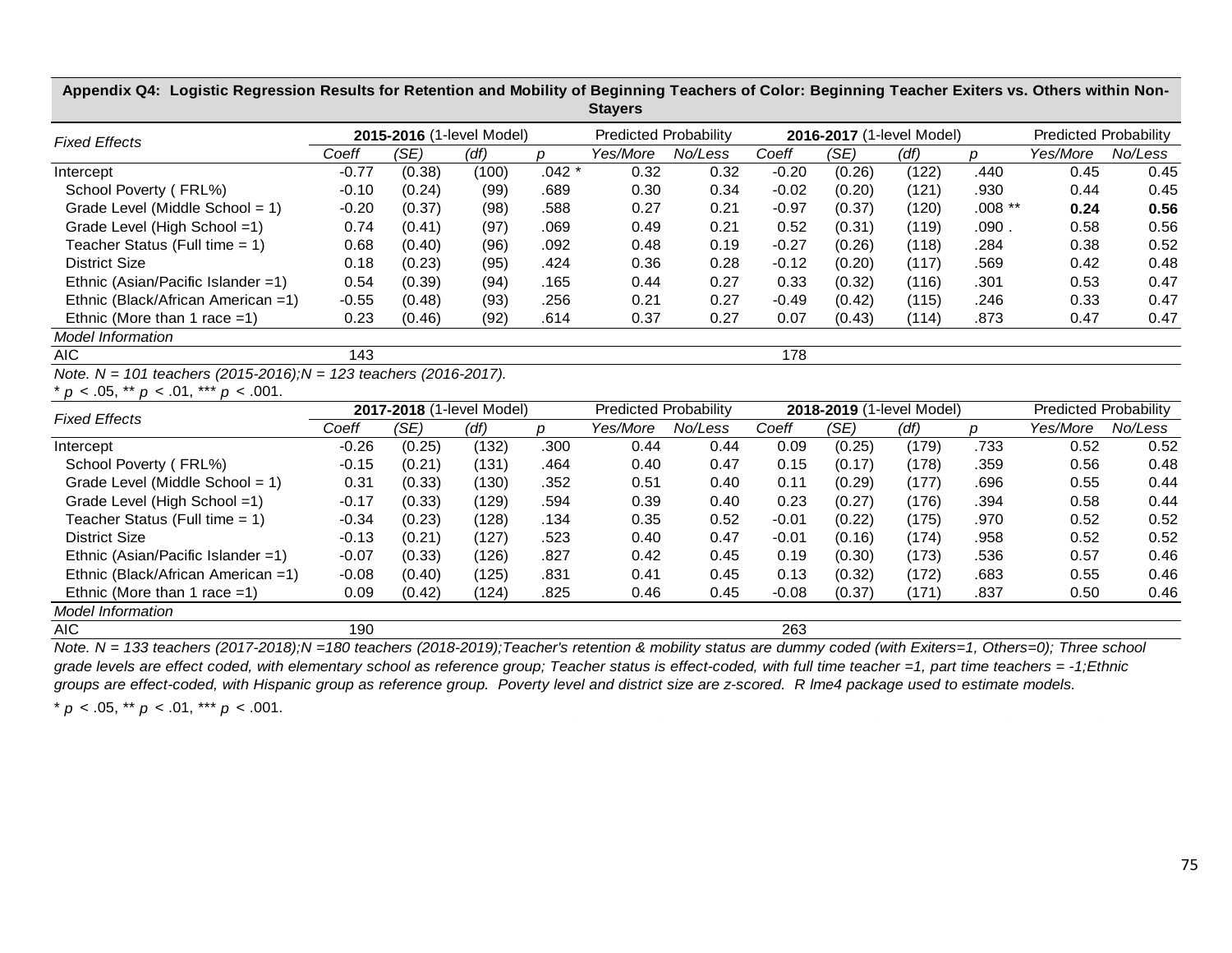**Appendix R1: Logistic Regression Results for Retention and Mobility for All Teachers of Color Statewide: Teachers of Color Stayers vs. Non-Stayers**

| <b>11011-טנמ</b>                       |         |                           |                |                              |         |         |                           |              |                              |         |  |  |  |
|----------------------------------------|---------|---------------------------|----------------|------------------------------|---------|---------|---------------------------|--------------|------------------------------|---------|--|--|--|
| <b>Fixed Effects</b>                   |         | 2015-2016 (1-level Model) |                | <b>Predicted Probability</b> |         |         | 2016-2017 (1-level Model) |              | <b>Predicted Probability</b> |         |  |  |  |
|                                        | Coeff   | (SE)                      |                | Yes/More                     | No/Less | Coeff   | (SE)                      |              | Yes/More                     | No/Less |  |  |  |
| Intercept                              | 1.10    | (0.08)                    | < .001<br>***  | 0.75                         | 0.75    | 1.02    | (0.08)                    | $< .001$ *** | 0.73                         | 0.73    |  |  |  |
| School Poverty (FRPL %)                | $-0.06$ | (0.04)                    | .135           | 0.74                         | 0.76    | $-0.02$ | (0.04)                    | .587         | 0.73                         | 0.74    |  |  |  |
| <b>Total District Enrollment</b>       | $-0.05$ | (0.04)                    | .200           | 0.74                         | 0.75    | $-0.10$ | (0.04)                    | $< 01$ **    | 0.72                         | 0.76    |  |  |  |
| Grade Level (1 = Middle School)        | $-0.19$ | (0.06)                    | $< 01$ **      | 0.71                         | 0.74    | $-0.11$ | (0.06)                    | .068.        | 0.71                         | 0.74    |  |  |  |
| Grade Level $(1 = High School)$        | 0.24    | (0.06)                    | ***<br>$-.001$ | 0.79                         | 0.74    | 0.07    | (0.06)                    | .212         | 0.75                         | 0.74    |  |  |  |
| Employment Status $(1 = Full time)$    | 0.42    | (0.07)                    | ***<br>< .001  | 0.82                         | 0.66    | 0.41    | (0.07)                    | $< 001$ ***  | 0.81                         | 0.65    |  |  |  |
| Experience $(1 =$ Beginning teacher)   | $-0.11$ | (0.06)                    | .069           | 0.73                         | 0.77    | $-0.17$ | (0.06)                    | $< 01$ **    | 0.70                         | 0.77    |  |  |  |
| Ethnic (Asian/Pacific Islander = $1$ ) | 0.05    | (0.06)                    | .406           | 0.76                         | 0.77    | 0.08    | (0.06)                    | .211         | 0.75                         | 0.75    |  |  |  |
| Ethnic (Black/African American = $1$ ) | $-0.19$ | (0.08)                    | $< .05$ *      | 0.71                         | 0.77    | $-0.14$ | (0.08)                    | .073.        | 0.71                         | 0.75    |  |  |  |
| Ethnic (More than 1 race $= 1$ )       | 0.00    | (0.08)                    | .992           | 0.75                         | 0.77    | $-0.03$ | (0.08)                    | .719         | 0.73                         | 0.75    |  |  |  |

 *N = 5280 teachers (2015-2016), 5684 teachers (2016-2017).*

\* *p* < .05, \*\* *p* < .01, \*\*\* *p* < .001.

| <b>Fixed Effects</b>                   | 2017-2018 (1-level Model) |        |              | <b>Predicted Probability</b> |         | 2018-2019 (1-level Model) |        | <b>Predicted Probability</b> |          |         |
|----------------------------------------|---------------------------|--------|--------------|------------------------------|---------|---------------------------|--------|------------------------------|----------|---------|
|                                        | Coeff                     | (SE)   |              | Yes/More                     | No/Less | Coeff                     | (SE)   |                              | Yes/More | No/Less |
| Intercept                              | 0.87                      | (0.08) | $< .001$ *** | 0.70                         | 0.70    | 0.87                      | (0.08) | $< .001$ ***                 | 0.70     | 0.70    |
| School Poverty (FRPL %)                | $-0.15$                   | (0.04) | $< .001$ *** | 0.67                         | 0.73    | $-0.05$                   | (0.04) | .212                         | 0.69     | 0.71    |
| <b>Total District Enrollment</b>       | 0.02                      | (0.04) | .547         | 0.71                         | 0.67    | 0.02                      | (0.04) | .621                         | 0.71     | 0.69    |
| Grade Level (1 = Middle School)        | $-0.03$                   | (0.06) | .670         | 0.70                         | 0.67    | $-0.12$                   | (0.06) | $< .05$ *                    | 0.68     | 0.69    |
| Grade Level $(1 = High School)$        | 0.18                      | (0.06) | $< 01$ **    | 0.74                         | 0.67    | 0.19                      | (0.06) | $< 01$ **                    | 0.74     | 0.69    |
| Employment Status $(1 = Full time)$    | 0.62                      | (0.06) | $< .001$ *** | 0.82                         | 0.56    | 0.54                      | (0.07) | $< 001$ ***                  | 0.80     | 0.58    |
| Experience $(1 =$ Beginning teacher)   | $-0.14$                   | (0.05) | $< 01$ **    | 0.67                         | 0.73    | $-0.34$                   | (0.05) | $< 0.01$ ***                 | 0.63     | 0.77    |
| Ethnic (Asian/Pacific Islander = $1$ ) | 0.00                      | (0.06) | .966         | 0.71                         | 0.74    | 0.04                      | (0.06) | .497                         | 0.71     | 0.73    |
| Ethnic (Black/African American = 1)    | $-0.11$                   | (0.08) | .150         | 0.68                         | 0.74    | $-0.23$                   | (0.08) | $< .01$ **                   | 0.65     | 0.73    |
| Ethnic (More than 1 race $= 1$ )       | $-0.05$                   | (0.07) | .532         | 0.69                         | 0.74    | 0.06                      | (0.08) | .453                         | 0.72     | 0.73    |

 *N = 6080 teachers (2017-2018), 6440 teachers (2018-2019)*

*Note: Teacher's retention & mobility status are dummy coded (with Mover-out =1, Others=0); Three school levels were effect coded (with Elementary School = -1); Teacher's experience was effect coded(with beginning teacher = 1, other teachers = -1); Four ethnicity were effect coded (with Hispanic = -1); Poverty level (Free Reduced-Priced Lunch %) and district enrollment is z-scored. R lme4 package used to estimate models.*

\* 
$$
p < .05
$$
, \*\*  $p < .01$ , \*\*\*  $p < .001$ .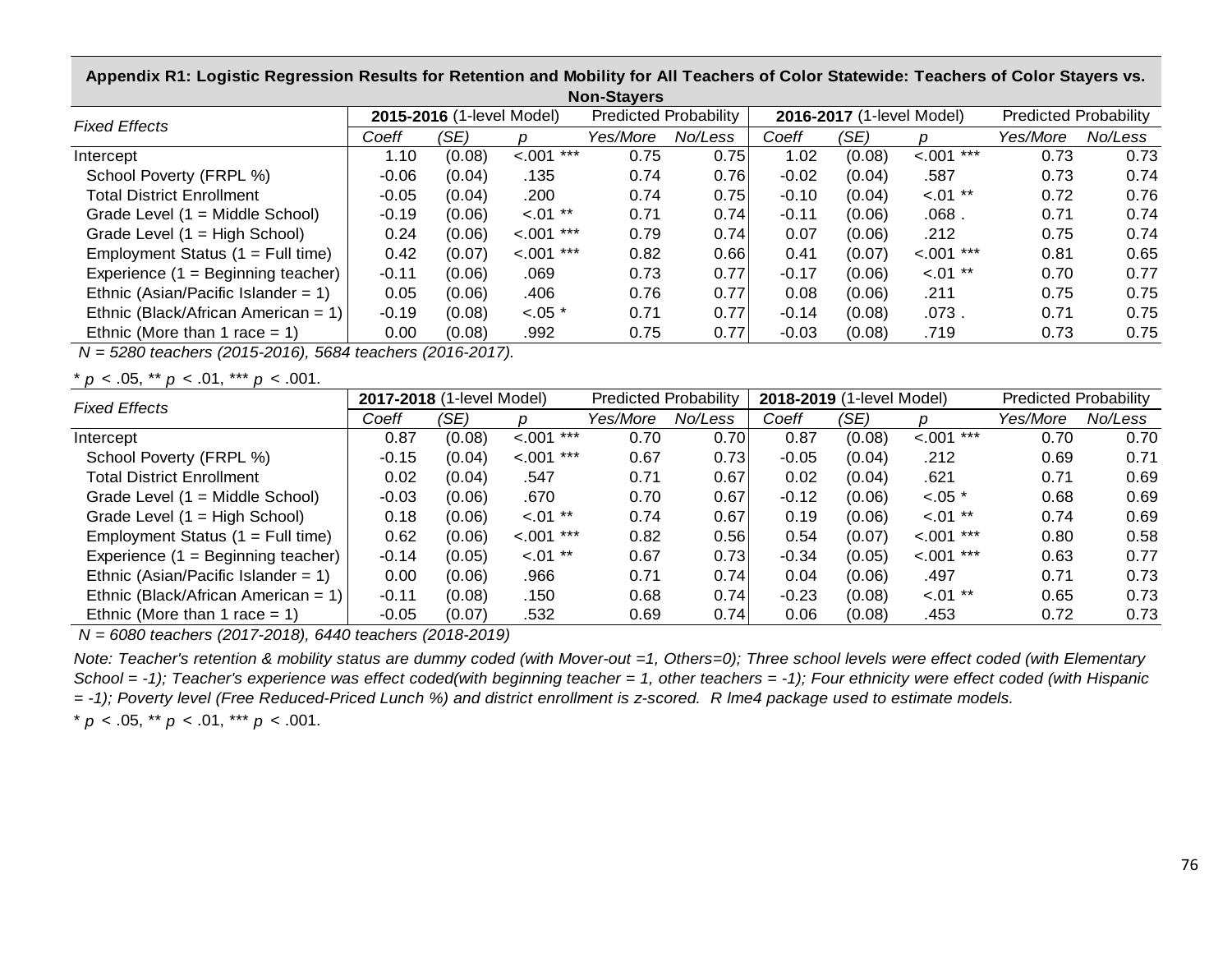**Appendix R2: Logistic Regression Results for Retention and Mobility for All Teachers of Color Statewide: Teachers of Color Movers-in vs. Others within Non-stayers**

| <b>Fixed Effects</b>                   | 2015-2016 (1-level Model) |        |              | <b>Predicted Probability</b> |         |         | 2016-2017 (1-level Model) | <b>Predicted Probability</b> |          |         |  |
|----------------------------------------|---------------------------|--------|--------------|------------------------------|---------|---------|---------------------------|------------------------------|----------|---------|--|
|                                        | Coeff                     | (SE)   |              | Yes/More                     | No/Less | Coeff   | (SE)                      |                              | Yes/More | No/Less |  |
| Intercept                              | $-1.07$                   | (0.17) | $< 0.01$ *** | 0.25                         | 0.25    | $-0.66$ | (0.14)                    | $< 0.01$ ***                 | 0.34     | 0.34    |  |
| School Poverty (FRPL %)                | 0.05                      | (0.07) | .497         | 0.26                         | 0.25    | 0.02    | (0.07)                    | .730                         | 0.35     | 0.34    |  |
| <b>Total District Enrollment</b>       | 0.18                      | (0.07) | $< .05$ *    | 0.29                         | 0.28    | 0.17    | (0.07)                    | $< .05$ *                    | 0.38     | 0.29    |  |
| Grade Level (1 = Middle School)        | 0.10                      | (0.12) | .398         | 0.28                         | 0.32    | 0.20    | (0.11)                    | .065.                        | 0.39     | 0.33    |  |
| Grade Level (1 = High School)          | $-0.40$                   | (0.13) | $< .01$ **   | 0.19                         | 0.32    | $-0.14$ | (0.11)                    | .192                         | 0.31     | 0.33    |  |
| Employment Status $(1 = Full time)$    | 0.15                      | (0.13) | .242         | 0.28                         | 0.23    | 0.16    | (0.12)                    | .193                         | 0.38     | 0.31    |  |
| Experience $(1 =$ Beginning teacher)   | $-0.21$                   | (0.12) | .080.        | 0.22                         | 0.30    | $-0.13$ | (0.10)                    | .223                         | 0.31     | 0.37    |  |
| Ethnic (Asian/Pacific Islander = $1$ ) | 0.06                      | (0.12) | .600         | 0.27                         | 0.27    | 0.21    | (0.11)                    | .056                         | 0.39     | 0.31    |  |
| Ethnic (Black/African American = 1)    | $-0.20$                   | (0.16) | .203         | 0.22                         | 0.27    | $-0.14$ | (0.14)                    | .340                         | 0.31     | 0.31    |  |
| Ethnic (More than 1 race $= 1$ )       | 0.06                      | (0.15) | .712         | 0.27                         | 0.27    | 0.08    | (0.14)                    | .578                         | 0.36     | 0.31    |  |

 *N = 899 teachers (2015-2016), 1112 teachers (2016-2017).*

\* *p* < .05, \*\* *p* < .01, \*\*\* *p* < .001.

| <b>Fixed Effects</b>                   | 2017-2018 (1-level Model) |        |              | <b>Predicted Probability</b> |         |         | 2018-2019 (1-level Model) | <b>Predicted Probability</b> |          |         |
|----------------------------------------|---------------------------|--------|--------------|------------------------------|---------|---------|---------------------------|------------------------------|----------|---------|
|                                        | Coeff                     | (SE)   |              | Yes/More                     | No/Less | Coeff   | (SE)                      |                              | Yes/More | No/Less |
| Intercept                              | $-0.85$                   | (0.14) | $< .001$ *** | 0.30                         | 0.30    | $-0.69$ | (0.13)                    | $< 001$ ***                  | 0.33     | 0.33    |
| School Poverty (FRPL %)                | 0.13                      | (0.07) | $< .05$ *    | 0.33                         | 0.27    | 0.00    | (0.07)                    | .953                         | 0.33     | 0.34    |
| <b>Total District Enrollment</b>       | 0.12                      | (0.07) | .063         | 0.33                         | 0.32    | 0.09    | (0.07)                    | .166                         | 0.36     | 0.42    |
| Grade Level (1 = Middle School)        | 0.13                      | (0.12) | .253         | 0.33                         | 0.35    | $-0.08$ | (0.11)                    | .480                         | 0.32     | 0.44    |
| Grade Level $(1 = High School)$        | $-0.36$                   | (0.12) | $< 01$ **    | 0.23                         | 0.35    | $-0.37$ | (0.12)                    | $< 0.01$ **                  | 0.26     | 0.44    |
| Employment Status $(1 = Full time)$    | 0.20                      | (0.11) | .061         | 0.34                         | 0.26    | $-0.02$ | (0.11)                    | .824                         | 0.33     | 0.34    |
| Experience $(1 =$ Beginning teacher)   | $-0.12$                   | (0.10) | .215         | 0.27                         | 0.33    | $-0.02$ | (0.09)                    | .845                         | 0.33     | 0.34    |
| Ethnic (Asian/Pacific Islander = $1$ ) | $-0.02$                   | (0.11) | .878         | 0.30                         | 0.36    | $-0.02$ | (0.11)                    | .872                         | 0.33     | 0.39    |
| Ethnic (Black/African American = 1)    | $-0.20$                   | (0.14) | .160         | 0.26                         | 0.36    | $-0.29$ | (0.14)                    | $< .05$ *                    | 0.27     | 0.39    |
| Ethnic (More than 1 race $= 1$ )       | $-0.05$                   | (0.14) | .711         | 0.29                         | 0.36    | 0.06    | (0.14)                    | .669                         | 0.35     | 0.39    |

 *N = 989 teachers (2017-2018), 1065 teachers (2018-2019)*

*Note: Teacher's retention & mobility status are dummy coded (with Mover-out =1, Others=0); Three school levels were effect coded (with Elementary School = -1); Teacher's experience was effect coded(with beginning teacher = 1, other teachers = -1); Four ethnicity were effect coded (with Hispanic = - 1); Poverty level (Free Reduced-Priced Lunch %) and district enrollment is z-scored. R lme4 package used to estimate models.*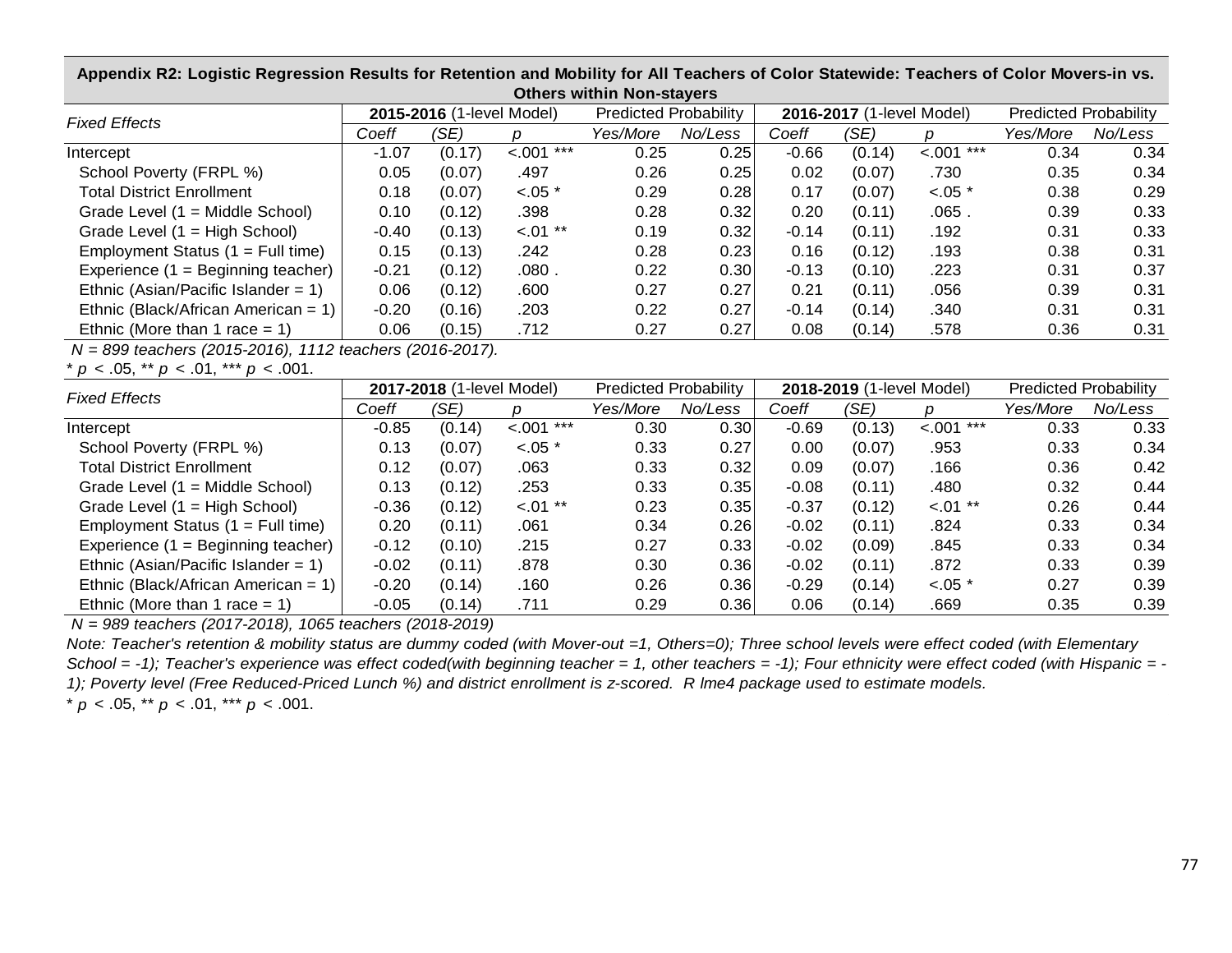| <b>Fixed Effects</b>                   | 2015-2016 (1-level Model) |        |               | <b>Predicted Probability</b> |         |         | 2016-2017 (1-level Model) | <b>Predicted Probability</b> |          |         |  |  |
|----------------------------------------|---------------------------|--------|---------------|------------------------------|---------|---------|---------------------------|------------------------------|----------|---------|--|--|
|                                        | Coeff                     | (SE)   |               | Yes/More                     | No/Less | Coeff   | (SE)                      |                              | Yes/More | No/Less |  |  |
| Intercept                              | $-0.93$                   | (0.17) | < .001<br>*** | 0.28                         | 0.28    | $-1.48$ | (0.18)                    | $< .001$ ***                 | 0.19     | 0.19    |  |  |
| School Poverty (FRPL %)                | 0.14                      | (0.08) | .497          | 0.31                         | 0.26    | 0.08    | (0.08)                    | .316                         | 0.20     | 0.17    |  |  |
| <b>Total District Enrollment</b>       | $-0.19$                   | (0.08) | $< .05$ *     | 0.25                         | 0.26    | $-0.35$ | (0.09)                    | $< 001$ ***                  | 0.14     | 0.25    |  |  |
| Grade Level $(1 = Middle School)$      | $-0.01$                   | (0.12) | .398          | 0.28                         | 0.23    | $-0.25$ | (0.14)                    | .080                         | 0.15     | 0.19    |  |  |
| Grade Level (1 = High School)          | 0.30                      | (0.12) | $< 01$ **     | 0.35                         | 0.23    | 0.21    | (0.13)                    | .099                         | 0.22     | 0.19    |  |  |
| Employment Status $(1 = Full time)$    | 0.21                      | (0.14) | .242          | 0.33                         | 0.24    | 0.13    | (0.15)                    | .388                         | 0.21     | 0.17    |  |  |
| Experience $(1 =$ Beginning teacher)   | 0.20                      | (0.11) | .080.         | 0.33                         | 0.24    | $-0.10$ | (0.13)                    | .425                         | 0.17     | 0.20    |  |  |
| Ethnic (Asian/Pacific Islander = $1$ ) | 0.00                      | (0.13) | .600          | 0.28                         | 0.28    | $-0.22$ | (0.14)                    | .110                         | 0.15     | 0.17    |  |  |
| Ethnic (Black/African American = $1$ ) | 0.00                      | (0.16) | .203          | 0.28                         | 0.28    | 0.24    | (0.16)                    | .142                         | 0.22     | 0.17    |  |  |
| Ethnic (More than 1 race $= 1$ )       | 0.01                      | (0.16) | .712          | 0.29                         | 0.28    | 0.07    | (0.16)                    | .690                         | 0.20     | 0.17    |  |  |

### **Appendix R3: Logistic Regression Results for Retention and Mobility for All Teachers of Color Statewide: Teachers of Color Movers-out vs. Others within Non-stayers**

*N = 899 teachers (2015-2016), 1112 teachers (2016-2017).*

\* *p* < .05, \*\* *p* < .01, \*\*\* *p* < .001.

| <b>Fixed Effects</b>                   | 2017-2018 (1-level Model) |        |                | <b>Predicted Probability</b> |         |         | 2018-2019 (1-level Model) | <b>Predicted Probability</b> |          |         |
|----------------------------------------|---------------------------|--------|----------------|------------------------------|---------|---------|---------------------------|------------------------------|----------|---------|
|                                        | Coeff                     | (SE)   |                | Yes/More                     | No/Less | Coeff   | (SE)                      |                              | Yes/More | No/Less |
| Intercept                              | $-1.41$                   | (0.17) | $-.001$<br>*** | 0.20                         | 0.20    | $-1.73$ | (0.19)                    | $< .001$ ***                 | 0.15     | 0.15    |
| School Poverty (FRPL %)                | 0.01                      | (0.08) | .942           | 0.20                         | 0.20    | 0.09    | (0.09)                    | .316                         | 0.16     | 0.14    |
| <b>Total District Enrollment</b>       | $-0.07$                   | (0.08) | .386           | 0.19                         | 0.18    | $-0.26$ | (0.10)                    | $-.01$ **                    | 0.12     | 0.14    |
| Grade Level (1 = Middle School)        | $-0.11$                   | (0.13) | .411           | 0.18                         | 0.17    | 0.17    | (0.13)                    | .204                         | 0.17     | 0.11    |
| Grade Level (1 = High School)          | 0.26                      | (0.12) | $< .05$ *      | 0.24                         | 0.17    | 0.20    | (0.13)                    | .128                         | 0.18     | 0.11    |
| Employment Status $(1 = Full time)$    | 0.56                      | (0.15) | ***<br>< .001  | 0.30                         | 0.12    | 0.29    | (0.17)                    | .087                         | 0.19     | 0.12    |
| Experience (1 = Beginning teacher)     | 0.21                      | (0.11) | $< 0.05$ *     | 0.23                         | 0.16    | $-0.14$ | (0.12)                    | .224                         | 0.13     | 0.17    |
| Ethnic (Asian/Pacific Islander = $1$ ) | $-0.10$                   | (0.13) | .426           | 0.18                         | 0.20    | $-0.26$ | (0.15)                    | .086                         | 0.12     | 0.13    |
| Ethnic (Black/African American = 1)    | $-0.25$                   | (0.17) | .126           | 0.16                         | 0.20    | $-0.03$ | (0.17)                    | .878                         | 0.15     | 0.13    |
| Ethnic (More than 1 race = 1)          | 0.31                      | (0.15) | $< .05$ *      | 0.25                         | 0.20    | 0.43    | (0.17)                    | $< .05$ *                    | 0.21     | 0.13    |

*N = 989 teachers (2017-2018), 1065 teachers (2018-2019).*

\* *p* < .05, \*\* *p* < .01, \*\*\* *p* < .001. *Note: Teacher's retention & mobility status are dummy coded (with Mover-out =1, Others=0); Three school levels were effect coded (with Elementary School = -1); Teacher's experience was effect coded(with beginning teacher = 1, other teachers = -1); Four ethnicity were effect coded (with Hispanic = -1); Poverty level (Free Reduced-Priced Lunch %) and district enrollment is z-scored. R lme4 package used to estimate models.*